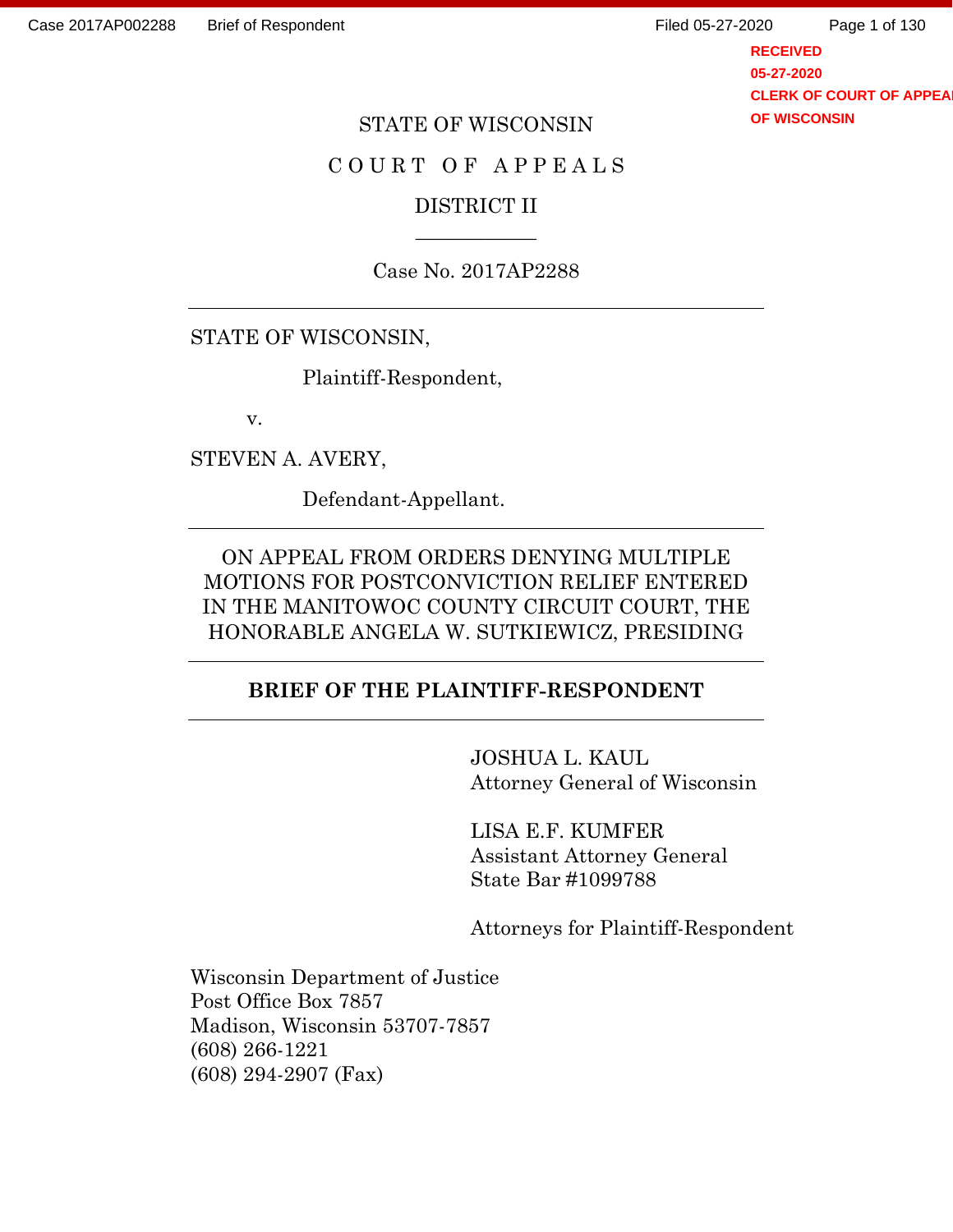# **TABLE OF CONTENTS**

| Page                                                                                                                                                                  |
|-----------------------------------------------------------------------------------------------------------------------------------------------------------------------|
|                                                                                                                                                                       |
| STATEMENT ON ORAL ARGUMENT                                                                                                                                            |
|                                                                                                                                                                       |
|                                                                                                                                                                       |
| PRINCIPLES OF<br>FUNDAMENTAL                                                                                                                                          |
| A. Criminal defendants are required to raise<br>all postconviction claims at the same time,<br>absent a sufficient reason for failing to do                           |
| B. To warrant a hearing, motions must<br>contain sufficient material facts that<br>would warrant relief, if true, and the<br>record cannot conclusively demonstrate   |
|                                                                                                                                                                       |
|                                                                                                                                                                       |
| Ι.<br>The circuit court properly denied Avery's<br>June 7, 2017 motion without holding an                                                                             |
| A. Avery failed to show a sufficient reason for<br>failing to raise his June 2017 claims in his<br>February 2013 motion or on direct appeal,                          |
| 1. Avery's conclusory allegation that he<br>did not raise these claims in his 2013<br>motion because he is indigent and has<br>no legal training was not a sufficient |
| 2. Avery has not shown that his motion                                                                                                                                |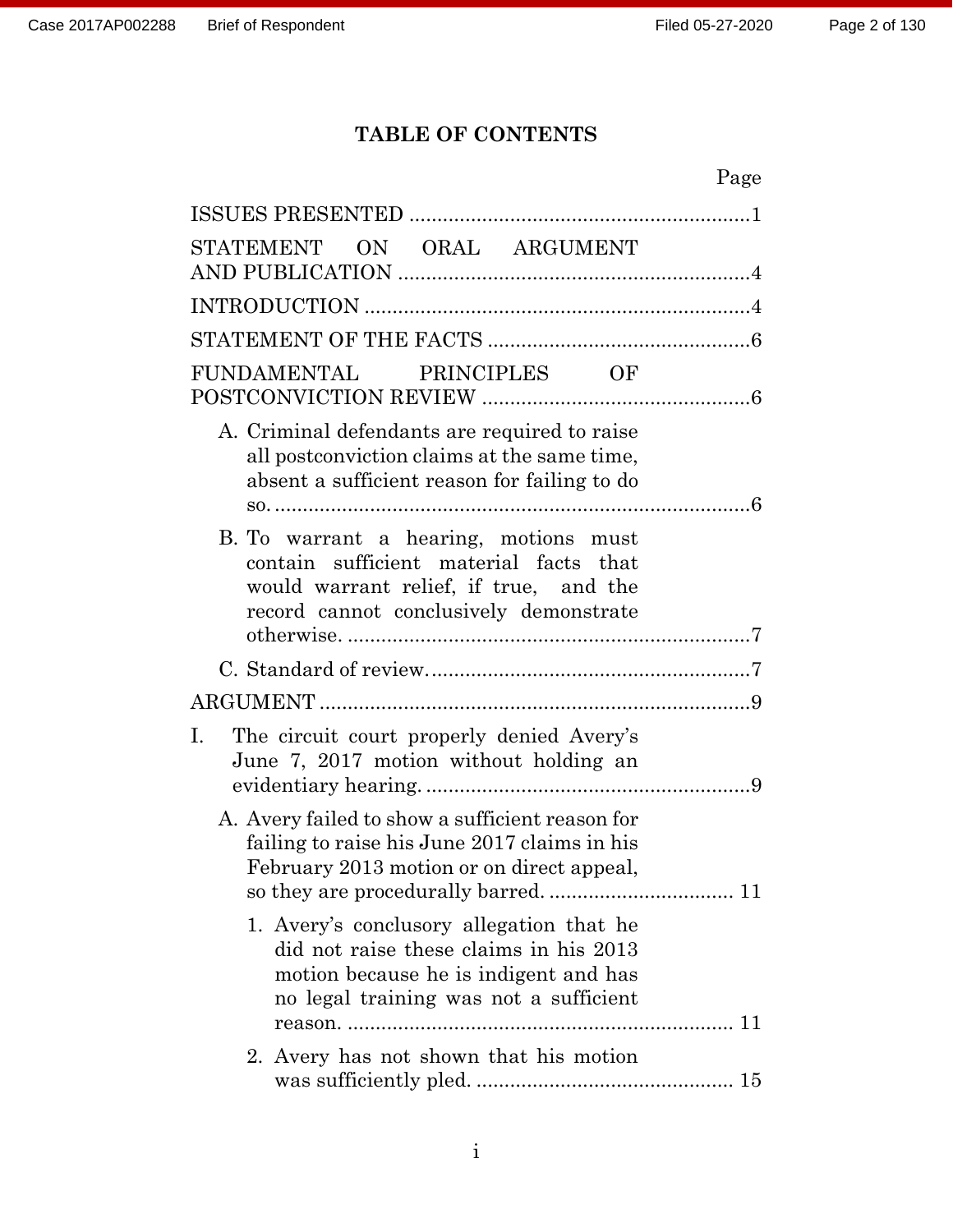|  |     | 3. Avery's allegation that postconviction<br>counsels were ineffective was                                                             |
|--|-----|----------------------------------------------------------------------------------------------------------------------------------------|
|  |     | a. Law governing ineffective                                                                                                           |
|  |     | b. Avery did not show that<br>postconviction counsels were                                                                             |
|  |     | (1) Law governing ineffective<br>assistance of postconviction                                                                          |
|  | (2) | Avery's allegations about<br>postconviction counsels were<br>conclusory and meritless 20                                               |
|  |     | (i) Avery's claims about the<br>Zipperer CD, Radandt's<br>alleged conversation, and<br>the flyover video were                          |
|  |     | (ii) Avery's claims about<br>ineffective assistance of<br>trial counsel were<br>insufficiently pled and<br>conclusively refuted by the |
|  |     | (a) Several of Avery's claims<br>about trial counsel are<br>misframed, inappropriately<br>raised, or not argued in his                 |
|  |     | Avery's remaining ineffective<br>(b)<br>assistance of trial counsel<br>claims did not warrant a                                        |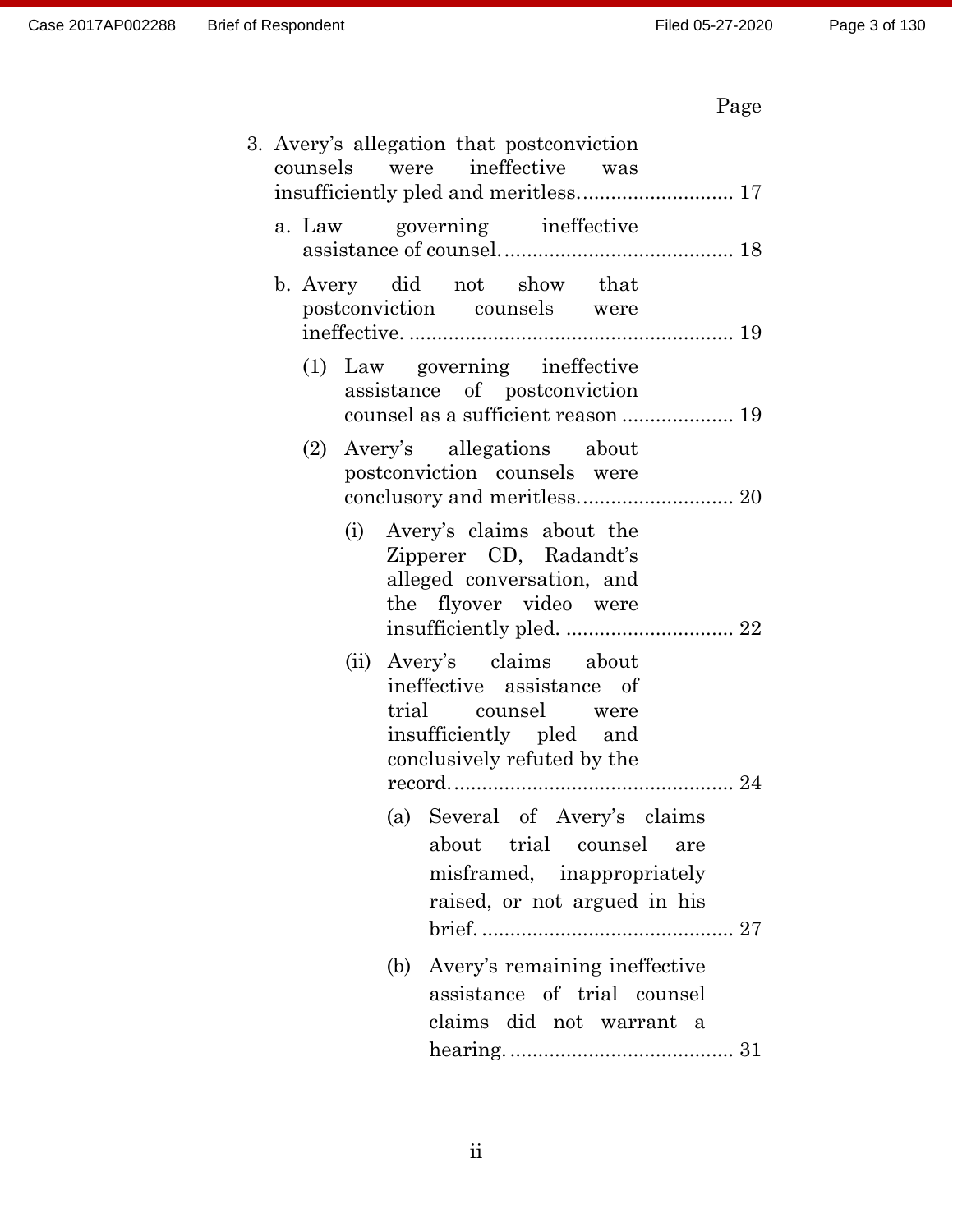| (c) Avery failed to sufficiently                                                                                                                                            |
|-----------------------------------------------------------------------------------------------------------------------------------------------------------------------------|
| plead that Hagopian and                                                                                                                                                     |
| Askins were ineffective for                                                                                                                                                 |
| failing to raise his new                                                                                                                                                    |
| ineffective assistance of trial                                                                                                                                             |
|                                                                                                                                                                             |
| B. The circuit court properly exercised its<br>discretion in denying without a hearing<br>Avery's claims related to the 2016 and                                            |
| 1. Legal standard and standard of review                                                                                                                                    |
| 2. The circuit court properly rejected<br>Avery's claims related to the DNA                                                                                                 |
|                                                                                                                                                                             |
| П.<br>Nothing required the circuit court to allow<br>Avery to pursue his claims piecemeal, so it<br>appropriately denied his October 6, 2017                                |
| A. The circuit court reasonably explained its                                                                                                                               |
| decision denying Avery's motion to vacate                                                                                                                                   |
|                                                                                                                                                                             |
| B. Avery improperly argues for the first time<br>on appeal that the court's refusal to vacate<br>judgment violated the<br>-- 2007<br>its<br>preservation and testing order; |
| 1. Avery forfeited his argument that the<br>2007 preservation order allowed him to                                                                                          |
| 2. The 2007 preservation order does not<br>give Avery a license to pursue available                                                                                         |
|                                                                                                                                                                             |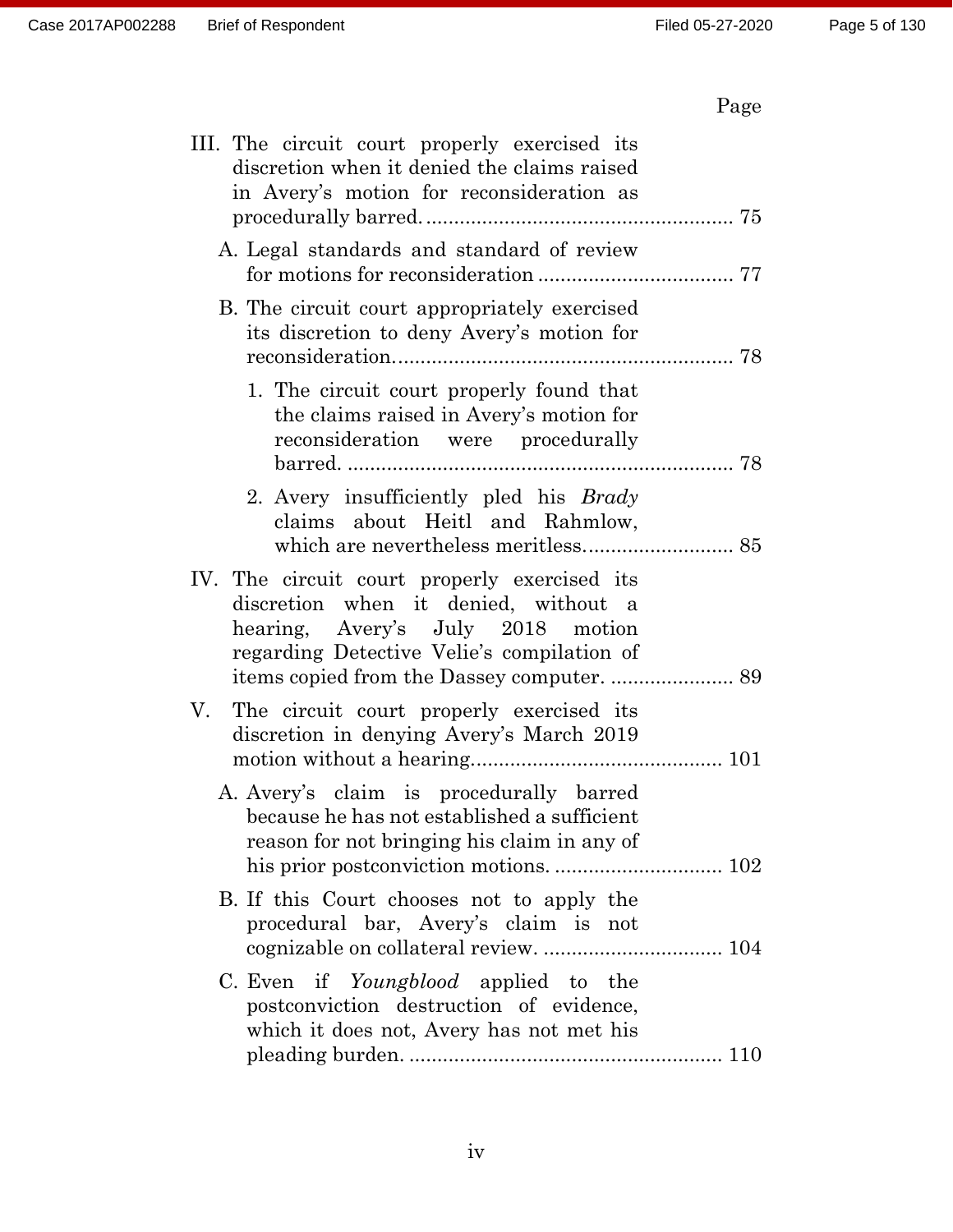|  |  | VI. This Court lacks jurisdiction to review |  |  |
|--|--|---------------------------------------------|--|--|
|  |  |                                             |  |  |
|  |  |                                             |  |  |

# **TABLE OF AUTHORITIES**

# **Cases**

| A.O. Smith Corp. v. Allstate Ins. Companies,<br>222 Wis. 2d 475, 588 N.W.2d 285 (Ct. App. 1998) 9, 28 |
|-------------------------------------------------------------------------------------------------------|
| Arizona v. Youngblood,                                                                                |
| Binder v. City of Madison,                                                                            |
| Bode v. Buchman,<br>68 Wis. 2d 276, 228 N.W.2d 718 (1975)  41                                         |
| Brady v. Maryland,                                                                                    |
| California v. Trombetta,                                                                              |
| City of Brookfield v.<br>Milwaukee Metropolitan Sewerage Dist.,                                       |
| District Attorney's Office for the<br>Third Judicial District v. Osborne,                             |
| Dressler v. McCaughtry,                                                                               |
| Harrington v. Richter,                                                                                |
| Hinton v. Alabama,                                                                                    |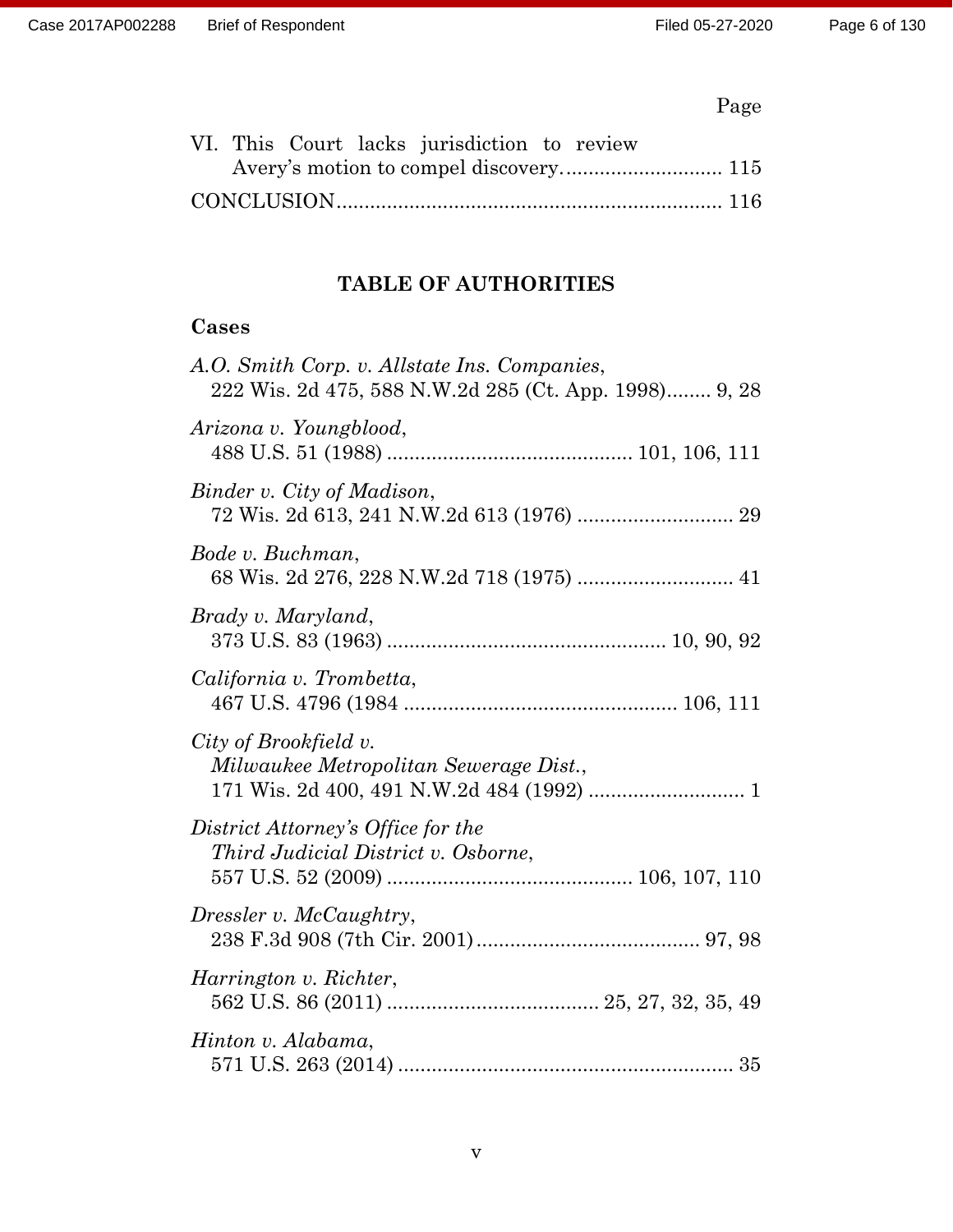|--|

| Howard v. Gramley,                                                                        |
|-------------------------------------------------------------------------------------------|
| Hubanks v. Frank,                                                                         |
| In re Commitment of Bollig,<br>222 Wis. 2d 558, 587 N.W.2d 908 (Ct. App. 1998) 29         |
| Jackson v. Baenen, $12$ -CV-00554,<br>2012 WL 5988414, (E.D. Wis. Nov. 29, 2012) 13       |
| Johnson v. Johnson,                                                                       |
| Lee v. State,<br>65 Wis. 2d 648, 223 N.W.2d 455 (1974)  25, 50                            |
| Mentek v. State,<br>71 Wis. 2d 799, 238 N.W.2d 752 (1976)  101                            |
| Midland Funding, LLC v. Mizinski,                                                         |
| Reid v. State,<br>984 N.E.2d 1264 (Ind. Ct. App. 2013)  107                               |
| Schessler v. Schessler,<br>179 Wis. 2d 781, 508 N.W.2d 65 (Ct. App. 1993) 80              |
| Schonscheck v. Paccar, Inc.,<br>2003 WI App 79, 261 Wis. 2d 769,                          |
| Schreiber v. Physicians Ins. Co. of Wis.,<br>223 Wis. 2d 417, 588 N.W.2d 26 (1999)  8, 68 |
| Shaw v. Wilson,                                                                           |
| State ex rel. Kalal v. Circuit Court,<br>2004 WI 58, 271 Wis. 2d 633, 681 N.W.2d 110 105  |
| State ex rel. Kyles v. Pollard,<br>2014 WI 38, 354 Wis. 2d 626, 847 N.W.2d 805 14, 15     |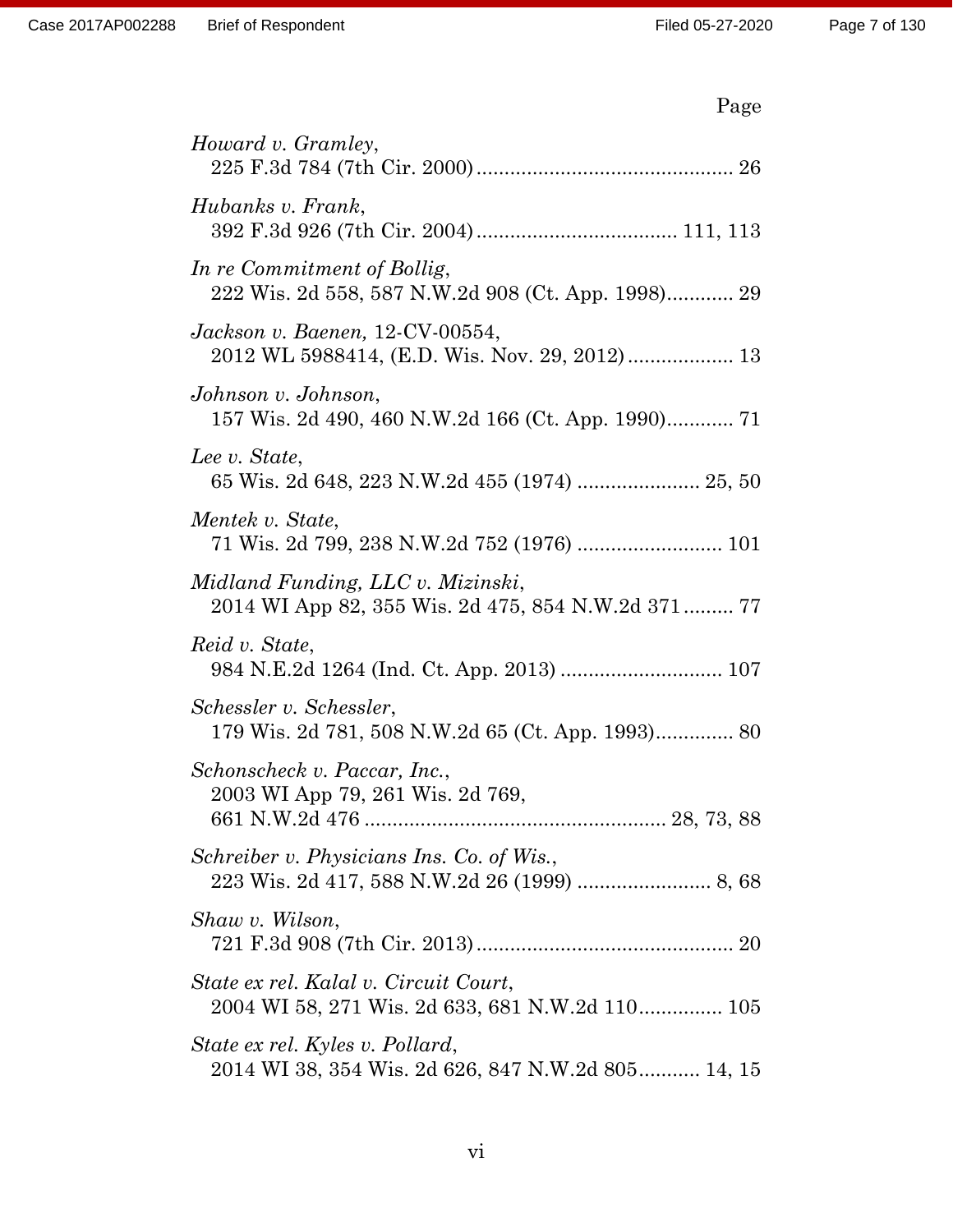|--|

| State ex rel. Macemon v. Christie,                                              |
|---------------------------------------------------------------------------------|
| State ex rel. Warren v. Schwarz,<br>219 Wis. 2d 615, 579 N.W.2d 698 (1998)  15  |
| State v. (Aaron) Allen,<br>2010 WI 89, 328 Wis. 2d 1,                           |
| State v. (John) Allen,<br>2004 WI 106, 274 Wis. 2d 568,                         |
| State v. (Kevin) Harris,<br>2004 WI 64, 272 Wis. 2d 80, 680 N.W.2d 737 90, 93   |
| State v. (Ronell) Harris,<br>2008 WI 15, 307 Wis. 2d 555, 745 N.W.2d 397 93, 94 |
| State v. Arredondo,<br>2004 WI App 7, 269 Wis. 2d 369, 674 N.W.2d 647 18        |
| State v. Avery,<br>2013 WI 13, 345 Wis. 2d 407,                                 |
| State v. Balliette,<br>2011 WI 79, 336 Wis. 2d 358,                             |
| State v. Bembenek,<br>140 Wis. 2d 248, 409 N.W.2d 432 (Ct. App. 1987) 84        |
| State v. Bentley,                                                               |
| State v. Breitzman,                                                             |
| State v. Carter,                                                                |
| State ex rel. Coleman v. McCaughtry,                                            |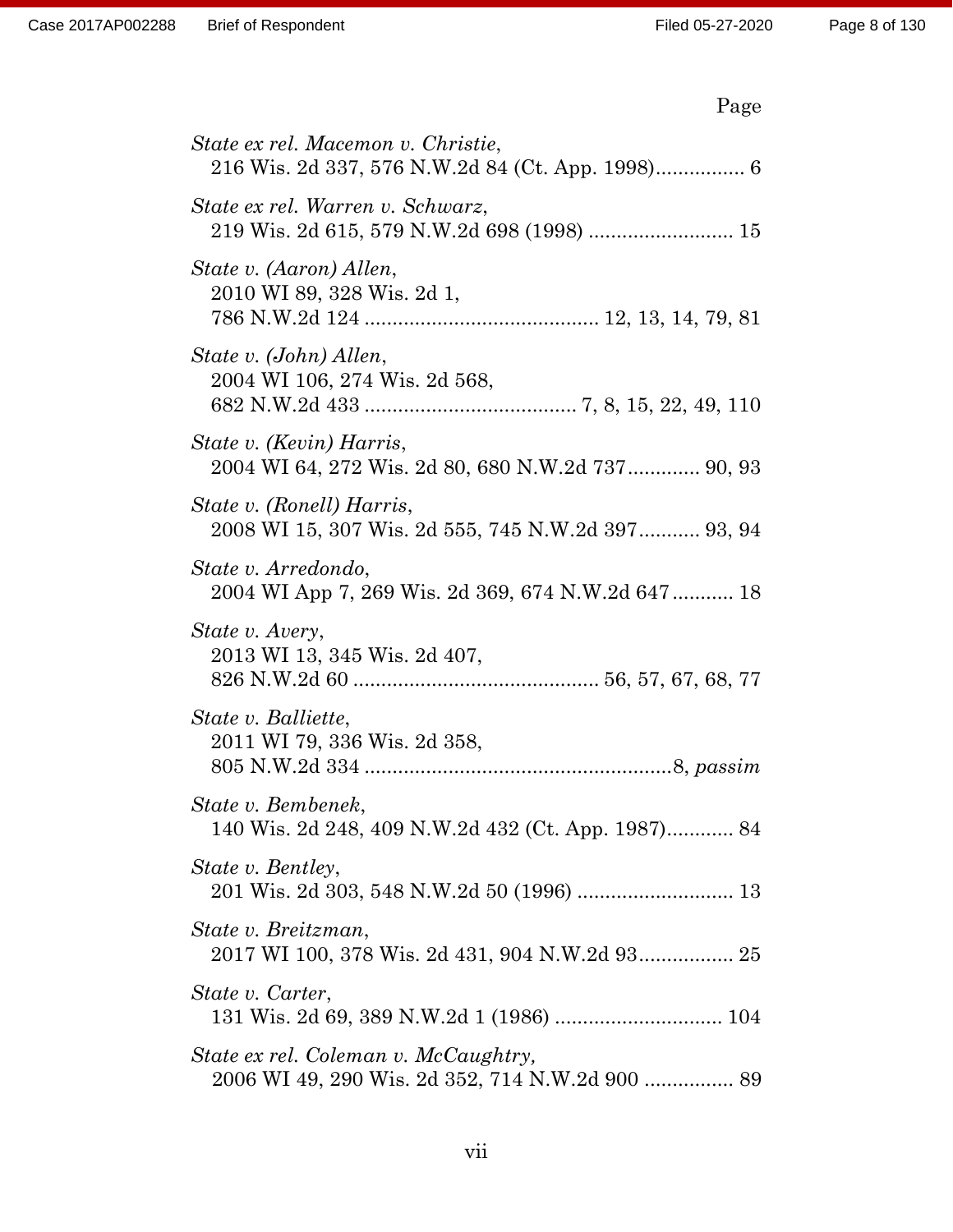| Page                                                                        |
|-----------------------------------------------------------------------------|
| State v. Denny,<br>120 Wis. 2d 614, 357 N.W.2d 12 (Ct. App. 1984) 114       |
| State v. Domke,<br>2011 WI 95, 337 Wis. 2d 268, 805 N.W.2d 364 18           |
| State v. Eckert,<br>203 Wis. 2d 497, 553 N.W.2d 539 (Ct. App. 1996) 57      |
| State v. Edmunds,<br>2008 WI App 33, 308 Wis. 2d 374, 746 N.W.2d 590 67, 68 |
| State v. Escalona–Naranjo,<br>185 Wis. 2d 168,                              |
| State v. Evans,<br>2004 WI 84, 273 Wis. 2d 192, 682 N.W.2d 784 89           |
| State v. Fosnow,<br>2001 WI App 2, 240 Wis. 2d 699,                         |
| State v. Greenwold,<br>181 Wis. 2d 881, 512 N.W.2d 237 (Ct. App. 1994) 113  |
| State v. Greenwold,<br>189 Wis. 2d 59, 525 N.W.2d 294 (Ct. App. 1994) 108   |
| State v. Holt,<br>128 Wis. 2d 110, 382 N.W.2d 679                           |
| State v. Howard,<br>211 Wis. 2d 269, 564 N.W.2d 753 (1997)  14              |
| State v. Huggett,<br>2010 WI App 69, 324 Wis. 2d 786, 783 N.W.2d 675 111    |
| State v. Jackson,                                                           |
| State v. Jennings,<br>2002 WI 44, 252 Wis. 2d 228, 647 N.W.2d 142 110       |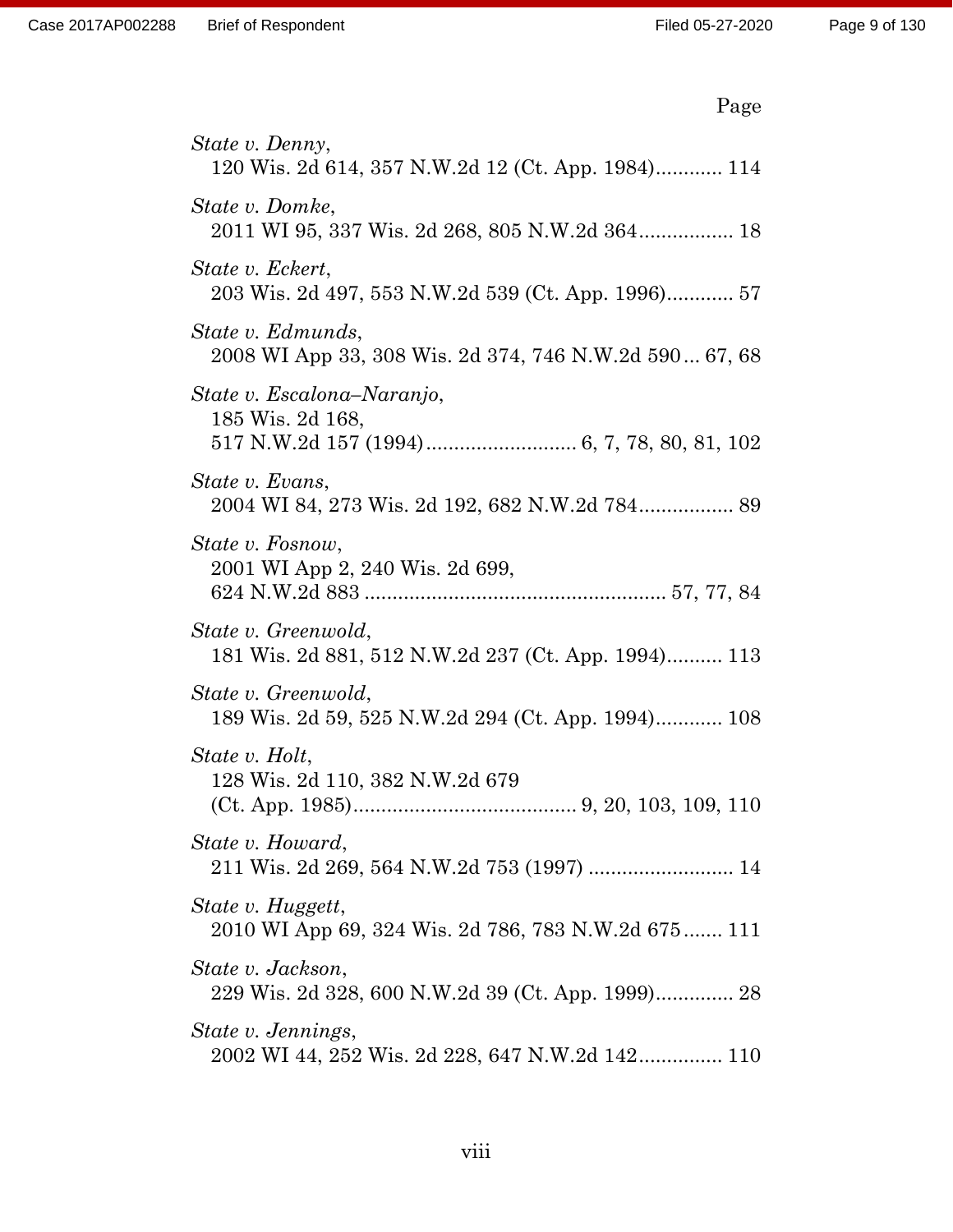| Page                                                                       |
|----------------------------------------------------------------------------|
| State v. Jensen,<br>2004 WI App 89, 272 Wis. 2d 707, 681 N.W.2d 230 13     |
| State v. Jeske,<br>197 Wis. 2d 905, 541 N.W.2d 225                         |
| State v. Kempainen,<br>2014 WI App 53, 354 Wis. 2d 177, 848 N.W.2d 320 109 |
| State v. Kletzien,<br>2011 WI App 22, 331 Wis. 2d 640,                     |
| State v. Krieger,<br>163 Wis. 2d 241, 471 N.W.2d 599 (Ct. App. 1991) 57    |
| State v. Lehman,<br>108 Wis. 2d 291, 321 N.W.2d 212 (1982)  50             |
| State v. Lo,                                                               |
| State v. Love,<br>2005 WI 116, 284 Wis. 2d 111, 700 N.W.2d 62 16           |
| State v. Luedtke,<br>2015 WI 42, 362 Wis. 2d 1, 863 N.W.2d 952  114        |
| State v. Malone,                                                           |
| State v. Maloney,<br>2005 WI 74, 281 Wis. 2d 595, 698 N.W.2d 583 42        |
| State v. Ndina,<br>2009 WI 21, 315 Wis. 2d 653, 761 N.W.2d 612 29          |
| State v. O'Brien,                                                          |
| State v. Parker,<br>2002 WI App 159, 256 Wis. 2d 154,                      |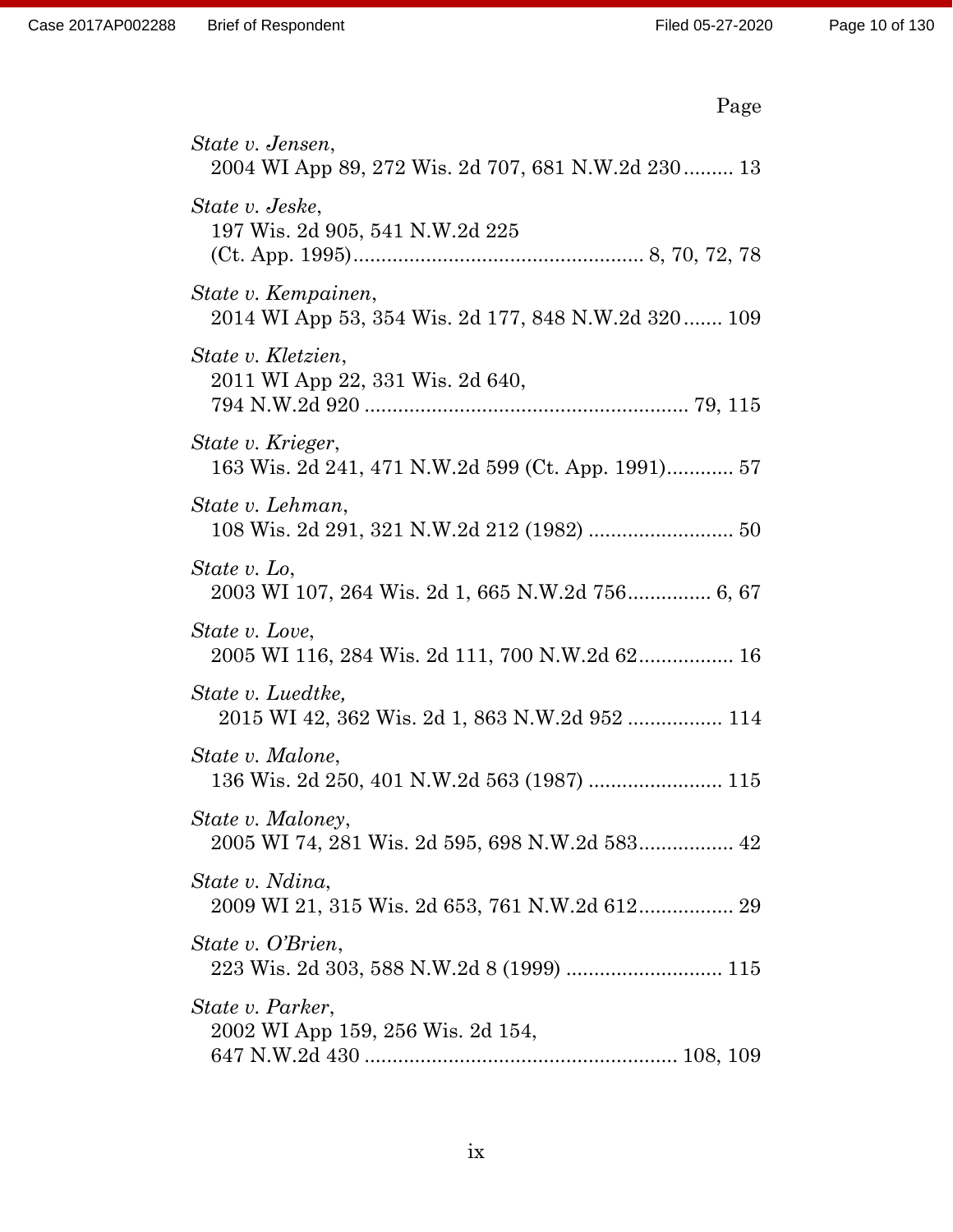| Page                                                                              |
|-----------------------------------------------------------------------------------|
| State v. Pettit,<br>171 Wis. 2d 627, 492 N.W.2d 633 (Ct. App. 1992) 28            |
| State v. Rohl,<br>104 Wis. 2d 77, 310 N.W.2d 631 (Ct. App. 1981) 71               |
| State v. Romero-Georgana,<br>2014 WI 83, 360 Wis. 2d 522, 849 N.W.2d 6687, passim |
| State v. Saunders,<br>196 Wis. 2d 45, 538 N.W.2d 546 (Ct. App. 1995) 13           |
| State v. Sholar,<br>2018 WI 53, 381 Wis. 2d 560, 912 N.W.2d 89 32, 82             |
| State v. Sulla,<br>2016 WI 46, 369 Wis. 2d 225, 880 N.W.2d 659 7, 8               |
| State v. Thiel,                                                                   |
| State v. Tolefree,<br>209 Wis. 2d 421, 563 N.W.2d 175 (Ct. App. 1997) 8           |
| State v. Vollbrecht,<br>2012 WI App 90, 344 Wis. 2d 69, 820 N.W.2d 443 56         |
| State v. Wayerski,<br>2019 WI 11, 385 Wis. 2d 344, 922 N.W.2d 468 87              |
| State v. White,<br>2008 WI App 96, 312 Wis. 2d 799, 754 N.W.2d 214 78             |
| State v. Wilson,<br>2015 WI 48, 362 Wis. 2d 193, 864 N.W.2d 52 98, 114            |
| State v. Ziebart,<br>2003 WI App 258, 268 Wis. 2d 468,                            |
| State v Avery,<br>2011 WI App 124, 337 Wis. 2d 351, 804 N.W.2d 216 114            |
| Stone v. Farley,                                                                  |

86 F.3d 712 (7th Cir. 1996)................................................ 48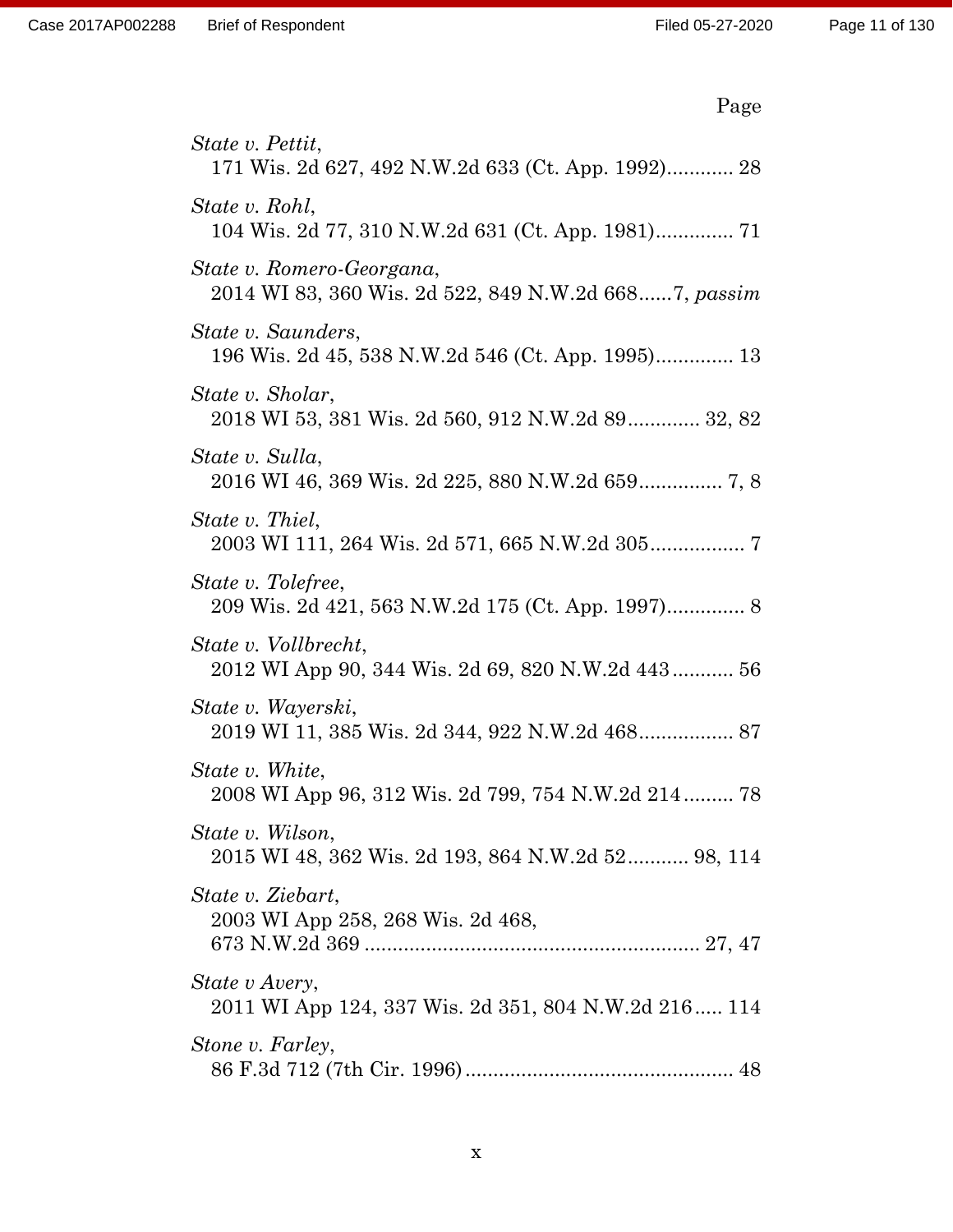| Page                                                                 |
|----------------------------------------------------------------------|
| Strickland v. Washington,                                            |
| Strickler v. Greene,                                                 |
| United States v. Bagley,                                             |
| Vara v. State,                                                       |
| Waushara County v. Graf,                                             |
| Weatherall v. State,<br>73 Wis. 2d 22, 242 N.W.2d 220 (1976)  26, 82 |
| <b>Statutes</b>                                                      |
|                                                                      |
|                                                                      |
|                                                                      |
|                                                                      |
|                                                                      |
|                                                                      |
|                                                                      |
|                                                                      |
|                                                                      |
|                                                                      |
|                                                                      |
|                                                                      |
|                                                                      |
|                                                                      |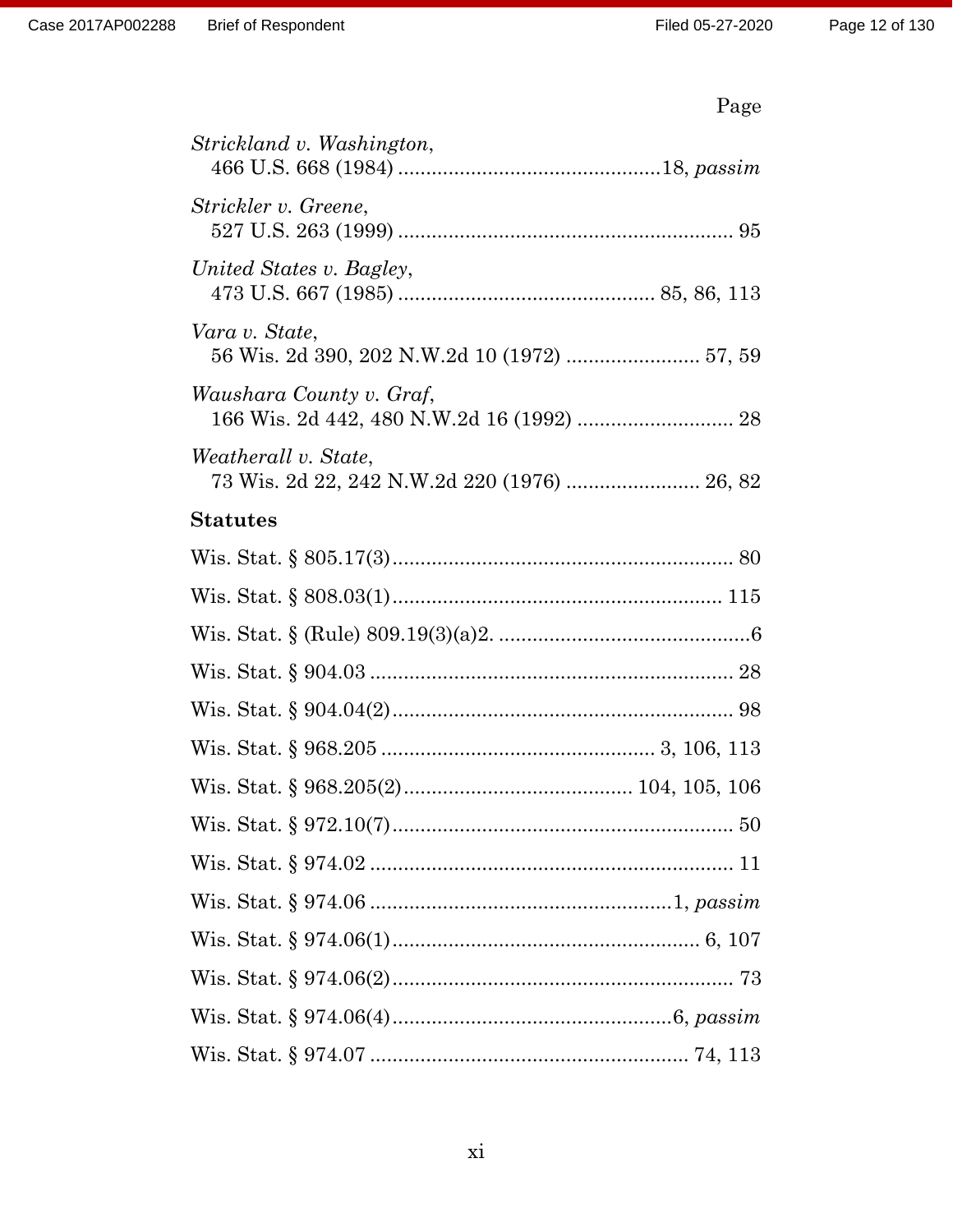Case 2017AP002288 Brief of Respondent Filed 05-27-2020

Page

# **Other Authorities**

*<https://merriam-webster.com/dictionary/disclose>*............. 92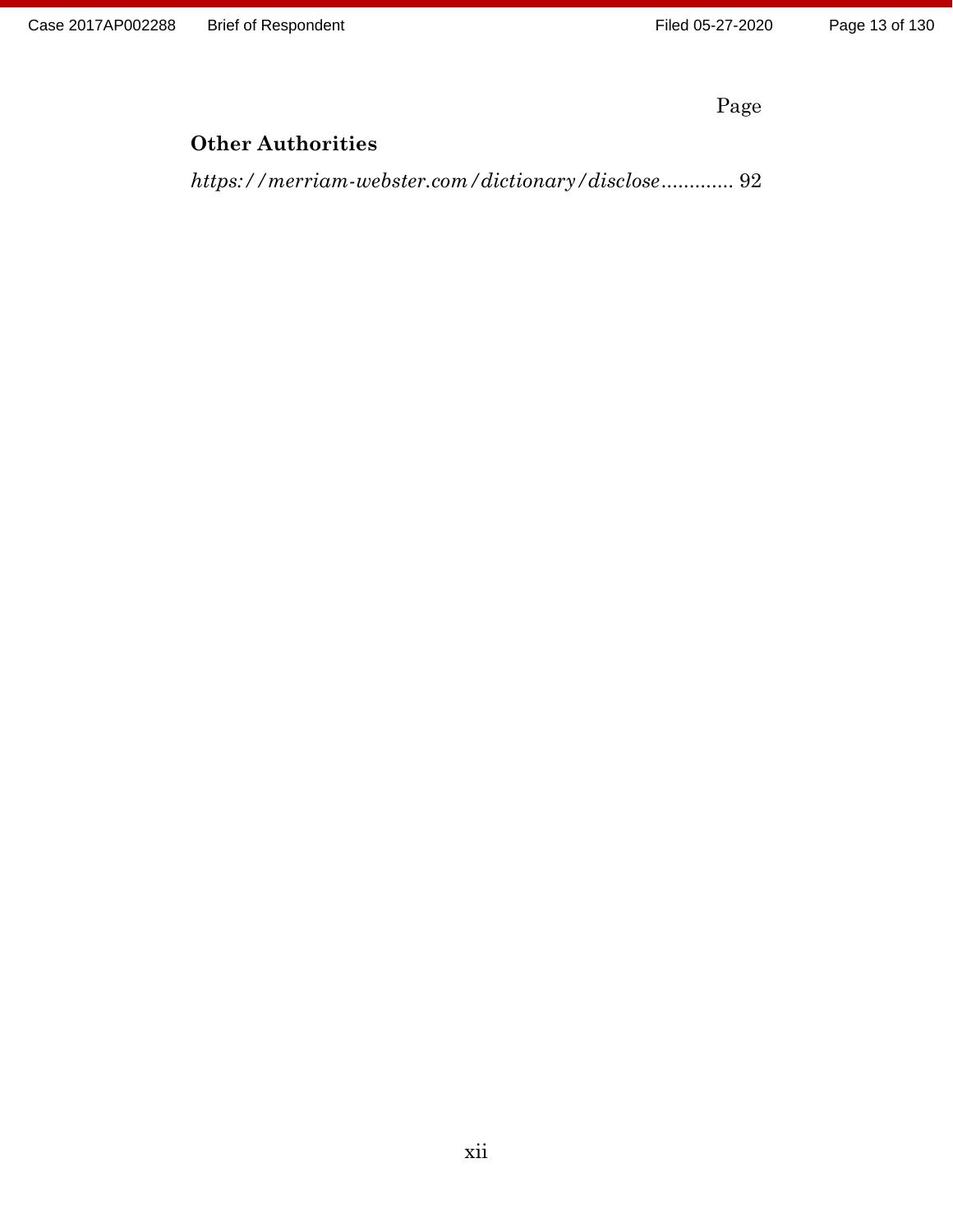#### **ISSUES PRESENTED<sup>1</sup>**

1. Did the circuit court erroneously exercise its discretion<sup>2</sup> in denying Steven A. Avery's June 2017 Wis. Stat.

<sup>1</sup> The State has reorganized and restated the issues to clearly address the only question before this Court: whether the circuit court erroneously exercised its discretion when it denied each of Avery's five separate motions without a hearing. Avery has presented his claims to this Court as if he presented all of his arguments to the circuit court at the same time, and as if the circuit court rejected them all on the merits. That is not what happened.

Avery filed his second section 974.06 motion in June 2017, and the circuit court denied it without a hearing on October 3, 2017. (603; 628.) Avery then filed a motion to vacate judgment on October 6, 2017, seeking to vacate the court's order so he could amend his June 2017 motion. Before the court ruled on that motion, Avery filed a motion for reconsideration and two supplements to it, raising a host of new arguments. (629–636.) The circuit court denied Avery's motion to vacate judgment and motion for reconsideration in a single order, finding no cause to vacate its judgment and finding the new claims and arguments raised in Avery's motion for reconsideration procedurally barred. (640.) Avery filed another motion on July 6, 2018, alleging a *Brady*  violation about the State's examination of the Dassey computer, and another on March 11, 2019, alleging a *Youngblood* violation. (736–741; 771–800.) These were denied without hearings on September 6, 2018, and August 8, 2019, respectively. (761; 805.)

Accordingly, whether the circuit court erroneously exercised its discretion each time when it denied the respective motion in front of it is the only question properly before this Court. That question cannot be coherently addressed in the way Avery has organized his brief, with arguments that were raised in different motions and that were denied on different grounds lumped together topically. Further, to the extent that Avery has addressed his separate motions separately, he has done so nonchronologically. The State has therefore reorganized the issues.

<sup>2</sup> The Wisconsin Supreme Court abandoned the term "*abuse of discretion*" in favor of "*erroneous exercise of discretion*" over two decades ago. *City of Brookfield v. Milwaukee Metropolitan Sewerage Dist.*, 171 Wis. 2d 400, 423, 491 N.W.2d 484 (1992).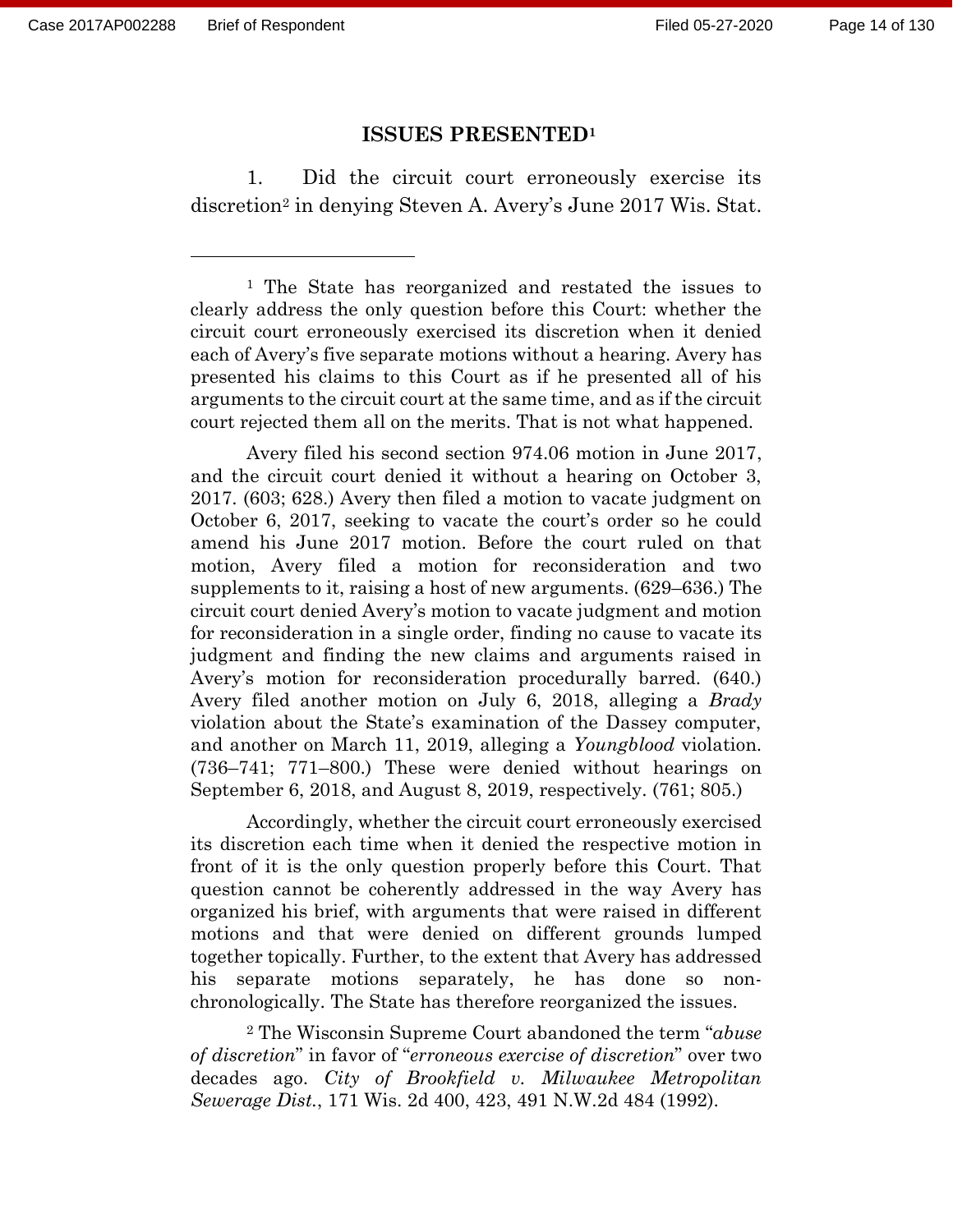§ 974.06 motion, which was his second section 974.06 motion, without holding an evidentiary hearing?

The circuit court concluded that Avery's motion was insufficiently pled, and that he did not show a sufficient reason for failing to raise these claims on direct appeal or in his first section 974.06 motion. It further concluded that none of Avery's alleged newly discovered evidence raised a reasonable probability of a different result at a new trial if admitted.

This Court should affirm the circuit court.

2. Was the circuit court required to allow Avery to pursue his section 974.06 motion piecemeal for any of the following reasons: (1) because the parties had reached an agreement about how Avery would proceed with scientific testing; (2) because Avery planned to supplement his motion, but did not alert or seek approval to do so from the court, or (3) because of the circuit court's 2007 preservation order?

The circuit court was presented only with the first two of these arguments, and noted that Avery never requested that the court withhold decision on his section 974.06 motion, nor informed the court that he planned to supplement the motion, until after a final ruling denying his claims. It determined that Avery could not amend a motion that was filed without reservation "after [he] receives an adverse ruling."

This Court should affirm the circuit court.

3. Did the circuit court erroneously exercise its discretion when it denied Avery's motion for reconsideration and multiple supplements to it without holding an evidentiary hearing?

The circuit court noted that Avery mischaracterized as "new evidence" what were really new claims, and he did not set forth a sufficient reason why these many claims could not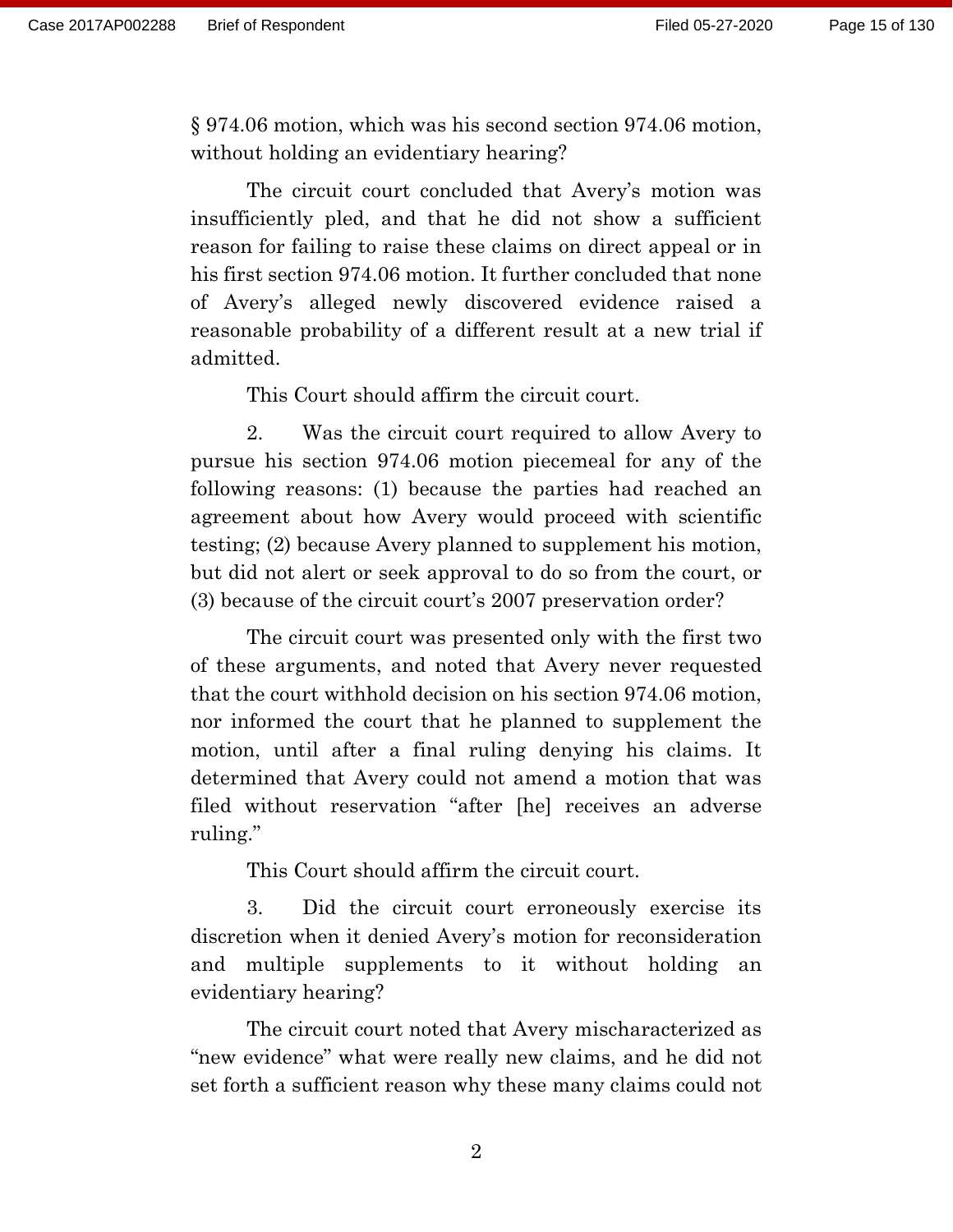have been raised in a single section 974.06 motion, nor did he give a sufficient reason for filing his June 2017 motion when he knew his investigation was incomplete and that he planned on raising additional claims. It denied the claims raised in the motion and supplements as procedurally barred.

This Court should affirm the circuit court.

4. Did the circuit court erroneously exercise its discretion in denying, without a hearing, Avery's motion alleging that the State violated *Brady v. Maryland* by failing to supply the defense with a CD containing material Detective Michael Velie copied from the Dassey hard drive, and Avery's attendant ineffective assistance of counsel claim?

The circuit court found that the State turned over all of the evidence to the defense, and the defense simply failed to assign it any significance and pursue it. It further determined that Avery's ineffective assistance claim was conclusory and undeveloped.

This Court should affirm the circuit court.

5. Did the circuit court erroneously exercise its discretion in denying, without a hearing, Avery's motion alleging that the State violated Wis. Stat. § 968.205 and *Arizona v. Youngblood* by releasing portions of the bone fragments collected in this case to the victim's family?

The circuit court found that, though the State failed to abide by the notice provisions contained in the statute, it had not violated the substantive subsections, and that the material returned was neither apparently nor potentially exculpatory. Accordingly, Avery failed to allege sufficient facts showing that the State violated either the statute or his constitutional rights.

This Court should affirm the circuit court.

6. Does this Court lack jurisdiction to review Avery's motion to compel postconviction discovery?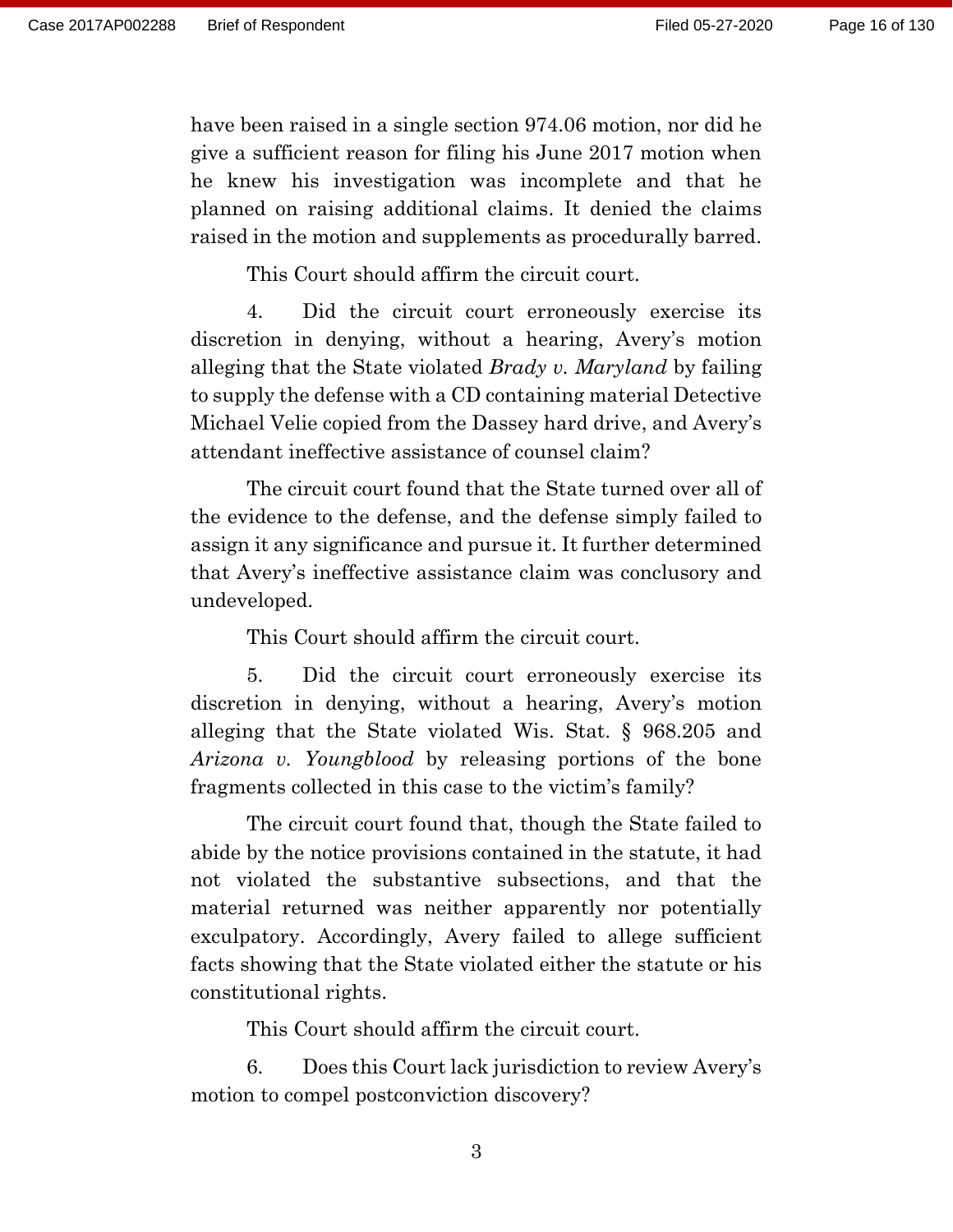The circuit court never ruled on this motion. Avery forfeited any complaints about this motion by failing to ask the circuit court to rule on it before filing his appellate brief, which this Court lacks jurisdiction to review in any event because there is no written order denying it.

## **STATEMENT ON ORAL ARGUMENT AND PUBLICATION**

The State does not believe that oral argument or publication are warranted. This case involves only the application of well-settled law on the procedural bar and postconviction pleading standard to the facts, which can be adequately addressed on briefs.

### **INTRODUCTION**

Avery has embarked upon a significantly different venture than this appeal presents. He seems to erroneously believe that he is appealing the jury's determination of guilt. He further seems to believe, also erroneously, that if he can identify any conceivable alternate theory of the crime, he has "disproven" the State's case against him and "proven" the existence of the constitutional violations he alleged, no matter how insufficiently-supported, speculative, inconsistent, farfetched, or belatedly-raised his argument is. Accordingly, the bulk of his brief is dedicated to relitigating his trial defense though he cannot seem to settle on any particular theory.

But, as he did in the circuit court, Avery has all but ignored the actual issue at the heart of this appeal: the procedural posture of his case.

This case is before this Court on appeal of the circuit court's orders denying, without hearings, Avery's second– through–sixth motions attempting to collaterally attack his conviction. These motions were denied without hearings on the grounds that they were procedurally barred, insufficiently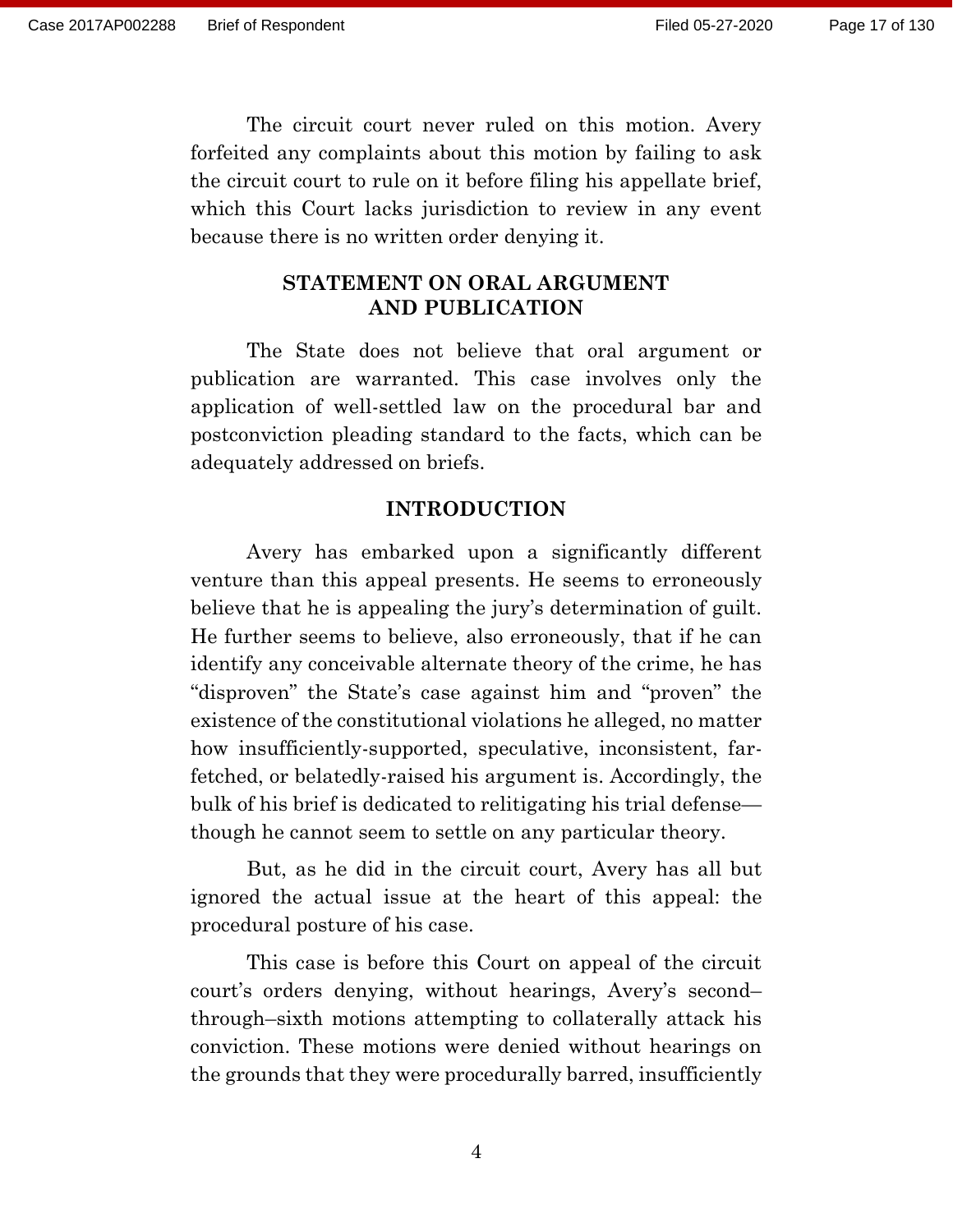pled, or that the record conclusively demonstrated Avery was due no relief.

Accordingly, the question on appeal is not whether Avery is guilty of killing Teresa Halbach. That question was for the jury, which many years ago answered yes, beyond a reasonable doubt. Nor is the question on appeal whether Avery's latest counsel can construct a different trial defense, find new ways to attack the trial evidence, or identify issues that have not been raised previously.

The only question before this Court in this appeal is whether any of Avery's motions entitled him to an evidentiary hearing. The answer to that question is no.

Though Avery made a litany of allegations across his many motions, three critical things were absent from his forests of paper: sufficient reasons for failing to raise all his postconviction claims at the same time, sufficient material facts of record to support his allegations, and any developed argument applying the law to explain why the facts of record led to the legal conclusions Avery claimed. It is too wellsettled for argument that a circuit court has discretion to deny insufficient motions such as Avery's without a hearing.

Avery has now glossed over his piecemeal litigation and the deficiencies in his motions by simply rearguing the merits of his claims in his appellate brief, without any reference to how or when he presented them to the circuit court. But on review of a circuit court's decision to deny a postconviction motion without a hearing this Court looks only to the sufficiency of allegations contained in the four corners of the motion filed in the circuit court. And Avery has fallen far short of showing that any of his motions were sufficient to entitle him to a hearing—indeed, he has almost entirely failed to address the issue, despite it being his burden and the only issue on appeal.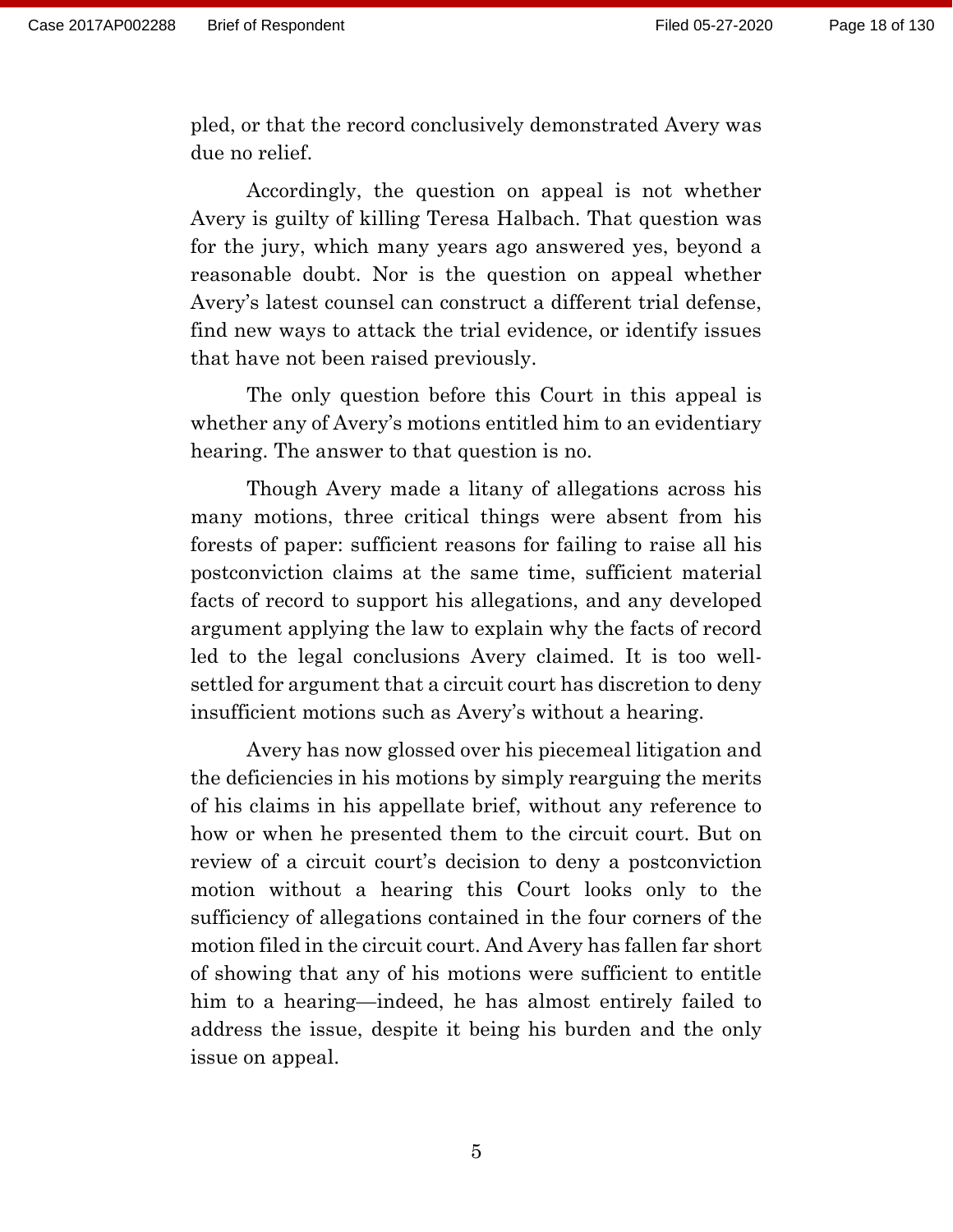The circuit court appropriately exercised its discretion in denying each of Avery's motions without a hearing, and Avery has failed to show otherwise. This Court should affirm the circuit court.

#### **STATEMENT OF THE FACTS**

Pursuant to Wis. Stat.  $\S$  (Rule) 809.19(3)(a)2., as Respondent the State opts to omit a statement of the facts. Pertinent facts will be provided in the argument section.

### **FUNDAMENTAL PRINCIPLES OF POSTCONVICTION REVIEW**

# **A. Criminal defendants are required to raise all postconviction claims at the same time, absent a sufficient reason for failing to do so.**

"We need finality in our litigation." *State v. Escalona– Naranjo*, 185 Wis. 2d 168, 185, 517 N.W.2d 157 (1994). Accordingly, after the time for a direct appeal has passed, a defendant's ability to attack a conviction or sentence is limited. Jurisdictional or constitutional challenges to a conviction or sentence may be brought pursuant to Wis. Stat. § 974.06(1). But, Wis. Stat. § 974.06(4) bars successive postconviction litigation absent a "sufficient reason" for not raising any issue advanced in a later postconviction motion on direct appeal or in an earlier motion. *State v. Lo*, 2003 WI 107, ¶¶ 17–20, 264 Wis. 2d 1, 665 N.W.2d 756. "Successive, and often reformulated, claims clog the court system and waste judicial resources." *State ex rel. Macemon v. Christie*, 216 Wis. 2d 337, 343, 576 N.W.2d 84 (Ct. App. 1998). Thus, "the statutorily mandated review process" under § 974.06(4) requires that all of a defendant's claims for postconviction relief be "consolidated into one motion *or* appeal." *Id.* at 344; *Lo*, 264 Wis. 2d 1, ¶ 44.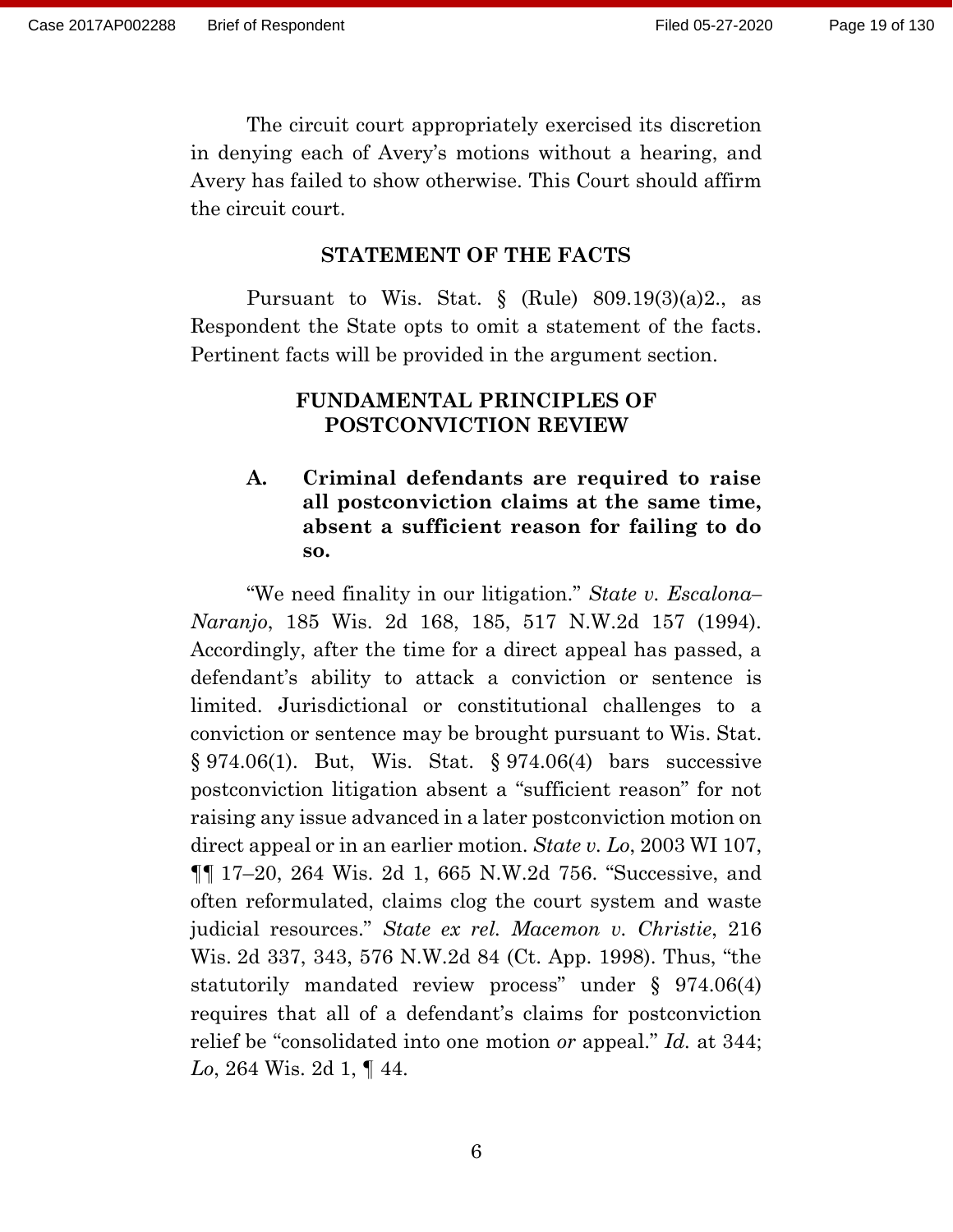In other words, convicted defendants are not entitled to pursue an endless succession of postconviction remedies: "Successive motions and appeals, which all could have been brought at the same time, run counter to the design and purpose of the legislation." *Escalona-Naranjo*, 185 Wis. 2d at 185.

**B. To warrant a hearing, motions must contain sufficient material facts that would warrant relief, if true, and the record cannot conclusively demonstrate otherwise.**

"To move beyond the initial prerequisites of Wis. Stat. § 974.06(4) and *Escalona-Naranjo*, and to adequately raise a claim for relief, a defendant must allege 'sufficient material facts—*e.g.*, who, what, where, when, why, and how—that, if true, would entitle the defendant to the relief he seeks.'" *State v. Romero-Georgana*, 2014 WI 83, ¶ 37, 360 Wis. 2d 522, 849 N.W.2d 668 (citing *State v. (John) Allen*, 2004 WI 106, ¶ 23, 274 Wis. 2d 568, 682 N.W.2d 433). Conclusory statements that do not contain these key facts are insufficient to entitle the defendant to a hearing. *John Allen*, 274 Wis. 2d 568, ¶ 12.

The sufficiency of the allegations in the motion, however, is not the end of the inquiry. "[A] circuit court has the discretion to deny a defendant's motion—even a properly pled motion . . . without holding an evidentiary hearing if the record conclusively demonstrates that the defendant is not entitled to relief." *State v. Sulla*, 2016 WI 46, ¶ 30, 369 Wis. 2d 225, 880 N.W.2d 659.

#### **C. Standard of review.**

"This court will uphold the circuit court's findings of fact unless they are clearly erroneous." *State v. Thiel*, 2003 WI 111, ¶ 21, 264 Wis. 2d 571, 665 N.W.2d 305. A circuit court's factual findings are clearly erroneous only if they have no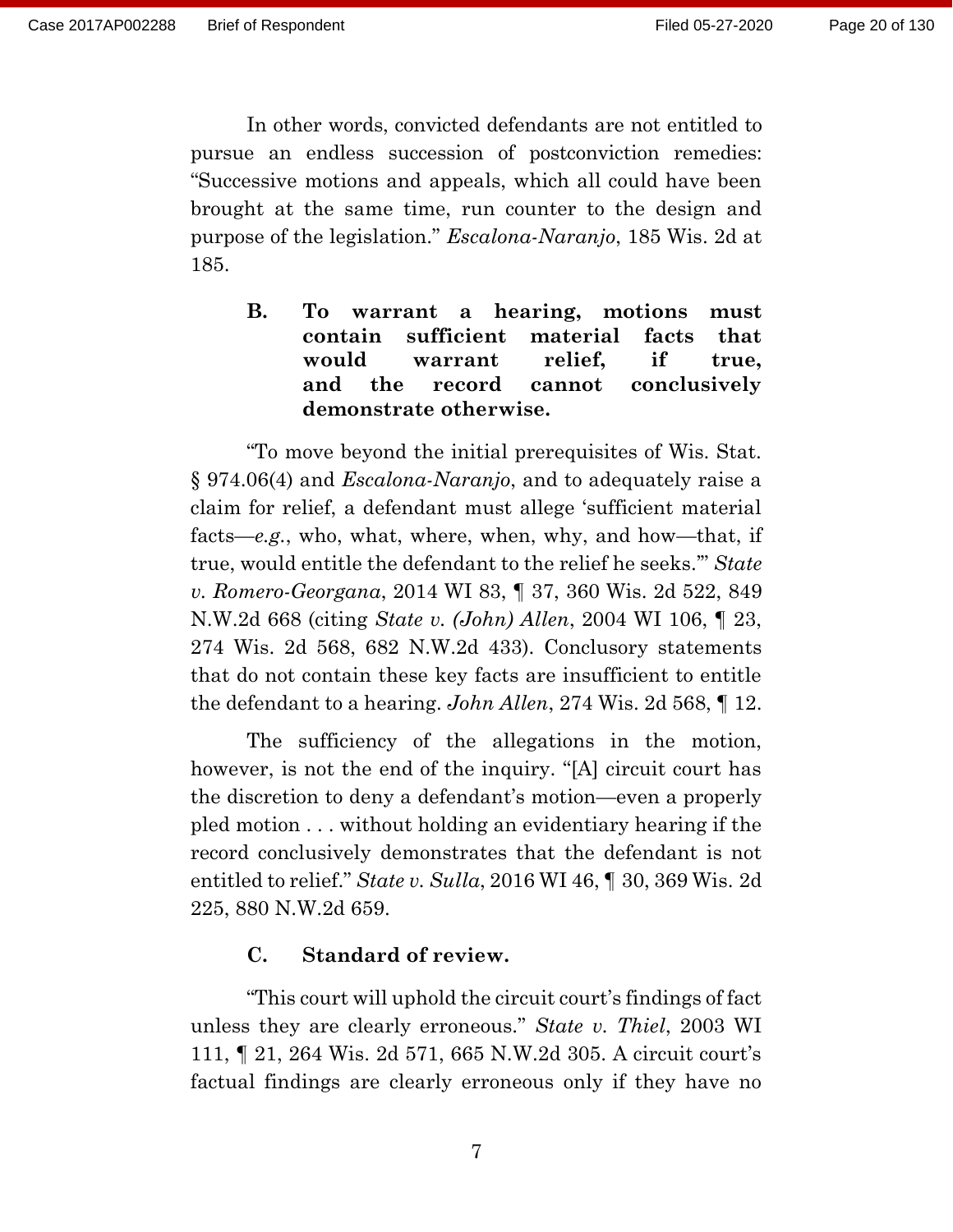support in the record. *Schreiber v. Physicians Ins. Co. of Wis*., 223 Wis. 2d 417, 426, 588 N.W.2d 26 (1999).

Whether claims are barred by Wis. Stat. § 974.06(4) and *Escalona-Naranjo* is a question of law this Court reviews de novo. *State v. Tolefree*, 209 Wis. 2d 421, 424, 563 N.W.2d 175 (Ct. App. 1997). Likewise, "[w]hether a defendant's [postconviction motion] 'on its face alleges facts which would entitle the defendant to relief' and whether the record conclusively demonstrates that the defendant is entitled to no relief' are questions of law that [an appellate court] review[s] de novo." *Sulla*, 369 Wis. 2d 225, ¶ 23 (citation omitted).

This Court reviews "only the allegations contained in the four corners of [the defendant's] motion, and not any additional allegations that are contained in [the defendant's] brief." *John Allen*, 274 Wis. 2d 568, ¶ 27. If the defendant's motion fails to adequately allege a sufficient reason to overcome *Escalona-Naranjo*, does not contain the requisite material facts, "presents only conclusory allegations, or if the record conclusively demonstrates that the defendant is not entitled to relief," then this Court reviews the circuit court's decision to grant or deny a hearing "under the deferential erroneous exercise of discretion standard." *Id.* ¶ 9; *see also State v. Balliette*, 2011 WI 79, ¶ 18, 336 Wis. 2d 358, 805 N.W.2d 334.

"A court exercises discretion when it considers the facts of record and reasons its way to a rational, legally sound conclusion." *State v. Jeske*, 197 Wis. 2d 905, 912, 541 N.W.2d 225 (Ct. App. 1995). "The court's discretionary determinations are not tested by some subjective standard, or even by [this Court's] own sense of what might be a 'right' or 'wrong' decision in the case, but rather will stand unless it can be said that no reasonable judge, acting on the same facts and underlying law, could reach the same conclusion." *Id.* at 913.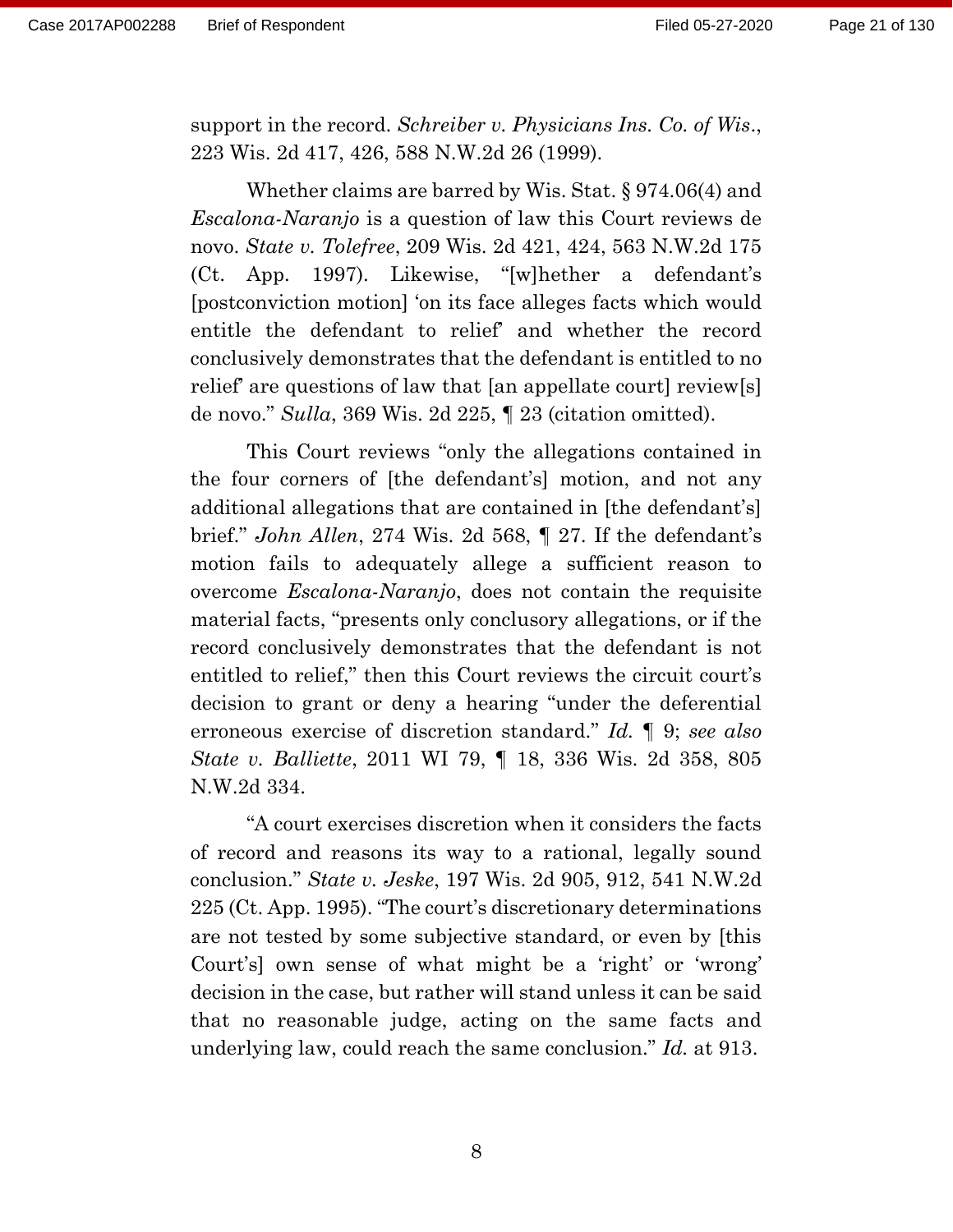Additionally, "[i]t is well-established that if a trial court reaches the proper result for the wrong reason, it will be affirmed." *State v. Holt*, 128 Wis. 2d 110, 124, 382 N.W.2d 679 (Ct. App. 1985) *superseded by statute on other grounds*.

#### **ARGUMENT**

# **I. The circuit court properly denied Avery's June 7, 2017 motion without holding an evidentiary hearing.**

#### *Allegations in Avery's June 2017 Motion*

As relevant here, Avery raised the following claims in his June 27, 2017 section 974.06 motion:<sup>3</sup>

- 1. Avery's trial attorneys, Dean Strang and Jerome Buting, were ineffective for failing to obtain six additional expert witnesses in blood spatter patterns, trace evidence examination, forensic anthropology, burned remains, DNA testing, and "police procedure."<sup>4</sup>  $(603:61-114.)$
- 2. Trial counsels were ineffective for failing to conduct various "experiments." (603:71–107.)
- 3. That "only one person," Ryan Hillegas, "meets the requirements of *Denny* as a third party suspect." (603:122–36 (capitalization omitted).)

<sup>3</sup> Avery raised several claims in each of his motions that he has not pursued on appeal. (*See, e.g.,* 603:145–54, 162–85.) By failing to brief those issues Avery has abandoned them, and the State will not discuss them further. *A.O. Smith Corp*. *v. Allstate Ins. Companies*, 222 Wis. 2d 475, 491, 588 N.W.2d 285 (Ct. App. 1998).

<sup>4</sup> Avery relied on other experts in this motion but either never made any argument that Strang and Buting were ineffective for failing to hire them, or has failed to pursue that argument on appeal. (*See, e.g.*, 603:31, 119–20, 128.)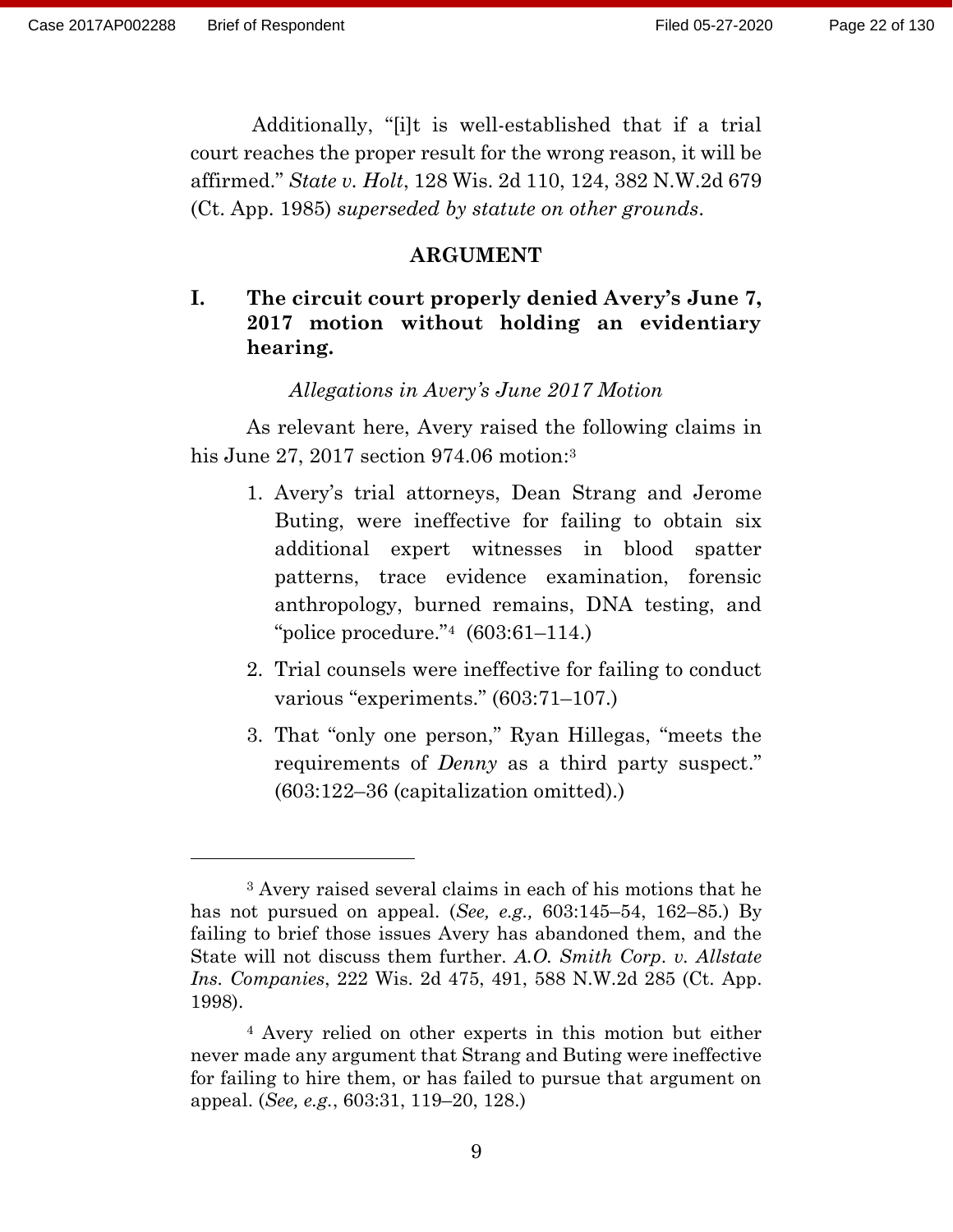- 4. "Trial defense counsel failed to properly investigate a variety of topics" about several evidentiary items. (603:136–47 (capitalization omitted).)
- 5. The State withheld, in violation of *Brady v. Maryland*, 373 U.S. 83 (1963): (1) a CD of a voicemail Teresa Halbach left on the Zipperer family's answering machine the day of her murder, stating that Ms. Halbach was having trouble finding their house; (2) "unedited flyover video" from an air search of the Avery property; and (3) investigators' purported "[k]nowledge" that Teresa Halbach's Toyota RAV-4 was driven onto Joshua Radandt's property, because Radandt provided an affidavit stating that some unknown person from the Department of Justice told him they "believed" the RAV-4 was driven onto the Avery property. (603:149–53.)
- 6. That Avery had newly discovered evidence establishing that: (1) one of the damaged bullets introduced at trial (#FL) was not shot through the victim's skull; (2) Avery's DNA on the RAV-4's hood latch was planted; and (3) Avery's DNA on the key to the RAV-4 was planted. (603:136–45, 155–58.)

Avery alleged that his sufficient reason for failing to raise these claims on direct appeal was ineffective assistance of postconviction counsel. (603:203–10.) Avery further alleged that his sufficient reason for failing to raise all of these claims in his 2013 pro se section 974.06 motion was that he "had no way of knowing" about his claims because he was a "learning disabled, indigent prisoner." (603:218.)

#### *The Circuit Court's Order Denying the Motion*

On October 3, 2017, the circuit court denied the motion without an evidentiary hearing. (628.) The court determined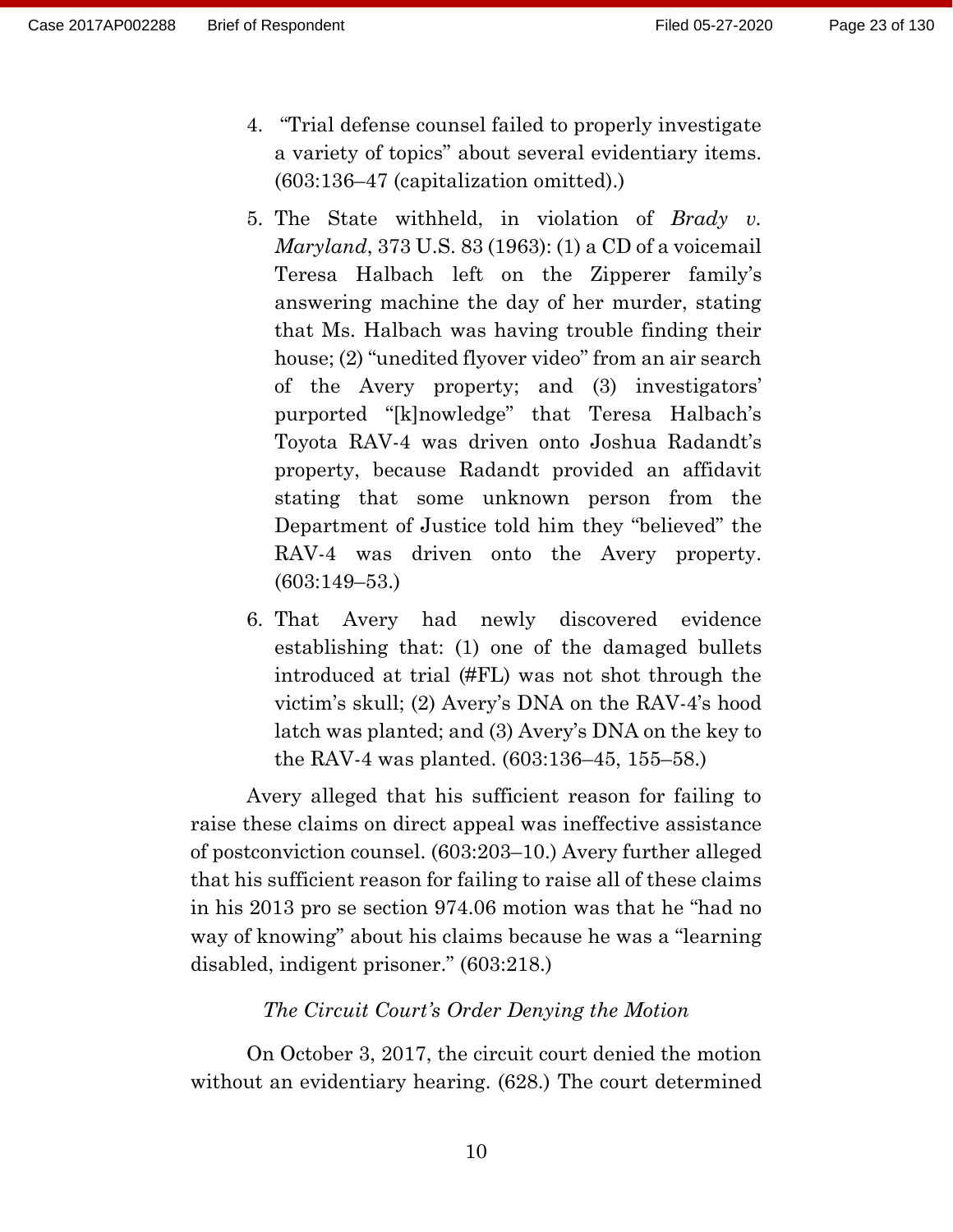Avery had not shown a sufficient reason why these issues could not have been raised in his 2013 motion or other prior postconviction litigation. (628:3; *see* 533.) It further found that Avery's arguments stemming from his new experts' reports omitted "several significant facts" showing that the results of the testing did not show what Avery claimed they did, and that he relied mainly on "conclusory allegations." (628:3–5.) Accordingly, it found Avery had not met his burden to show that there was a reasonable probability of a different result at a new trial where these results were admitted. (628:5–6.)

# **A. Avery failed to show a sufficient reason for failing to raise his June 2017 claims in his February 2013 motion or on direct appeal, so they are procedurally barred.**

Avery's June 2017 Wis. Stat. § 974.06 motion was his third attempt at postconviction relief. For the court to reach the merits of his allegations, then, Avery had to overcome *Escalona-Naranjo* twice: he had to adequately plead a sufficient reason for failing to raise his June 2017 claims in his Wis. Stat. § 974.02 motion, and his 2013 section 974.06 motion. *See, e.g., Romero-Georgana*, 360 Wis. 2d 522, ¶¶ 51– 52. Avery showed neither, so the circuit court properly exercised its discretion in denying his motion without a hearing.

> **1. Avery's conclusory allegation that he did not raise these claims in his 2013 motion because he is indigent and has no legal training was not a sufficient reason.**

Avery failed to properly plead a sufficient reason for not raising his 2017 claims in his 2013 motion, and therefore this Court need go no further to determine that the circuit court properly denied his June 2017 motion without a hearing. *Romero-Georgana*, 360 Wis. 2d 522, ¶ 37.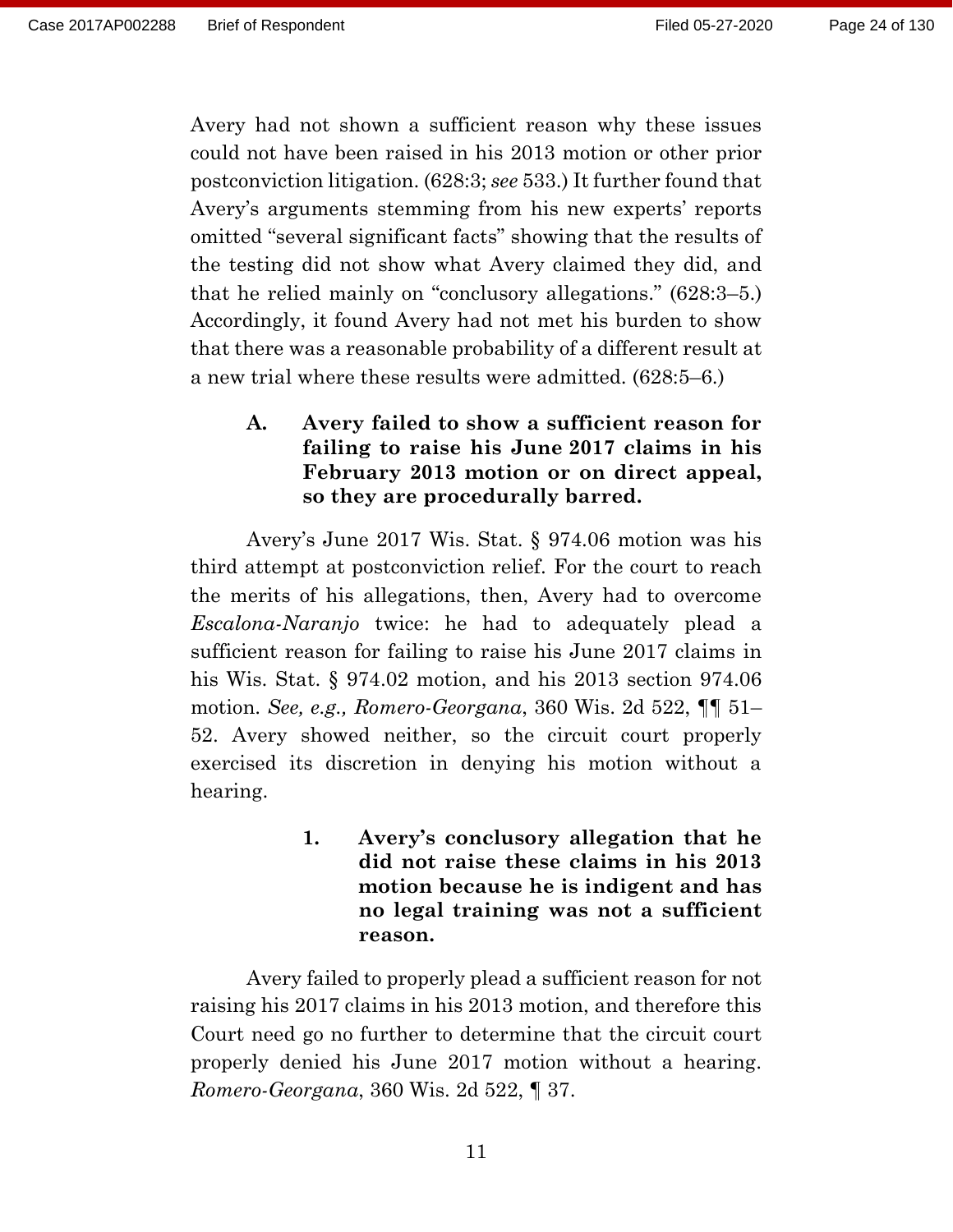Avery devoted a mere two paragraphs of his 200-pluspage motion to alleging a reason for failing to raise his claims in his 2013 motion. (603:217–18.) The sole reason Avery offered was a conclusory statement that he had a "lack of legal knowledge" and unspecified "cognitive deficiencies," and claimed he therefore "had no way of knowing the factual and legal basis the claims [sic] set forth herein. As a learning disabled, indigent prisoner, Mr. Avery simply could not have known them." (603:218.) The only facts he supplied about this claim were that his current attorney had spent a lot of time and money preparing the motion. (603:218.)

Avery's allegation was factually and legally insufficient.

First, assuming that cognitive difficulties and a lack of factual and legal knowledge could have been a sufficient reason, Avery failed to allege sufficient material facts to support his assertion. *See State v. (Aaron) Allen,* 2010 WI 89, ¶¶ 85–86, 328 Wis. 2d 1, 786 N.W.2d 124 (to be "sufficient," defendant's reason for failing to raise claims previously must be supported by more than conclusory allegations). Avery claimed that "numerous unique circumstances are present here that provide sufficient reasons the current claims were not previously presented," but he did not attempt to explain what those circumstances are. (603:218) He did not explain why the circumstances are unique; why or how they precluded Avery from knowing about his claims; what legal or factual knowledge was required that Avery lacked, particularly in light of his many pro se filings setting forth relevant law and discussing his case; what Avery's "cognitive deficiencies" are or how they prevented him from knowing about and raising his claims; or why current counsel's decision to spend vast sums of money meant that Avery was unaware of his claims previously. (603:218.) Avery's claim that he had no way to know the "factual basis" for his claims was particularly insufficient—it amounted to a bare passing mention of the term "factual basis." (603:218.)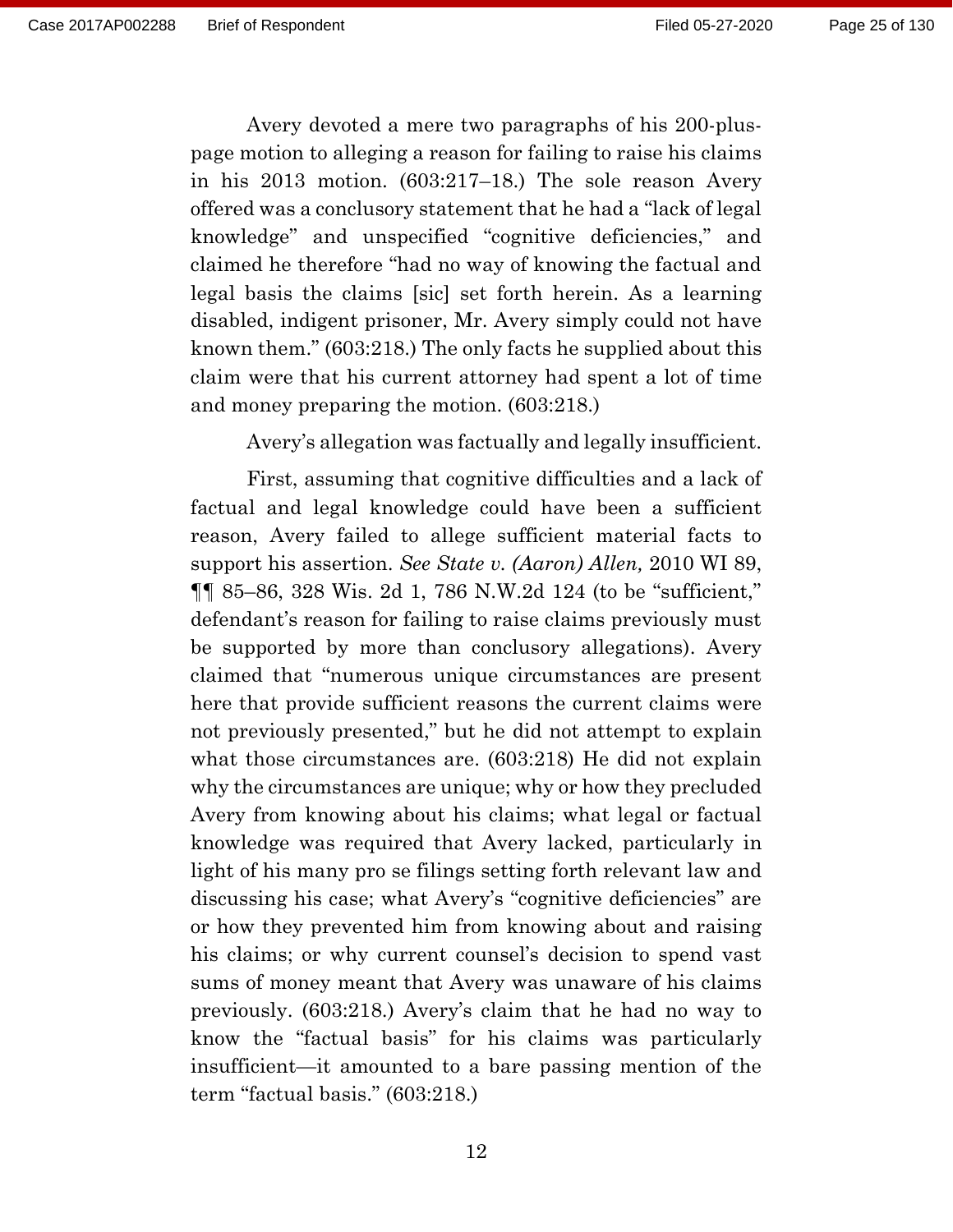In other words, Avery provided no "facts that allow[ed] the reviewing court to meaningfully assess" his reason. *State v. Bentley*, 201 Wis. 2d 303, 314, 548 N.W.2d 50 (1996); *see also State v. Saunders*, 196 Wis. 2d 45, 52, 538 N.W.2d 546 (Ct. App. 1995). The circuit court was well within its discretionary authority to deny the motion without a hearing for failing to overcome the procedural bar.

Avery's allegation was insufficient for a second reason: while a lack of knowledge of the factual basis for a claim may be a sufficient reason, it has long been recognized that a defendant's pro se status or lack of legal knowledge is not. *See State v. Jensen*, 2004 WI App 89, ¶ 30, 272 Wis. 2d 707, 681 N.W.2d 230 ("Ignorance of the law is no defense."); *see also Jackson v. Baenen*, 12-CV-00554, 2012 WL 5988414, \*1, (E.D. Wis. Nov. 29, 2012) ("No Wisconsin court has recognized ignorance of the law as a 'sufficient reason' under § 974.06(4)," and collecting cases). Nearly all collateral attacks are raised by pro se prisoners, many of whom have intellectual challenges and very few of whom are lawyers. While the Wisconsin courts liberally construe pro se prisoners' filings, prisoners are still expected to properly raise claims for relief, including sufficiently overcoming the procedural bar. *Romero-Georgana*, 360 Wis. 2d 522, ¶ 69.

None of the cases Avery cited support his claim that lack of legal knowledge, indigency, or pro se status is a sufficient reason; Avery misrepresented or misread them all. (603:217–218; Avery's Br. 113–16.)

In *Aaron Allen*, the court rejected the defendant's claim that his unawareness of the *factual* basis for his claims was a sufficient reason, because the record showed that the claims "involve[d] events in which Allen was personally involved and had personal knowledge." *Aaron Allen*, 328 Wis. 2d 1, ¶ 48, *see also id.* ¶¶ 43–52. That has nothing to do with the defendant's "unawareness of the legal basis of his claim." (Avery's Br. 115 (citing *Aaron Allen*, 328 Wis. 2d 1, ¶¶ 44,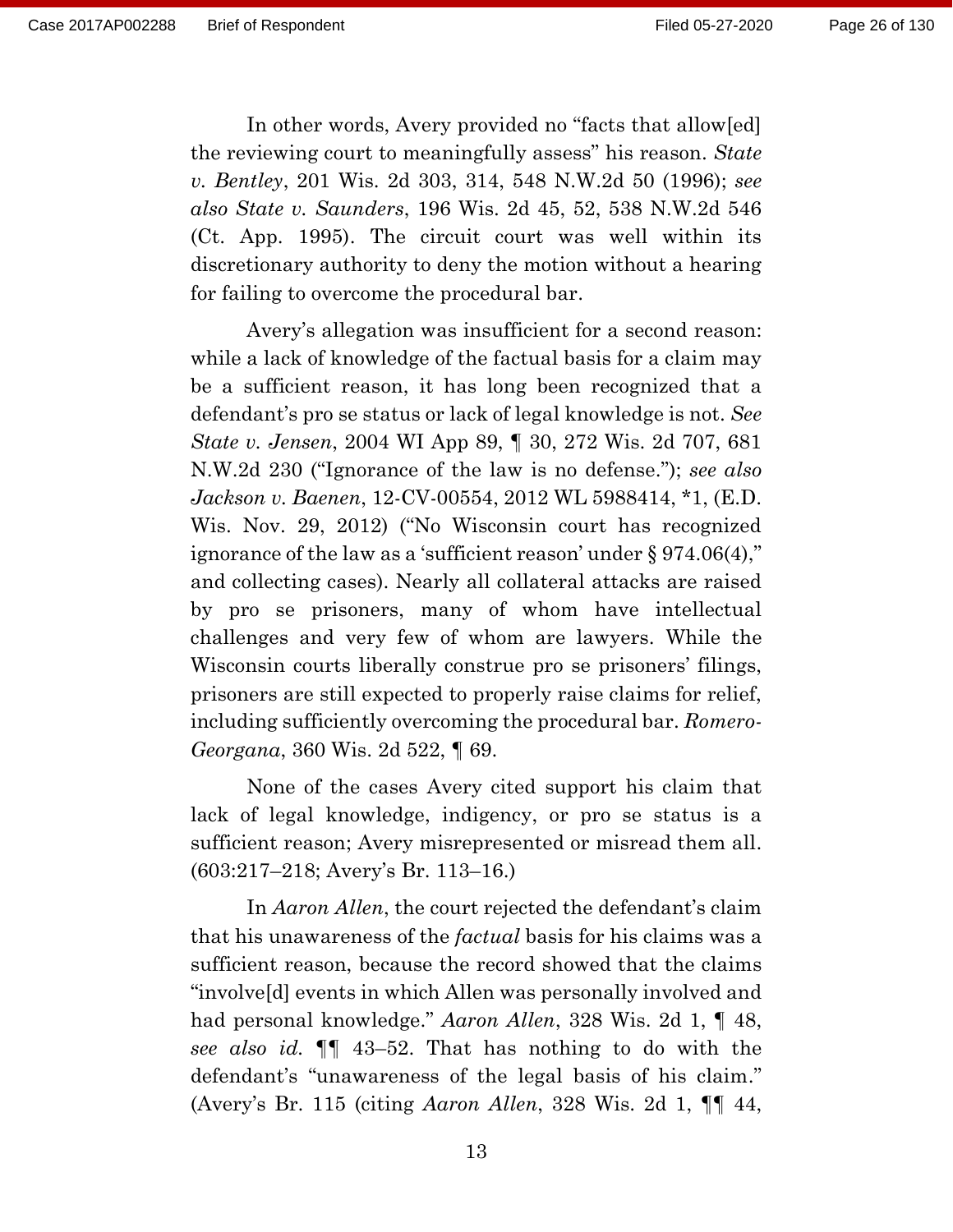815).) And *Aaron Allen* establishes that lack of knowledge of the "factual basis" for a claim does not mean what Avery appears to think it means. Lack of knowledge of the factual basis for a claim means an event occurred that supported a claim and the defendant had no way of knowing about the event. *See Aaron Allen*, 328 Wis. 2d 1, ¶¶ 43–52*.* It does not mean that the defendant simply did not know what facts an attorney might use to argue the claim. (603:218.) Avery knew all about the facts of his case.

Also in *Aaron Allen*, the court rejected Avery's precise argument that *State v. Howard*, 211 Wis. 2d 269, 564 N.W.2d 753 (1997), established lack of legal sophistication as a sufficient reason. (603:217.) *Aaron Allen*, 328 Wis. 2d 1, ¶ 44. *Howard* established that lack of knowledge of the legal basis of the claim may be a sufficient reason "where a subsequent supreme court decision 'constituted a new rule of constitutional law.'" *Id.* (citation omitted). Like in *Allen*, *Howard* is inapposite here: "[t]here is no question that *Strickland v. Washington*," and *Brady*, 373 U.S. 83, were "established law at the time" Avery filed his 2013 section 974.06 motion. *Aaron Allen*, 328 Wis. 2d 1, ¶ 44 (citation omitted).

*State ex rel. Kyles v. Pollard*, 2014 WI 38, ¶¶ 55–57, 354 Wis. 2d 626, 847 N.W.2d 805, does not stand for the proposition that lack of legal knowledge due to pro se status is a sufficient reason, either. In *Kyles*, the defendant was denied counsel during a critical stage of the proceeding. *Id.* ¶¶ 55–57. The supreme court determined that his *Knight*

<sup>5</sup> Neither paragraph Avery cites for this proposition even arguably supports that statement. Paragraph 44 is the court's rejection of Allen's allegation that *Howard* supported his claim. *See Aaron Allen*, 2010 WI 89, ¶ 44, 328 Wis. 2d 1, 786 N.W.2d 124. Paragraph 81 is not a statement of any legal principle, but a quote from this Court about whether the *Anders* procedure was followed in Allen's case. *Id.* ¶ 81.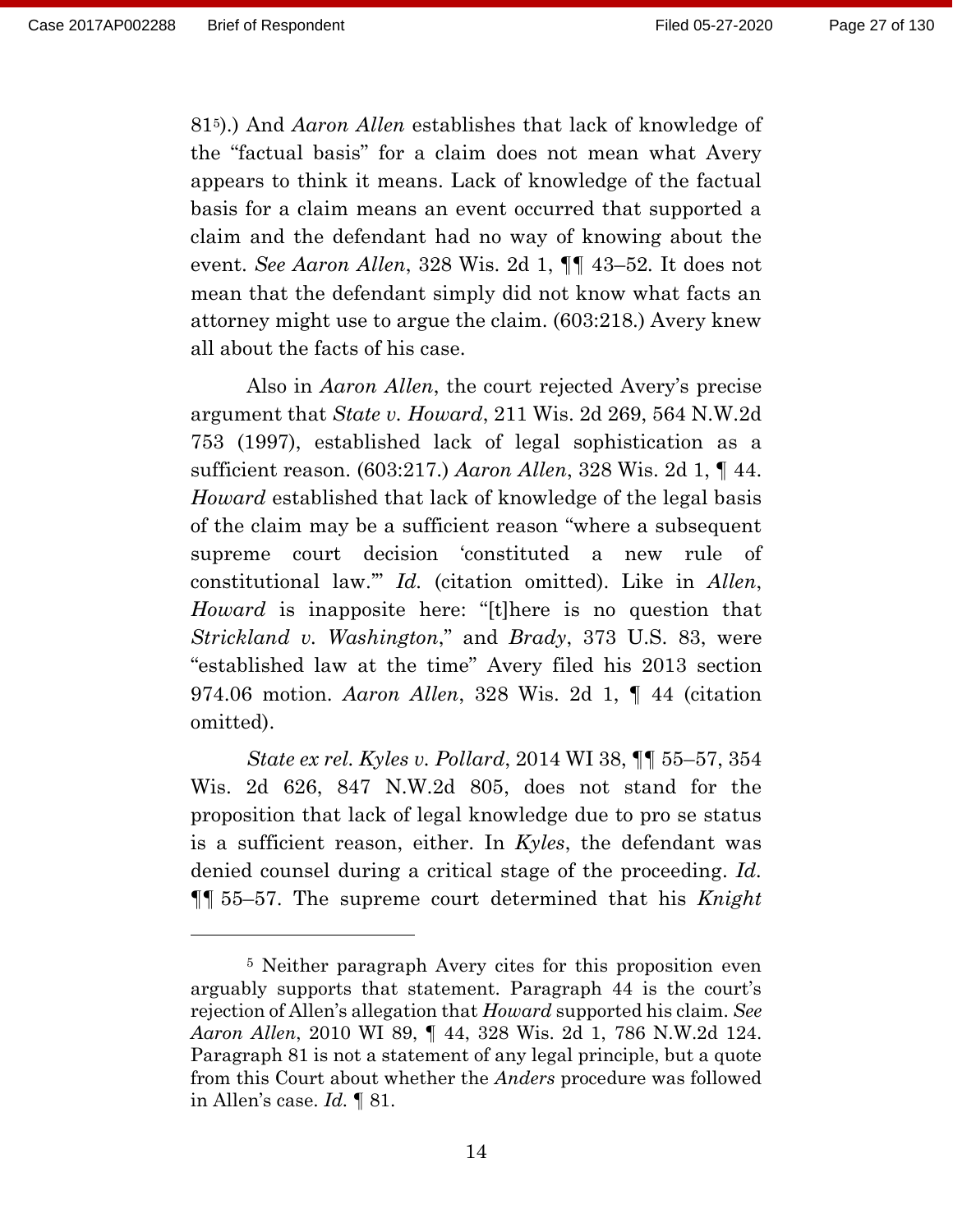petition was not procedurally barred by his previous attempts to reinstate his direct appeal. *Id.* ¶ 57. But that was because the court found it "incongruous to state that a defendant was denied the right to counsel and then preclude the defendant from raising a claim because of errors made due to the absence of counsel." *Id.* ¶ 56. There is no right to counsel on collateral attack. *State ex rel. Warren v. Schwarz*, 219 Wis. 2d 615, 579 N.W.2d 698 (1998). So, Avery cannot plausibly argue that *Kyles* established that pro se status is a sufficient reason for failing to raise a claim in an earlier section 974.06 motion where he had no right to counsel. Neither this Court nor the Wisconsin Supreme Court has ever construed *Kyles* in the manner Avery suggests.

# **2. Avery has not shown that his motion was sufficiently pled.**

Avery has failed to show that his June 2017 motion's two conclusory paragraphs about his 2013 pro se motion were sufficiently pled or that the record does not conclusively refute them. (Avery's Br. 113–16.)

Avery claims in his brief that he "has met all of the *Allen* requirements" for his claims, but he has misunderstood the pleading standard. (Avery's Br. 99.) Avery directs this Court only to where he purportedly met those requirements in his appellate brief. (Avery's Br. 99–103.) To be entitled to a hearing, Avery had to meet those requirements in his motion to the circuit court; he cannot cure the deficiencies in his motions in his appellate brief.<sup>6</sup> *John Allen*, 274 Wis. 2d 568,  $\P$  27.

Avery complains that the circuit court "did not analyze whether these collective circumstances constituted a

<sup>6</sup> Avery has made this same error in regard to all of his claims, not just the claims he raised in his June 2017 motion. (Avery's Br. 99–103.)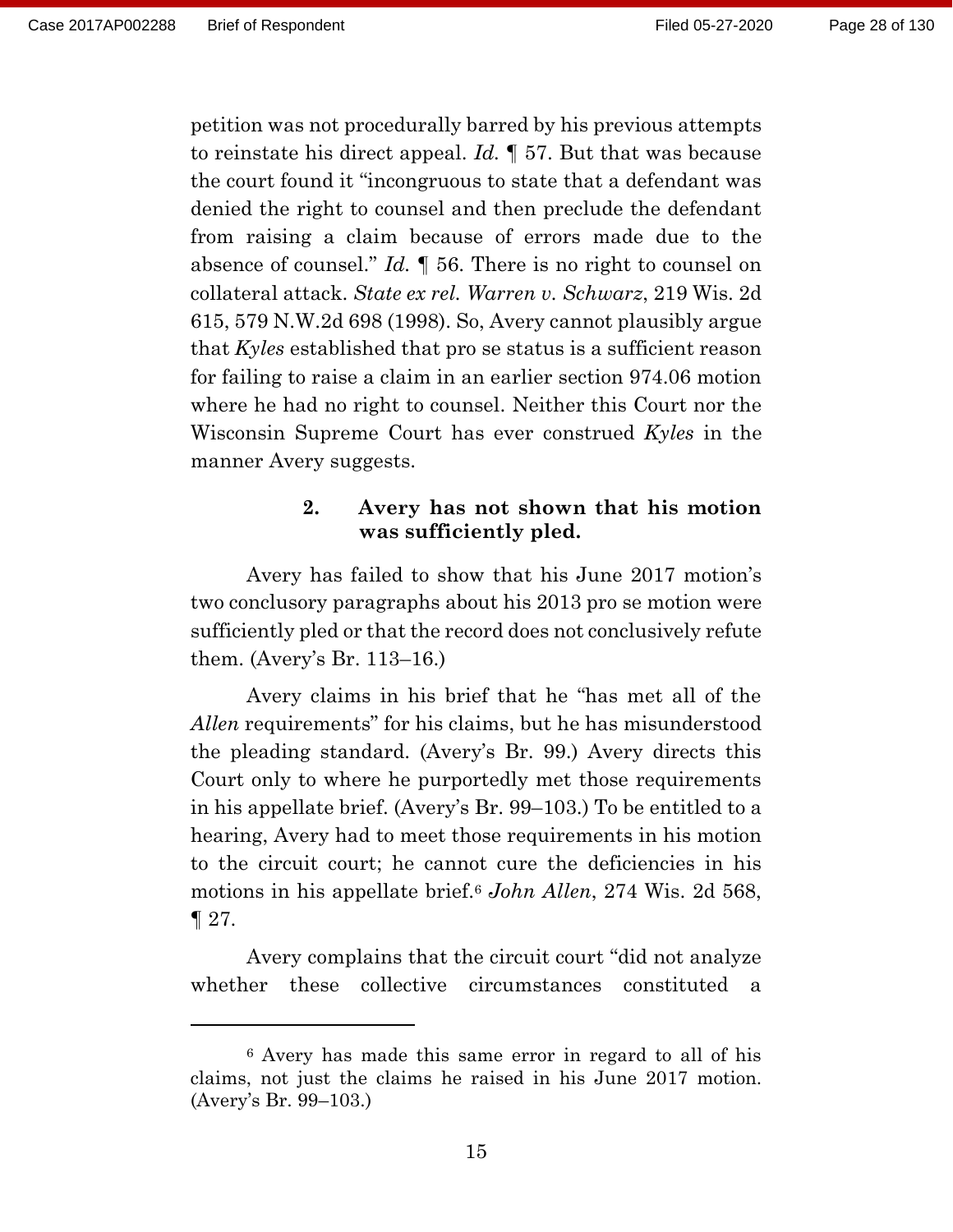sufficient reason," but he's made no showing that he pled sufficient facts for the court to analyze. (Avery's Br. 115.) The court noted that Avery claimed that his pro se motion "should not preclude [his June 2017] motion [from] being heard." (628:3.) But the court found, "[t]here is no argument or showing of a sufficient reason why these issues could not have been raised in prior motions." (628:3.) Avery's simply stating he was incapable of raising the claims is not a factually supported argument explaining why not, and the circuit court was not required to develop it for him.

Furthermore, Avery's assertion that he was incapable of recognizing and raising legal claims was demonstrably false: the circuit court remarked that Avery's pro se motion "recognize[d] significant legal issues which the court . . . previously ruled on." (628:3.) Those issues included ineffective assistance of trial and postconviction counsel. (496:26–33.) The fact that the court rejected those claims does not mean that Avery was incapable of raising legal claims, as Avery appears to believe. (Avery's Br. 114–15.)

Avery now attempts to bolster his motion by asserting that his reason is sufficient because he "wrote to dozens of attorneys" and "wrote to laboratories that would not respond unless he had an attorney." (Avery's Br. 116.) Avery did not make these assertions in his June 2017 motion and therefore they are irrelevant to evaluating whether the circuit court properly denied the motion it had before it. <sup>7</sup> Regardless, these allegations refute Avery's assertion. Obviously if Avery

<sup>7</sup> Avery alleged this in his affidavit, but exhibits do not relieve a defendant of alleging the pertinent facts in the motion. *See State v. Love*, 2005 WI 116, ¶ 27, 284 Wis. 2d 111, 700 N.W.2d 62 (The facts to support a claim must be alleged "within the four corners of the document itself.").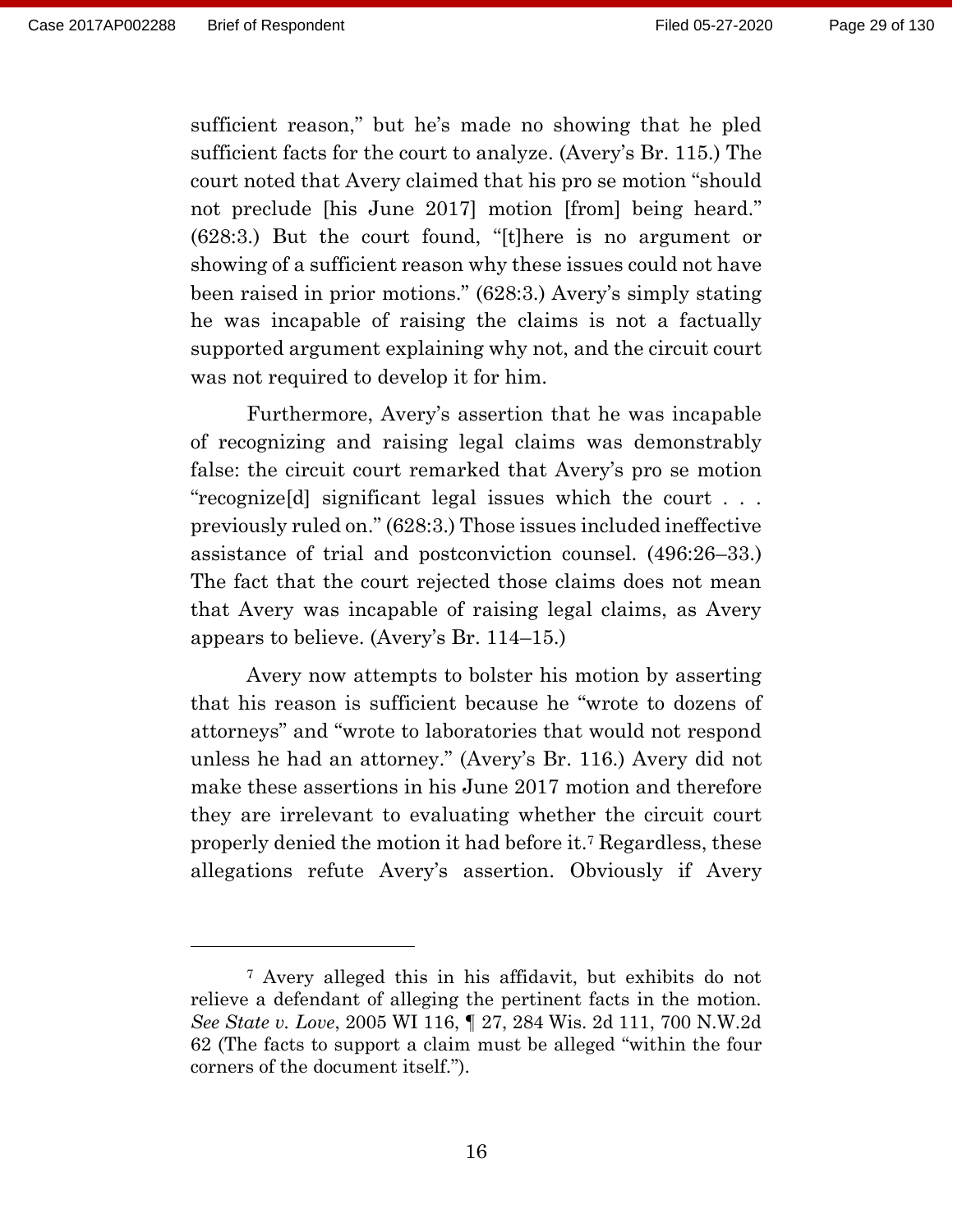contacted attorneys and laboratories in an attempt to raise these issues, he knew that they were available to be raised.

Otherwise, Avery simply reiterates that he told the circuit court that he lacked the legal sophistication to raise the claims, quotes his own section 974.06 motion as legal authority,<sup>8</sup> and directs this Court to the same inapposite case law he cited below. (Avery's Br. 113–16.) None of that shows that he sufficiently pled his motion.

In short, Avery's bare-bones assertion in his June 2017 motion was not enough to allow the circuit court to meaningfully evaluate his alleged reason for failing to raise his June 2017 claims in his 2013 motion, so the court found that he had not shown a sufficient reason. (628:3.) That was a reasonable evaluation of Avery's motion, and he has failed to show otherwise. The circuit court properly exercised its discretion in denying Avery's June 2017 motion without a hearing.

### **3. Avery's allegation that postconviction counsels were ineffective was insufficiently pled and meritless.**

Even if this Court overlooks Avery's failure to show a sufficient reason for failing to raise his current claims in his 2013 motion, it should still affirm the circuit court. Avery failed to sufficiently show that either trial or postconviction counsel were ineffective. Although the circuit court was wrong about the law on postconviction procedure, the record shows that it still reached the right conclusion, and accordingly this

<sup>8</sup> (Avery's Br. 115 (putting his statement that "[a] defendant's unawareness of the factual and/or legal basis for his claims may constitute a sufficient reason for his failure to raise those claims" in quotation marks, with a citation to his June 2017 section 974.06 motion).)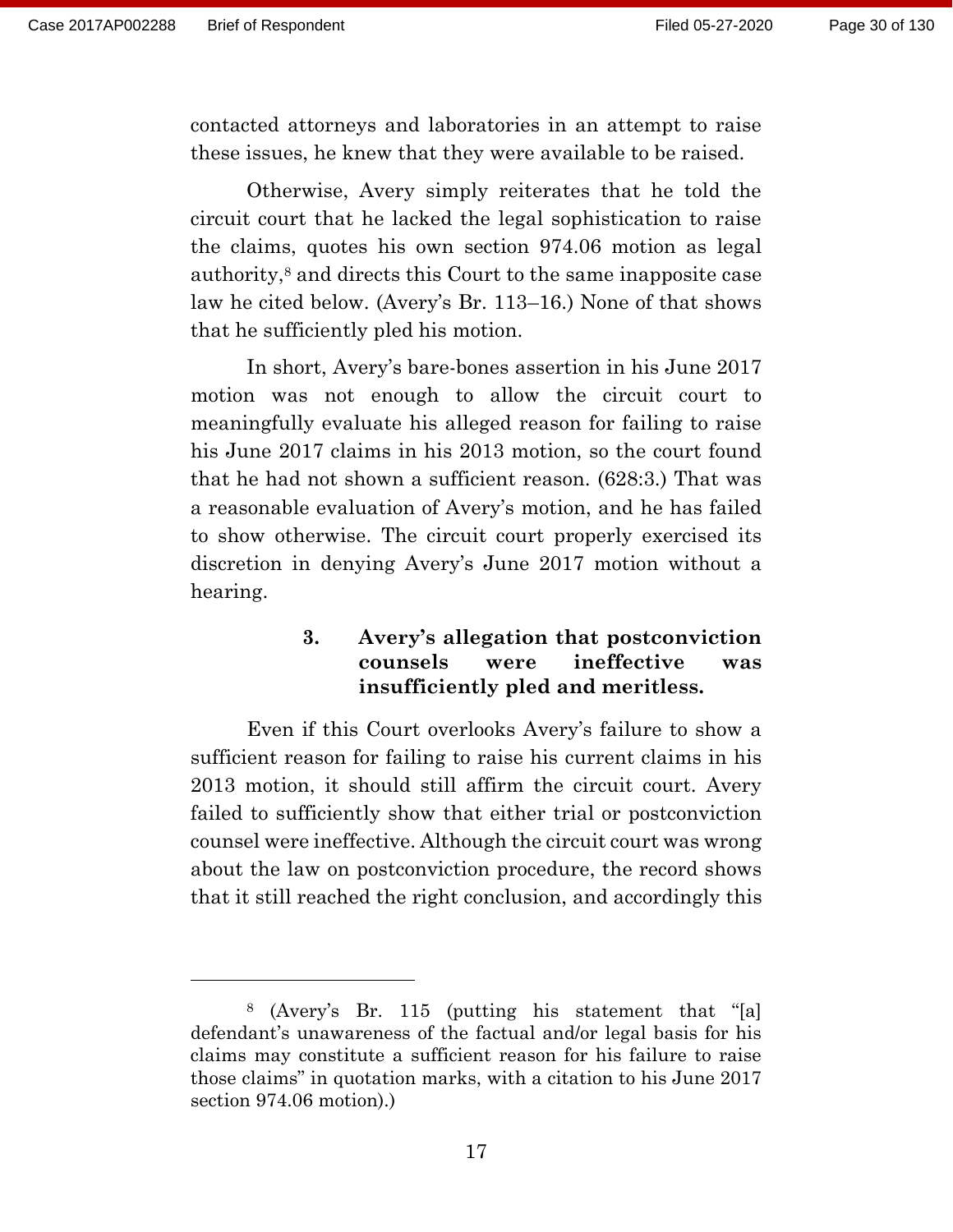Court must affirm its decision to deny this motion without a hearing.

### **a. Law governing ineffective assistance of counsel.**

"Wisconsin criminal defendants are guaranteed the right to the effective assistance of counsel through the Sixth and Fourteenth Amendments to the federal constitution and Article I, Section 7 of the Wisconsin Constitution." *State v. Domke*, 2011 WI 95, ¶ 34, 337 Wis. 2d 268, 805 N.W.2d 364. Ineffective assistance claims are evaluated using the twopronged test set forth in *Strickland v. Washington*, 466 U.S. 668, 687 (1984). To prevail under *Strickland*, a defendant must prove that his counsel's performance was both deficient and prejudicial. *Strickland*, 466 U.S. at 687.

"The defendant does not show the first element simply by demonstrating that his counsel was imperfect or less than ideal." *State v. Balliette*, 2011 WI 79, ¶ 22, 336 Wis. 2d 358, 805 N.W.2d 334. Rather, "[t]o prove deficient performance, a defendant must show specific acts or omissions of counsel that are 'outside the wide range of professionally competent assistance.'" *State v. Arredondo*, 2004 WI App 7, ¶ 24, 269 Wis. 2d 369, 674 N.W.2d 647 (citation omitted). Counsel's decisions based on a reasonably sound strategy are "virtually unchallengeable," and do not constitute deficient performance. *Strickland*, 466 U.S. at 690–91.

"The defendant may not presume the second element, prejudice to the defense, simply because certain decisions or actions of counsel were made in error." *Balliette*, 336 Wis. 2d 358, ¶ 24. To prove prejudice, "the defendant must show that [counsel's deficient performance] actually had an adverse effect on the defense." *Strickland*, 466 U.S. at 693. Further, the defendant must do more than "show that his counsel's errors 'had some conceivable effect on the outcome of the proceeding.'" *Domke*, 337 Wis. 2d 268, ¶ 54 (citation omitted).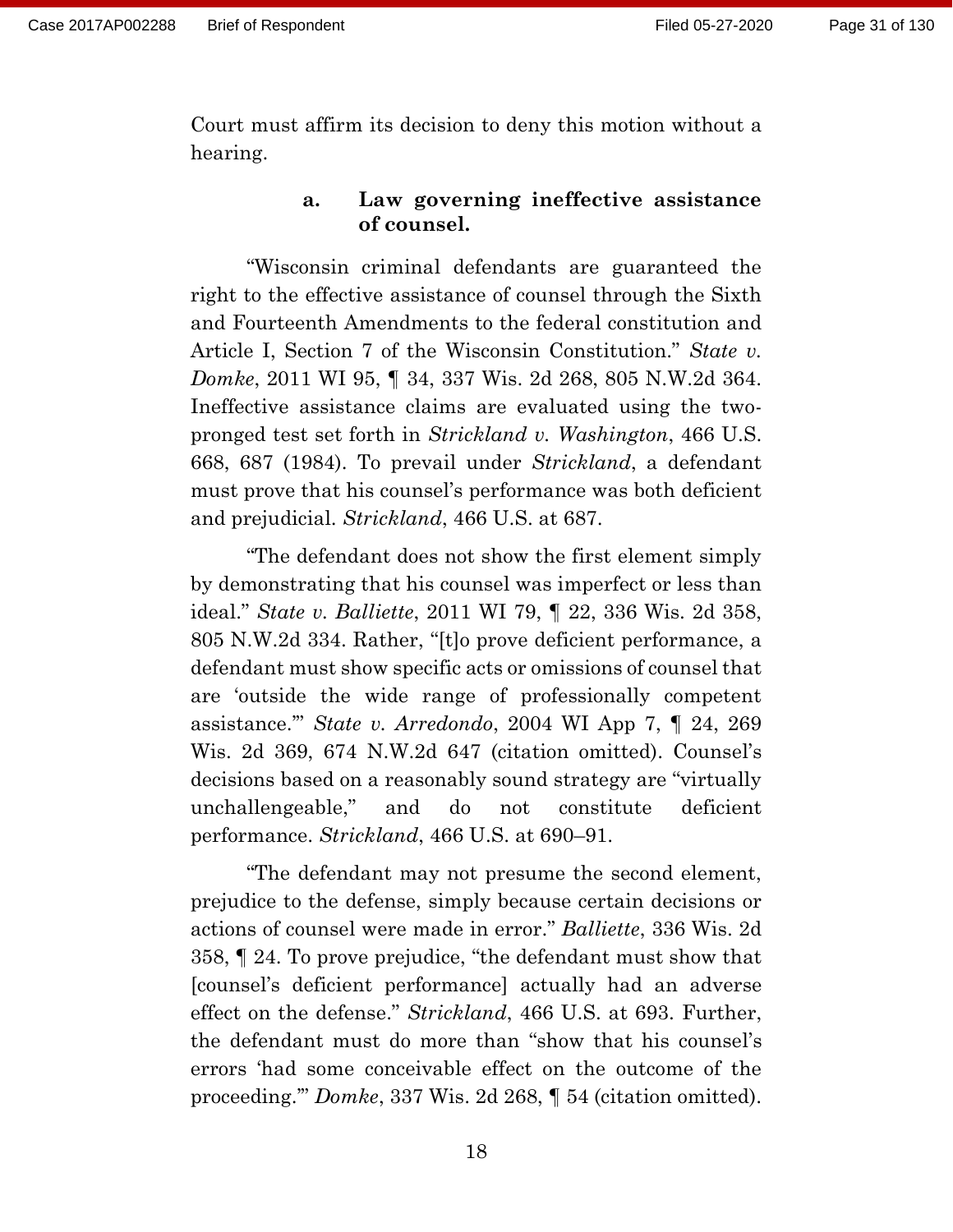The defendant must show that "there is a reasonable probability that, but for counsel's unprofessional errors, the result of the proceeding would have been different." *Romero-Georgana*, 360 Wis. 2d 522, ¶ 41 (citation omitted).

## **b. Avery did not show that postconviction counsels were ineffective.**

# **(1) Law governing ineffective assistance of postconviction counsel as a sufficient reason**

Avery claimed that his sufficient reason for failing to raise on direct appeal his ineffective assistance of trial counsel claims regarding hiring experts, performing experiments, and attempting to pin the crime on Ryan Hillegas, along with his *Brady* claims regarding the Zipperer voicemail, the flyover video, and Radandt's allegations,<sup>9</sup> was that his postconviction counsel, Suzanne Hagopian and Martha Askins, were ineffective. (603:202–13.) Ineffective assistance of postconviction counsel may constitute a sufficient reason for failing to include claims in earlier motions. *Romero-Georgana*, 360 Wis. 2d 522, ¶ 36.

To overcome the procedural bar on that ground, though, the defendant must allege sufficient facts that are supported

<sup>9</sup> Avery has falsely represented that he raised his *Brady* claims regarding Denise Heitl, Kevin Rahmlow, and Detective Velie's CD in his "second motion pursuant to Wis. Stats. § 974.06," (Avery's Br. 39; 40–45; 48–63), and implies that the circuit court denied them in its October 3, 2017 order. (Avery's Br. 40 (quoting (628:1–3)).) These claims were raised in Avery's October 23– November 17, 2017 motion for reconsideration (630–636) and his July 2018 section 974.06 motion (740), and denied in subsequent orders. (640:3–5; 761.) The State addresses whether the circuit court properly rejected these claims in Issues III and IV and will not address them here.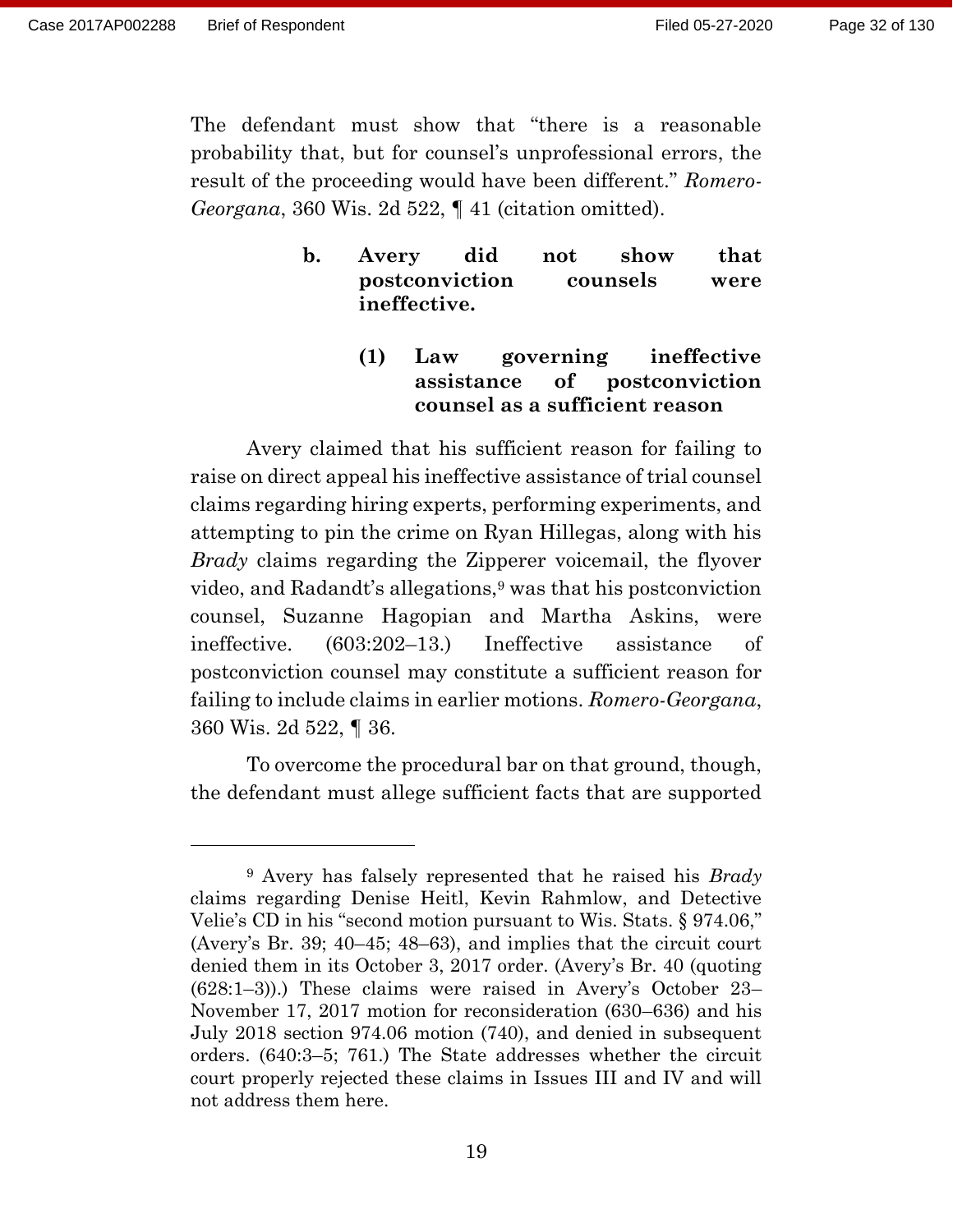by the record and would show that postconviction counsel's failure to raise the claim was both deficient and prejudicial; if the defendant makes "a mere conclusory allegation that his [postconviction] counsel was ineffective . . . his 'reason' is not sufficient." *Id*.

Additionally, "a defendant who alleges in a § 974.06 motion that his postconviction counsel was ineffective for failing to bring certain viable claims must demonstrate that the claims he wishes to bring are clearly stronger than the claims postconviction counsel actually brought." *Id.* ¶ 4. "This standard is difficult to meet because the comparative strength of two claims is usually debatable." *Shaw v. Wilson*, 721 F.3d 908, 915 (7th Cir. 2013).

# **(2) Avery's allegations about postconviction counsels were conclusory and meritless.**

The State does not dispute that the circuit court confused the procedure for raising ineffective assistance of postconviction counsel with the procedure for raising ineffective assistance of appellate counsel when rejecting this claim. (628:2–3; Avery's Br. 89–90.) However, whether a section 974.06 motion adequately pleads a sufficient reason for failing to bring available claims is a question of law reviewed de novo, *Romero-Georgana*, 360 Wis. 2d 522, ¶ 30, and this Court will affirm if the circuit court reached the right result for the wrong reason. *Holt*, 128 Wis. 2d at 124–25.

And here, the record shows that the circuit court still properly denied Avery's motion. Avery's motion "was conclusory because it failed to carefully address the two elements of ineffective assistance for postconviction counsel set out in *Strickland*, and [the motion] generally ignored the 'five 'w's' and one 'h'' methodology outlined in *John Allen*." *Balliette*, 336 Wis. 2d 358, ¶ 79.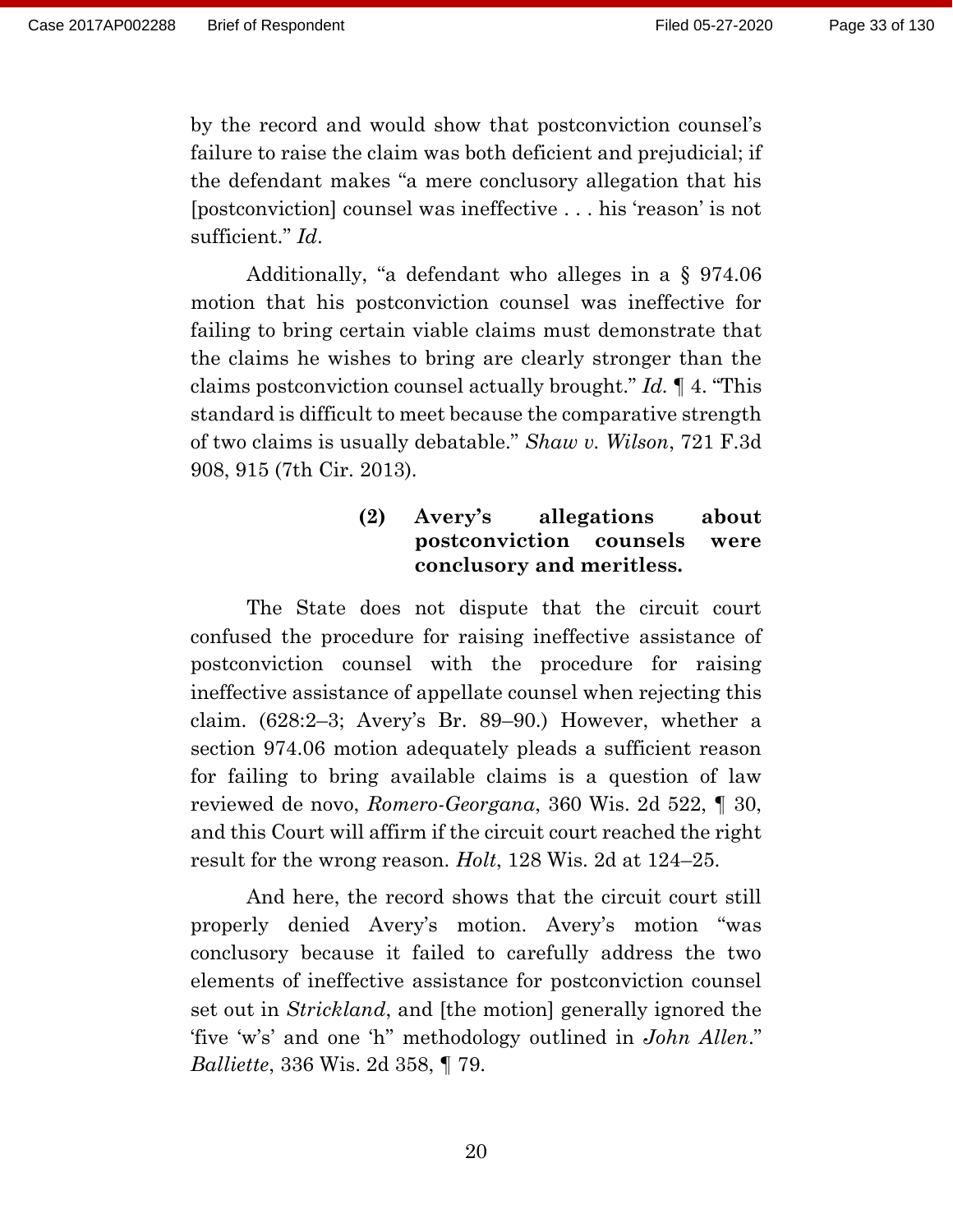Hagopian and Askins raised four issues on Avery's direct appeal: (1) the court had improperly barred Avery from admitting third party perpetrator evidence; (2) multiple searches had violated Avery's 4th Amendment rights; (3) the trial court had improperly excused a deliberating juror; and (4) trial counsels were ineffective for acquiescing to the dismissal. (427; 447:9–10.)

Avery stated that postconviction counsels were ineffective "because they failed to argue that Mr. Avery's trial defense counsel was ineffective as described" in his June 2017 motion. (603:203.) He then claimed that "[ineffective assistance of trial counsel] was clearly stronger than the issues . . . raised in their § 974.02 motion." (603:203.) Avery recited how the postconviction court ruled on the third-party perpetrator claim, and reiterated his alternate theory of events constructed with his new experts and "experiments." (603:204–07.) He then stated that Hagopian and Askins "should have" raised these ineffective assistance and *Brady* claims, "should have" learned this alternate theory of events from Avery, and declared postconviction counsel ineffective. (603:211–13.)

Though Avery cited to cases about ineffective assistance in his June 2017 motion, he failed to apply that law to the facts and explain how or why Hagopian's and Askins's failure to raise his new claims was objectively unreasonable, and that there was a reasonable probability of a different result if they had. (603:202–13.) His motion was insufficient on multiple fronts, and accordingly Avery failed to overcome the procedural bar.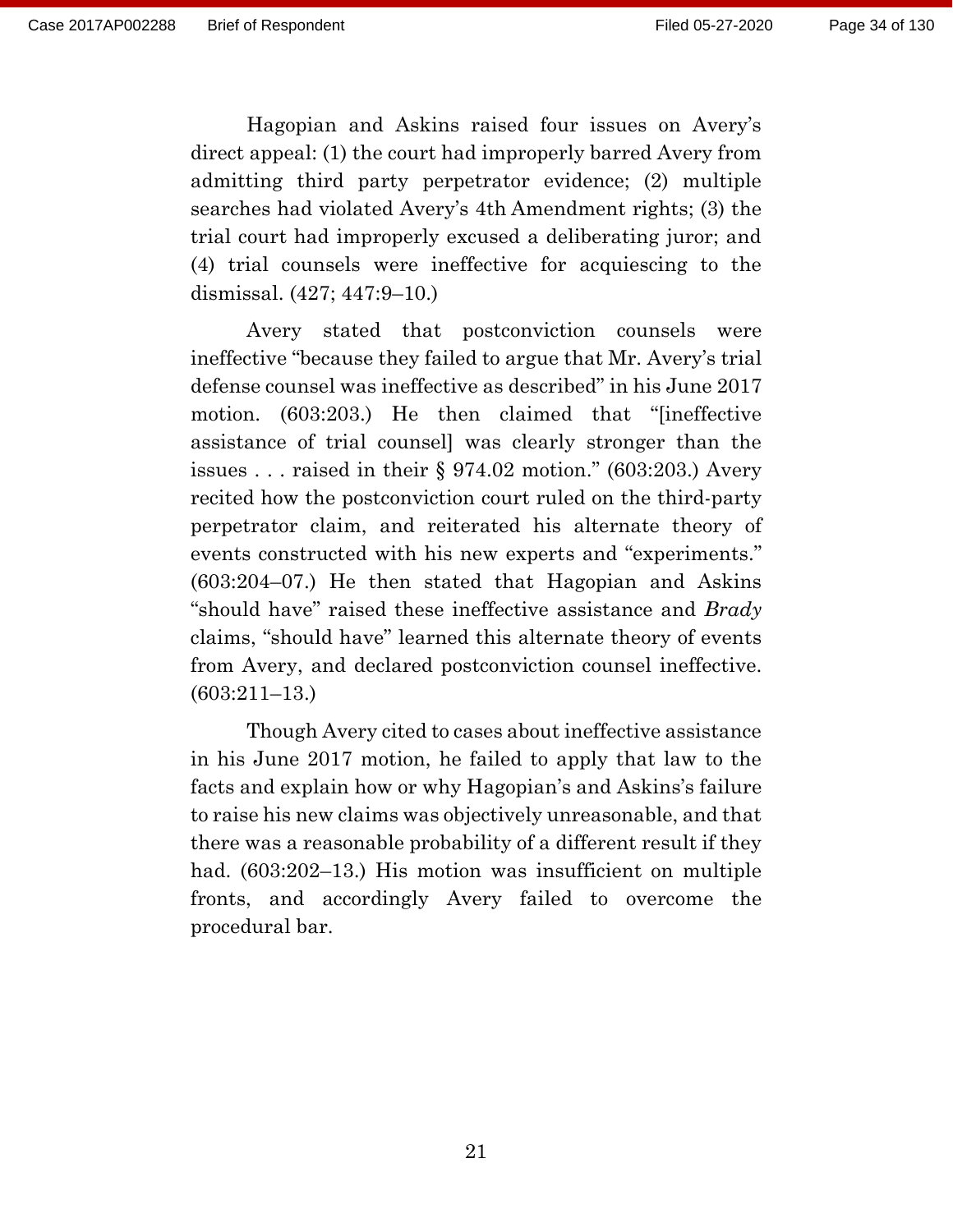**(i) Avery's claims about the Zipperer CD, Radandt's alleged conversation, and the flyover video were insufficiently pled.** 

Avery's bald allegation that Hagopian and Askins "should have" raised the *Brady* claims is facially insufficient, because it simply concludes that failure to do so was deficient and prejudicial without providing any facts or developing any argument. (603:213); *John Allen*, 274 Wis. 2d 568, ¶ 24; *Romero-Georgana*, 360 Wis. 2d 522, ¶ 36. Avery made no attempt to show why it was unreasonable not to raise these claims, provided no evaluation of the comparative strength of these claims to the claims postconviction counsels raised, and made no attempt to show that there was a reasonable probability of a different result. (603:211–13.)

The underlying claims were insufficiently pled as well. Avery's allegation that Radandt supposedly spoke with some unidentified DOJ personnel fails to provide any material facts about this claim. Avery does not say who Radandt had this conversation with, when it occurred, what the context was, what this person's "belief" was based on, or why Radandt did not tell trial counsel or anyone else about it in the twelve years between trial and his affidavit. (603:153; 604:224–28.) Further, Avery did not provide any facts to establish that it would be material. He said only that "this information could . . . have been used to impeach the State's witnesses," with nothing about who it would have impeached or why that would raise a reasonable probability of a different result at trial, considering the rest of the evidence. (603:153.) Avery further claimed Radandt's testimony "would have provided exculpatory evidence . . . that the RAV-4 was planted on his property," but Avery failed to plead any facts establishing this, either, because he alleged no facts about when this conversation took place, who said it, and why, when, or from where they believed the RAV-4 was driven onto Avery's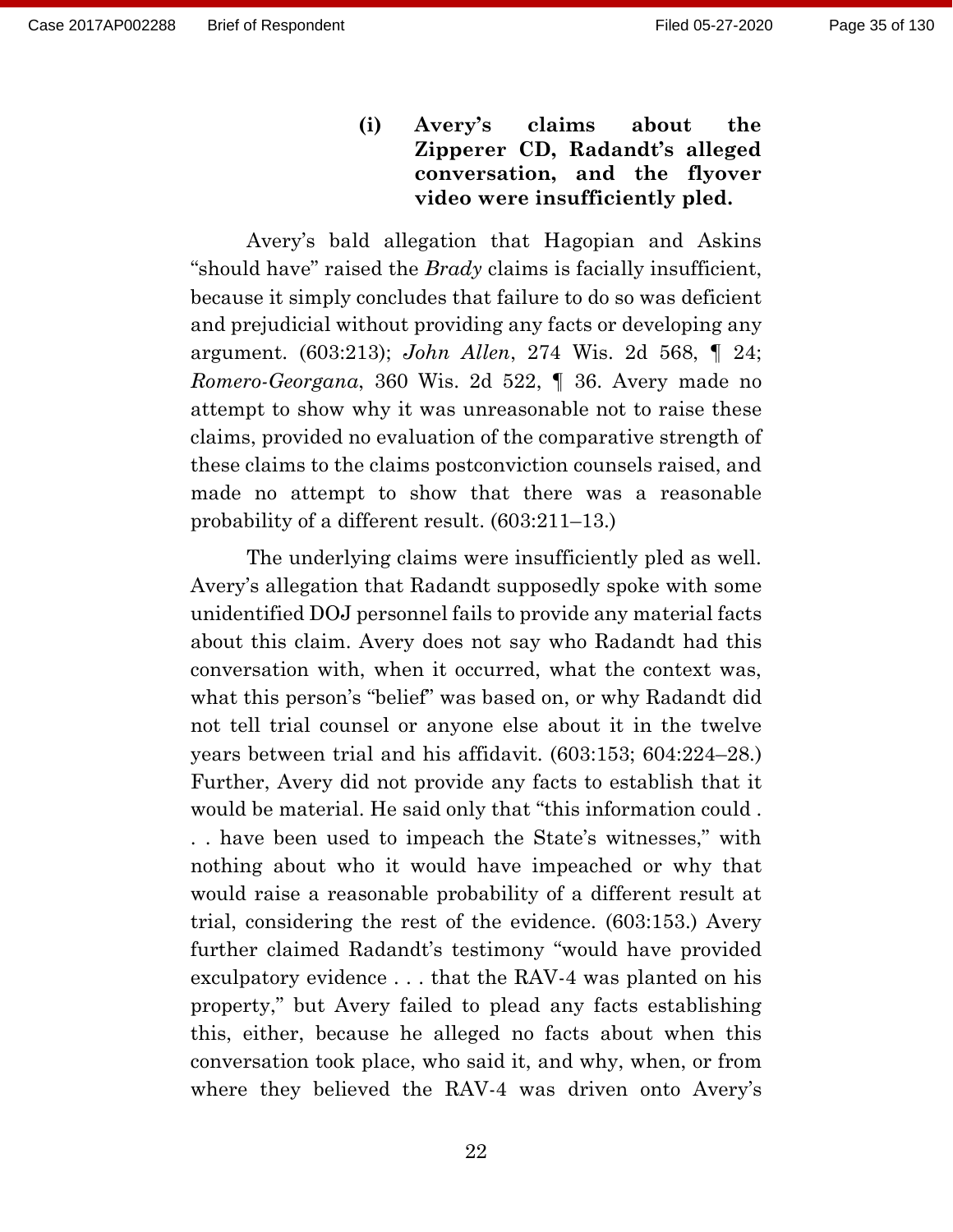property. (603:153.) An unidentified DOJ employee purportedly saying they "believed" the RAV-4 was driven onto the Avery property at some unidentified time fails to establish that it was driven onto the property after the murder or by someone other than Avery.

Avery has made no attempt on appeal to show that his motion was sufficiently pled on this claim, either as a standalone claim or on his allegation that postconviction counsels were ineffective, and simply reargues the *Brady* claim. (Avery's Br. 45; 89–103.) But again, the merits of this claim are not before this Court: the issue is whether Avery sufficiently pled that Hagopian and Askins were ineffective for failing to raise it. By failing to address the issue on appeal, Avery has failed to meet his burden.

Similarly, Avery's claim that the flyover video was edited was utterly devoid of facts and relied wholly on Avery's speculation that more footage must have existed because the prosecutor said the RAV-4 was not visible on the video and the flyover produced only three minutes of footage. (603:152.) And Avery has again failed to show that his motion was sufficiently pled either as a claim against postconviction counsel or on his *Brady* claim, and simply reargued the *Brady* claim—but still provided nothing more than his unsupported speculation that the video was edited. (Avery's Br. 46.) He then asks this Court to authorize an impermissible fishing expedition, stating that "[a]n evidentiary hearing is necessary to determine the credibility of the State's claim that only 3 minutes of flyover footage exists . . . ." (Avery's Br. 46.) An evidentiary hearing is a forum to prove factually-supported claims, not a fishing expedition to discover them. *Balliette*, 336 Wis. 2d 358, ¶ 68. Postconviction counsels were not ineffective for failing to raise a claim based on nothing.

Avery's *Brady* claim about the message the victim left on the Zipperer's answering machine was insufficiently pled, too, because Avery failed to establish that the message was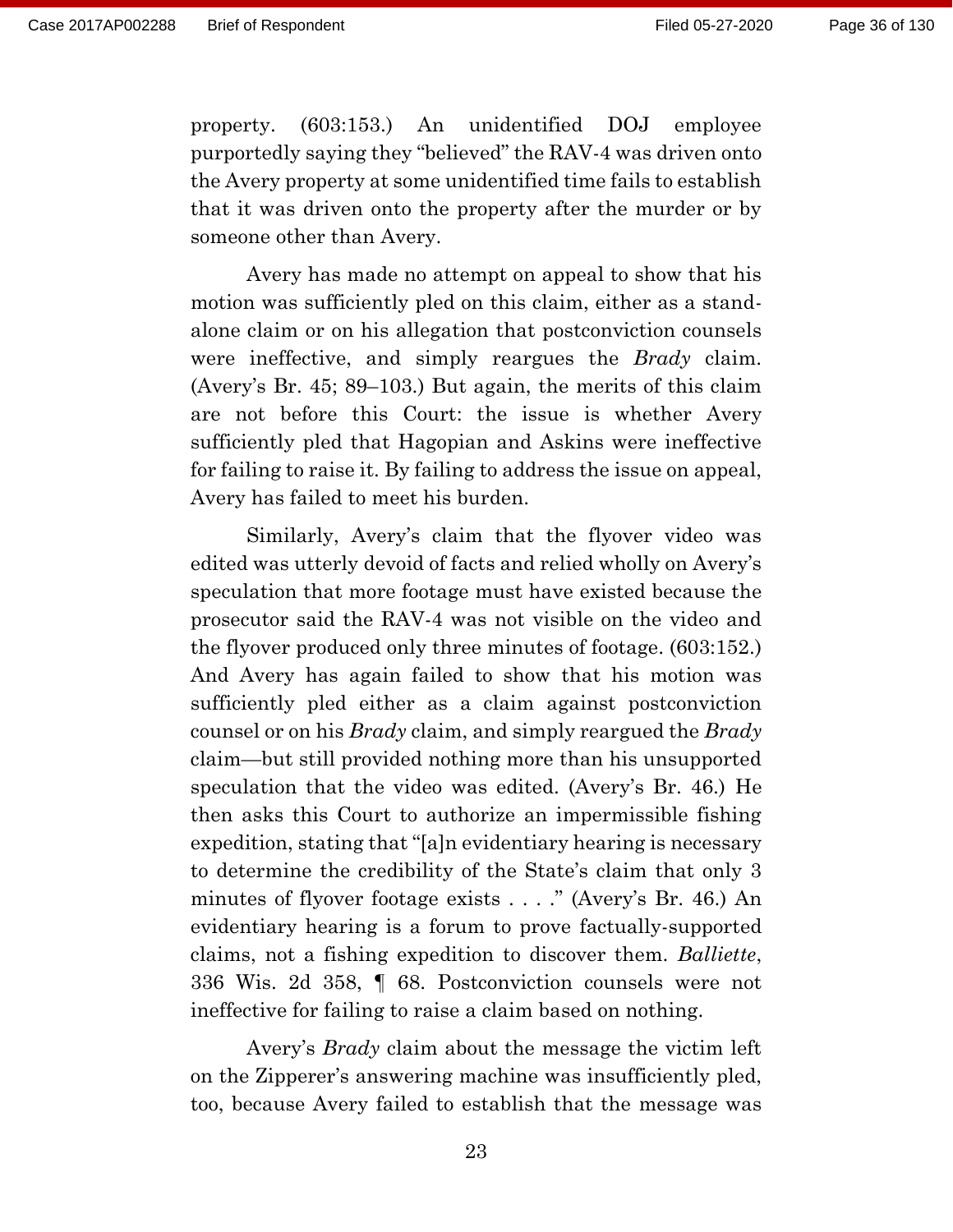suppressed, exculpatory, or material. Avery did not provide anything from Strang or Buting showing this was not turned over to the defense, and simply declared it wasn't because the State can't locate it now. (603:150; 621:143–44.) That shows nothing. Avery then mused that the 2:12 p.m. voicemail Teresa Halbach left on the Zipperer's answering machine about having trouble finding their house must have been exculpatory because the prosecution failed to play it for the jury. (603:151.) That is nothing more than speculation.

Besides, JoEllen Zipperer testified at trial and said Teresa Halbach was at their house "around 3:00," (694:129), and that JoEllen heard the message later that evening, but had missed the call because she was outside (694:134). Nothing about Halbach leaving a voicemail at 2:12 p.m. stating that she can't find the Zipperer's house but then later arriving does anything to "contradict[ ] the timeline established by the State." (Avery's Br. 47; 621:186.) And Avery still provides only speculation about this claim. (Avery's Br. 47.) He again just says the voicemail "may have contradicted the timeline established by the State" that Ms. Halbach's last stop was Avery's. (Avery's Br. 47.) He fails to explain how, though. (Avery's Br. 47–48.) The claim was, and is, insufficiently pled.

> **(ii) Avery's claims about ineffective assistance of trial counsel were insufficiently pled and conclusively refuted by the record.**

That leaves Avery's claim that Hagopian and Askins were ineffective for failing to claim Strang and Buting were ineffective for failing to pursue and present the retooled "planted evidence" defense he created in his June 2017 motion, alleging that "the killer" planted the blood evidence and the victim's remains and effects, and relying on a multitude of experts to conduct experiments about the trial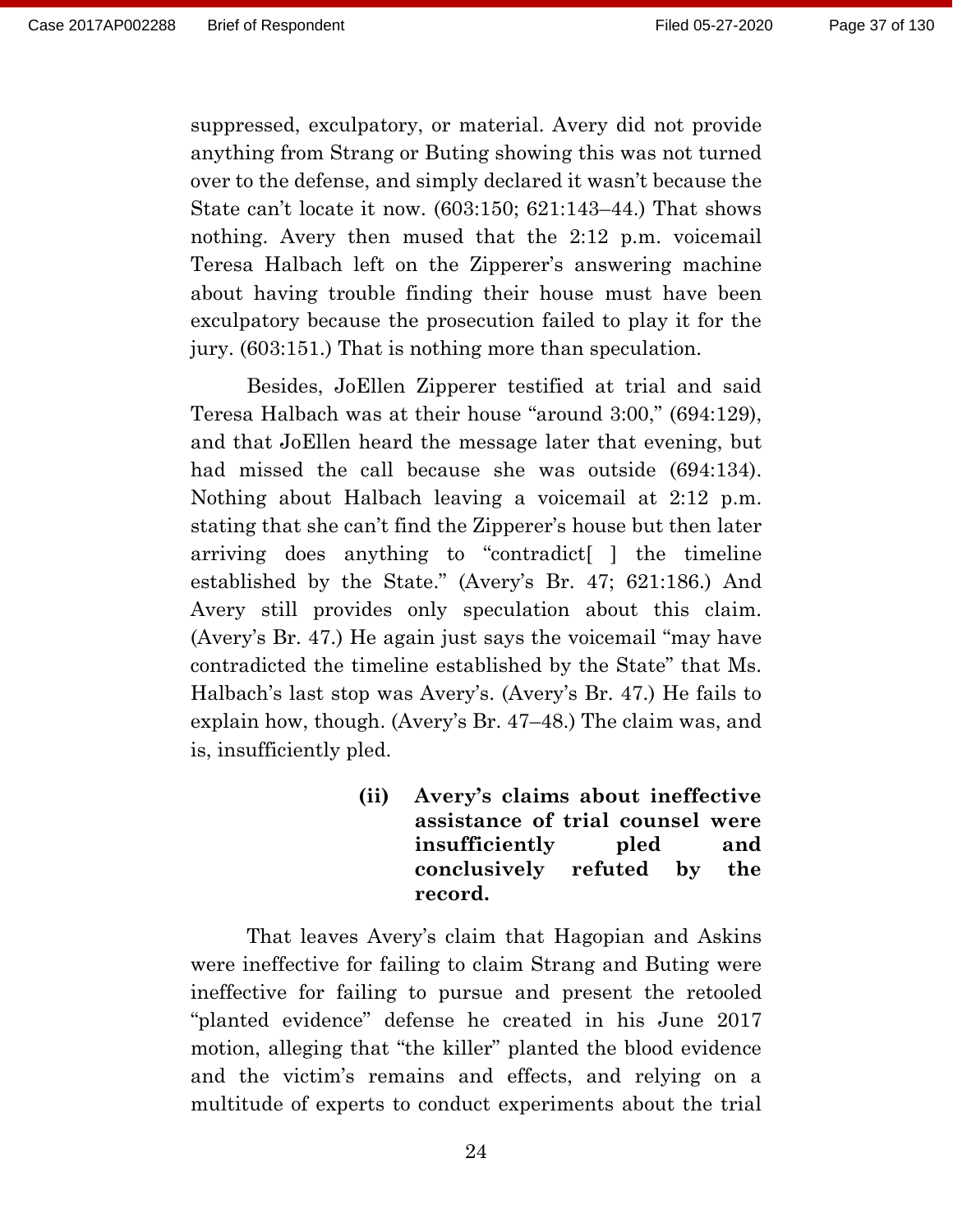evidence. (603:60–148, 202–13; Avery's Br. 39–97.) In a nutshell, Avery argued in his June 2017 motion that Strang and Buting were ineffective because Avery believes he could have prevailed at trial if Strang and Buting had presented his "planted evidence" defense in the manner current postconviction counsel formulated. (603:60–148, 202–13; Avery's Br. 65–89.) Therefore, he concluded, Hagopian and Askins must also have been ineffective for failing to allege that Strang and Buting were ineffective on that ground. (603:202–13; Avery's Br. 91–97.) That is a fundamental misunderstanding of what is required to show ineffective assistance of counsel, trial or postconviction.

Avery's simply alleging that Strang and Buting could have presented a "planted evidence" defense differently by hiring experts, performing experiments of dubious reliability, and claiming that the blood evidence was planted by "the killer" and not law enforcement does not provide anything that would establish Strang and Buting were ineffective even if the facts Avery alleged were true. *See, e.g., State v. Breitzman*, 2017 WI 100, ¶ 77, 378 Wis. 2d 431, 904 N.W.2d 93 ("An accused cannot follow one course of strategy at the time of trial and if that turns out to be unsatisfactory complain he should be discharged or have a new trial." (citation omitted)); *Lee v. State*, 65 Wis. 2d 648, 657, 223 N.W.2d 455 (1974) ("To permit postconviction counsel to argue for a different game plan, after the contest is over, would be Monday-morning quarter-backing . . . ." (footnote omitted)). After all, there are "countless ways to provide effective assistance in any given case," *Strickland*, 466 U.S. at 689, and "[c]ounsel [is] entitled to formulate a strategy that was reasonable at the time and to balance limited resources in accord with effective trial tactics and strategies." *Harrington v. Richter*, 562 U.S. 86, 107 (2011). Neither a disappointed defendant nor a court may "second-guess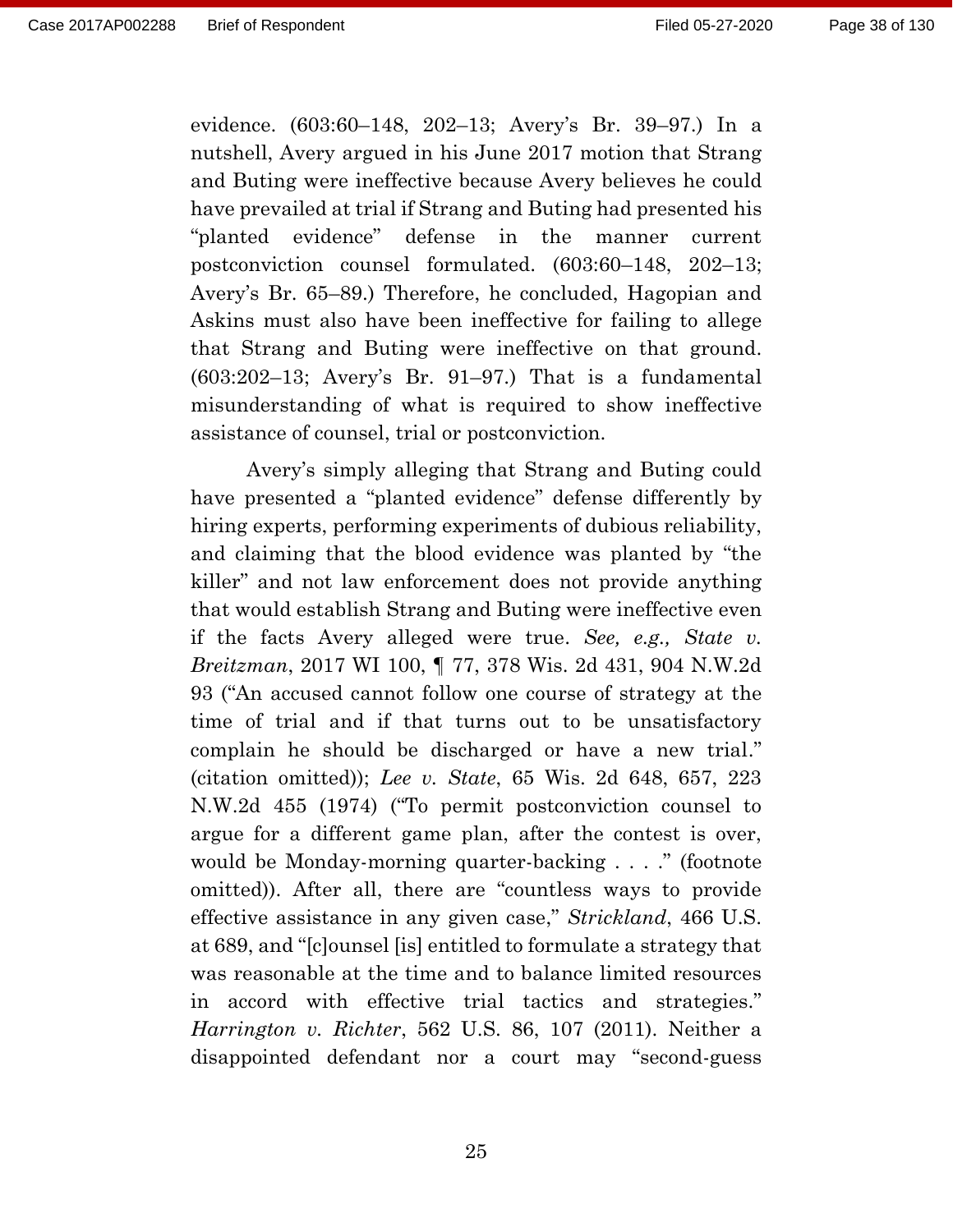counsel's performance solely because the defense proved unsuccessful." *Balliette*, 336 Wis. 2d 358, ¶ 25.

Second-guessing supported by speculation is all Avery provided, though, either in his motion or his brief. (603; Avery's Br. 65–89, 91–96.) Avery has simply taken the trial record and, working backwards, "stress[ed] what [current postconviction counsel] would have done differently had [she] conducted the defense at the time of trial." *Weatherall v. State*, 73 Wis. 2d 22, 25–26, 242 N.W.2d 220 (1976). But it has long been settled that "it is the considered judgment of trial counsel that makes the selection among available defenses, not the retroactive conclusion of postconviction counsel," *Weatherall*, 73 Wis. 2d at 26 (citation omitted), and that a court must not evaluate counsel's performance based on hindsight, like Avery has done here. *Strickland*, 466 U.S. at 689–91.

Rather, to show deficient performance, a defendant must show that counsel's acts or omissions were objectively unreasonable from counsel's perspective at the time; that is, counsel's decisions were outside the boundaries "of reasonable professional judgment" under the circumstances. *Strickland*, 466 U.S. 690. So, Avery had to show that, from Strang and Buting's perspective before trial and balancing limited resources, it was objectively unreasonable for Strang and Buting not to consult and present this bevy of experts and "experiments," not to construct this alternate theory of events alleging that Ryan Hillegas abducted and killed the victim and then planted the RAV-4, the blood evidence, and the victim's remains and personal effects to frame Avery, <sup>10</sup> and

<sup>10</sup> Avery's "'kitchen sink' approach to the issues on appeal" has left the State unable to discern what defense he is actually alleging Strang and Buting were ineffective for failing to present. *Howard v. Gramley*, 225 F.3d 784, 791 (7th Cir. 2000). What Avery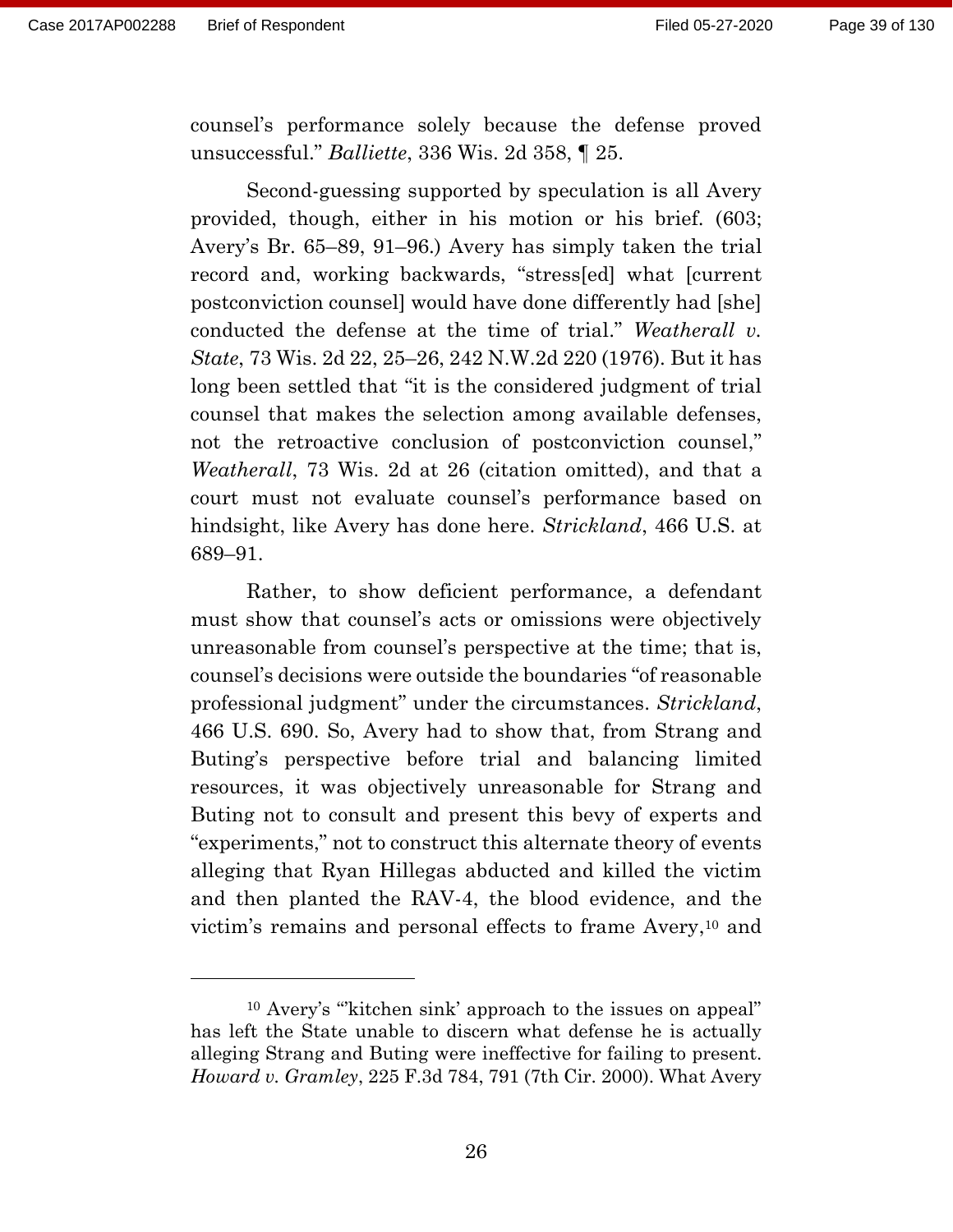not to present that defense instead of the one they chose. *Richter*, 562 U.S. at 107, 110. He also had to show there was a reasonable probability the jury would have acquitted him if they did these things. *Id.* at 104.

And despite Avery's laundry-list of Strang and Buting's alleged failures, Avery alleged no material facts of record that would establish that *Strickland* required them to do any of this, or that Avery was prejudiced by these alleged failures. (603:60–148.) His ineffective assistance of trial counsel claims were insufficiently pled, so his ineffective assistance of postconviction counsel claim was as well. *State v. Ziebart*, 2003 WI App 258, ¶ 15, 268 Wis. 2d 468, 673 N.W.2d 369 ("[T]o establish that postconviction or appellate counsel was ineffective, a defendant bears the burden of proving that trial counsel's performance was deficient and prejudicial" as well.).

> **(a) Several of Avery's claims about trial counsel are misframed, inappropriately raised, or not argued in his brief.**

Several of Avery's claims in his brief on this point do not warrant discussion because they are misframed, insufficiently developed, or forfeited by his failure to raise them in the trial court.

Avery's single sentence that he "describe[d] in [his June 2017 motion] a variety of failures of trial defense counsel to conduct a significant investigation before trial" is devoid of any facts or argument that the circuit court erroneously

claimed in his June 2017 motion was that Ryan Hillegas was the "only" person who could have committed the crime, and that Strang and Buting were ineffective for failing to present this theory. (603:6, 43–148.) As that is what was presented to the circuit court when it denied this motion, that is what the State will discuss here. Whether Avery's later motions alleging other theories were properly denied will be discussed in later sections.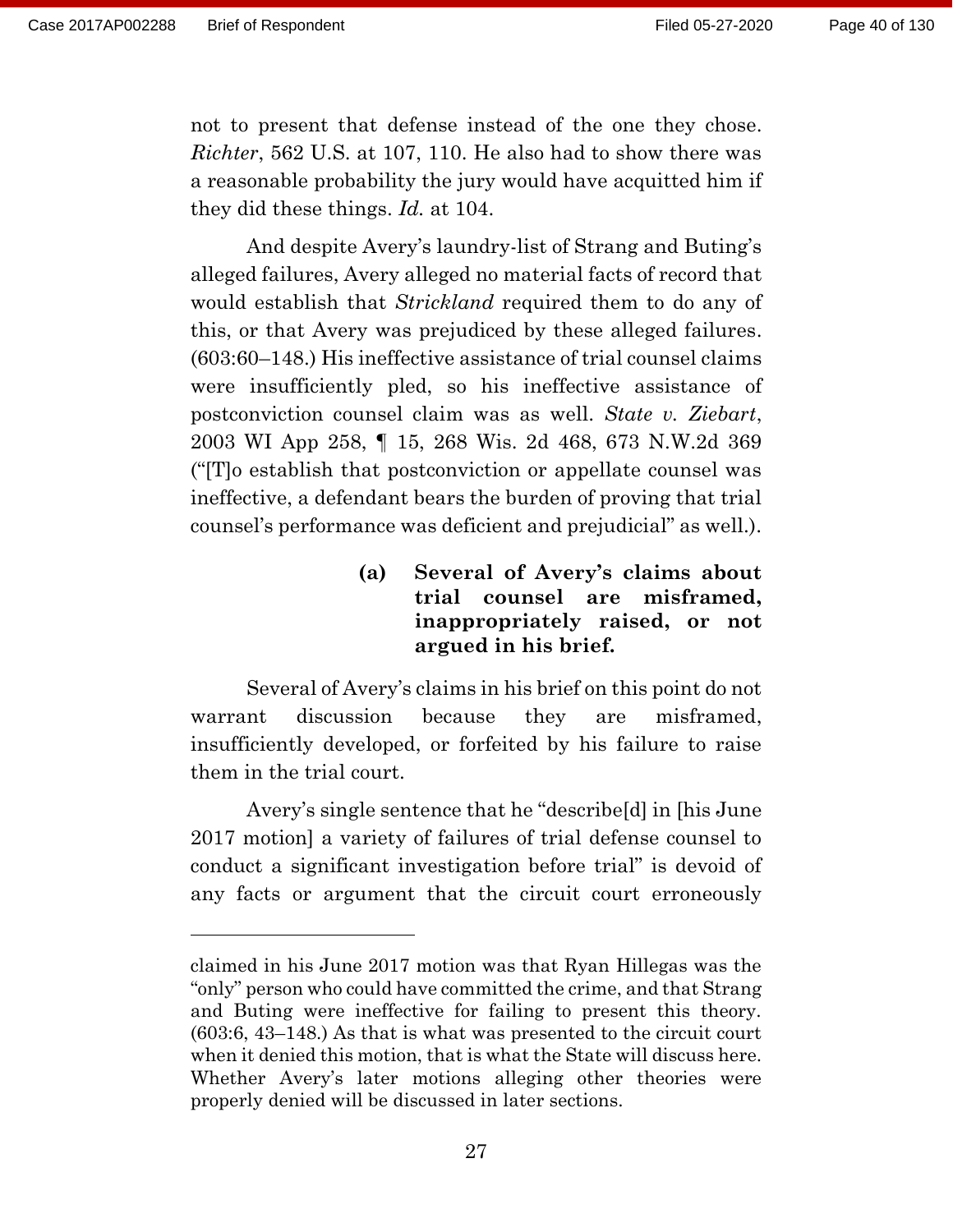exercised its discretion or even any explanation what "failures" he is discussing. (Avery's Br. 89.)

Similarly, Avery never mentions hiring a "police procedure" or "forensic pathology" expert in his appellate brief until his summary sentence on this point. (*Compare* Avery's Br. 68–81 *with* Avery's Br. 82.) Though he references experts in these subjects later in his brief, he provides no developed argument about why Strang and Buting were ineffective for failing to hire them. (Avery's Br. 86, 92.) Further, no Wisconsin case has ever found that a "police procedure" expert is admissible. Given the high likelihood of such testimony devolving into a mini-trial about the propriety and protocols of the police department, a "police procedure expert" would be excluded under Wis. Stat. § 904.03 for causing confusion of the issues, undue delay, and waste of time.

"It is insufficient to just state an issue on appeal without providing support for the position and providing legal authority supporting the position," and issues raised in the trial court but not argued on appeal are deemed abandoned *A.O. Smith Corp. v. Allstate Ins. Companies*, 222 Wis. 2d 475, 492, 588 N.W.2d 285 (Ct. App. 1998). Avery's conclusory allegations on these claims are insufficient to warrant consideration—indeed, they are insufficient to even allow the State to formulate a response. *State v. Pettit*, 171 Wis. 2d 627, 646, 492 N.W.2d 633 (Ct. App. 1992); *Waushara County v. Graf*, 166 Wis. 2d 442, 456, 480 N.W.2d 16 (1992). Avery did not provide any argument on these points, and the State is not required to develop them for him in order to refute them. *See State v. Jackson*, 229 Wis. 2d 328, 337, 600 N.W.2d 39 (Ct. App. 1999). These claims are abandoned.

Furthermore, it is "[a] fundamental appellate precept" that this Court "will not . . . blindside trial courts with reversals based on theories which did not originate in their forum." *Schonscheck v. Paccar, Inc.*, 2003 WI App 79, ¶ 11, 261 Wis. 2d 769, 661 N.W.2d 476 (citation omitted).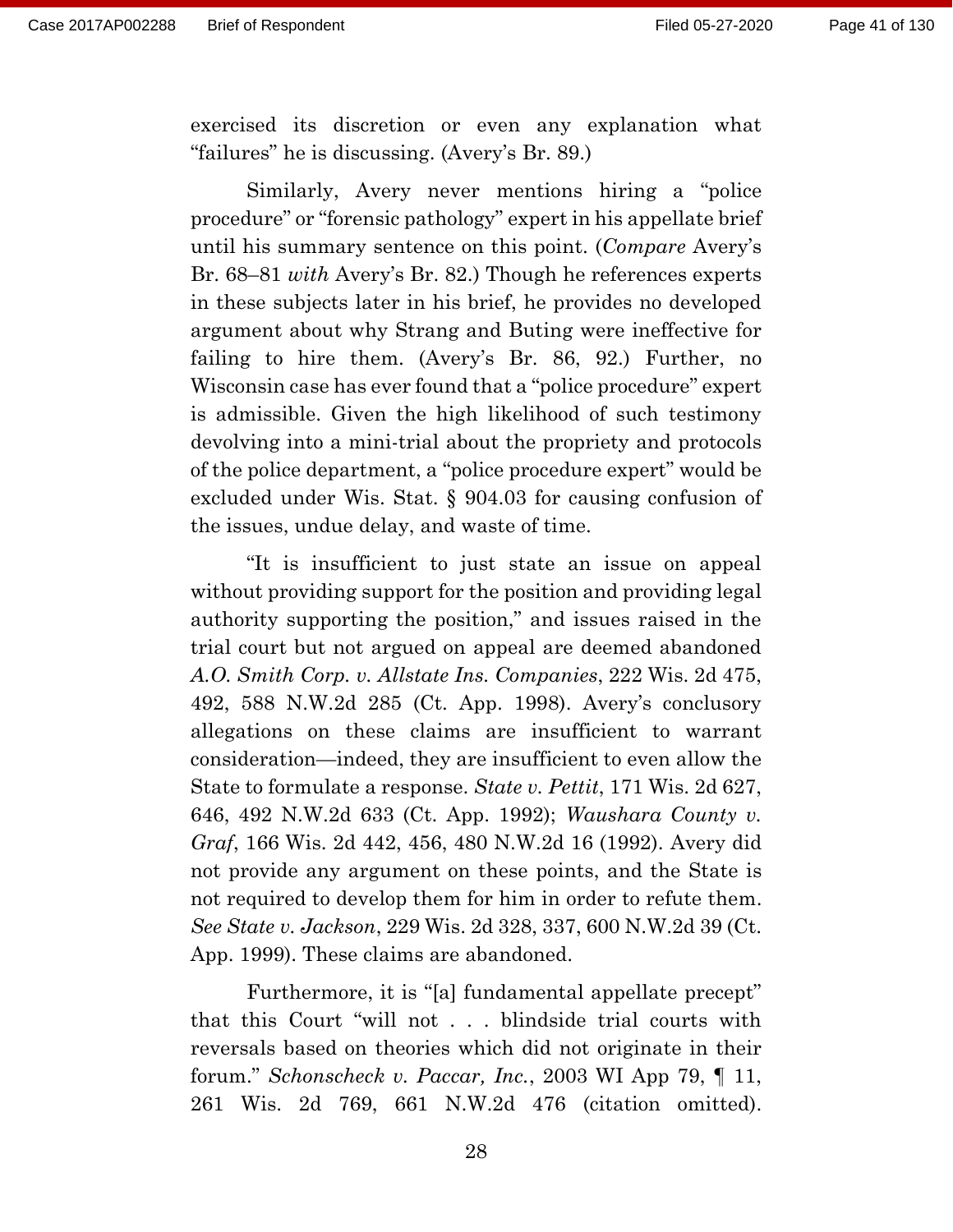Accordingly, "[a]rguments that are raised for the first time on appeal by an appellant are deemed [forfeited]."<sup>11</sup> *In re Commitment of Bollig*, 222 Wis. 2d 558, 564, 587 N.W.2d 908 (Ct. App. 1998). Several of Avery's appellate arguments about these experts are forfeited.

In Avery's June 2017 motion he claimed that Dr. Christopher Palenik's examination of bullet fragment #FL, and ballistics expert Lucien Haag's conclusions about #FL, were newly discovered evidence. (603:153–162, 172–73.) Avery never alleged that Strang and Buting were ineffective for failing to hire Haag or for failing to have Palenik conduct a trace evidence examination of #FL, as he now claims. (*Compare* 603:60–148 *with* Avery's Br. 72–73.)

Avery's claim that he hired an "audio expert" also appeared nowhere in his motions to the trial court and is insufficiently developed to warrant discussion. (Avery's Br. 79; *see also* 603; 629; 631; 632; 633; 635; 636.) In Avery's motion he simply declared what the audio clip supposedly said in a single sentence. (603:137.) Avery failed to even identify who this supposed "audio expert" is or what "enhancement" they allegedly did, let alone argue anything related to sufficiency of his motion or the two prongs of *Strickland* on this point. (Avery's Br. 79; 603:137.)

Avery cannot show that the circuit court erroneously exercised its discretion by presenting arguments on appeal that he did not present to the circuit court. These claims are forfeited. *Binder v. City of Madison*, 72 Wis. 2d 613, 621, 241 N.W.2d 613 (1976) (Issues not raised in the trial court will not be considered for the first time on appeal.).

<sup>11</sup> The Wisconsin Supreme Court in *State v. Ndina*, 2009 WI 21, ¶¶ 28–33, 315 Wis. 2d 653, 761 N.W.2d 612, discussed the difference between "waiver" and "forfeiture" and recognized that this rule is more consistent with the concept of forfeiture than waiver.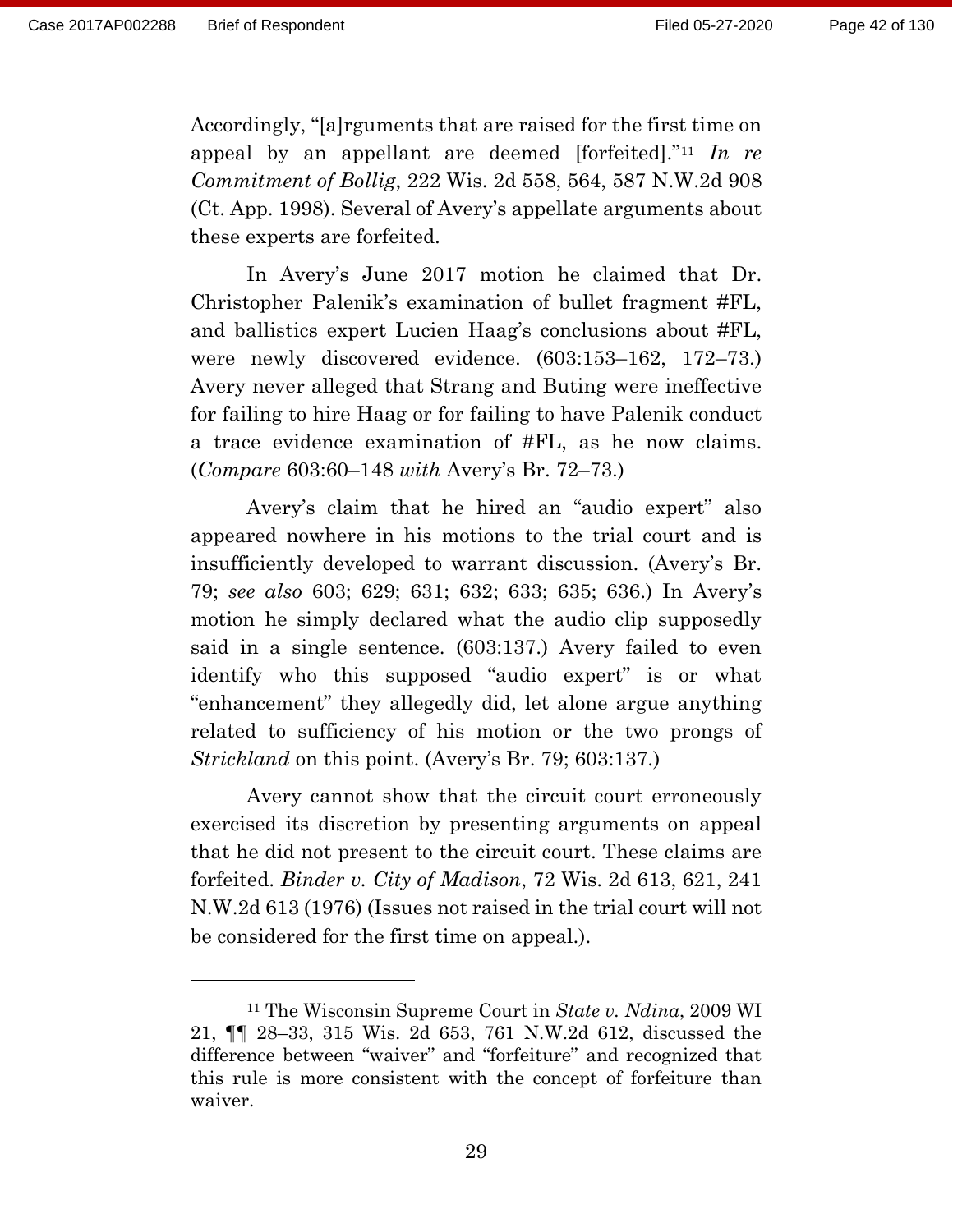Later in Avery's brief he claims that Strang and Buting "could have hired a forensic pathologist," Dr. Larry Blum, to opine that the scratches on Bobby Dassey's back are inconsistent with a dog's paw, but this claim was never raised in the circuit court, and certainly not in Avery's June 2017 motion. (Avery's Br. 86–87.) Avery simply offered Blum's opinion in his July 6, 2018 motion. (740:29.) Even if that were construed as an ineffective assistance claim, the circuit court denied Avery's ineffective assistance claims raised in that motion as insufficiently pled, which is supported by the record. (761:10–11.) Avery's ineffective assistance claim in that motion was a final catch-all paragraph stating that if the court rejected his *Brady* claims it should find counsel ineffective, without developing any argument on the issue. (740:33.) There is no question the circuit court properly denied that allegation without a hearing.

Additionally, all of Avery's claims that Strang and Buting were ineffective for their "failure to investigate and impeach" Bobby Dassey were not raised until Avery's October 23 motion for reconsideration. (*Compare* Avery's Br. 82–87 *with* 603; 631:33–39.) The circuit court denied the claims in Avery's motion for reconsideration as procedurally barred because Avery did not offer a sufficient reason for failing to raise these arguments in his June 2017 motion. (640:3–5.) Avery has inappropriately reargued those claims here in an effort to overleap the procedural bar without making any argument that he showed a sufficient reason for failing to raise these claims in his June 2017 motion. (Avery's Br. 82–87.) This Court should decline to address these claims. The State will address whether Avery's motion for reconsideration was sufficiently pled in section III of this brief.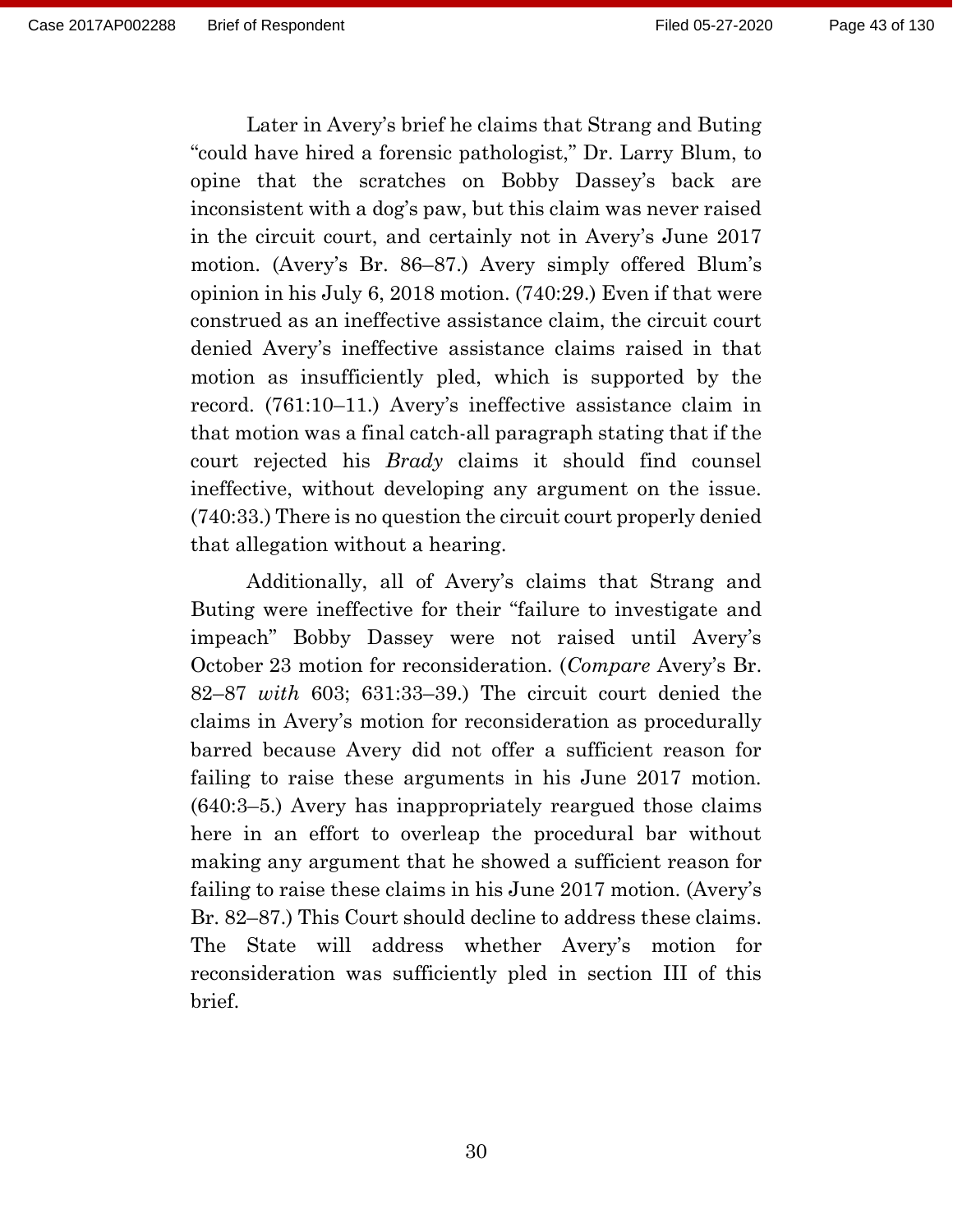## **(b) Avery's remaining ineffective assistance of trial counsel claims did not warrant a hearing.**

The ineffective assistance claims Avery both actually raised in his June 2017 motion and has provided some argument about in his appellate brief did not warrant a hearing.

Avery claimed Strang and Buting were ineffective for failing to hire blood spatter expert Stuart James (603:72–74), trace evidence expert Christopher Palenik to determine whether the RAV-4 key found in Avery's house was a sub-key (603:80–84), "DNA expert" Karl Reich to test how much DNA a person leaves on a hood latch by touch (603:91–92), and forensic anthropologist Steven Symes (603:101–02). <sup>12</sup> He further claimed Strang and Buting were ineffective for failing to conduct various experiments themselves (603:77–80, 103– 05); failing to "discover" that Avery's blood in the RAV-4 did not come from the vial of his blood located in the Manitowoc County Clerk of Circuit Court's office (603:74–77); failing to "investigate" Avery's claim that his blood from his bleeding finger was removed from the sink by the "real" killer, who then planted the blood evidence in the RAV-4 (603:67–71, 116–22); and failing to "establish" Ryan Hillegas as a *Denny* suspect (603:122–36; Avery's Br. 65–88.) Avery did not provide sufficient material facts in his motion that would show counsels were ineffective for failing to do any of these things.

### *Counsels were not ineffective for failing to hire more experts and perform experiments*

"*Strickland* does not enact Newton's third law for the presentation of evidence, requiring for every prosecution

<sup>12</sup> Avery claimed Palenik and Reich's other tests were newly discovered evidence, which is addressed in section I.B.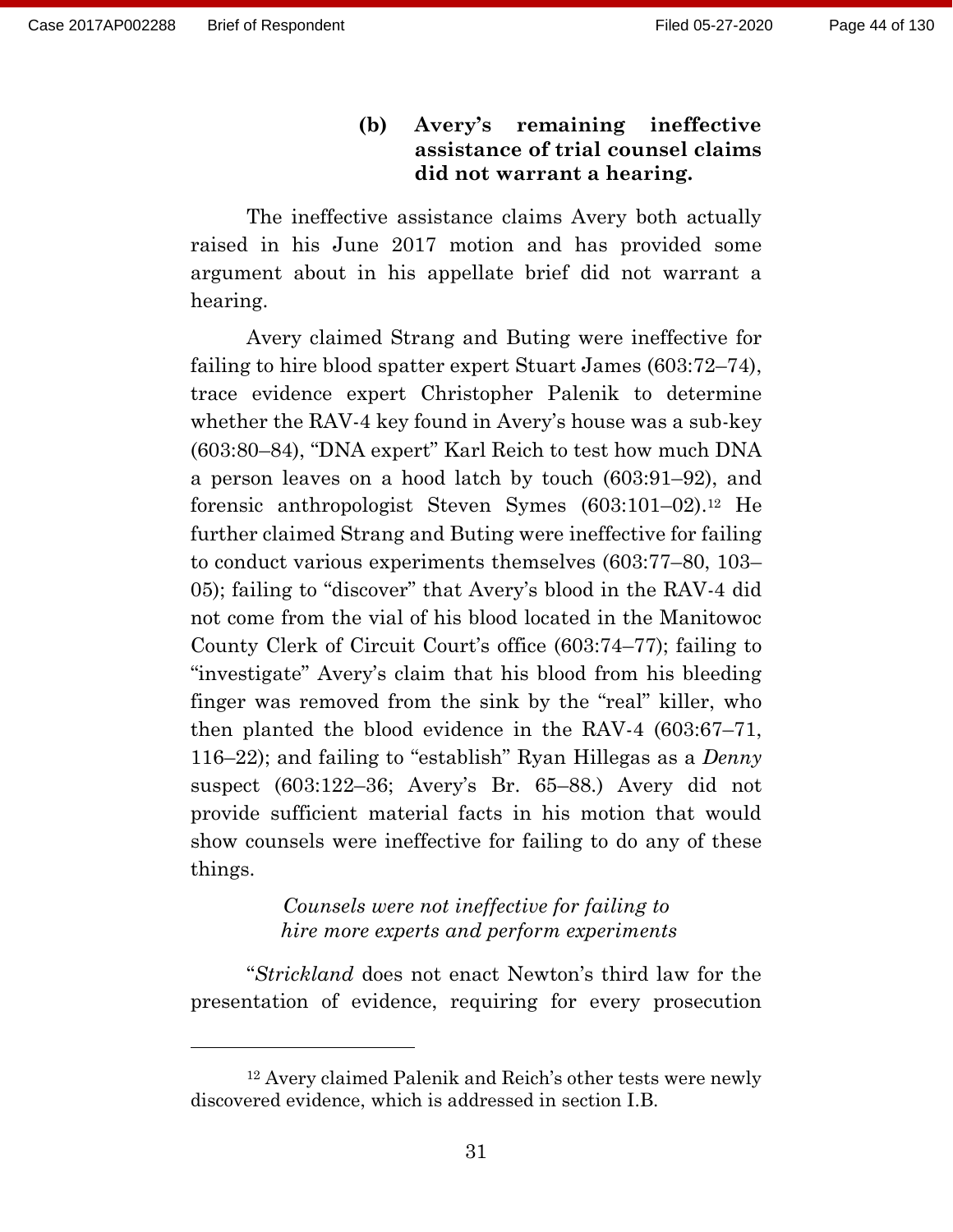expert an equal and opposite expert from the defense." *Richter*, 562 U.S. at 111. "In many instances crossexamination will be sufficient to expose defects in an expert's presentation. When defense counsel does not have a solid case, the best strategy can be to say that there is too much doubt about the State's theory for a jury to convict." *Id.* And here, Avery did not show that *Strickland* required Strang and Buting to call these experts or perform these "experiments," or that there was a reasonable probability of a different result if they had. Cross-examination and the experts they did call effectively established Avery's defense, and Avery's new experiments prove nothing.

As a preliminary matter, unlike Avery's other ineffective assistance claims, the circuit court addressed the merits of Avery's claims that Strang and Buting were ineffective for failing to present Reich's experiments about the quantity of DNA left on the hood latch, and Palenik's conclusions about the key being a sub-key. (628:3–6.) The circuit court discussed them in the portion of its order concluding there was not a reasonable probability of a different result at trial if Avery's DNA-testing-related experiments were admitted. (628:3–6.) To avoid duplication and clearly address the reasons the court gave for denying Avery's motion, the State addresses these arguments (Avery's Br. 72–78) in section I.B.

That leaves Avery's claims that Strang and Buting were ineffective for failing to hire blood spatter expert Stuart James (Avery's Br. 68–72; 603:72–77), forensic anthropologist Steven Symes (Avery's Br. 78; 603:101–02), and for failing to conduct various "experiments" themselves.

First, Avery has again failed to argue on appeal that his motion was sufficiently pled to warrant a hearing on these claims and merely reargues their merits. (Avery's Br. 68–72, 78.) Because Avery has failed to address the issue on appeal, he has failed to meet his burden. *State v. Sholar*, 2018 WI 53,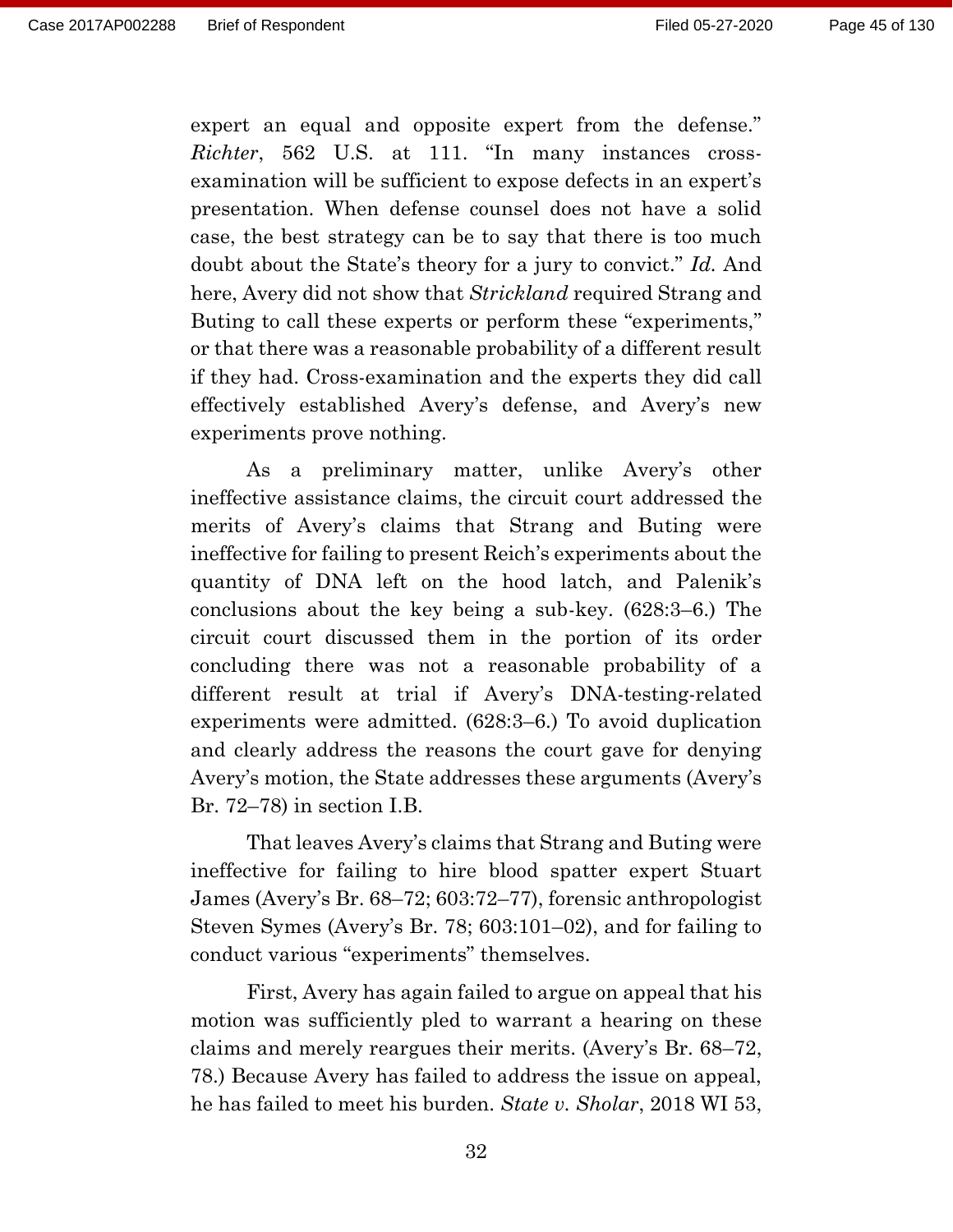¶¶ 50–51, 381 Wis. 2d 560, 912 N.W.2d 89. Nevertheless, nothing he alleged in his motion met the pleading standard anyway, either because Avery's allegations were conclusory, or because the record conclusively demonstrated that he was due no relief, or both.

Avery's blood spatter expert, James, far from "demonstrated that Mr. Avery's blood was planted in Ms. Halbach's RAV-4." (603:118.) For this proposition Avery relied on an experiment conducted by James in which blood was dripped from James' middle finger, and he left blood in a test RAV-4 in several more places than where Avery's blood was found in Ms. Halbach's RAV-4. (603:72–73.) Avery then concluded that he proved the blood in Ms. Halbach's RAV-4 was planted by being "selectively dripped" and "applied with an applicator" because James was able to construct similar bloodstains to those in Ms. Halbach's RAV-4 by that method. (603:72–73; 604:134.) Avery further asserted that he proved that the blood flakes found on Ms. Halbach's RAV-4 were scraped off of Avery's sink and planted because when James dripped blood on the floor of a RAV-4, it soaked into the carpet, and James was able to create blood flakes by scraping dried blood off of a sink with a scalpel. (603:73; 604:134–35.)

None of that proves anything. James's being able to recreate something by a particular method doesn't show that no other method was possible. And James never opines that "the most likely source" of the blood in the RAV-4 was the blood in Avery's sink," as Avery claims. (Avery's Br. 69, 72; 604:134–36.) James's affidavit says only that the blood in the RAV-4 is "consistent with an explanation other than" Avery's being in the RAV-4 with an actively bleeding finger, and that James would expect an actively bleeding finger to leave blood in other places. (604:134.) But James's "experiments" simply assume a number of variables James cannot account for, such as how deep Avery's reopened cut was, how much a partiallyhealed cut would have bled, how he moved about the RAV-4,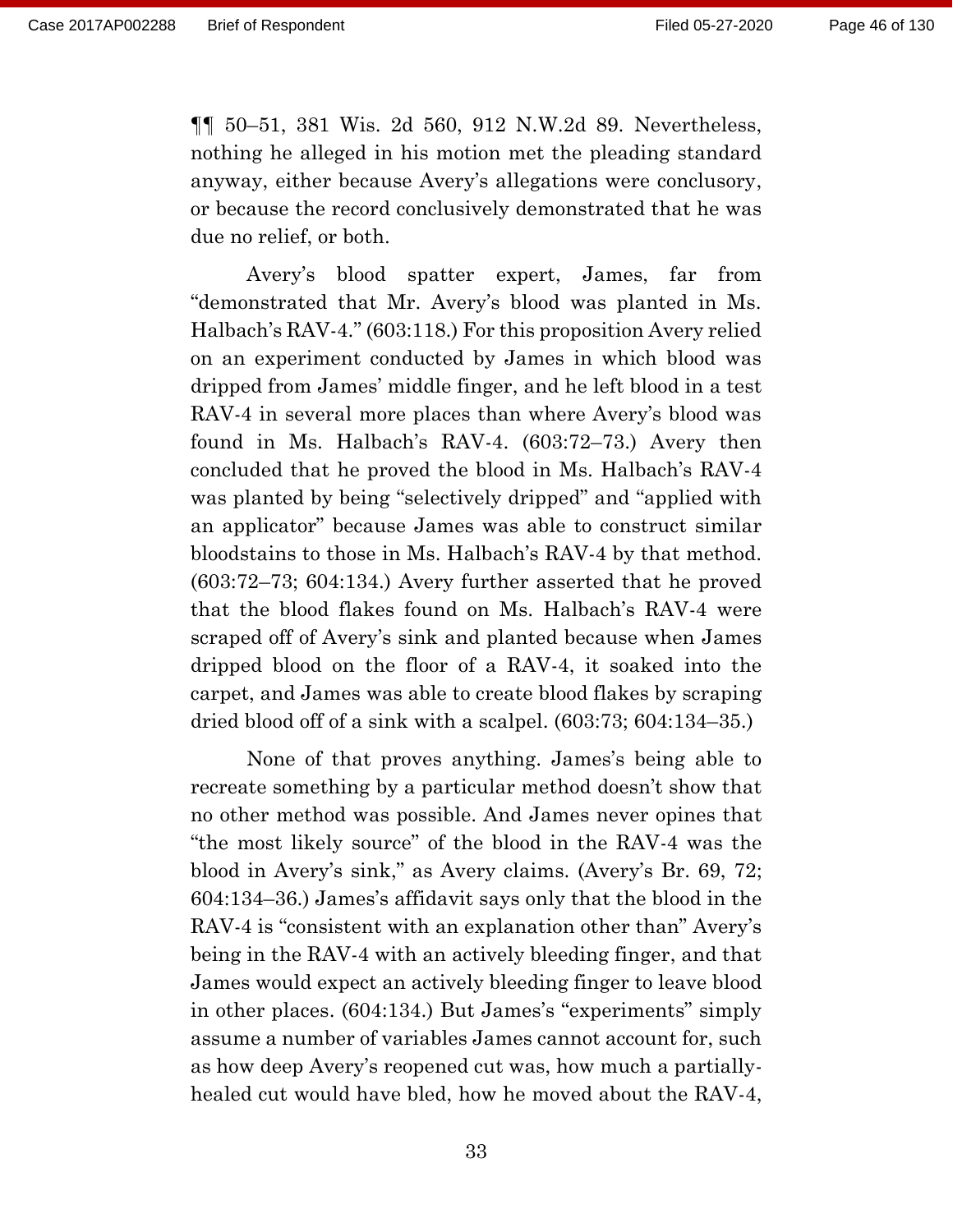and the many other ways blood flakes could end up somewhere.<sup>13</sup> (604:134–36.)

James's next experiment purportedly "proving" that the blood spatter on the rear cargo door was caused by Ms. Halbach being "struck with an object such as a hammer" with the cargo door open rather than being thrown into the cargo area is irrelevant even if true; the point was that Ms. Halbach's blood was in the cargo area showing that she was at some point bleeding there, not the exact method of how the blood got there. (699:149–54; 604:130–31; Avery's Br. 71.) And nothing in Avery's motion or the exhibits he cited supports his conclusion that those bloodstains occurred as "the result of the RAV-4 being driven" anywhere. (Avery's Br. 71; *see*  603:130; 621:14–18.)

But again, the question here isn't whether Strang and Buting could have presented James's experiments and opinions or what those experiments could show. The question is whether Avery sufficiently pled that it was objectively unreasonable for them not to do so and that he was prejudiced as a result. *Strickland*, 466 U.S. at 689; *Balliette*, 336 Wis. 2d 358, ¶ 18. An explanation why or even an allegation that it *was* unreasonable for them not to do so is absent from Avery's motion. (603:72–74.) Nor did Avery explain how he could possibly be prejudiced by his attorneys' failure to hire an expert that did not rule out anything relevant about the State's case. (603:72–74.)

And Avery has failed to argue on appeal that his motion was sufficient, or even that it was objectively unreasonable for Strang and Buting not to hire James—he again merely attacks the evidence submitted at trial. (Avery's Br. 68–72.)

<sup>13</sup> Avery claims in his brief that these experiments were "conducted . . . with 1 to 2 milliliters" of blood, but James's affidavit never says that, either. (Avery's Br. 70; 604:134–36.)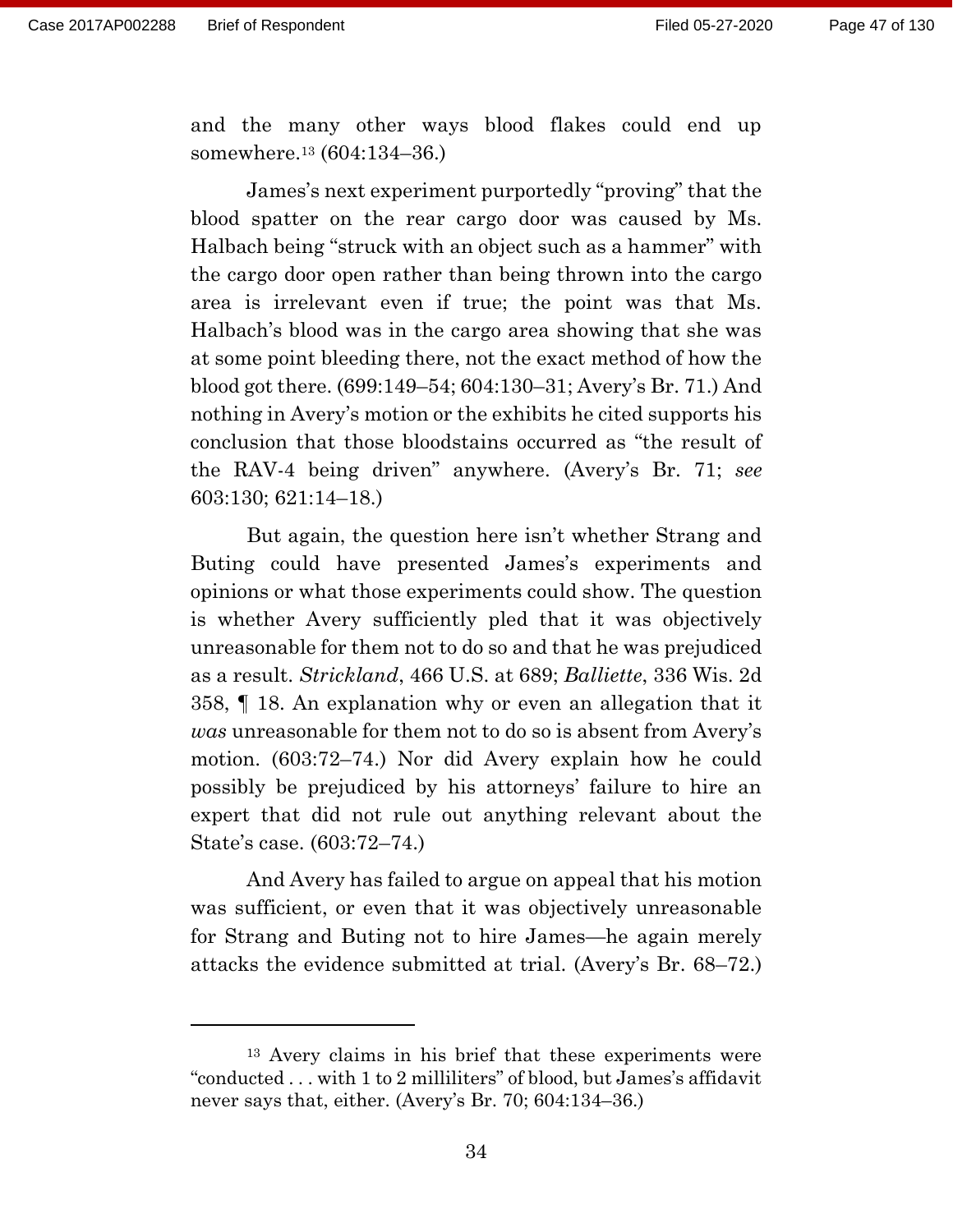Whether current postconviction counsel can attack the trial evidence is not the issue on appeal.

Avery makes much of Strang's affidavit stating that he should have hired a blood spatter, ballistics, or trace evidence expert. (Avery's Br. 68, 72; 635:112–13.) But what Strang thinks now is irrelevant: "[a]fter an adverse verdict at trial even the most experienced counsel may find it difficult to resist asking whether a different strategy might have been better, and, in the course of that reflection, to magnify their own responsibility for an unfavorable outcome." *Richter*, 562 U.S. at 109. "*Strickland*, however, calls for an inquiry into the objective reasonableness of counsel's performance, not counsel's subjective state of mind." *Id.* at 110. At any rate, Avery did not provide this affidavit to the circuit court until his motion for reconsideration, and therefore it has no bearing on whether the circuit court properly denied the claims raised in Avery's June 2017 motion. (636:105.)

Avery's claim that Strang and Buting were ineffective for failing to hire Symes was, and is, particularly insufficient. (603:101–02; Avery's Br. 78–79.) They did hire and present a forensic anthropologist who specialized in burned remains, Dr. Scott Fairgrieve. (708:105–94.) So, Avery's claim really is, they were ineffective for failing to hire *this particular* expert, Symes. But an attorney is not deficient for hiring one qualified expert over another. *See Hinton v. Alabama*, 571 U.S. 263, 274–75 (2014) (ineffective assistance "does not consist of the hiring of an expert who, though qualified, was not qualified enough. The selection of an expert witness is a paradigmatic example of the type of 'strategic choic[e]' that, when made 'after thorough investigation of [the] law and facts' is 'virtually unchallengeable'") (citation omitted). Neither Avery's motion nor his brief says anything about why, from Strang and Buting's perspective before trial, it was unreasonable for them to rely on Fairgrieve—who had testified for the prosecution in every case in his career until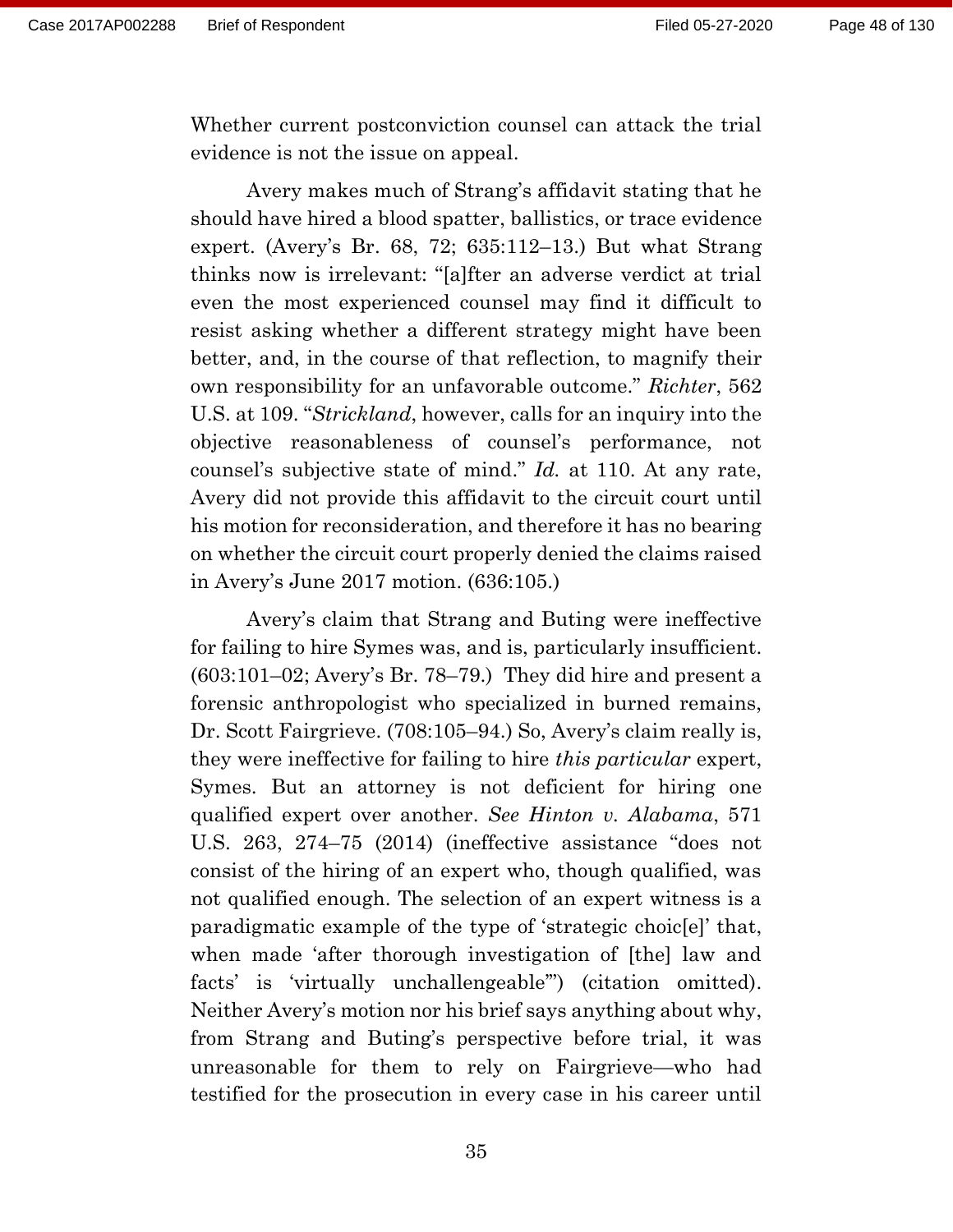this one, and who refuted the State's forensic anthropologist, Dr. Leslie Eisenberg's, conclusions. (708:112, 114–45, 151– 55.)

Avery gave no evaluation of Fairgrieve's trial testimony nor discussed why Symes could accomplish something that Fairgrieve's testimony coupled with cross-examining Eisenberg did not. (603:101–02; Avery's Br. 78–79.) Nor did Avery provide any explanation why it would matter if the charred bones found in the Manitowoc County gravel pit were determined definitively to be human, which is all he claims Symes' revelation could have been. (603:101–02; Avery's Br. 78.) Though Avery did not even establish that Symes would have said this: Symes' affidavit says only that he believes a microscopic examination could have determined whether the bones in the gravel pit were human (though it gives no explanation why Symes believes he could have accomplished this through microscopic examination when the FBI could not). (615:166; 806:11.) It's entirely possible Symes would have been unable to do so, or would have determined the bones were *not* human. So, Avery again simply relies on unfounded speculation that Symes would have even established anything relevant.

Avery claims that if Symes determined the bones in the Manitowoc pit were human, "the State's entire theory against Mr. Avery would have collapsed," but that is simply false. (Avery's Br. 78.) Both Eisenberg and Fairgrieve testified that some of the bones in the Manitowoc County gravel pit could possibly be human. (707:8–23; 708:136–37.) Ms. Halbach's remains were already found in multiple places, meaning they were obviously moved, which both Eisenberg and Fairgrieve testified to. (706:227–28; 708:134–44, 152.) Avery failed to explain why if the bones in the pit were human and Ms. Halbach's, he or his accomplice, Brendan Dassey, could not have put them there. (603:101–02; Avery's Br. 78.) And Fairgrieve testified that in his professional opinion Ms.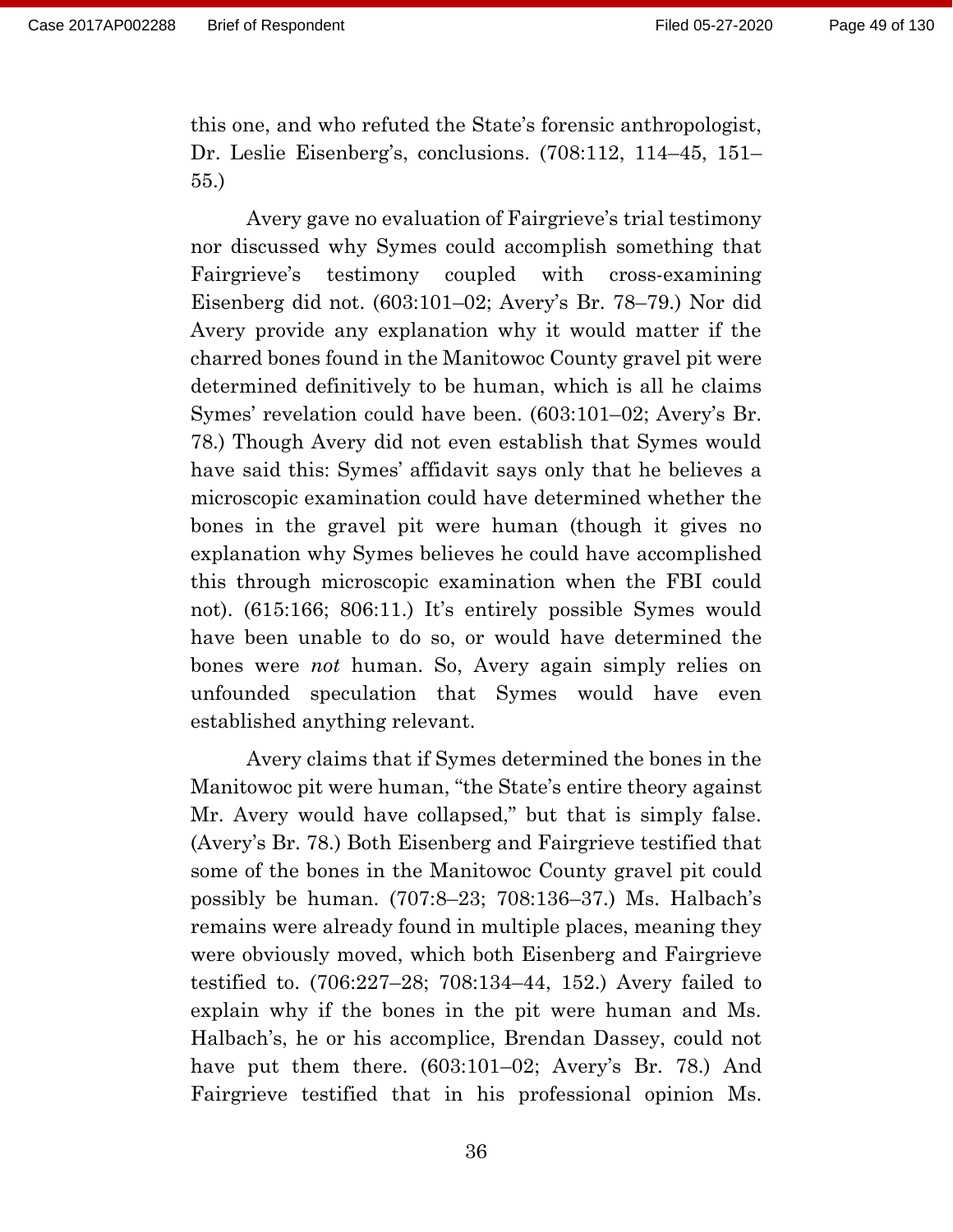Halbach's remains had been moved *to* Avery's burn pit and it was not the primary burn site. (708:152–53.) Adding one more location for Ms. Halbach's remains to be found does not shake the State's case against Avery at all. Finally, Avery's speculative leap that if any of Ms. Halbach's remains were found in the Manitowoc County Gravel Pit then she must have been murdered there is supported neither by Symes' affidavit nor anything else. (Avery's Br. 78; 615:166–67.) Symes would have added nothing.

Not only did Avery insufficiently plead his claim that Strang and Buting were ineffective for failing to have someone stand "in the vicinity of Mr. Avery's burn barrel" while it was burning and see if they smelled any plastic, but this claim is also frivolous in the context of this case. (603:103–05; Avery's Br. 80.) The evidence that Avery burned Ms. Halbach's devices in his burn barrel was far from supported only by Fabian's testimony that he smelled burning plastic, as Avery claimed. (603:103.) It was also supported by the burned remains of those things found in Avery's burn barrel, and by the testimony of Blaine Dassey that he saw Avery toss a plastic bag in his actively burning burn barrel. (705:66–67, 101–02.) Further, Avery's experiment could not account for environmental conditions on October 31, 2005, any sensitivities of Mr. Fabian's, or the fact that Avery clearly put other items in the barrel as well. (603:104–05; 705:66–68.) More importantly, Avery again did not provide any argument that trial counsel were objectively unreasonable for failing to conduct this experiment, or that there was a reasonable probability of a different result if they had. (603:104–05.)

Avery's argument on this point on appeal consists of a single sentence stating that he "conducted a series of experiments refuting Mr. Fabian's trial testimony that on October 31, 2005, he was in the vicinity of Mr. Avery's burn barrel and smelled" burning plastic. (Avery's Br. 80.) That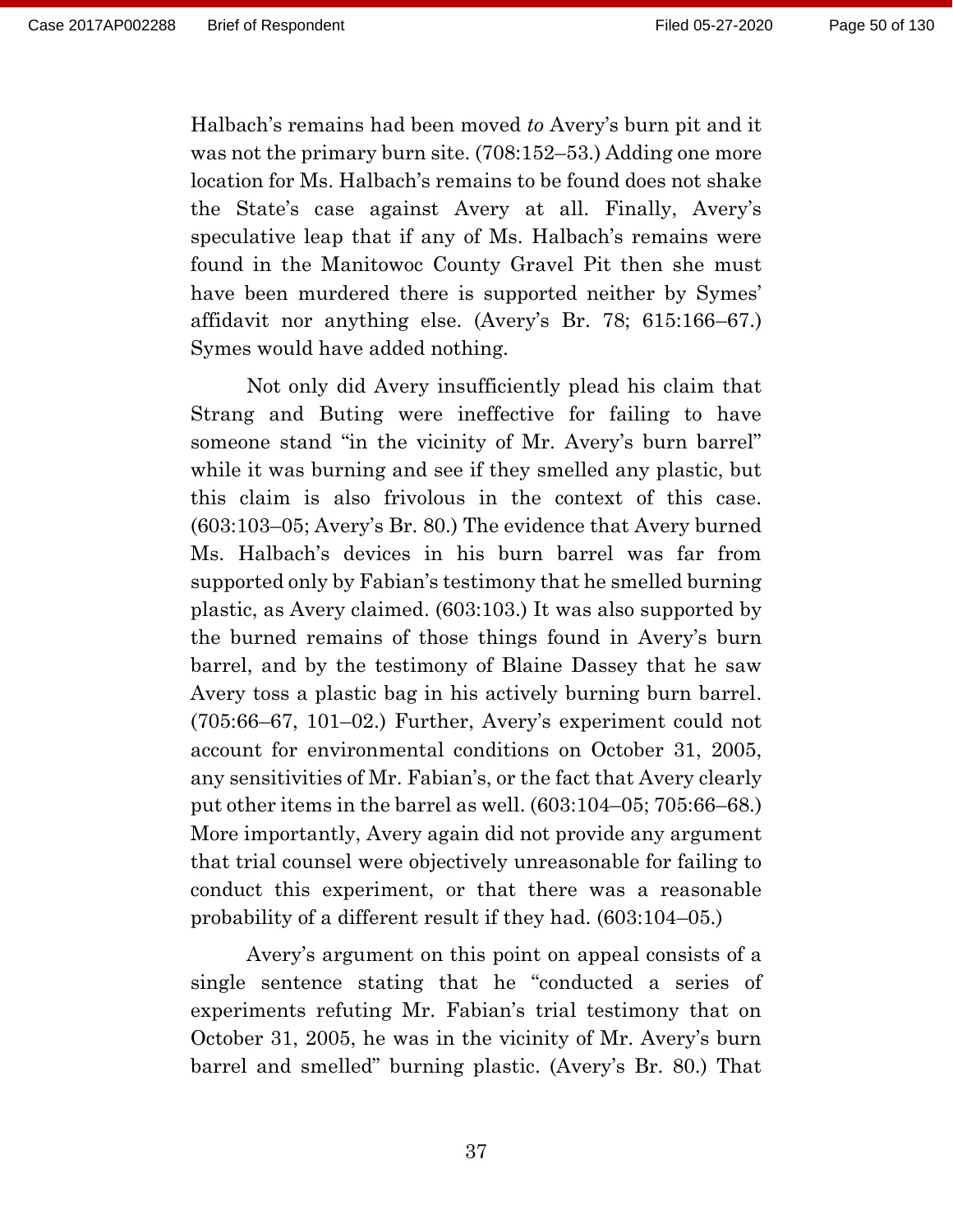does not establish anything about Avery's motion or either prong of *Strickland*.

Avery's claim that Strang and Buting were ineffective for failing to conduct an "experiment" on a similar bookcase to Avery's bookcase that Ms. Halbach's Toyota key fell out of the back of when Sergeant Colburn jammed material back into it is even further afield. (Avery's Br. 79; 603:78–80; *see also* 701:132–34.) First, Avery did not conduct an experiment "with *the* bookcase and Toyota Key." (Avery's Br. 79 (emphasis added).) Avery conducted his "experiment" with a substitute bookcase (603:79), which his video shows was in better condition than Avery's actual bookcase (615:41; Tr. Ex.  $168-69$ ,  $210$ ),<sup>14</sup> and an "experiment key" (603:79). Importantly, the experiment key and lanyard *were* able to be pushed through the back of his experimental bookcase by striking it with a photo album. (603:79–80.) Further, Avery admitted that "[Buting] argued that it was impossible for [Ms. Halbach's] key to have landed in the position it did if it had fallen out of the back of the bookcase" and that it was "incredibly improbable" that the key would do so. (603:50.) Buting's arguing this without providing the jury with Avery's new bookcase experiment definitively proving that the State's theory that the key was pushed out of the back of the bookcase *was* possible was neither deficient nor prejudicial.

## *Counsel were not ineffective for failing to pursue Avery's new blood-planting theory and accusing Hillegas*

This claim, too, was insufficiently pled. Avery did not say who, how, or why someone would have the knowledge and

<sup>14</sup> These trial exhibits and other items not electronically maintained are in the appellate record. (*See* 807.) However, these non-electronic items were not given record numbers by the clerk of circuit court. The State therefore references them by exhibit number, but notes that they are found in the non-electronic materials.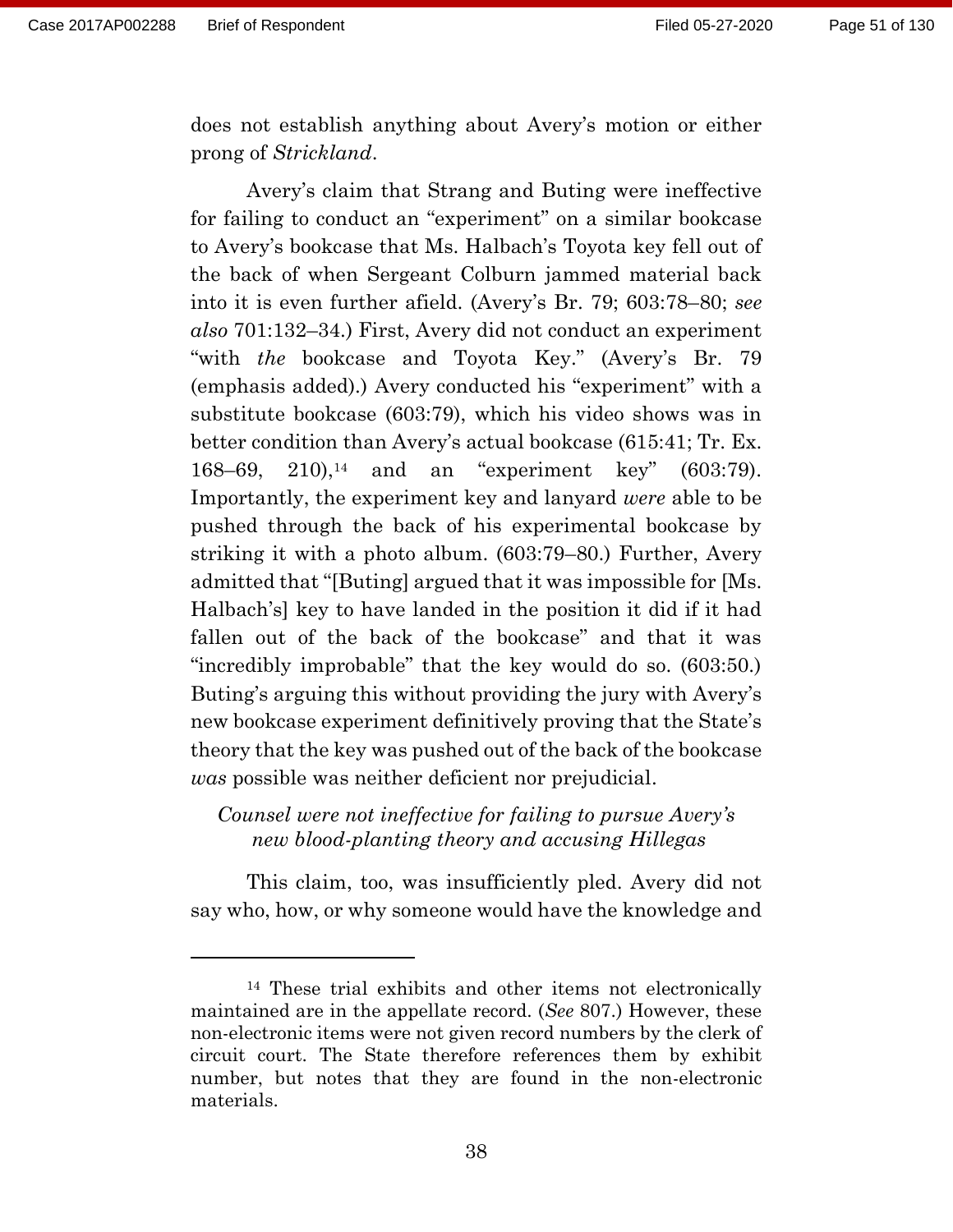tools necessary to collect or transport his blood from his sink to create the bloodstains found in Teresa Halbach's RAV-4, or how they could have accomplished this while leaving no trace of themselves. (603:67–71, 119–20.) Avery's blood spatter expert, James, used pipettes and an applicator to create similar bloodstains in a test RAV-4, which Avery claims "proves" that the killer planted Avery's blood in this manner. (604:134–35; Avery's Br. 69–72.) Why anyone would just happen to have pipettes and an applicator on hand while trying to plant the RAV-4 defies explanation, and Avery offered none. (603:67–71, 119–20; Avery's Br. 69–72.) It is also utterly unsupported by any fact of record. (*Id.*) Nor did Avery explain how someone would have kept his blood liquid long enough to plant it in droplets, or why someone would come back half an hour later, this time apparently with a scalpel, to collect dried blood flakes from his sink. (603:119–20; 604:135; Avery's Br. 69–72.) And Avery did not explain how a person would have successfully transported those to the victim's RAV-4, either. (603:119–20; Avery's Br. 69–72.)

Moreover, the only way onto the portion of the property with Avery's trailer on it required a person to drive west past Barb Janda's trailer and all of the business buildings to get there, because there was a 20 foot berm separating Avery's trailer from access to the rest of the salvage yard and the Radandt pit. (Tr. Ex. 85.) Avery claims he and his brother Chuck saw taillights near Avery's trailer while the two were "leaving [the] Avery property" and they turned around to investigate, (604:26), at which time someone purportedly drove the RAV-4 back to Kuss Road (603:119). But to get anywhere near Kuss Road, the person would have had to drive directly toward Avery and Chuck before turning south into the salvage yard. (Tr. Ex. 85.) Avery fails to explain how a person could have driven the RAV-4 to and from his trailer undetected, twice, in this scenario. (603:67–71, 119–20; Avery's Br. 69.)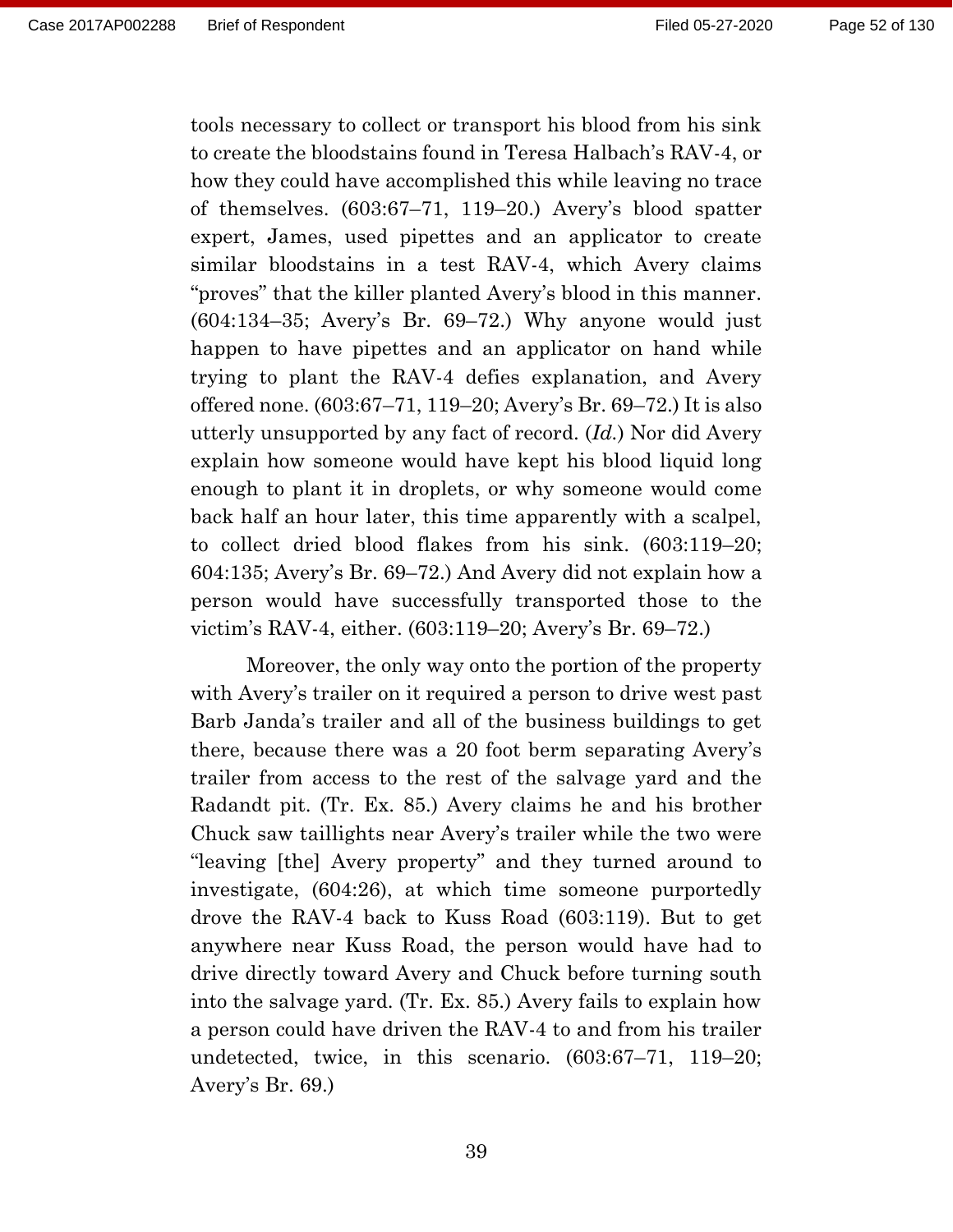Avery particularly failed to explain how Ryan Hillegas, Ms. Halbach's former boyfriend and longtime friend, could have accomplished any of these things. (603:114–36; Avery's Br. 69–88.) Avery did not explain: (1) how or why Hillegas would have had any familiarity with the Avery property or surrounding area; (2) where, how, or when Hillegas could have killed Ms. Halbach and burned her remains; (3) how or where Hillegas sat for days, undetected, in the RAV-4, waiting to see Avery leave the property; (4) when Hillegas could've planted the blood evidence in the RAV-4 or the RAV-4 itself when multiple people were with Hillegas all night on November 3 and all day and late into the night on November 4 (694:158–67); (5) who this alleged "accomplice" was who Avery claimed helped Hillegas leave the property (or that one even existed); (6) how or when Hillegas could have transported and disposed of the victim's remains and effects with no one noticing; (7) how he would have gotten Ms. Halbach's DNA onto bullet #FL and placed it in Avery's garage; (8) how anyone could have driven Ms. Halbach's RAV-4 onto the property near Avery's trailer (*See* Tr. Ex. 85); or (9) where Hillegas supposedly hid Ms. Halbach's RAV-4 between October 31 to November 4 that precluded it from being found. (603:67–71, 116–23; 694:158–67.)

Additionally, and perhaps more importantly, Avery provided not one shred of evidence from the record to establish that any of the facts he alleged about this theory existed, other than his own self-serving affidavit and rank speculation. (603:67–71, 116–36.) Nearly all his alleged "facts" are unsupported by any record citations, and the few things Avery does cite to do not establish what he concludes. (603:116–23.) For example, Avery provides nothing showing that Ms. Halbach's RAV-4 collided with a post on Kuss Road he simply provided a picture of the post and concludes that because the RAV-4's directional light was knocked out, "the killer . . . collided with this post [while attempting to plant the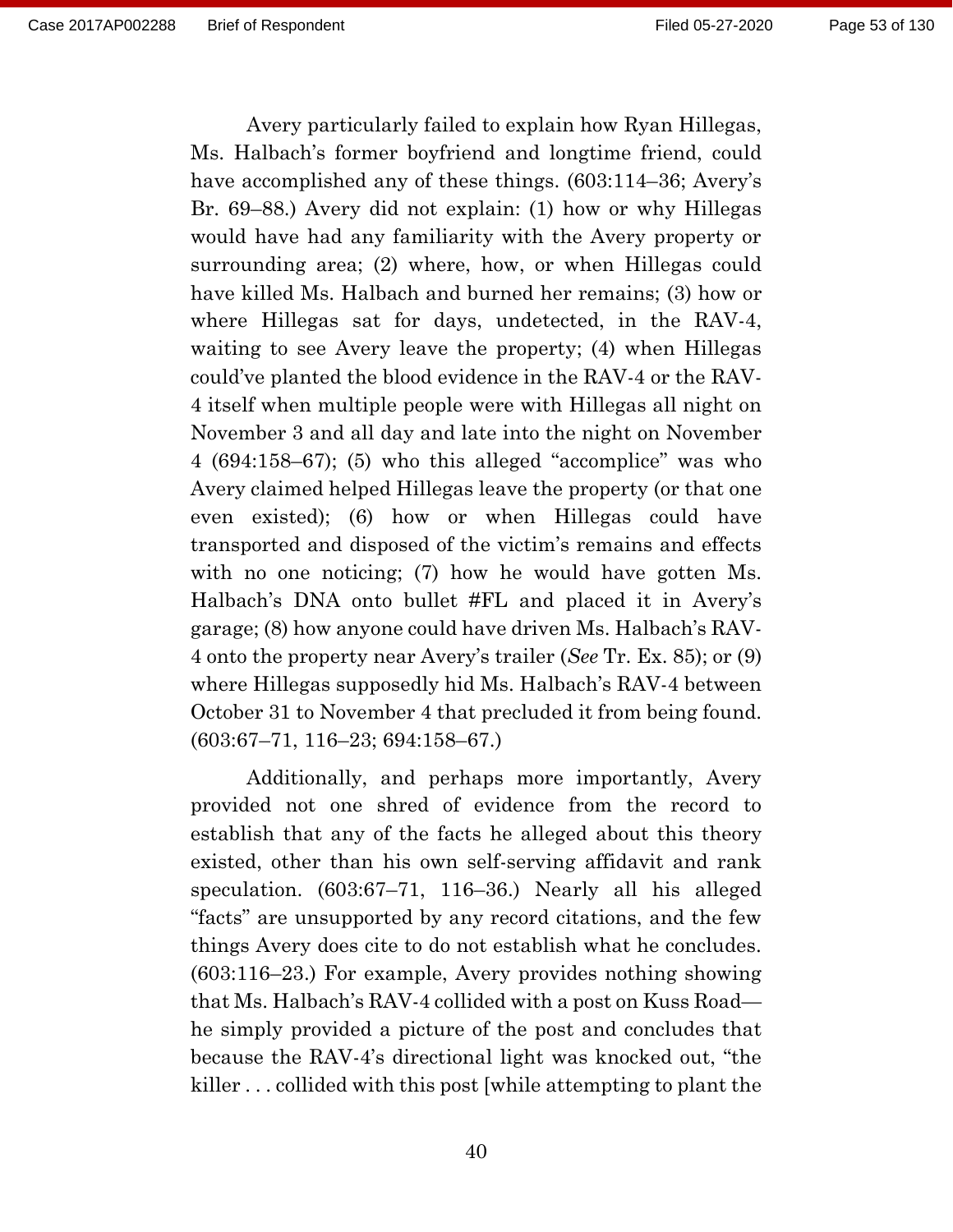RAV-4]." (603:122.) The existence of the post is not a fact that supports Avery's conclusion that Ms. Halbach's RAV-4 collided with it, let alone that "the killer" did so while trying to plant the RAV-4 on Avery's property. That assertion remains "mere speculation" and insufficient to support granting a hearing. *Bode v. Buchman*, 68 Wis. 2d 276, 228 N.W.2d 718 (1975). And every "fact" Avery alleged about this tale suffers the same failing. (603:116–35.) Counsel are not ineffective for failing to investigate "facts" that don't exist, and allegations with no factual support are insufficient to entitle Avery to a hearing.

Nor would Avery's non-existent facts be enough to prevail on a *Denny* motion alleging Ryan Hillegas was a possible third-party suspect. (603:123–35.) Nothing he alleged in his motion established jealousy as a motive—it was, like the rest of Avery's allegations, unsupported by the record and spun entirely from conjecture. (603:123–24; Avery's Br. 87.) Avery provided nothing establishing: (1) that the "abusive relationship" Halbach supposedly was in was with Hillegas, (*compare* 603:123 *with* 615:288); (2) that Hillegas knew about Halbach's sexual history with Bloedorn (603:123); and (3) even if Hillegas did know about it, that he cared (603:123). Avery just proclaimed, with no evidence whatsoever, that Hillegas committed perjury about it. (603:123.) Nor did Avery point to anything suggesting, or attempt to explain why, after four years of uneventful platonic friendship where Hillegas saw Halbach at least once a week, (694:156–57, 174–85), Hillegas suddenly became jealous about Halbach's seeing other men—and not just jealous, but out of the blue Hillegas became so enraged as to commit murder (603:123–24). Further, Avery did not provide anything directly connecting Hillegas to the crime. (603:123–36.)

Avery could not have prevailed on a *Denny* motion alleging Hillegas was the killer because all of his alleged facts are pure speculation. Counsel is not ineffective for failing to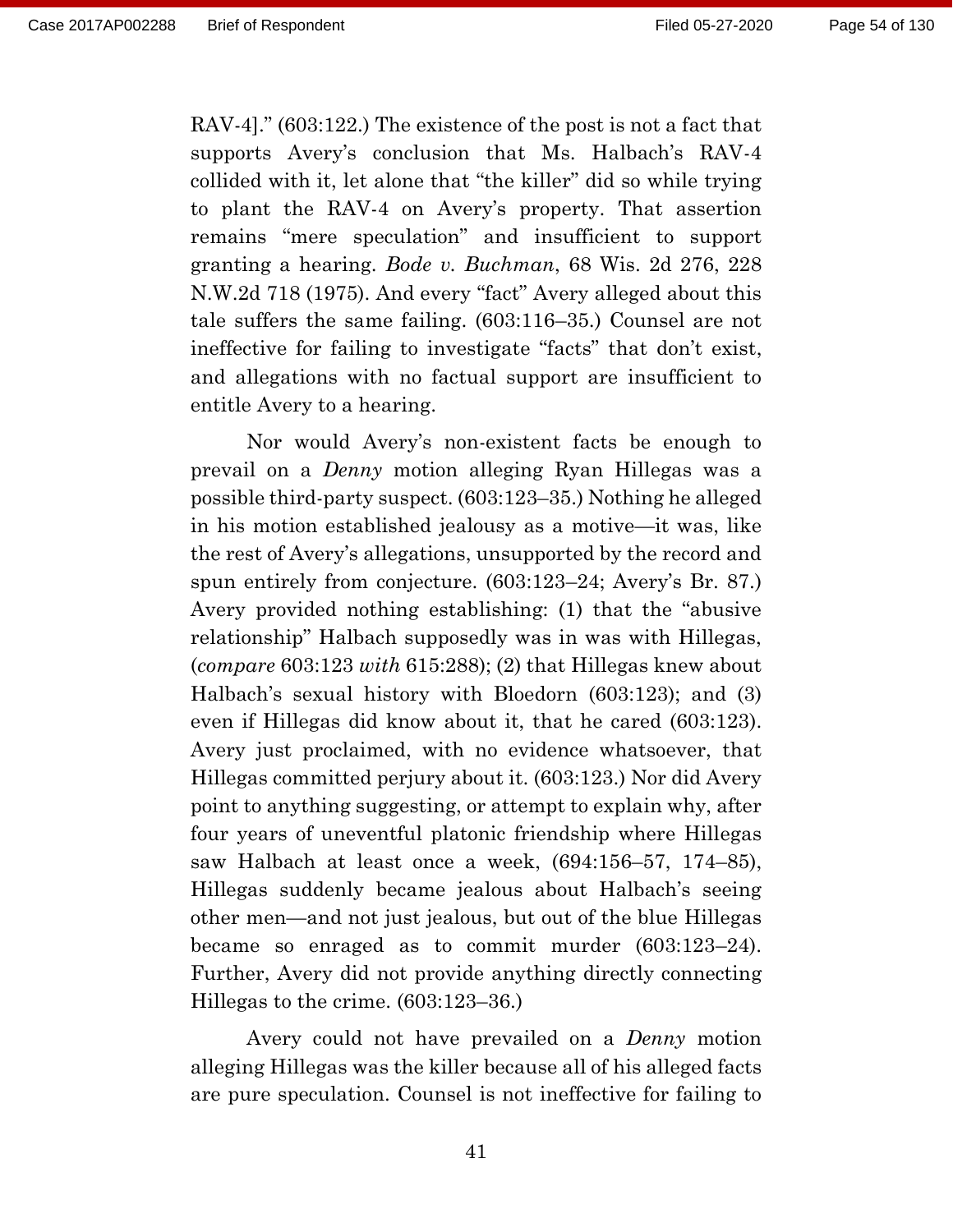bring claims that would have been denied. *State v. Maloney*, 2005 WI 74, ¶ 37, 281 Wis. 2d 595, 698 N.W.2d 583.

Avery's appellate brief on this claim is even further offpoint. (Avery's Br. 87–88.) Not only does he make no argument that he sufficiently pled his motion, he now claims trial counsel were ineffective for failing to establish Hillegas as a *Denny* suspect by impeaching his testimony at trial in various ways. (Avery's Br. 87–88.) That does not make sense. A *Denny* motion would have to be filed before trial, and obviously trial counsel cannot rely on trial testimony as support for a pretrial motion. And Avery has, once again, attempted to obscure his piecemeal litigation by including several arguments about what counsel should have done to "establish Mr. Hillegas as a *Denny* third-party suspect" (Avery's Br. 87), that either weren't raised until his motion for reconsideration (Avery's Br. 88 ¶ 8), or were not raised in the circuit court at all (Avery's Br. 88 ¶ 7). These are inappropriate considerations for determining whether the circuit court properly denied this claim, which was raised in Avery's June 2017 motion. (603:123–36.) Avery's claims on this point on appeal are insufficiently briefed and to the extent they state any claim, they are impermissibly based purely on hindsight evaluation of Hillegas's testimony. That is insufficient to show ineffective assistance. *Strickland*, 466 U.S. at 689.

And considering the actual facts of record from counsel's perspective at the time of trial, as *Strickland* requires, the record conclusively demonstrates that it was not only reasonable trial strategy, but the best possible trial strategy, to allege that the blood in Halbach's vehicle came from the blood vial and was planted by law enforcement. Avery had a pending lawsuit against Manitowoc County law enforcement officers. Law enforcement obviously had far more control over the scene and the evidence than anyone else. Trial counsel knew that they could show that law enforcement potentially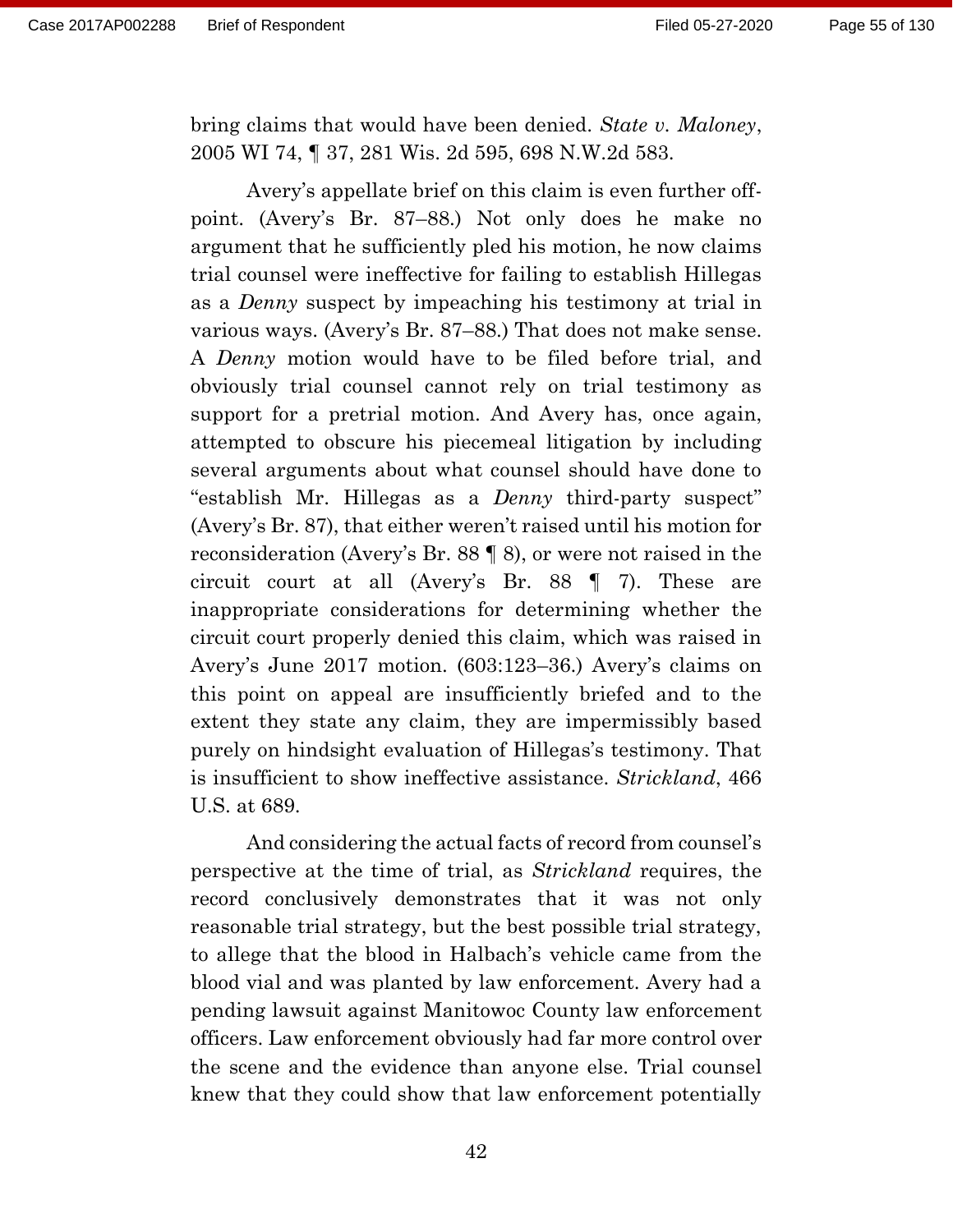had access to a vial of Avery's blood. (347:1.) And before trial, there was no existing protocol for testing EDTA anticoagulation preservative in blood, which is what the purple stopper on top of the vial indicated was in the tube. (190:6; 710:91–92.) Once the State learned of the vial it sought to adjourn the trial so it could attempt to find a lab to create and validate a testing protocol, and to test the vial of blood and Avery's blood found in the RAV-4 for EDTA, but the trial court refused. (190:1; 195; 347:1–4.) Trial counsel could not know before trial that the State would successfully procure the FBI to create and validate a protocol to test for EDTA, complete the testing before the end of the trial, and that the circuit court would admit the expert's testimony about the results showing that the blood from the vial had EDTA in it, but the blood in the RAV-4 did not. (346; 347; 348; 370; 710:133–35.)

And even then, defense counsel had the reasonable option of attacking the newly-created protocol on the theory that the FBI's test was hurried and unreliable, and that the detection threshold used was too high to show EDTA in the blood from the RAV-4; which is exactly what defense counsel did, including by calling their own expert chemist to say so. (708:5–65, 96–103; 710:141–253; 715:201–05; 716:39–42.)

And though current postconviction counsel now faults them for that decision, that fault is based entirely on hindsight. (Avery's Br. 68.) Reasonable tactical choices "that [make] particular investigations unnecessary" are "virtually unchallengable," *Strickland*, 466 U.S. at 690–91, and trial counsel's strategic decision not to seek to test the blood samples so that there was no definitive finding on the presence or absence of EDTA in the vial of blood or the RAV-4, and hope the State would not be able to do tests in time, was a reasonable tactical decision before trial. (*See* 347:1–3.) Avery has simply declared that in hindsight this strategy was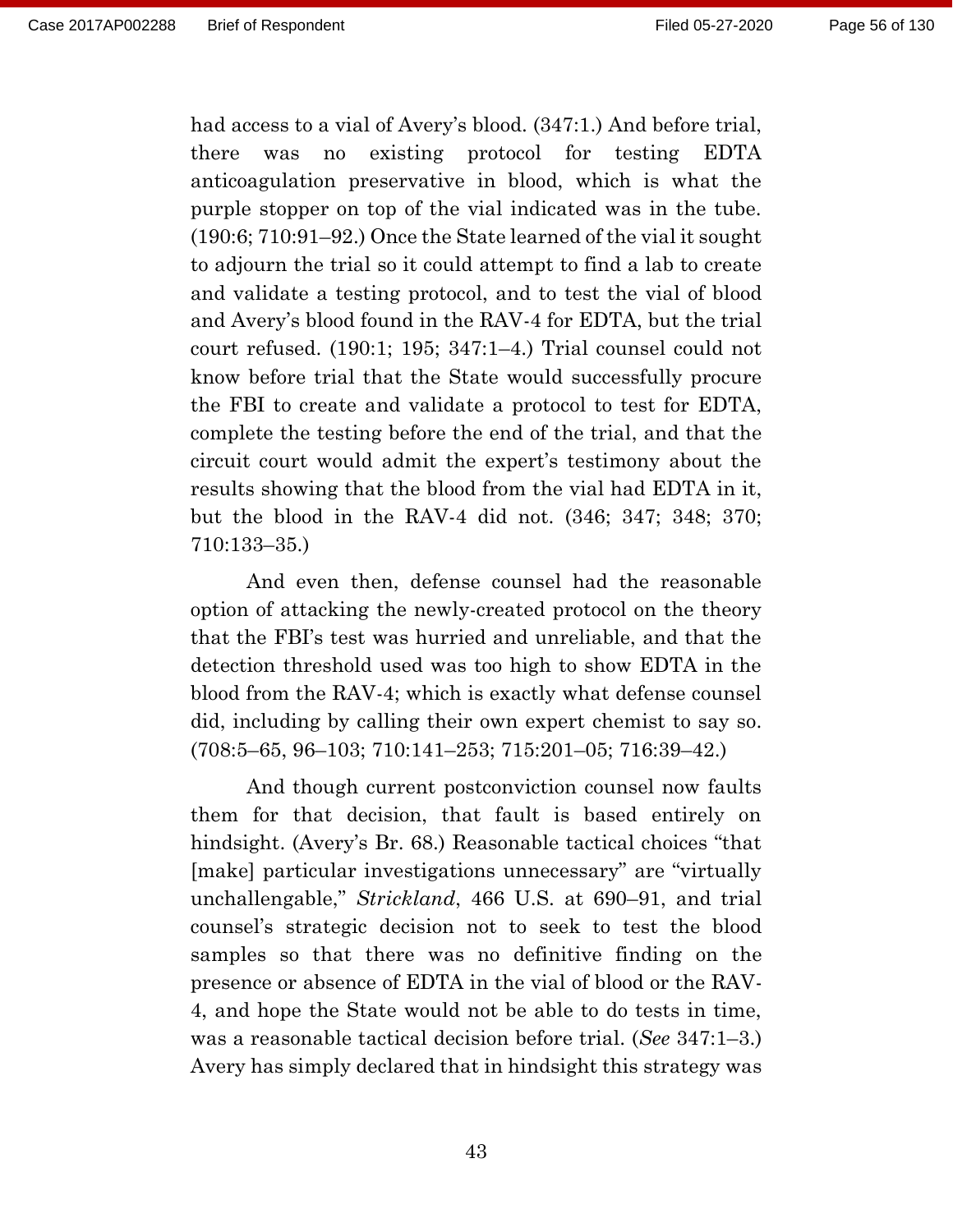foolish because it failed. (Avery's Br. 68–69.) That does not show ineffective assistance.

Furthermore, defense counsel did not "[commit] themselves to [one] theory about the source of the planted blood." (Avery's Br. 68.) At trial they specifically established through cross-examination of the FBI expert that the blood could "have been planted from some other blood source, that didn't have EDTA already." (710:230.) The jury heard the theory that the blood could have been planted from some other source than the vial; it just rejected it. Avery cannot show that counsel were ineffective for failing to make an argument that they did, in fact, make.

# *None of Avery's allegations sufficiently meet either prong of Strickland*

In sum, in both Avery's motion and his brief, he relied on the erroneous conclusion that if he were able to come up with any theoretical explanation for the evidence that aligned with his alternative planting theory—no matter how speculative—or achieved any outcome that aligned with it by conducting a loosely analogous "experiment," then he had "proved" that what the State alleged was impossible, "proved" that his alternate scenario is what happened, and therefore "proved" that Strang and Buting were ineffective for failing to do these things. (603:63–179; Avery's Br. 65–82.)

But as shown, Avery proved nothing. His experts did not come to any conclusions that were inconsistent with the trial evidence. And Avery's "experiments" showed only that these experts—and sometimes merely postconviction counsel and her law clerks—could make a certain result occur, if they tried. It is basic logical fallacy to conclude (1) that if A could lead to B, it must lead to B; and (2) if this particular A leads to B, *no* A could lead to anything but B. Given the conditions under which most of Avery's experiments were conducted, and that they were biased toward trying to achieve a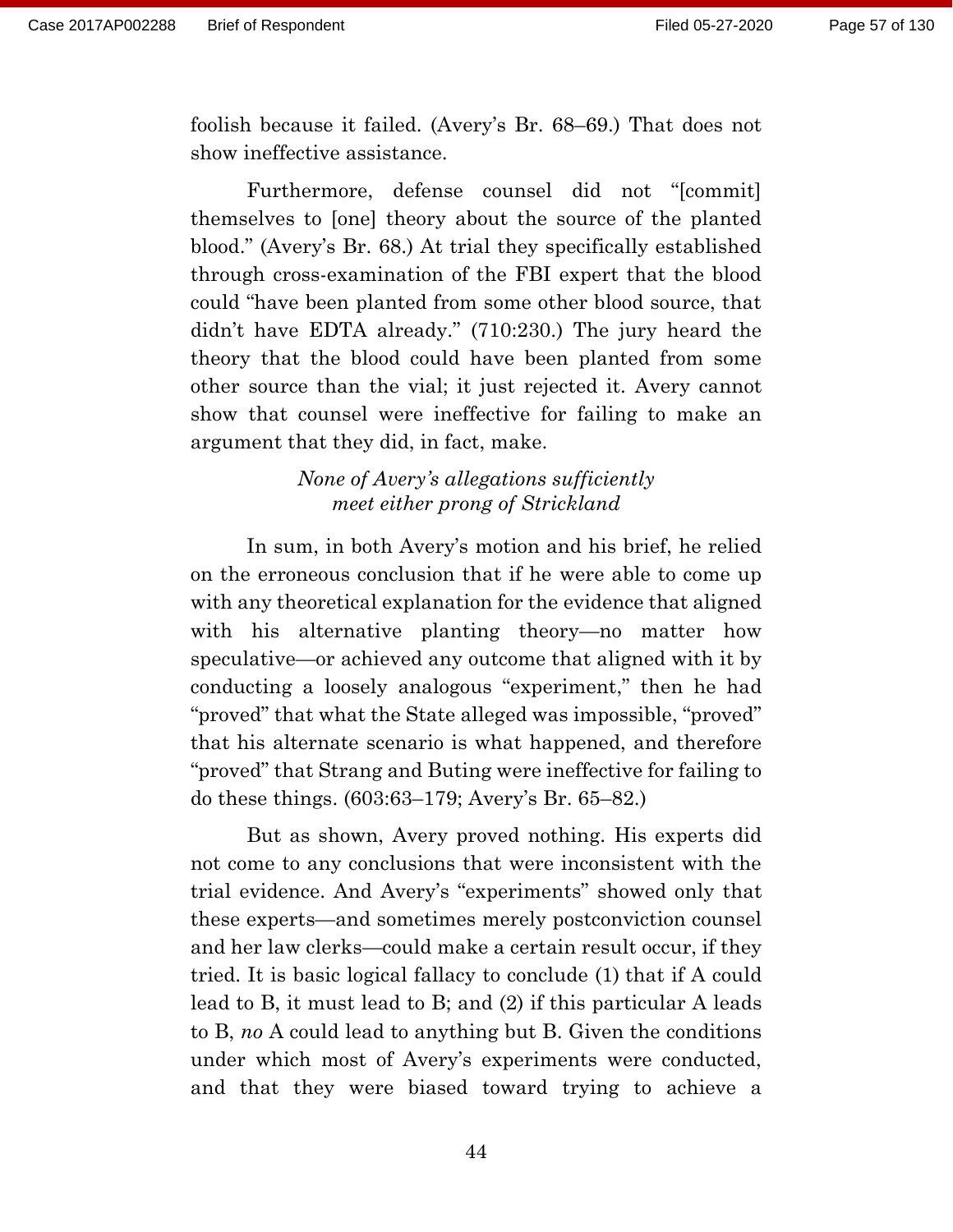particular result, Avery's reasoning was even more flawed than that. What Avery really concluded was that he was able to make some particular A lead to B; therefore, no X could ever lead to Y.

Nevertheless, faulty logic in hand, both here and in the trial court, Avery noted that there were cases where counsel was found deficient for failing to consult an expert, but failed to show they were in any way comparable to this case. (603:63–67; Avery's Br. 66–67.) He concluded that his spurious "experiments" would have been admissible without any developed argument applying the law to show that was true. (603:71–72; Avery's Br. 80.) And, based on these unsupported premises, declared that he had shown that Strang and Buting were ineffective. (603:63–179; Avery's Br 80.)

But Avery uniformly failed to address the two prongs of ineffective assistance. (603:63–179; Avery's Br. 39–89.) He failed to show that it was objectively unreasonable, from Strang and Buting's perspective at the time of trial, to opt to suggest to the jury that law enforcement had a vendetta against Avery and planted the evidence against him using the blood vial and other sources. He failed to show it was unreasonable to cross-examine the State's 14 experts instead of using their entire budget<sup>15</sup> to consult these additional experts with no idea what they might say. And he failed to show that *Strickland* required them to attempt to construct a narrative, no matter how flimsy, that a particular person somehow collected Avery's blood from his sink and planted it in the RAV-4 to account for the EDTA evidence—evidence

<sup>15</sup> (*Compare* 603:62 n.5 (stating that Strang and Buting "were retained by Mr. Avery for \$220,000") *with* 603:218 n.16 (stating that current postconviction counsel has spent \$232,541.98 in retaining these experts)).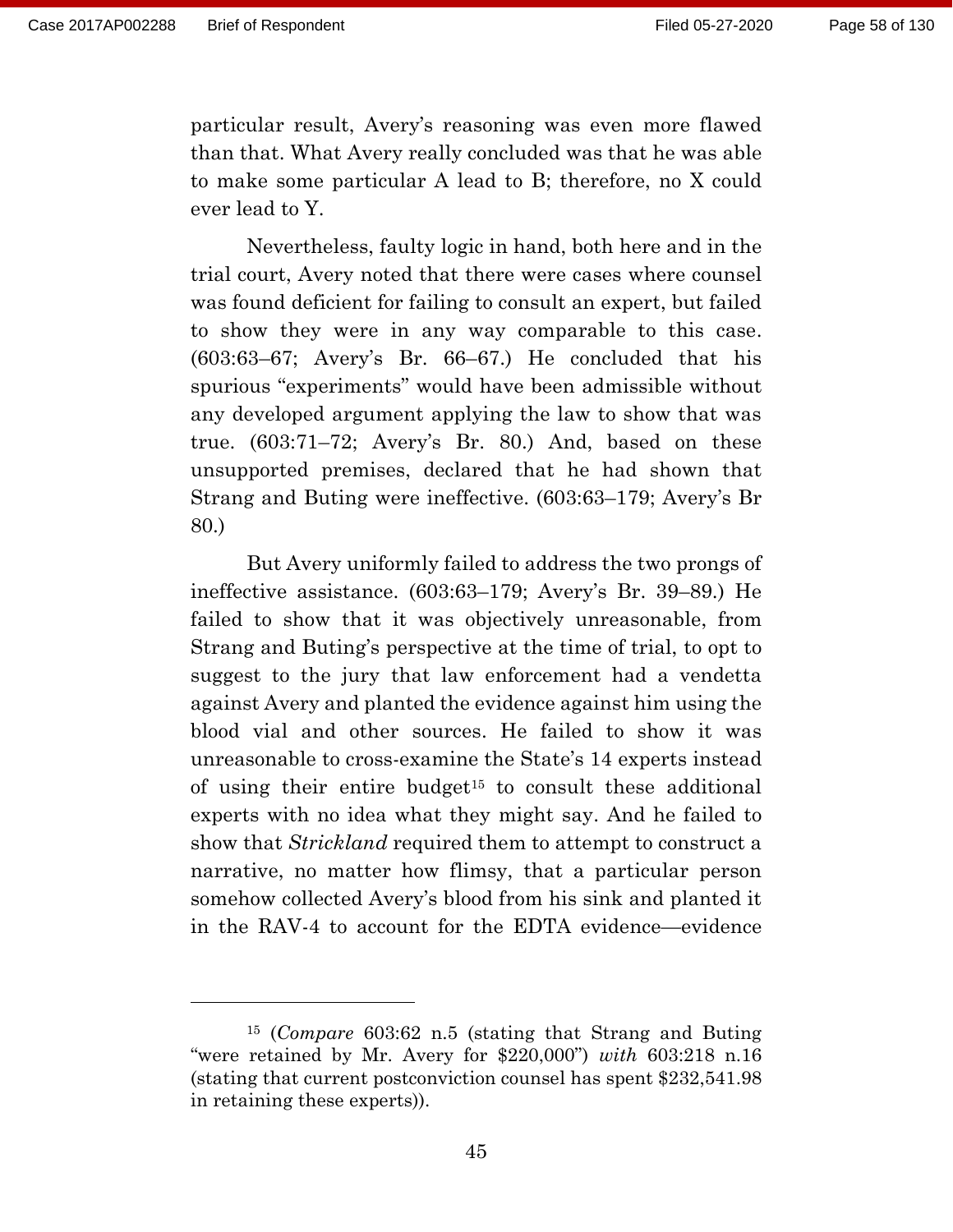that, again, trial counsel did not think would be available and made a strategic decision not to pursue.

Perhaps most importantly, Avery failed to show there is any reasonable probability that the jury would have acquitted him if, instead of Strang and Buting's easilyunderstood defense of suggesting that law enforcement framed Avery and planted the evidence, the jury was presented with a "battle of the experts" in an attempt to support the frankly fantastical theory that Hillegas<sup>16</sup> inexplicably flew into an unprecedented fit of rage, secretly abducted the victim, shot her and burned her remains in some unidentified location, somehow knew his way around the Avery property, and decided to frame Avery.

Then on November 3, according to Avery's new theory, despite having spent all afternoon and late into the night with multiple people who could confirm his whereabouts, Hillegas was also somehow at the Avery property around 7:30 p.m., knew Avery left the property, knew how to access the property, drove the RAV-4 onto the property, broke into Avery's trailer unnoticed, ran to Avery's sink in the half an hour after Avery bled, conveniently had pipettes and an applicator on hand, successfully "collected" enough liquid blood to plant, and planted the blood evidence in the RAV-4 before the blood coagulated. (603:120; 604:135.) Hillegas then inexplicably waited half an hour until the blood dried and went back in, this time with a scalpel, and scraped some flakes off of Avery's sink, somehow transported *those* to the RAV-4 unharmed, planted those as well, and then drove away and hid the RAV-4 somewhere.

And then a day later, as Avery's new theory continues, between organizing search parties all day with multiple other

<sup>16</sup> Avery's later claims that Strang and Buting were ineffective for failing to claim that Bobby Dassey, rather than Hillegas, was the "real killer" fail for many of the same reasons.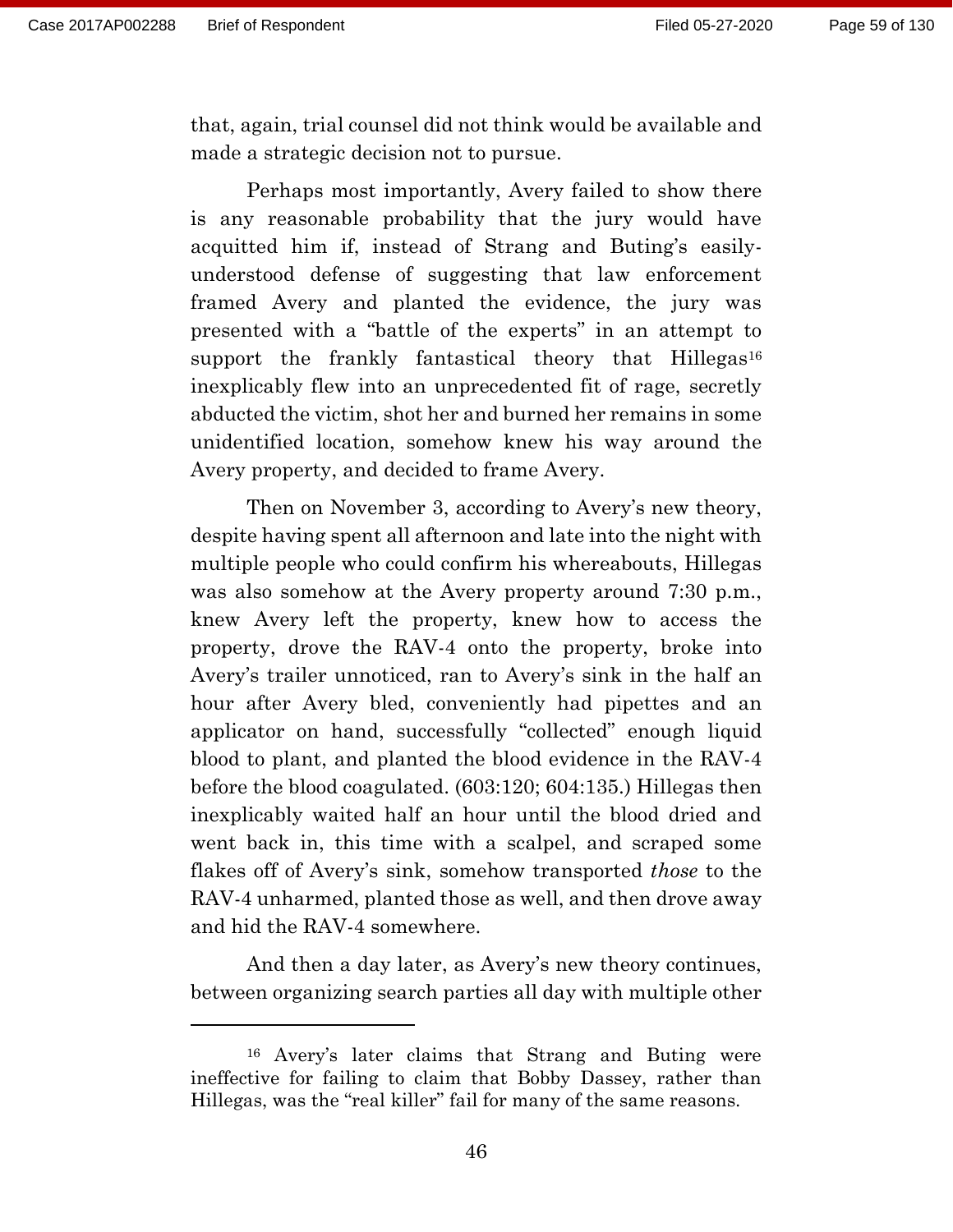people, Hillegas somehow, again unnoticed and at some unidentified time, snuck back onto the property and covered the RAV-4 with debris. He further managed to creep around Avery's property at some other unspecified time and again unnoticed, to plant the victim's burned personal effects in Avery's burn barrel and her remains in at least two places. He also managed to arrange for and escape with some unidentified accomplice, *again* unnoticed.

All this, yet Hillegas left no trace of himself nor anything else supporting this theory anywhere, nor did his spectral accomplice. And Avery said nothing about how Hillegas could've placed Halbach's DNA on bullet #FL, which was shot from the gun in Avery's possession and found in Avery's garage.

Avery made no showing, nor really even any argument, that there is any probability any rational jury would have rejected Strang and Buting's reasonable doubt defense and believed this. (603:60–148; Avery's Br. 65–89.) Likely because there isn't any.

Accordingly, Avery did not allege sufficient material facts that even if true would show that Strang and Buting were ineffective. And by failing to meet his pleading burden regarding trial counsel's performance, Avery necessarily failed to meet it as to Hagopian and Askins, as well. *Ziebart*, 268 Wis. 2d 468, ¶ 15.

Moreover, the record conclusively refutes Avery's ineffective assistance of trial counsel claims. "[A] fair trial is one in which evidence subject to adversarial testing is presented to an impartial tribunal for resolution of issues defined in advance of the proceeding." *Strickland*, 466 U.S. at 685. Avery provided nothing showing that Strang and Buting did not show active and capable advocacy, or did not subject the State's case to meaningful adversarial testing. (603:60– 135; Avery's Br. 65–89.) All of the State's witnesses and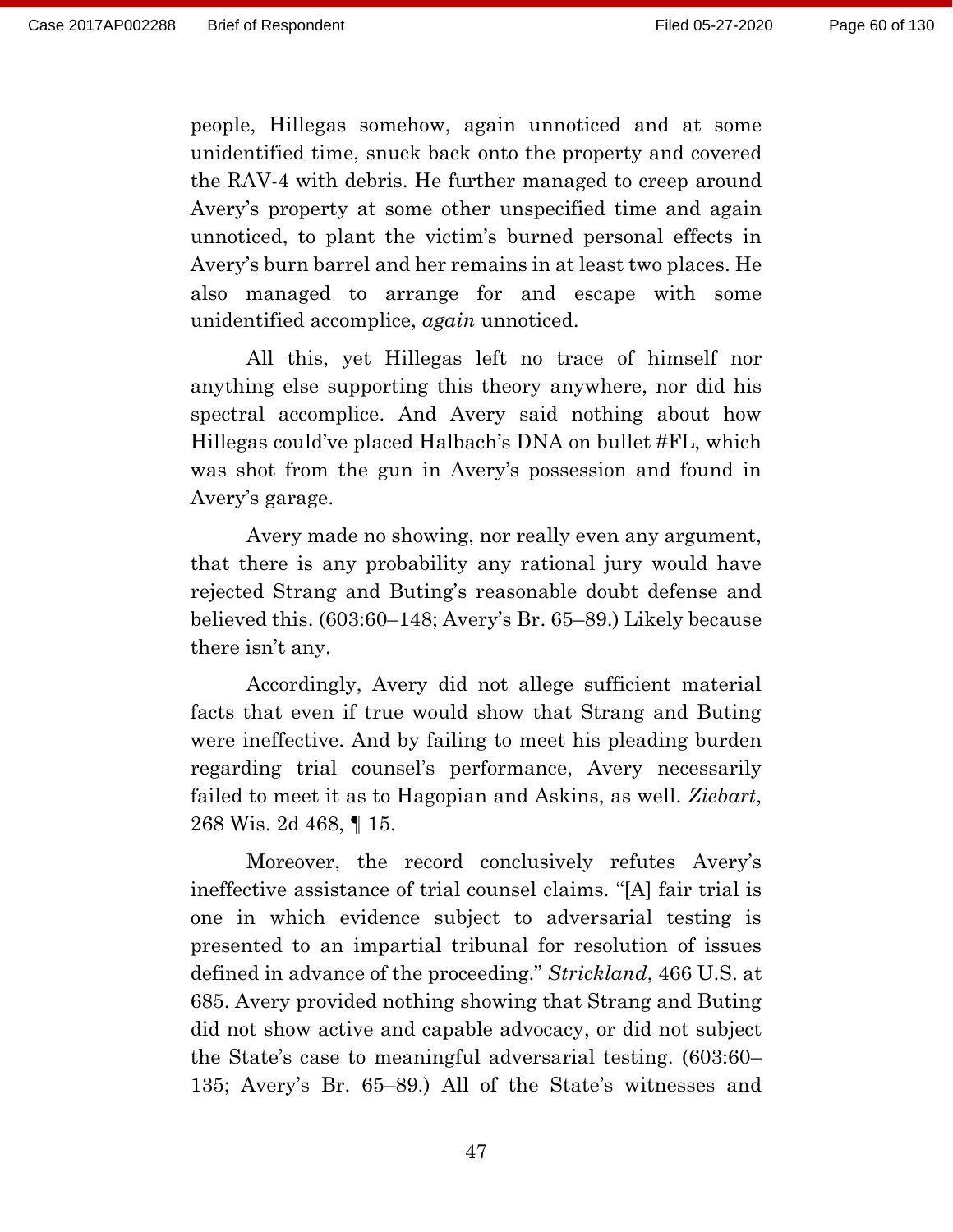evidence were thoroughly contested at trial by the defense. (688 – 719.) And trial counsel gave compelling closing argument suggesting that several people—and specifically Bobby Dassey—could have committed the crime, and that the State's evidence was too unreliable and likely planted by law enforcement. (715:132–214; 716:5–53.) That was the best defense available because it was the most believable defense that accounted for the physical evidence, and trial counsel ably presented it. They thoroughly—sometimes even doggedly—cross-examined the State's witnesses, presented their own forensic anthropologist to opine that the victim's remains were brought *to* Avery's burn pit, and presented their own chemist to point out flaws in the FBI's EDTA protocol and conclusions about the EDTA tests. (688 – 719.) Avery did not set forth a single fact showing that Strang and Buting's performance was objectively unreasonable in any respect or that he was prejudiced; he merely pointed out things they could have done differently. That is manifestly insufficient to warrant a hearing on an ineffective assistance of counsel claim.

Because Avery received effective assistance from his trial attorneys, his postconviction attorneys were not ineffective for failing to raise the claims Avery now advances. "Failure to raise a losing argument, whether at trial or on appeal, does not constitute ineffective assistance of counsel." *Stone v. Farley*, 86 F.3d 712, 717 (7th Cir. 1996).

> **(c) Avery failed to sufficiently plead that Hagopian and Askins were ineffective for failing to raise his new ineffective assistance of trial counsel claims**

Even assuming Avery had properly alleged sufficient facts supported by the record and developed an argument that would show ineffective assistance of trial counsel, though, he still did not do so for Hagopian and Askins. His motion still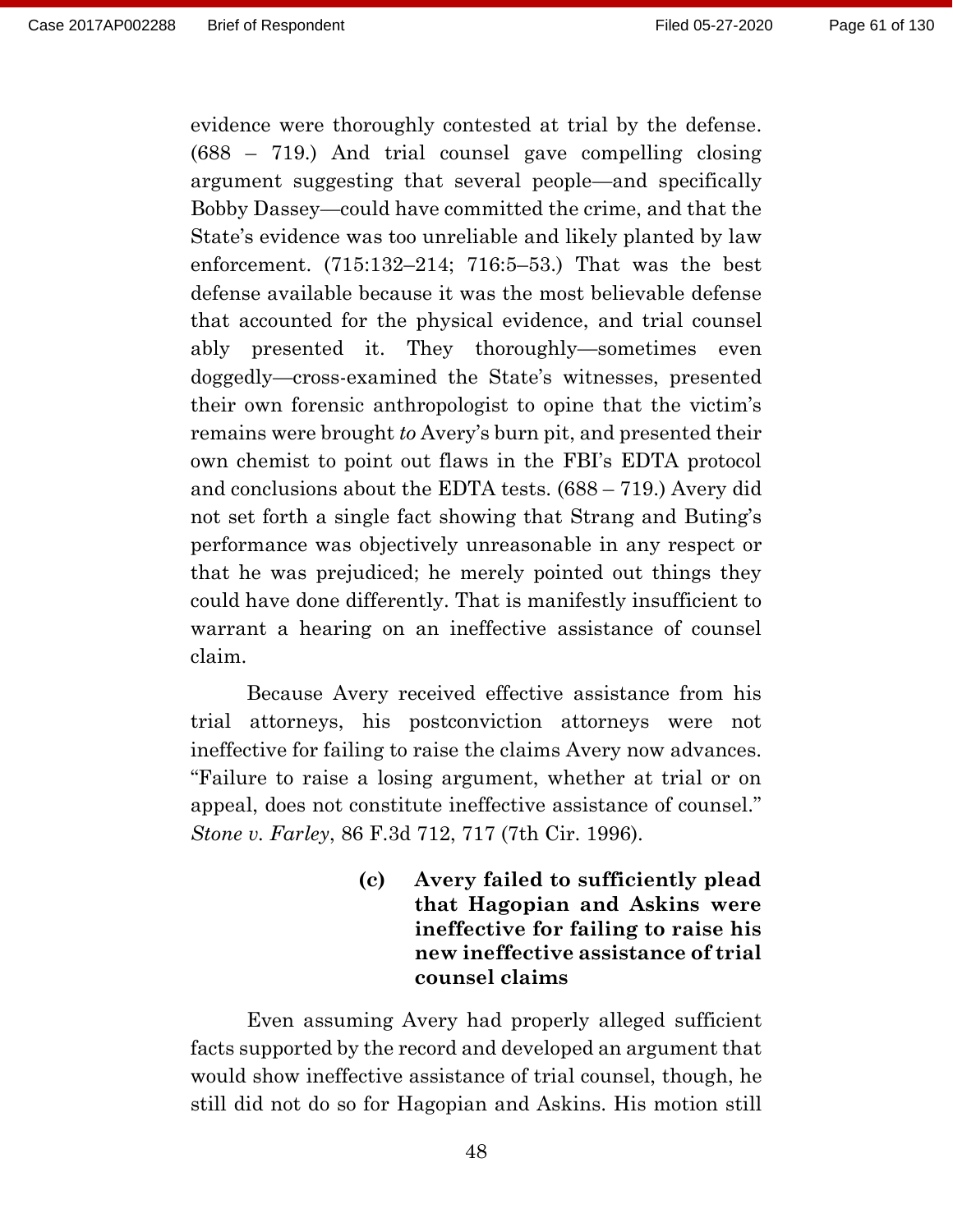would have been properly denied for failing to overcome the procedural bar under section 974.06.

Avery just proclaimed that if Hagopian and Askins hired these experts they would have been able to present Avery's new defense, and they "should have interviewed Mr. Avery to learn" the allegations he made to support this new defense. (603:213.) That provides no facts showing why or how Hagopian's and Askins's decision to present the claims they raised was objectively unreasonable. *Richter*, 562 U.S. at 106– 07. Nor does Avery explain why he never bothered to give Hagopian or Askins this purported information about these events, if any of it were true. (603:213; 604:22–30); *see Strickland*, 466 U.S. at 691 ("[W]hat investigation decisions are reasonable depends critically on [information supplied by the defendant]."). Those were the key requirements for Avery to sufficiently allege deficient performance. *John Allen*, 274 Wis. 2d 568, ¶ 24.

Additionally, nowhere in Avery's motion or his brief did he give any real evaluation of the comparative strength of the claims from the objective perspective of an attorney looking at the record immediately after trial; he just repeatedly described his new claims as "clearly stronger" and his previous claims as "clearly weaker." (603:210–13; Avery's Br. 91–97.) But he again provided no actual analysis to support those statements. (603:204–05; Avery's Br. 91–97.) For example, he restated the "legitimate tendency" test from *Denny*, and then stated that "[t]here was no realistic possibility that the post-conviction attorneys would be successful in reversing the trial court's decision barring the third-party evidence at trial." (603:204.) But that "is the defendant's opinion only, and it does not allege a factual basis for the opinion." *John Allen*, 274 Wis. 2d 568, ¶ 21. Avery "must say why the claim[s]... w[ere] clearly stronger than the claims actually raised. His motion is devoid of any such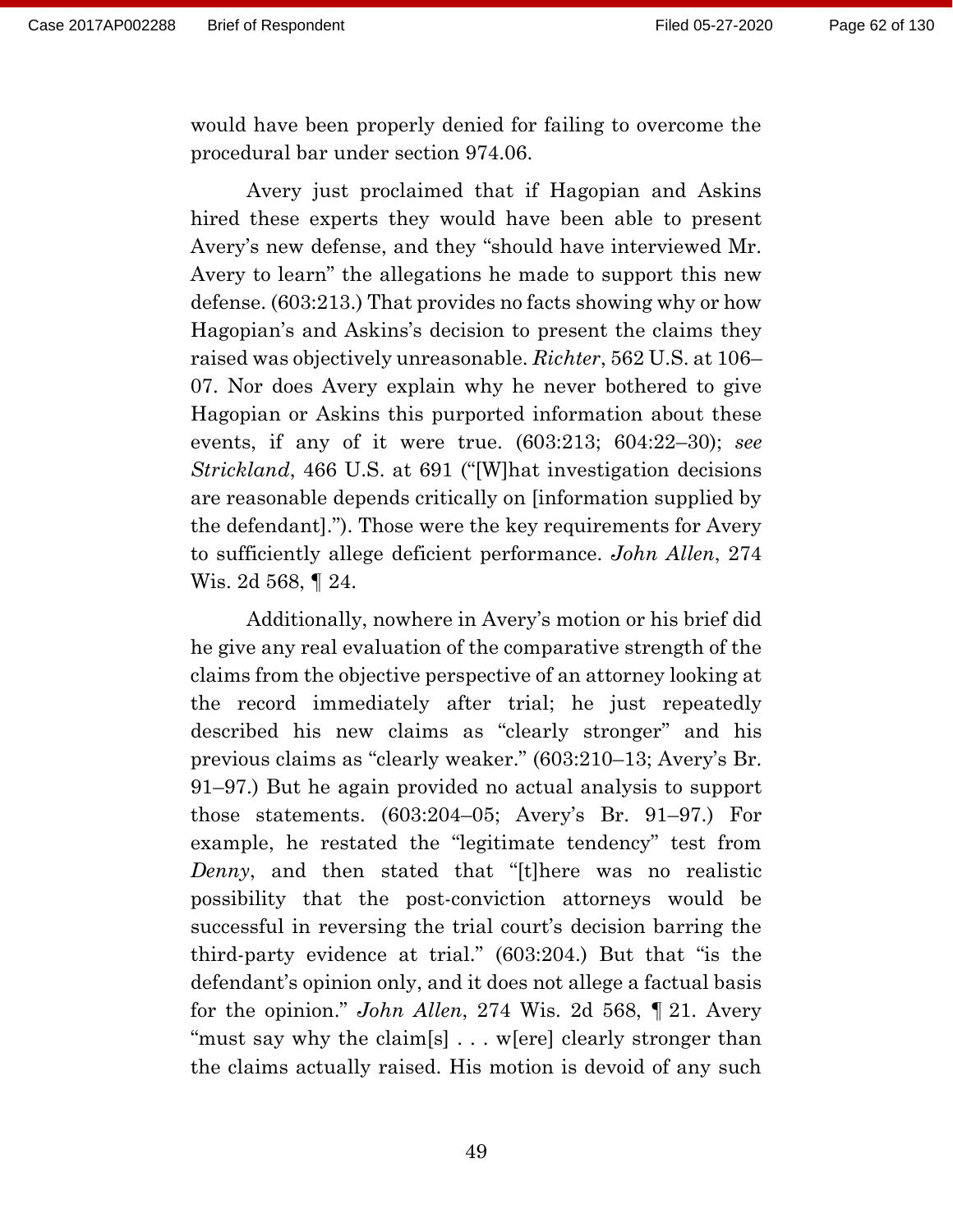explanation" and is thus "conclusory." *Romero-Georgana*, 360 Wis. 2d 522, ¶ 62.

What Avery did allege amounts to more "Mondaymorning quarter-backing" with the benefit of hindsight. *Lee,* 65 Wis. 2d at 657. Avery just listed the reasons the court rejected the third-party perpetrator evidence claim and reiterated that if Hagopian and Askins had hired these experts, they could have presented his new defense. (603:205– 13.) That does not support Avery's allegation that this claim was "clearly weaker" than the claims he now raised, because it says nothing about the apparent strength of the claim "from counsel's perspective at the time." *Strickland*, 466 U.S. at 689. A defendant doesn't show that one claim is weaker than another simply by showing the claim failed. *Balliette*, 336 Wis. 2d 358, ¶ 25. Hagopian and Askins could not have known how the trial court would rule on the claim at the time they filed their motion.

And fatally, Avery never even mentioned the Fourth Amendment, juror dismissal, or ineffective assistance claims pursued by Hagopian and Askins, apart than to note they were raised on direct appeal. (603:202–13.)

The juror dismissal and ineffective assistance claims were particularly strong: the circuit court engaged in *ex parte* communication with a juror that it later excused, arguably in violation of controlling case law. (468:32.) Moreover, Wis. Stat. § 972.10(7) required a court to discharge alternate jurors before deliberations, which the trial court failed to do. (468:37.) Avery had a particularly compelling argument that the trial court misapplied *State v. Lehman*, 108 Wis. 2d 291, 321 N.W.2d 212 (1982), which stated that "in the absence of consent by the defendant to such substitution . . . it is reversible error for a circuit court to substitute an alternate juror . . . after jury deliberations have begun." (468:38.) And *then* Hagopian and Askins argued that Strang and Buting were ineffective for "agreeing that . . . the juror would be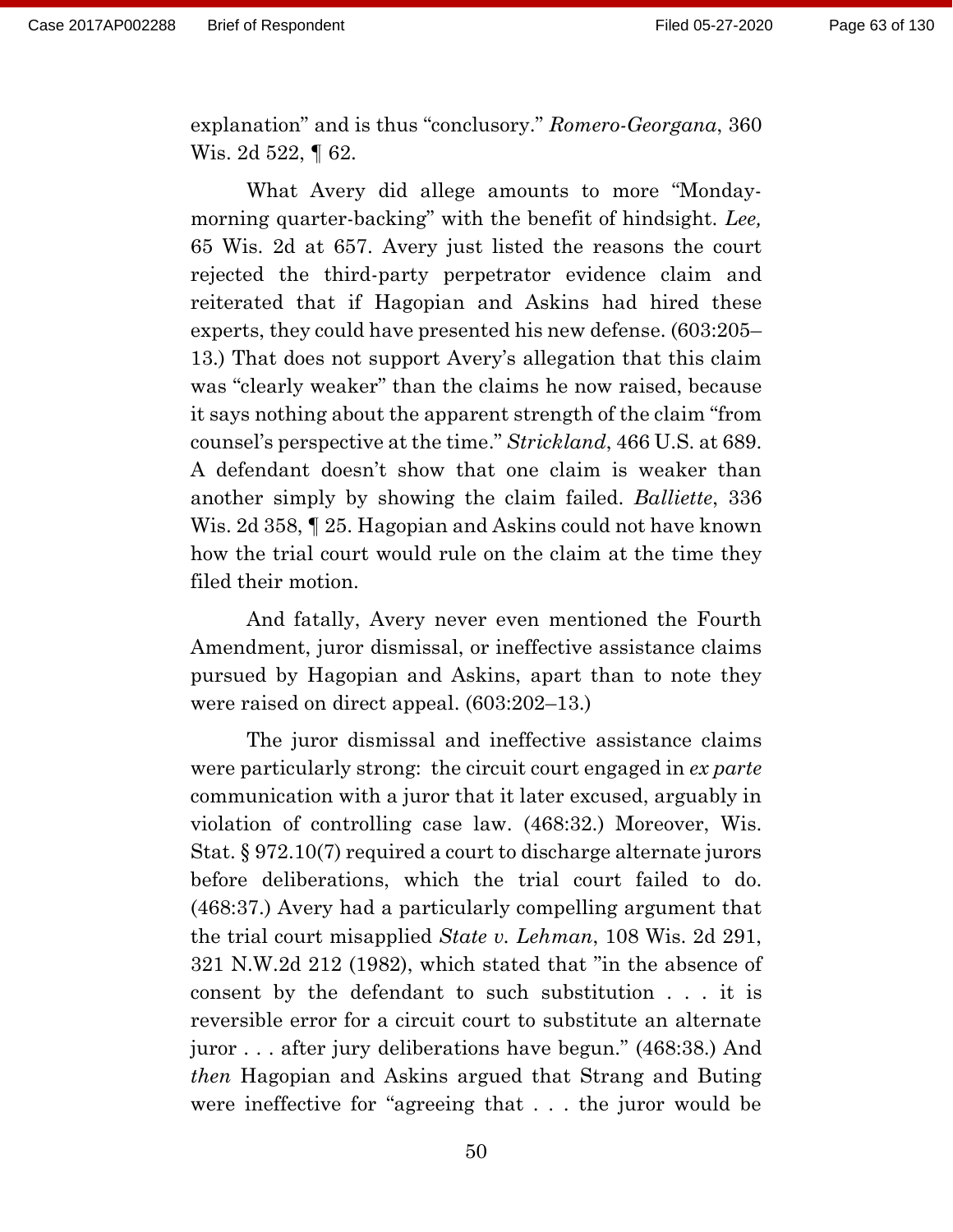excused" if a sheriff's deputy verified the facts the juror told the judge, and "entering into a stipulation allowing the court to substitute an alternate juror . . . a procedure not permitted by statute." (468:40.)

Hagopian and Askins found concrete legal issues where the court had erred, and two instances where his attorneys had agreed to things that, had they disagreed to, would have resulted in a mistrial—one of which was contrary to statute. (468:40–44.) They had a much more compelling argument that those actions were objectively unreasonable and that they prejudiced Avery than his new ineffective assistance of trial counsel claims, which are supported by no facts of record and which say nothing about the reasonableness of Strang and Buting's decision making. (Avery's Br. 91–97.) The fact that Hagopian's and Askins's claims did not prevail does not mean that they were not the strongest claims they could have brought. And Avery failed to discuss the strongest claims at all in his postconviction motion. (603:202–17.) Accordingly, he failed to plead sufficient facts to show that Hagopian and Askins performed deficiently.

And on top of failing to allege any material facts that would show deficient performance, Avery's motion said nothing about prejudice. (603:202–13.) The closest it came was Avery's repeated assertion that if Hagopian and Askins had hired these experts, they could have alleged that Strang and Buting were ineffective in this manner. (603:211–13.) A defendant who presumes prejudice fails to sufficiently plead his motion. *Balliette*, 336 Wis. 2d 358, ¶ 24.

Again, to be entitled to a hearing, Avery had to meet the *Allen* requirements in his motion to the circuit court; he cannot cure the deficiencies in his motions in his appellate brief. (Avery's Br. 96 (directing this court to his chart where he allegedly meets these requirements in his brief, pp. 99– 103.).) Still, Avery's brief on this point is no better pled or argued than his motion. (Avery's Br. 91–96.) Avery again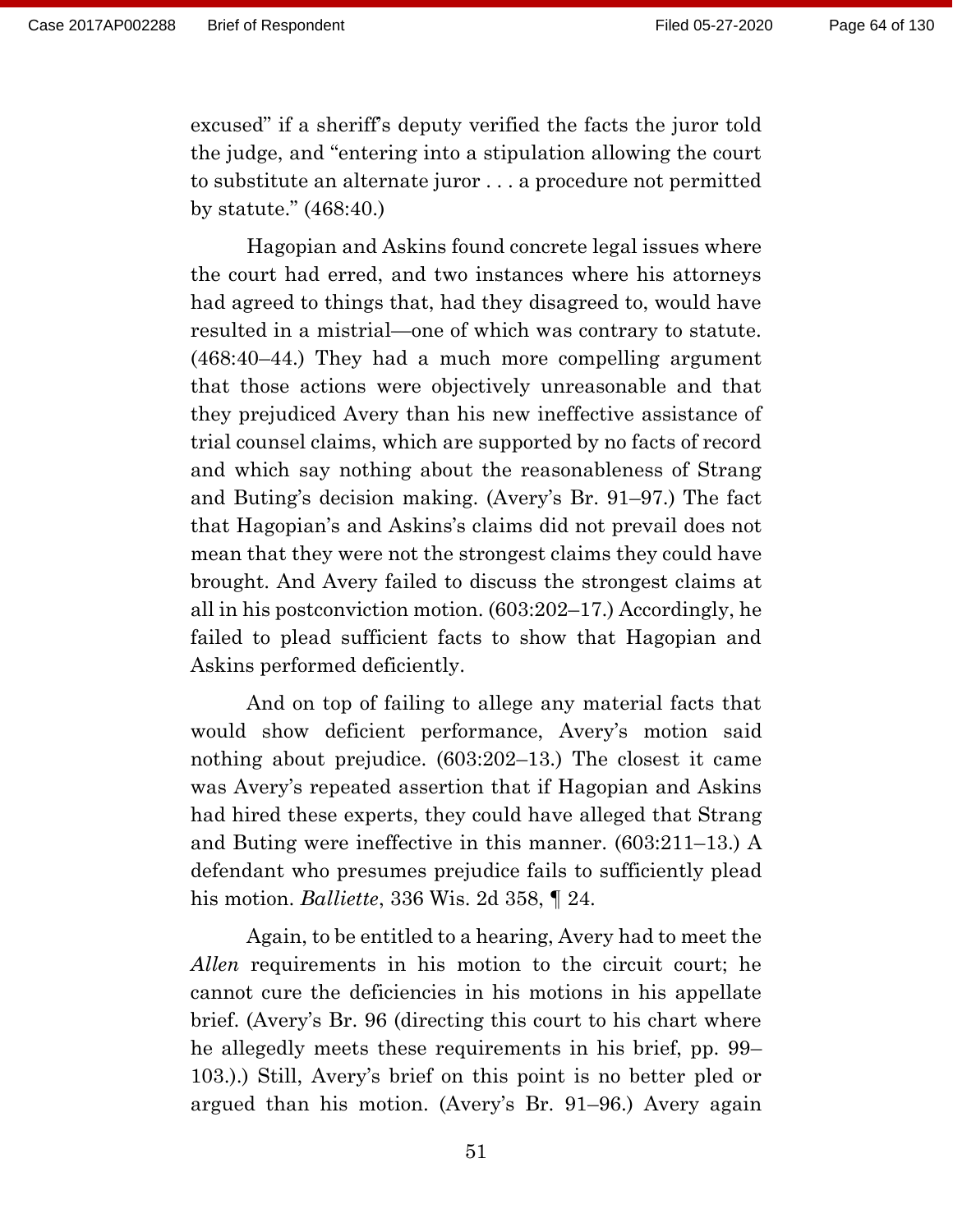relies entirely on conclusory allegations. For example, he claims trial counsel "presented no real defense" because they "called [seven] witnesses and only [two] experts." (Avery's Br. 96.) But nowhere does he explain *why* objectively reasonable trial strategy *required* more witnesses, why calling two experts was insufficient, or what was insufficient about Strang and Buting's cross-examination of the State's experts. (Avery's Br. 96.) Avery never discusses any of the testimony at trial to show what was lacking in trial counsels' performance.

In short, "[i]n attempting to construct a better defense for a retrial, [Avery] did not do enough to show that a new trial was required." *Balliette*, 336 Wis. 2d 358, ¶ 79. Avery's claims raised in his June 2017 motion were insufficiently pled, meritless even if the facts he alleged were true, and his motion is procedurally barred because he lacks a sufficient reason for failing to raise his claims previously. The circuit court properly denied his motion without a hearing.

**B. The circuit court properly exercised its discretion in denying without a hearing Avery's claims related to the 2016 and 2017 scientific testing.**

*Avery's scientific-testing-related ineffective assistance of trial counsel and newly discovered evidence claims*

Avery raised two ineffective assistance of trial counsel claims in his June 2017 motion that the circuit court addressed on the merits: (1) that trial counsel were ineffective for failing to have trace evidence expert Dr. Christopher Palenik establish that the key to Ms. Halbach's RAV-4 found in Avery's trailer was not the primary key; and (2) trial counsel were ineffective for failing to have DNA expert Dr. Karl Reich perform experiments about the quantity of DNA left on a test Toyota key and a test hood latch through touch. (603:80–92.)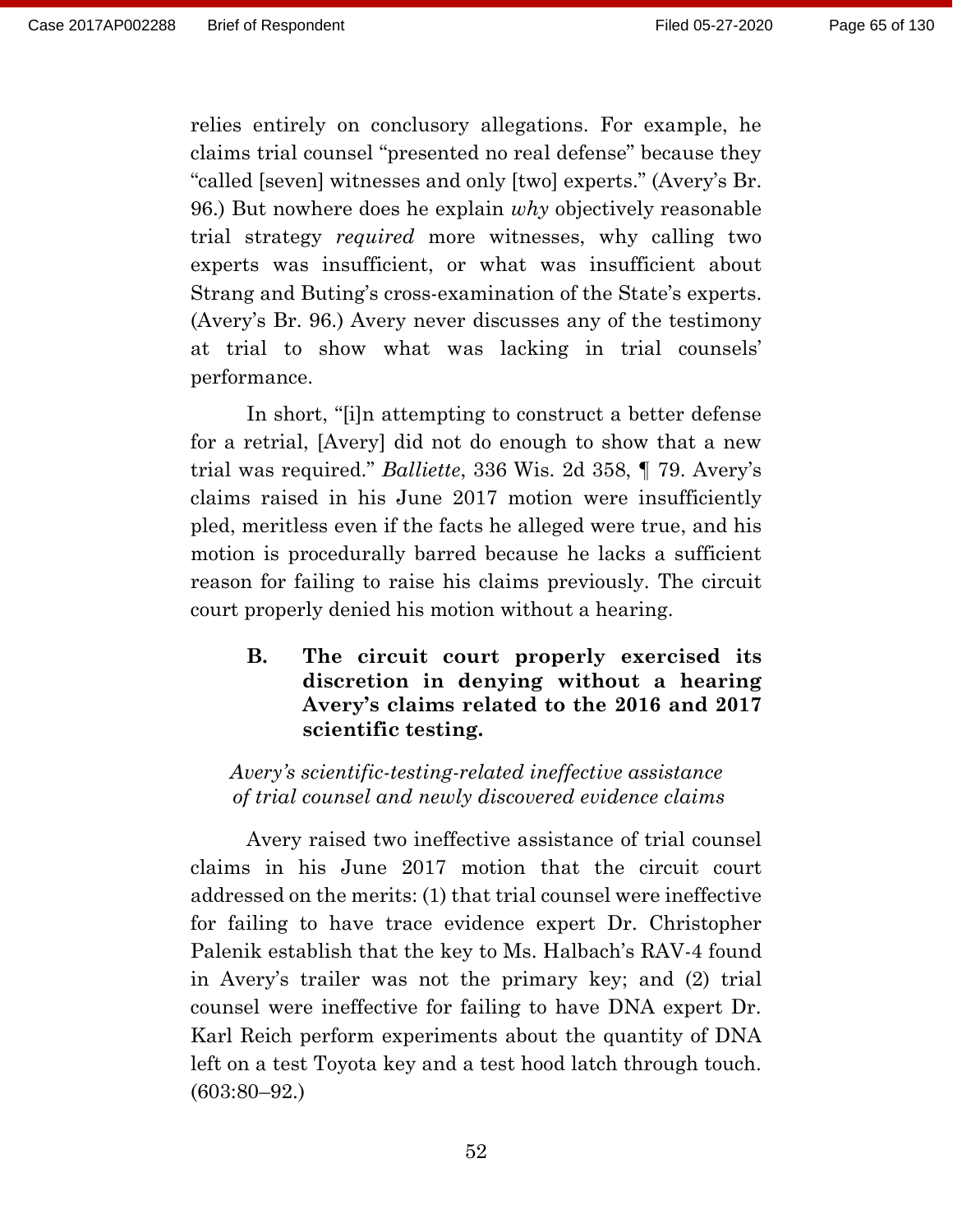Avery also alleged that the additional scientific testing he performed yielded newly discovered evidence warranting a new trial. (603:153–62, 172–79.) This testing was performed on the following: damaged bullet fragment #FL (Tr. Ex. 277), which was collected from Avery's garage and was found to have Teresa Halbach's DNA on it (716:96–97); source testing the swab from the RAV-4 hood latch which had yielded Avery's DNA; and source testing and quantity testing the swab from the key to the RAV-4 found in Avery's residence, which had also yielded Avery's DNA (715:120). (603:153–62, 172–79.)

Regarding bullet fragment #FL, Avery procured Dr. Lucien Haag, a ballistics expert, (603:154–56), to shoot similar .22 caliber long rifle bullets through some bone samples. (603:155.) Palenik then examined both the test bullets and #FL using advanced microscopy techniques. (603:155–62.) Particles "consistent with the appearance of bone" appeared on the test bullets. (603:157–58.) He alleged that "[n]o particles consistent with bone" appeared on #FL. (603:160.) Palenik noted, though, that the observations he conducted were "not necessarily inclusive of all particle types that may be present," and he could not definitively say what any of the particles were without further testing. (603:160.) Haag opined that bone fragments would have been detected on #FL by the state's forensic expert, William Newhouse, who microscopically examined it before trial. (603:155–56.)

Avery alleged that "[b]ecause no bone fragments were identified in the damaged bullet (Item FL) over the course of its examination" (603:155), at the Wisconsin State Crime Lab, and Palenik did not see anything he believed was bone particulate on #FL, the damaged bullet "was never fired through Ms. Halbach's skull." (603:155.) Avery alleged this "completely disprov[ed]" that she was fatally shot in the head. (603:26–27.)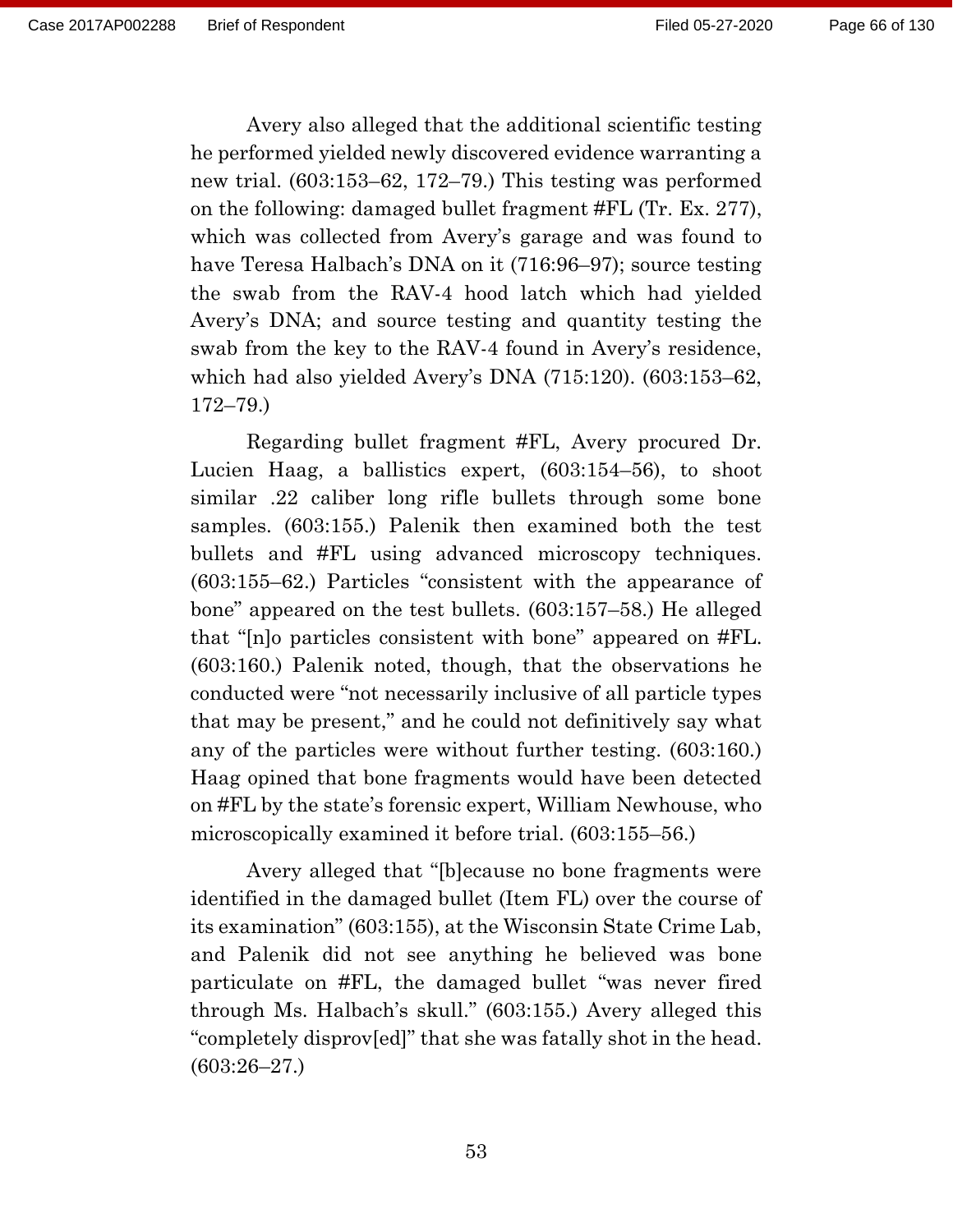Next, Avery alleged that Palenik "used a microscope developed in 2016 to analyze the hood latch swab." (603:172.) Avery provided no other information about this examination. (603:172.)

Dr. Reich conducted source attribution testing to see if it could be determined what body secretion had yielded Avery's DNA on the hood latch. He noted that there are only four forensic body fluids for which reliable forensic tests exist: blood, semen, saliva, and urine. (604:103.) He acknowledged that humans "make a variety of other body fluids," but "[t]here are no tests for these . . . and thus these other fluids are invisible to forensic analysis." (604:103–04.) Reich ruled out all four detectable fluids. (604:106–07.) He concluded that the DNA's source could not be determined. (604:107–08.)

Reich also conducted an experiment in which individuals opened the hood of a RAV-4. (603:91–92.) The hood latch was then swabbed and tested for DNA. (603:91.) The experiment was conducted 15 times. (603:91.) In 11 of them, the volunteers did not deposit a detectable amount of DNA, but in four of them they did. (603:91–92.) Avery claimed this demonstrated that his "DNA was never deposited on the RAV-4 hood latch" and therefore Strang and Buting were ineffective for failing to hire Reich to perform this experiment. (603:91 (capitalization omitted).)

During execution of the search warrant for Avery's DNA, a swab of Avery's groin had been collected by a nurse, but was thrown away when Investigator Wiegert and Agent Fassbender conferred and determined groin swabs were not authorized by the warrant. (604:64.) Reich speculated that the discarded swab from Avery's groin could have yielded a large quantity of DNA. (603:92.) Avery concluded that this proved that the discarded groin swab was substituted for the hood latch swab, notwithstanding Fassbender's report stating the groin swab was discarded. (603:92; 604:64.)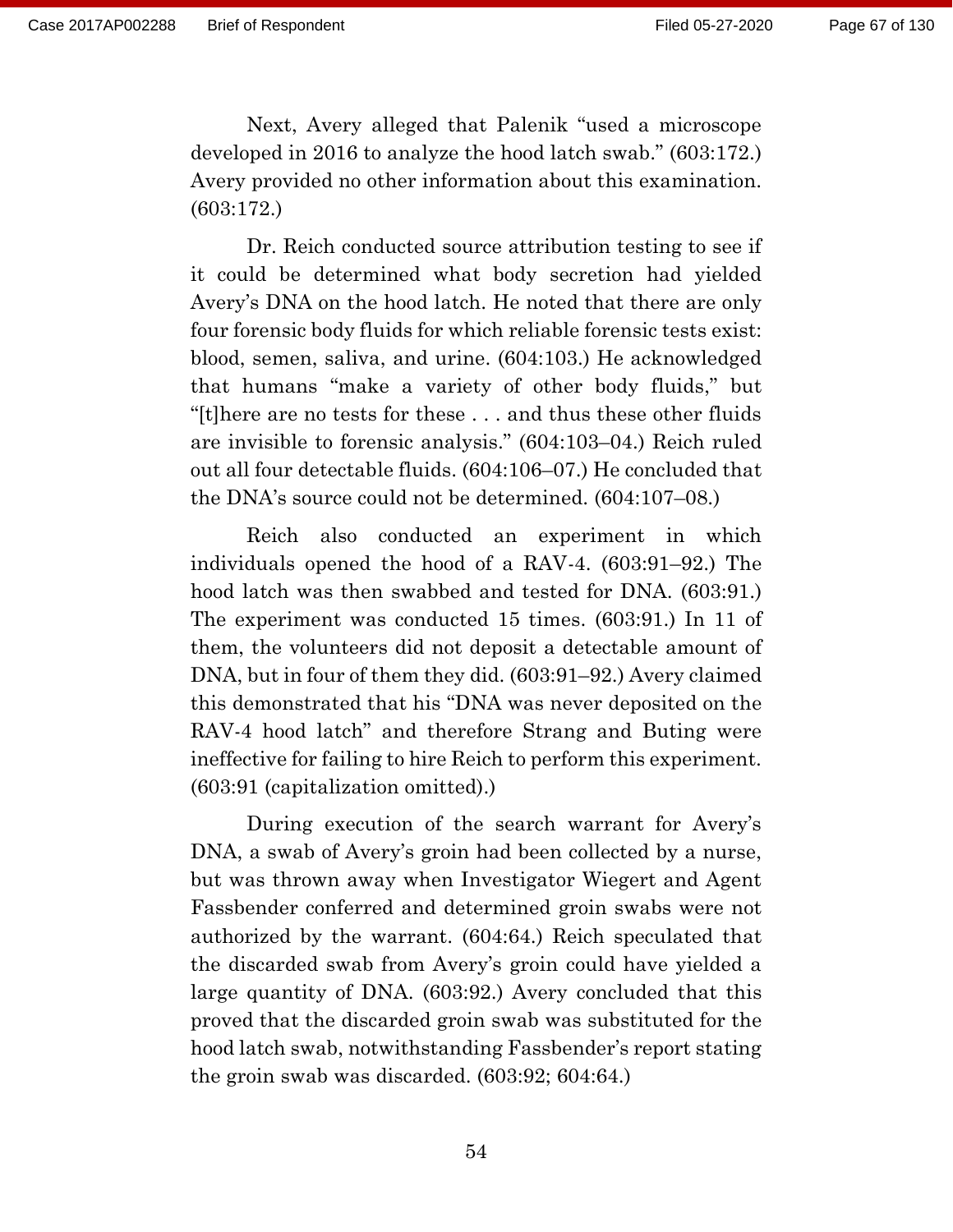Finally, Avery claimed that Palenik had determined that the RAV-4 key collected from Avery's residence was likely a sub-key due to its shape and the amount of debris on it, which Avery claimed proved it was planted. (603:82.) Reich applied source DNA testing to the swab of the key and determined that Avery's DNA on the item likely came from skin cells, because he again ruled out the four bodily fluids for which there were tests. (603:173.) He then conducted an experiment having Avery hold a similar key in his hand for 12 minutes. (603:83, 173.) The experimental key "yielded ten times less DNA" than what the crime lab had extracted from the RAV-4 key, which Avery contended proved that his DNA on the RAV-4 key was planted by someone having stolen his toothbrush. (603:173.)

#### *The Circuit Court's Decision*

The circuit court noted that Avery's argument about the results of this testing "le[ft] out several significant facts." (628:3.) First, Reich had conceded "that there is no forensic test available that can conclusively determine whether DNA was left by sweat. As such, the report cannot conclusively state that the DNA on the hood latch could not have been left by the sweat of the defendant's hand." (628:3.) "Furthermore, while 11 of the test subjects did not leave detectible DNA on the hood latch, the fact remains that 4 of the test subjects did leave detectible DNA by touch." (628:3–4.) The circuit court concluded that "[c]ontrary to the defendant's assertions, the test of the DNA on the hood latch does not rule out the defendant's hand as the source of the DNA," and "[i]n fact, the report declines to make such a conclusion . . . ." (628:4.)

Regarding Avery's arguments about the RAV-4 key, the court noted that "[t]here is no question that the DNA found on the key was [Avery's]." (628:4.) It noted that "[s]econdary keys are frequently used when an individual misplaces the primary key," and Avery had provided nothing showing that the victim was not using a sub-key on the day of her murder.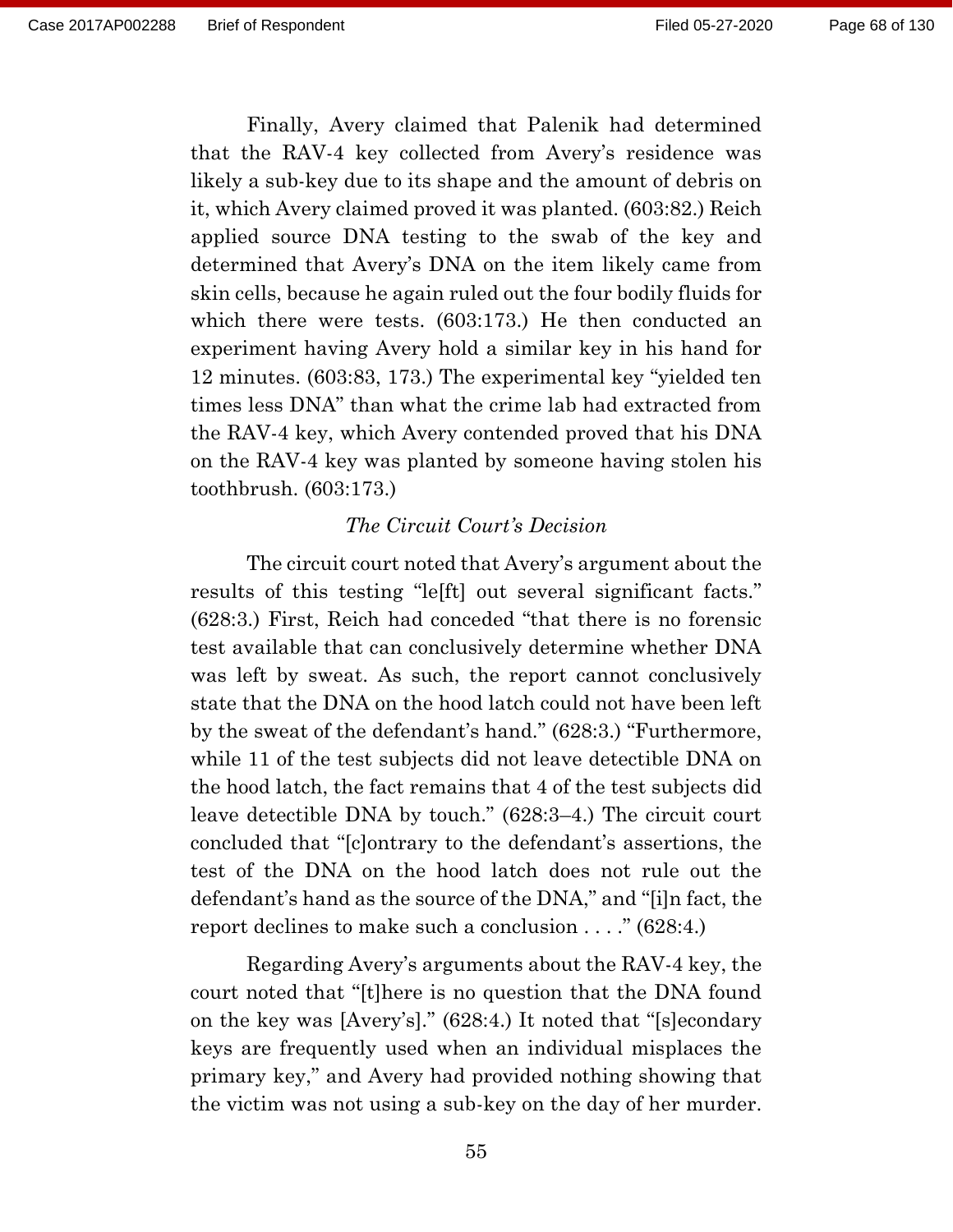(628:4.) It found Avery's assertion that "someone took his toothbrush and planted the DNA on the subkey" supported by only Avery's own conclusory allegations. (628:4–5.)

Finally, the court noted that Palenik's report about his observations of bullet fragment #FL was not as "clear cut" as Avery claimed. (628:5.) Palenik's report indicated that the tests were not completely inclusive of everything that may be present on the bullet and to do that, a "more detailed analysis would be necessary." (628:5.) The report therefore did "not support [Avery's] position." (628:5.)

The circuit court further noted that all these items were admitted at trial and "[e]ach was thoroughly contested by defense counsel." (628:5.) "The reports submitted by [Avery] are equivocal in their conclusions and do not establish an alternate interpretation of the evidence." (628:5.) It found that "[g]iven the totality of evidence submitted at trial and the ambiguous conclusions as stated in the experts' reports, it cannot be said that a reasonable probability exists that a different result would be reached at a new trial based on these reports." (628:5–6.)

### **1. Legal standard and standard of review for newly discovered evidence claims.**

Where a defendant seeks a new trial based on newly discovered evidence, he must show, "by clear and convincing evidence, that (1) the evidence was discovered after conviction, (2) the defendant was not negligent in seeking to discover it, (3) the evidence is material to an issue in the case, and (4) the evidence is not merely cumulative." *State v. Vollbrecht*, 2012 WI App 90, ¶ 18, 344 Wis. 2d 69, 820 N.W.2d 443. If the defendant satisfies all four criteria, "then 'the circuit court must determine whether a reasonable probability exists that a different result would be reached in a trial.'" *State v. Avery*, 2013 WI 13, ¶ 25, 345 Wis. 2d 407, 826 N.W.2d 60 (citation omitted). "A reasonable probability of a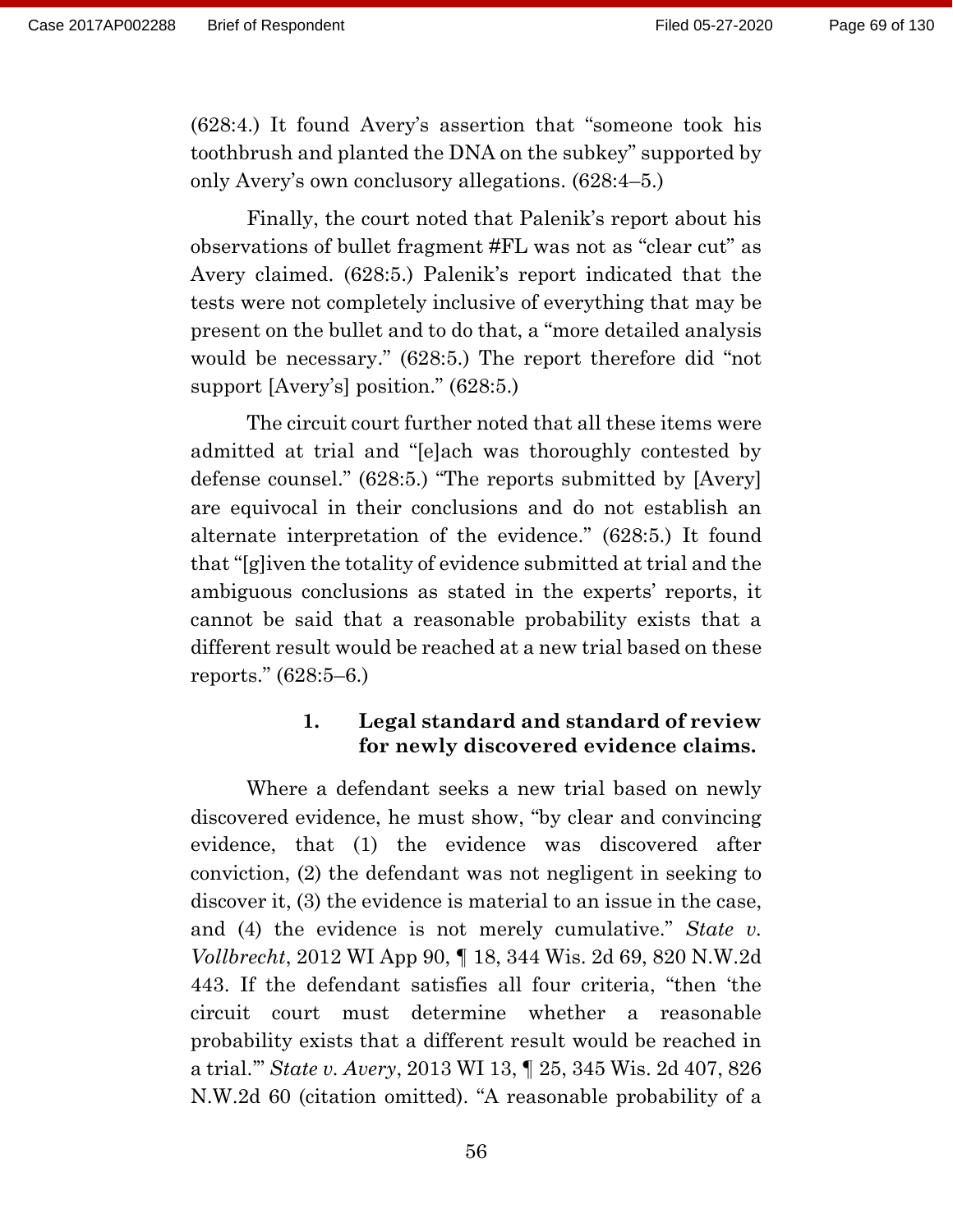different result exists if there is a reasonable probability that a jury, looking at both the old and the new evidence, would have a reasonable doubt as to the defendant's guilt." *Id.*

"Newly discovered evidence, however, does not include the 'new appreciation of the importance of evidence previously known but not used.'" *State v. Fosnow*, 2001 WI App 2, ¶ 9, 240 Wis. 2d 699, 624 N.W.2d 883 (citation omitted). Evidence previously known includes evidence that was "knowable" by counsel. *Id.* Additionally, a new expert opinion based on facts available at the time of trial is not newly discovered evidence as a matter of law; it is a new appreciation of the importance of evidence previously known but not used. *Vara v. State*, 56 Wis. 2d 390, 394, 202 N.W.2d 10 (1972); *State v. Krieger*, 163 Wis. 2d 241, 256, 471 N.W.2d 599 (Ct. App. 1991).

"If the newly discovered evidence fails to satisfy any one of these five requirements, it is not sufficient to warrant a new trial." *State v. Eckert*, 203 Wis. 2d 497, 516, 553 N.W.2d 539 (Ct. App. 1996). "The decision to grant or deny a motion for a new trial based on newly discovered evidence is committed to the circuit court's discretion," and this Court reviews that decision "for an erroneous exercise of discretion." *Avery*, 345 Wis. 2d 407, ¶ 22.

# **2. The circuit court properly rejected Avery's claims related to the DNA testing.**

The circuit court properly exercised its discretion in denying Avery's newly discovered evidence and ineffective assistance claims related to this testing.

### *Avery failed to meet the first four prongs of the newly discovered evidence test*

Avery provided no facts or argument showing that any of this evidence met the first four prongs of the newly discovered evidence test, and again relied on conclusory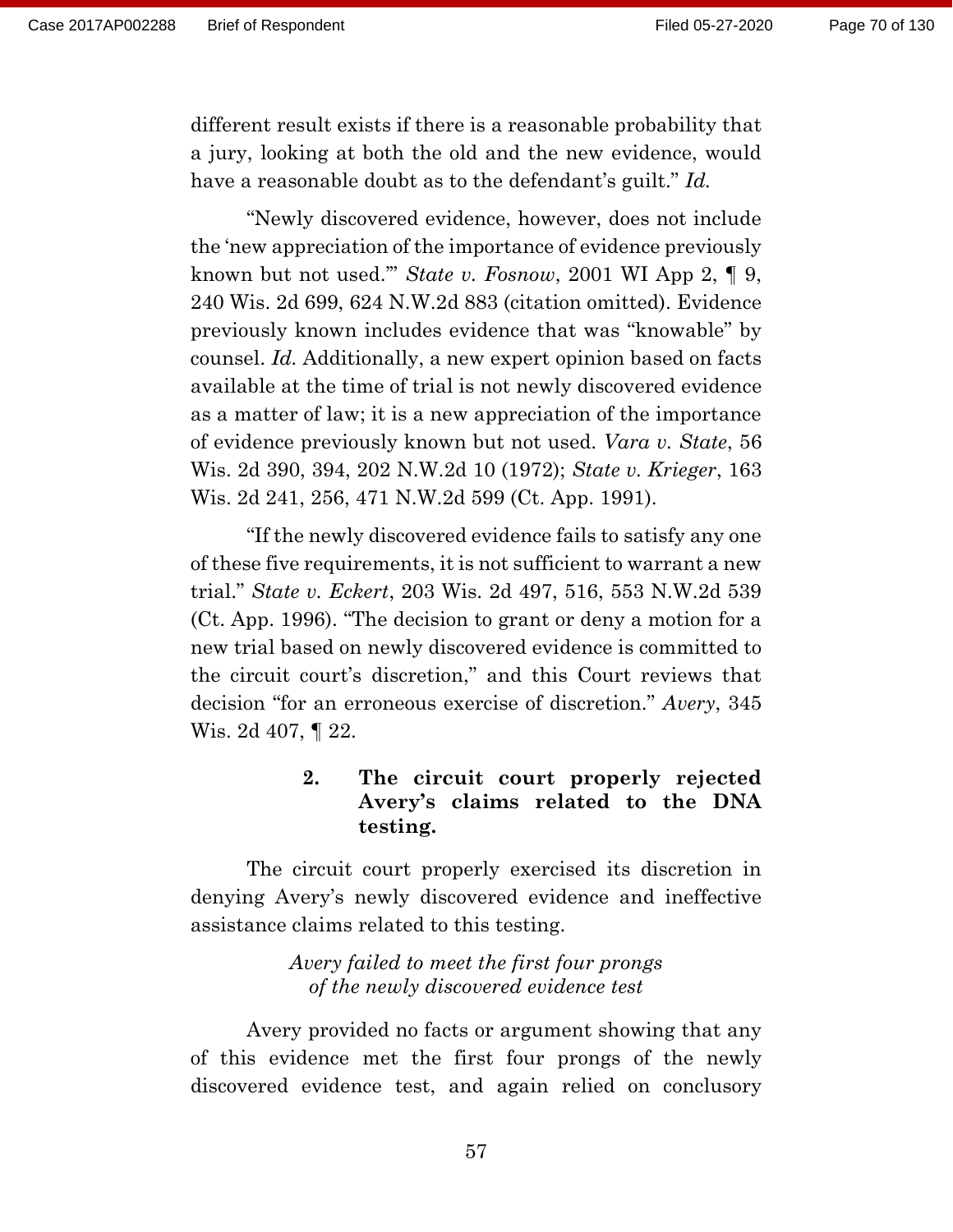allegations. (603:176.) Avery said only that "through the use of new technology previously unavailable, Mr. Avery has discovered new evidence that shows his conviction was the result of a manifest injustice. Much of the evidence was discovered diligently after the new technology became available. Further, the evidence is crucial to the issue of Mr. Avery's guilt or innocence and is not cumulative." (603:176.) He further alleged that he "satisfied the first four prongs of the test" because unexplained "technological advancements" occurred after Avery's trial, "[t]herefore, Mr. Avery was not negligent in failing to have any of these tests conducted," and "[c]learly" they are material and noncumulative. (603:177.)

None of that relates any facts about Avery's alleged new evidence to prongs of the test to show that it actually meets them; it is simply a recitation of the test. Avery does not explain to what technology he is referring, when this technology became available, what this technology can show that previous technology could not, or why his various experiments could not have been conducted at the time of trial or during any of his other postconviction litigation. In fact, Avery's conclusory statement admits that some of Avery's evidence *cannot* meet the first four prongs of the test, considering that only "much of" it—and what "much" includes is unclear—was "discovered diligently" and with "technology previously unavailable." (603:176.)

Further, Avery's own motion refutes that this evidence was unknowable at the time of trial. Haag claimed that Newhouse's microscopic examination would have revealed bone particles on bullet fragment #FL during Newhouse's examination at the time of trial. (603:156.) Avery has now attempted to recast this as an ineffective assistance claim, but that is not the argument he made in the circuit court, so it is forfeited. (*Compare* Avery's Br. 72–73 *with* 603:154–56.)

Similarly, Dr. Kenneth Olsen, the State's trace evidence expert, used the exact same technology and performed the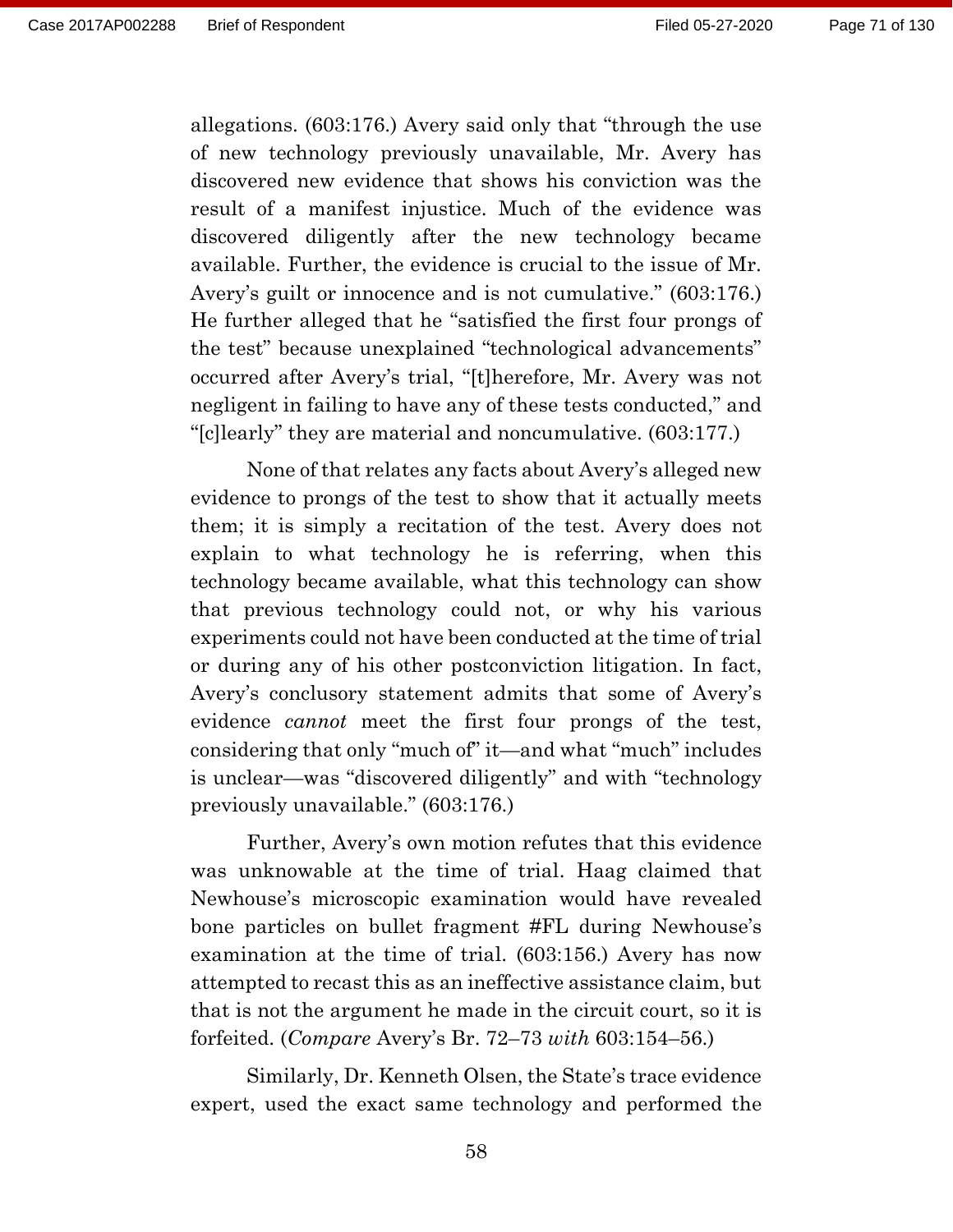same type of elemental analysis on the charred bone fragments before trial that Palenik performed on bullet fragment #FL in 2017; Palenik just used a newer microscope.<sup>17</sup> (603:154, 172–73.) But the date the microscope was manufactured doesn't show that the technology used advanced in any material way since Olsen's examination in 2005. Avery could have conducted this type of examination on #FL then.

The technology obviously existed in 2005 to determine how much DNA was deposited on an item seeing as the Wisconsin Crime Lab did so with the evidentiary swabs.<sup>18</sup> (603:91, 173.) That means Avery's key experiment holding a key in his hand provides nothing that was unknowable at the time of trial, either, because all of Avery's new conclusions were based on comparing the amount of DNA left on the key during his experiment to the amount of DNA the crime lab detected on the key swabs. (603:173.)

The record conclusively demonstrates that Avery merely provided new expert opinions based on facts available at the time of trial. That is not newly discovered evidence as a matter of law. *Vara*, 56 Wis. 2d at 394.

<sup>17</sup> (703:7 (Olsen explaining that he used a "scanning electron microscope with an energy dispersive x-ray analyzer" to identify different elements present on the bone fragments)); (603:157 (Explaining that Palenik used "Scanning Electron Microscopy and Energy Dispersive X-Ray Spectroscopy" to determine whether elements characteristic of bone could be detected on #FL.))

<sup>18</sup> Avery dichotomously claimed in his motion that the quantity testing results were both newly discovered evidence and that Strang and Buting were ineffective for failing to present them. (603:83–84, 173.) Though by definition an attorney cannot be ineffective for failing to present newly discovered evidence, the State will address both contentions, because Avery can meet neither.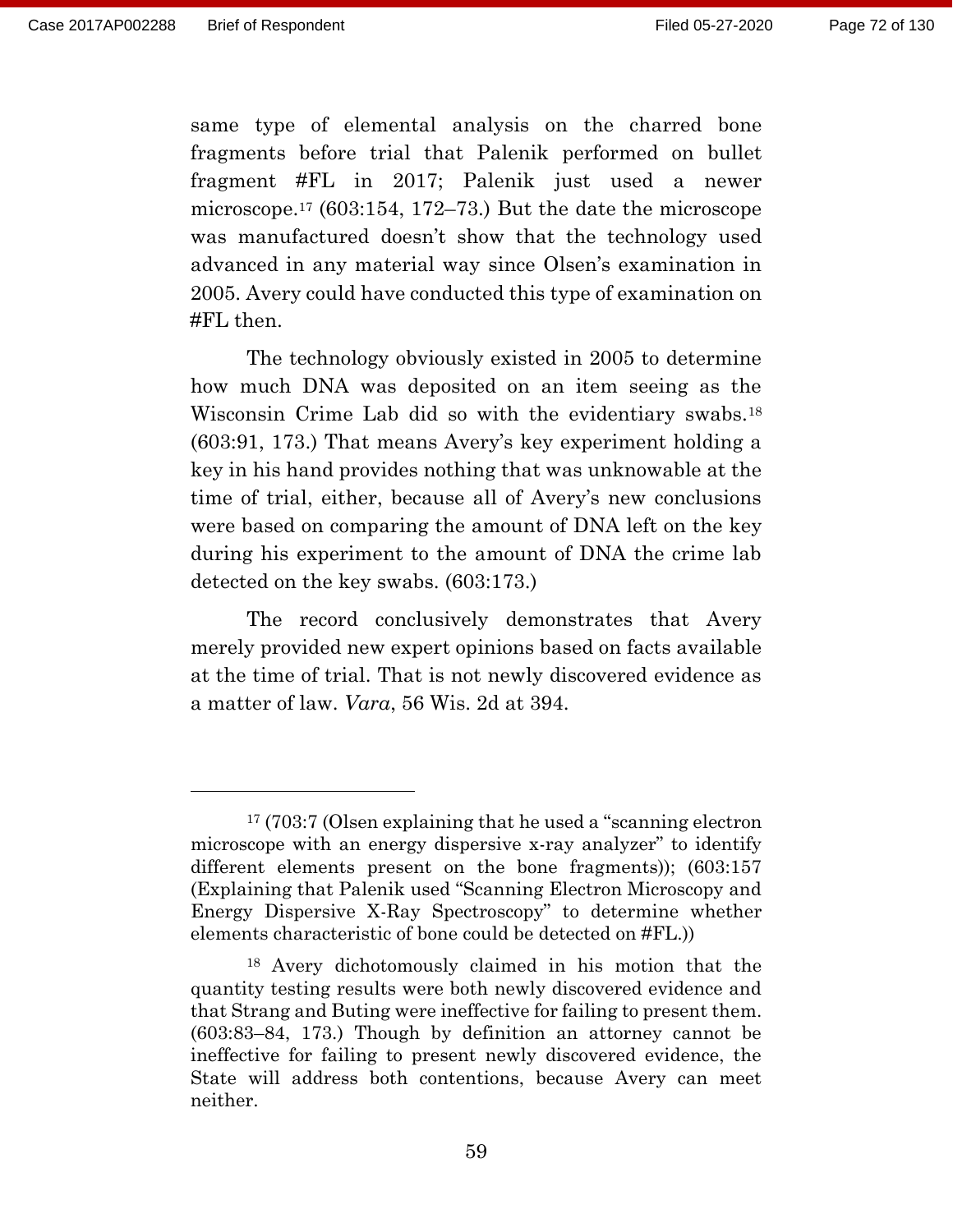In short, Avery's motion failed to show, by clear and convincing evidence, that he meets the first four prongs of the test for a newly discovered evidence claim.

> *Avery failed to show a reasonable probability of a different result*

Even so, as the circuit court aptly concluded, Avery failed to meet the fifth prong as well. (628:5–6.) And because that prong required the circuit court to assess whether there was a reasonable probability of a different result if the DNA quantity experiments on the hood latch and key, and establishing that the key may be a sub-key, were admitted at trial, it properly denied Avery's claim that Strang and Buting were ineffective for failing to have these experiments performed, because Avery failed to show that it was prejudicial. (*See* 603:91–92; Avery's Br. 73–77.) It further properly denied Avery's groin swab and toothbrush stories as insufficiently pled. (628:3–6.)

Avery's experiments on the hood latch would actually support the State's case more than Avery's. As the circuit court noted, Reich admitted that there is no forensic test that can detect sweat. (628:3; 604:103–04.) Reich later also admitted that while sweat "technically" has no DNA itself, it can have sloughed skin cells in it that do carry DNA. (630:1– 2.) And Reich's source attribution testing found that "[a]ll four body fluid tests provided negative results . . ." for the hood latch swab, meaning Avery's expert ruled out any of those substances, showing the DNA could indeed have been left by Avery's touching the latch and depositing sweat with his skin cells in it. (604:107; Avery's Br. 103–04.)

The touch experiment on the hood latch supports the State's case, as well. In Avery's experiment individuals left their DNA on the hood latch four out of fifteen times—which is 26%, or better than one in four—showing that it is possible to do so even when someone opens the hood under controlled,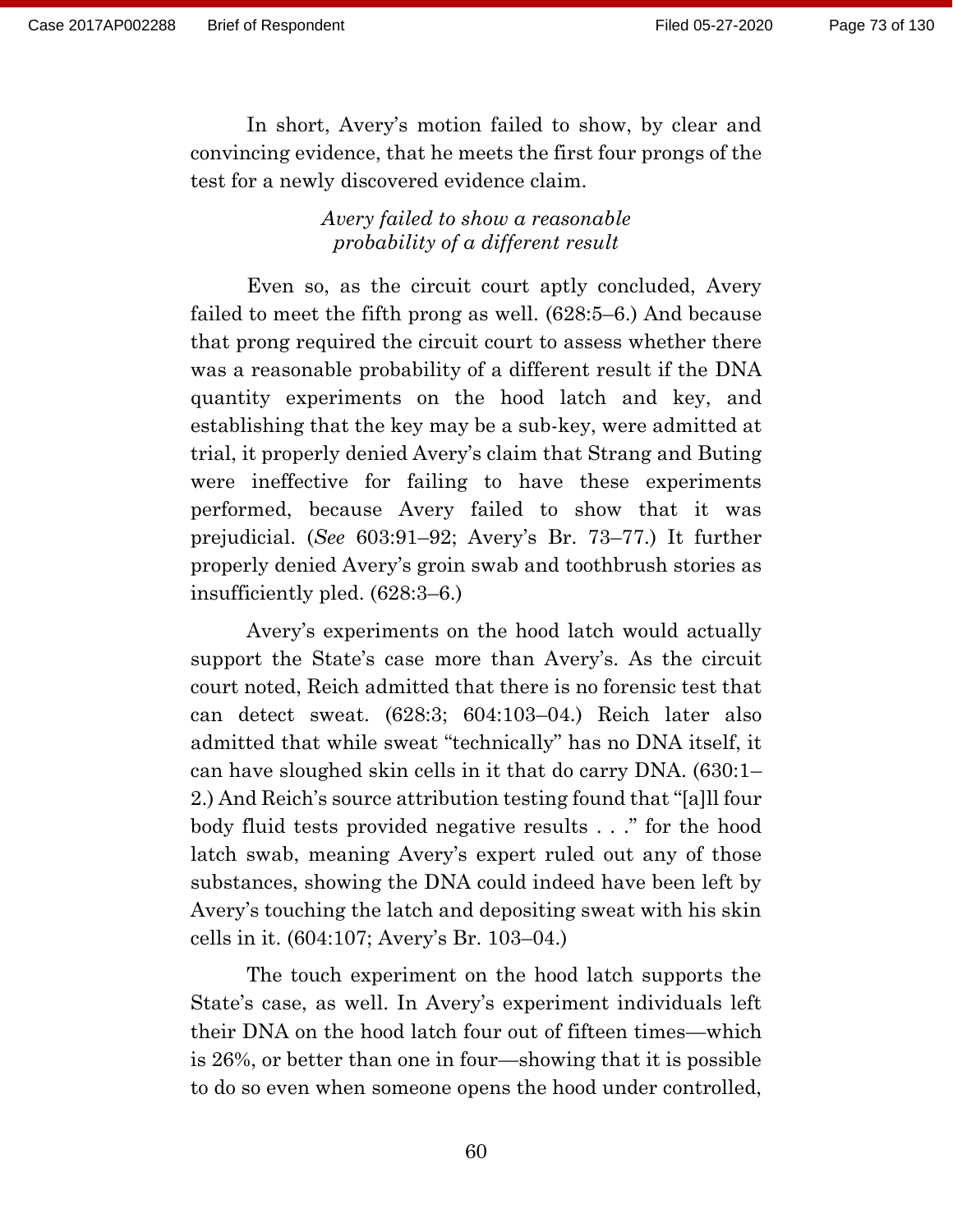non-stressful, low-exertion conditions. (603:91–92.) Given that Reich's experiment cannot account for the environmental factors and the many other variables that could have led to Avery's depositing more skin cells on the hood latch than the individuals in his experiment, Reich's experiment does not undermine the State's case against Avery at all. Avery omits any mention of this result in his brief. (Avery's Br. 73–74.)

Avery's elaborately woven scene where Investigator Wiegert and Agent Fassbender intentionally directed the nurse to take the groin swab, confiscated it, and surreptitiously substituted it for the hood latch swab has no factual support in the record and therefore cannot support either Avery's ineffective assistance or newly discovered evidence claims. (603:89–92; Avery's Br. 74–78.) Avery based this scenario entirely on the failure of the nurse to note on her report that a groin swab had been taken but discarded, which according to him "a well-qualified nurse" would have done, and the fact that Wiegert and Fassbender instructed Deputy Hawkins and Sergeant Tyson to swab the hood latch, battery cables, and interior and exterior door handles, but did not include the interior hood release lever and hood prop. (603:87–91; Avery's Br. 75–76.) Avery claimed this showed the investigators were not making "a good faith effort" to collect evidence. (603:89–91; 615:44.) Avery then apparently concluded that this supplied the factual support for any nefarious scenario about the DNA evidence he could envision. (603:90–91; 615:44; Avery's Br. 75–76.)

Avery's opinion that Wiegert and Fassbender should have instructed the investigators to swab more areas is not a fact, and it supports nothing. It certainly lends no support to his claim that Wiegert and Fassbender intentionally and in bad faith confiscated and substituted the groin swab for the hood latch swab. (Avery's Br. 75–78.) Avery's unfounded speculation about what "a well-qualified nurse" would log on the form is also his opinion, supported by nothing, and is not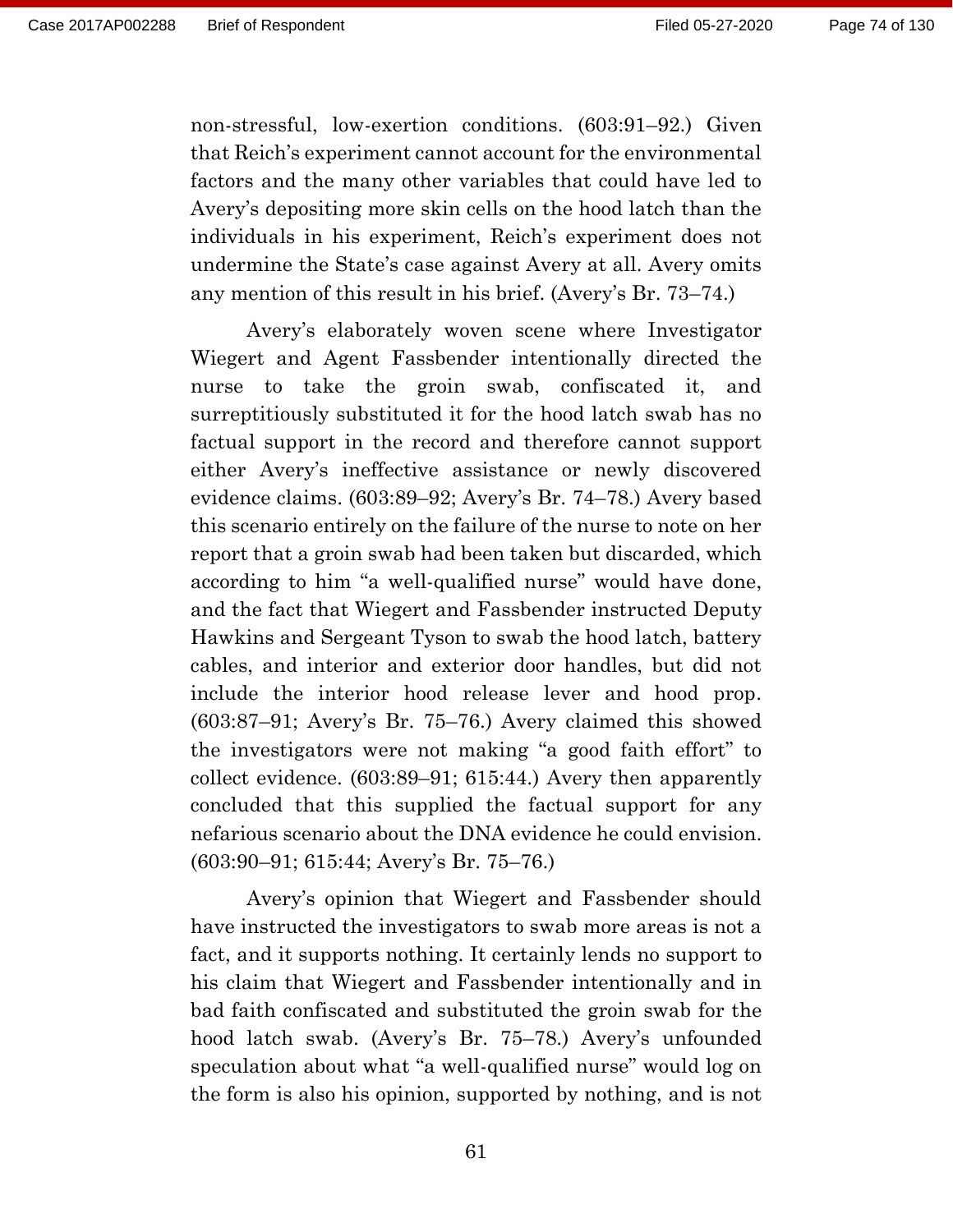evidence. (603:87.) The perspicuous and factually supported reason the groin swab is not listed on the nurse's report is because it was discarded, as Fassbender's report shows, (604:64), and therefore not "obtained for DNA and released to Sgt. Bill Tyson." (615:44–46; Avery's Br. 75.) Something discarded would not be entered on a report intended to document what the hospital is transmitting to law enforcement for the obvious reason that it is not being transmitted to law enforcement. Anything else is pure speculation.

Avery has also materially misrepresented Reich's affidavit. At no point does Reich "[offer] the opinion that a rubbed groin swab taken from the defendant was relabeled and thus became evidence from a hood latch." (Avery's Br. 77.) Reich said "it is hypothesized that a rubbed groin swab" could have been relabeled. (604:113.) Reich specifically opined that "[t]he convenience of this explanation . . . does not prove evidence tampering, or more precisely, evidence reassignment." (604:112.) In short, all parts of this tale are unsupported by any facts.

Avery's experiments about and tests on the RAV-4 key suffered similar flaws to his arguments about the hood latch.

First, even if the key was a sub-key, "that does not establish that the key was planted." (628:4.) Avery provided nothing establishing "that the key that the victim used on the day of her murder was not the subkey." (628:4–5.) Moreover, Ms. Halbach's employer testified that she was "misplacing her keys all the time." (696:207.) Strang and Buting could not be ineffective for failing to procure an expert to say that the key was a sub-key, because there is no probability a different result would occur at trial if an expert offered that the key was a sub-key without also showing that Ms. Halbach was not using the sub-key on the day of her murder, especially when someone who knew her well testified that she was prone to misplacing her keys. (603:80–81.)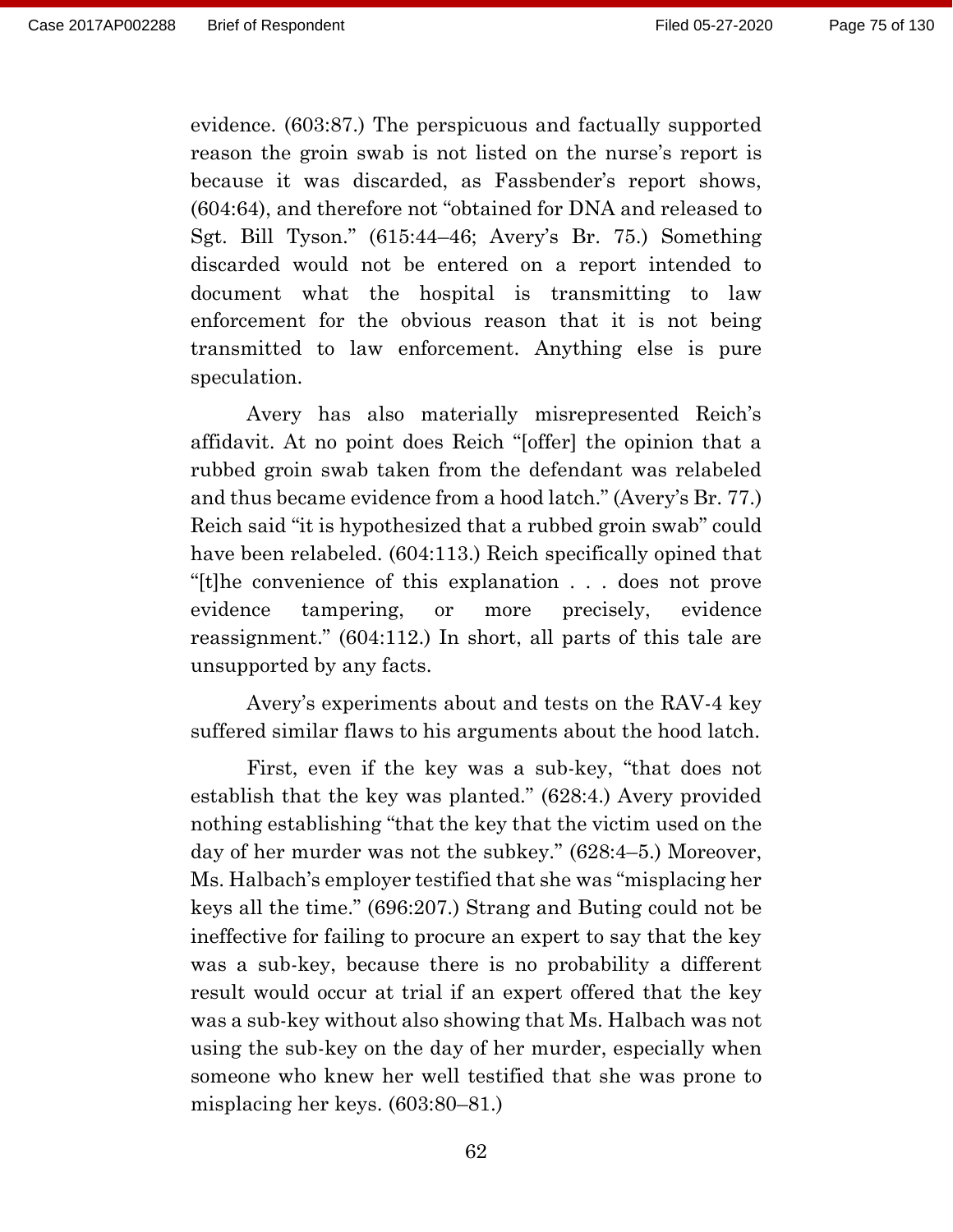Second, like his hood latch experiment, Avery's experiment holding an exemplar key bolsters, rather than weakens, the State's case. Avery concluded that his experiment "demonstrate[s] that the DNA on the sub-key was planted because the amount of DNA detected by the [crime lab]" was much greater than the amount of DNA Avery deposited on the exemplar key by holding it in his hand for 12 minutes. (603:83; Avery's Br. 77.) What Avery glossed over was that he undeniably left his DNA on the exemplar key during this experiment (604:110; Avery's Br. 77–78), which, again, was obviously conducted in a controlled environment and cannot account for the many other variables that could lead to Avery depositing more skin cells on the key, and with Avery in a different physical condition than one would be when trying to hide evidence of a murder.

And as the circuit court again correctly noted, Avery's claim that Avery's "toothbrush was taken by law enforcement from his bathroom but suspiciously never logged into evidence," and that was the source of his DNA on the key, was supported only by his own conclusory, self-serving allegation. (603:84; 628:5.) Furthermore, Avery has again materially misrepresented Reich's opinion. Reich never once "opines that the DNA found on the Toyota sub-key found in Mr. Avery's bedroom was planted." (Avery's Br. 77.) A citation to where this claim appears in Reich's affidavit is conspicuously absent from Avery's brief, likely because such an opinion is conspicuously absent from Reich's affidavit. (604:112–13.) Avery cannot obtain relief by falsifying his expert's findings on appeal.

Moreover, this theory was put forth at trial and rejected by the jury. (704:102–03.) There is not a reasonable probability that rehashing this unsupported speculation would produce a different result at a new trial, meaning Avery showed neither ineffective assistance nor what was needed to prevail on a newly discovered evidence claim.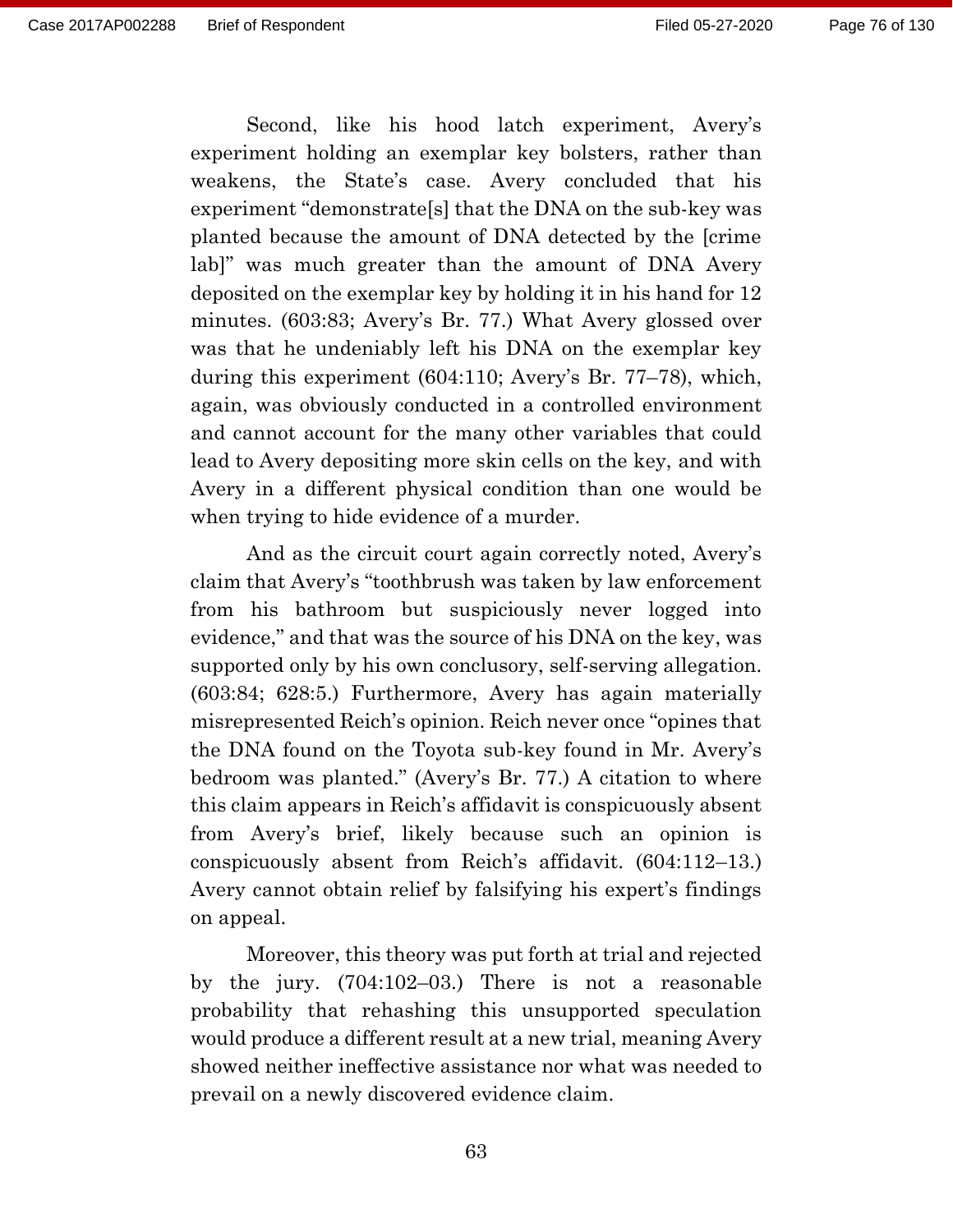Finally, Avery's expert reports about bullet fragment #FL do not support his position that he has "completely disproven" the State's assertion that the victim's cause of death was being shot twice in the head, for two reasons. (603:26–27.)

First, Avery sought to "disprove" something the State never alleged: that #FL went through the victim's skull. (Avery's Br. 105–06.) The State did not rely on the two recovered bullet fragments to show that the victim was shot in the head, and never alleged that either recovered fragment went through her skull. Showing that bullet #FL did not go through bone therefore would not disprove any part of the State's case even if that were what Palenik's report actually concluded. (*See* Avery's Br.105–06.)

The State's forensic anthropologist, Dr. Leslie Eisenberg, and the medical examiner, Dr. Jeffrey Jentzen, testified that the cause of Ms. Halbach's death was two gunshot wounds to her head. (603:38; 706:150; 703:50–54.) Avery's own forensic anthropologist, Dr. Scott Fairgrieve, agreed with that assessment. (708:122; 716:91.) But these experts came to that conclusion by examining the bone fragments recovered from Avery's burn pit, not from anything about the recovered bullet fragments. (706:132–66; 703:50– 54.) Dr. Eisenberg found skull fragments that showed "unnatural openings" in two different skull bones, one in the parietal bone and one in the occipital bone. (706:150–58.) These openings showed internal beveling, and X-rays of these unnatural openings showed radiopaque flecks surrounding them that were not bone. She testified that to a reasonable degree of scientific certainty, the internal beveling in the left parietal bone and in the occipital bone indicated "gunshot or bullet entrance wound[s]." (706:172.)

Dr. Kenneth Olsen, the State's trace evidence expert, testified that he conducted an elemental analysis and learned that the flecks around the openings were lead. (703:12–27.)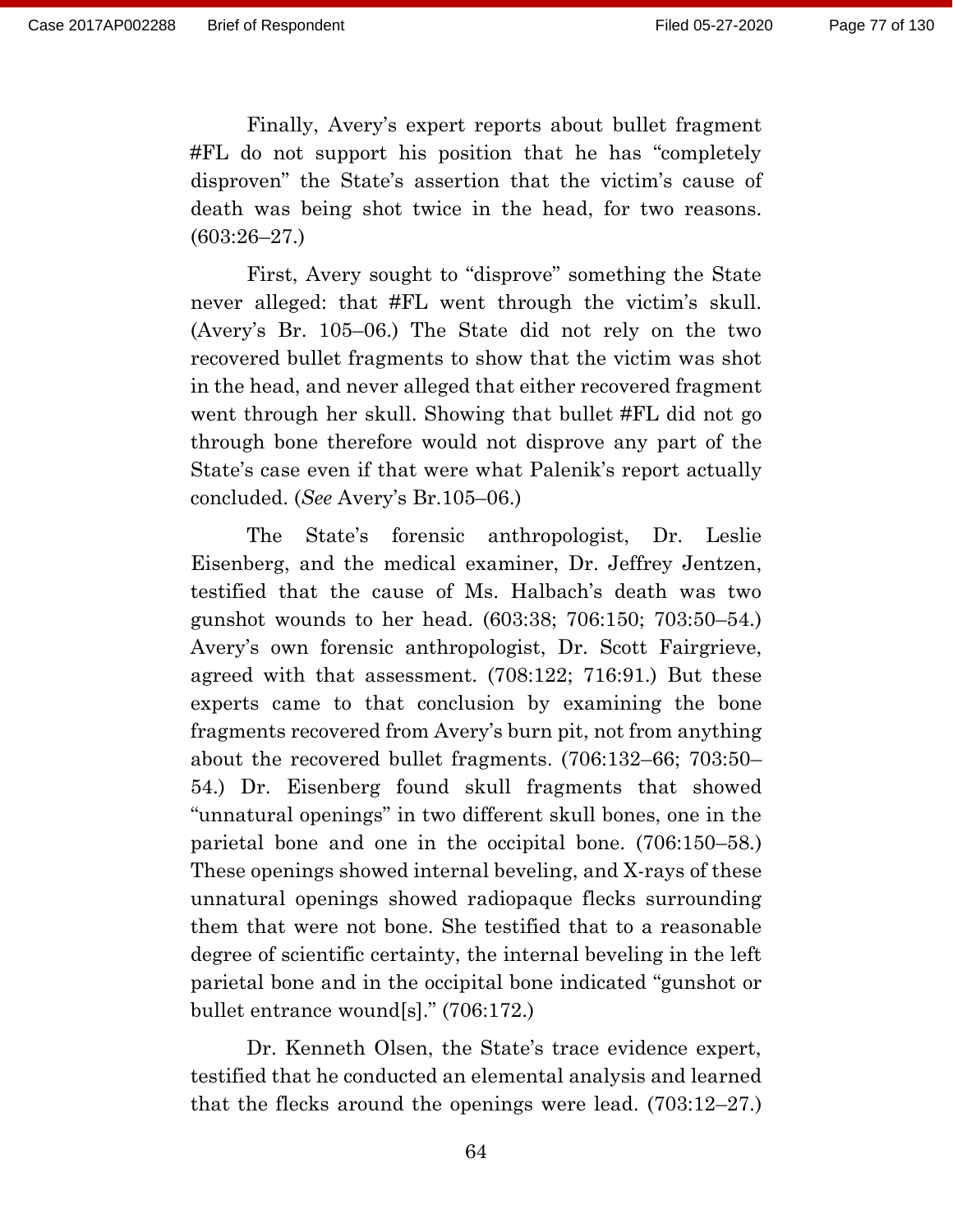Page 78 of 130

Dr. Jentzen confirmed that the bone fragments showed two gunshot entrance wounds to the head, which were the cause of death. (703:50–54, 62–63.) No expert found any evidence of an exit wound. (*See*, *e.g.*, 703:62–63.)

None of the experts who testified at trial claimed that bullet fragment #FL or #FK was used in the fatal shots. What the State submitted about the two bullet fragments and eleven casings recovered from Avery's garage was ballistics expert Newhouse's opinion that all eleven casings and bullet fragment #FL were fired from the .22 rifle taken from Avery's residence; the other bullet fragment, #FK, was in too poor a condition to tell whether it was fired from that gun. (707:103, 108–09, 112–16.) But Newhouse never opined that either bullet fragment went through bone, let alone that they were the bullets from the fatal shots. (707:103–85.) He simply said that #FK, at least, looked like "a bullet that has passed through or has struck some harder object than the bullet." (707:111.) But that could be anything. And the State's DNA expert, Sherry Culhane, testified that Halbach's DNA was found on #FL, but she never suggested it had a specific tissue source. (699:163–67.)

In other words, it was the skull bone fragments showing bullet holes in them that the State used to prove that the victim was shot twice in the head, not the bullet fragments. (*See* 715:80, 128–29; 716:98.) Avery has misunderstood why #FL was significant: #FL was significant because it was both fired from the gun in Avery's bedroom and had Teresa Halbach's DNA on it, meaning the bullet touched some part of Ms. Halbach's tissue at some point and therefore linked the gun to Ms. Halbach's murder. (715:79–81, 113–15.)

But contrary to what Avery claims, no one ever said that #FK and #FL were the two bullets fired into Ms. Halbach's skull—Avery made that inferential leap on his own. (*See* 603:153–54; Avery's Br. 106 (citing 703:62–63; 716:98).) Jentzen said, as explained, that the *bones* showed two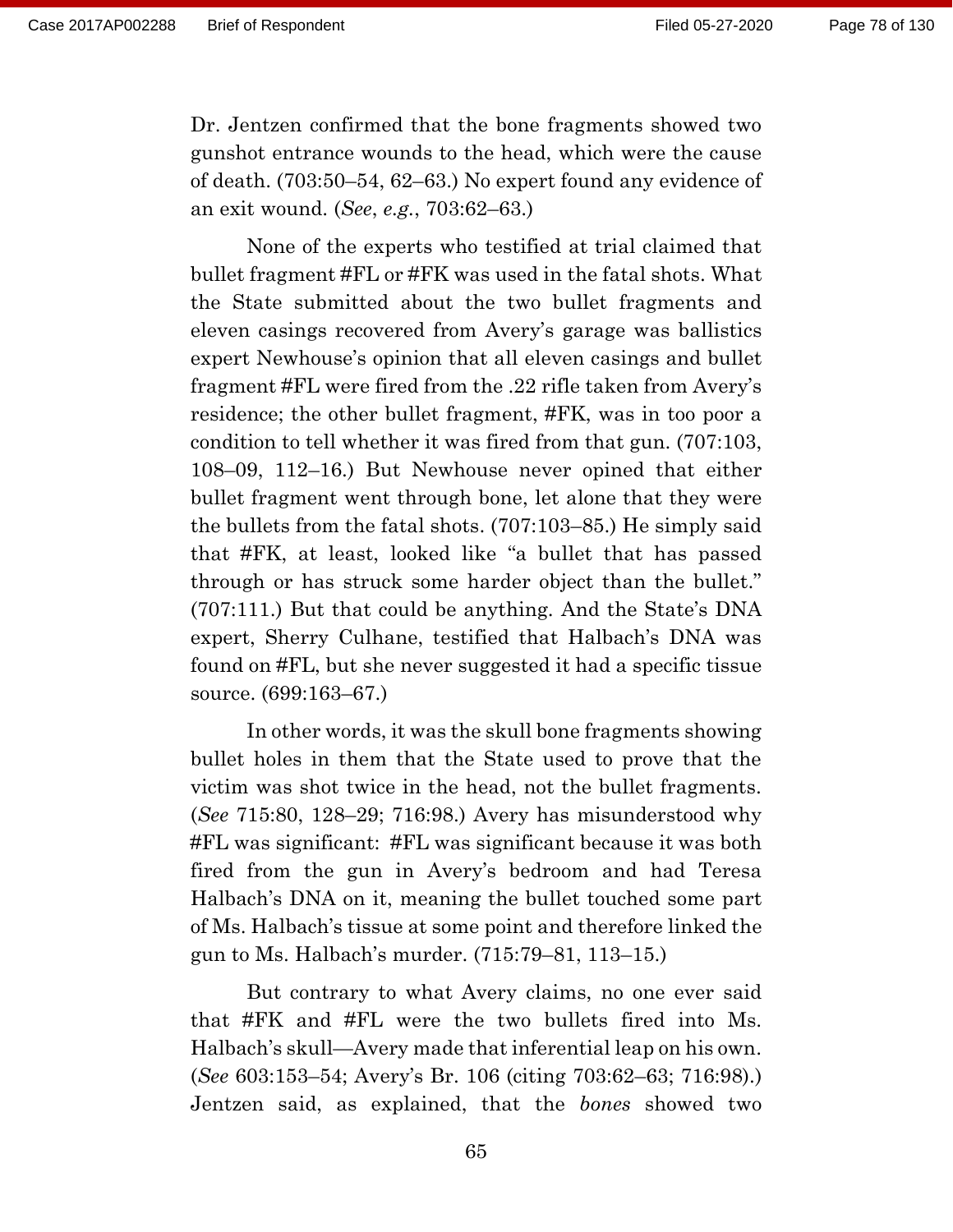gunshot wounds. (703:62–63.) He said nothing about #FK or #FL going through the skull. Nor did the prosecutor. (716:98.) Indeed, the prosecutor told the jury that he could not say how many times Avery shot Ms. Halbach (and never suggested that the State had identified all the places on her body she may have been shot), because only two bullet fragments, but eleven cartridge casings, were recovered; but the evidence showed that she was shot "at least twice, and it's at least twice to the head." (716:98.) But again, that was because the forensic anthropologists and medical examiner found two gunshot entrance wounds in her skull bones. (715:107, 127– 28; 716:91–92, 98.) Had no bullet fragments been found at all, the State's argument about the cause of death being two gunshots to the head would have remained the same. Accordingly, even if Palenik's report about whether bone particles were present on #FL were as conclusive as Avery represents, Avery would have disproven nothing. (*See* Avery's Br. 105–06.)

Second, as the circuit court noted, Palenik admitted that he could not state with certainty that his observations were inclusive of all types of particles that may be on #FL (603:160; 621:37), and further admitted that he could not say with certainty what any of the particles on any bullet, exemplar or #FL, was without further scientific testing.  $(621:36 \text{ T} 11, 37 \text{ T} 16)$  Putting Palenik on the stand to say that he could not state with certainty anything about the absence or presence of bone on a bullet fragment that the State never alleged went through bone anyway would not create a reasonable probability of a different result at trial.

In sum, Avery's allegations did not meet any part of the test for newly discovered evidence, and accordingly failed to meet the test for prejudice on his ineffective assistance claims, as well. The circuit court appropriately exercised its discretion in denying his motion.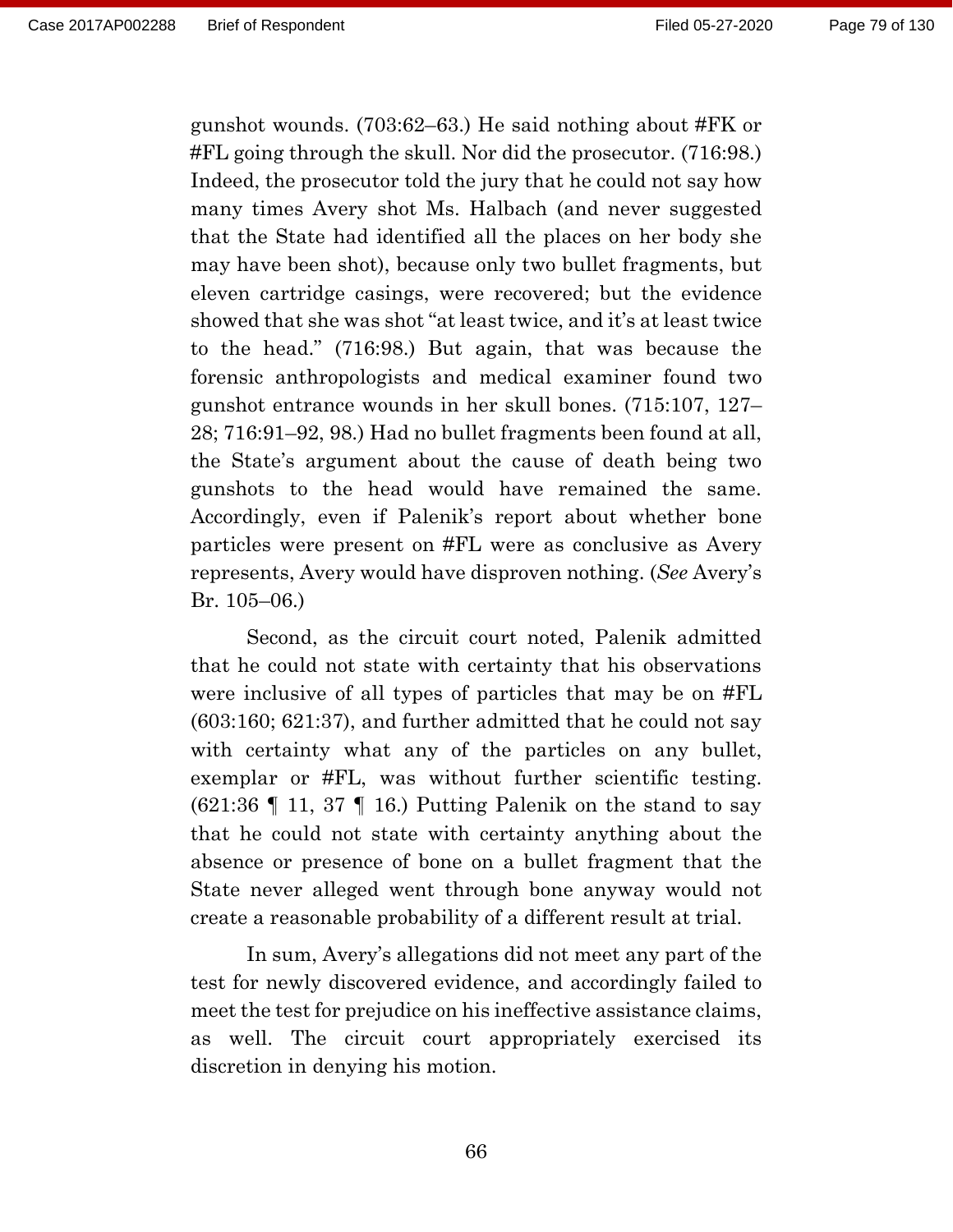#### **3. Avery's arguments do not persuade.**

Avery alleges that the circuit court "erred in weighing the scientific evidence rather than granting an evidentiary hearing" (Avery's Br. 103), and "apple idl the wrong standard" to this evidence because it noted that his "arguments ignore[d] an important question—were the tests available at the time of the defendant's previous motion pursuant to Wis. Stats. § 974.06 or any of the other appeals or motions filed after trial." (Avery's Br. 107 (citations omitted.) Relying on *State v. Edmunds*, 2008 WI App 33, ¶¶ 10–15, 308 Wis. 2d 374, 746 N.W.2d 590, and *Avery*, 345 Wis. 2d 407, Avery contends that because the defendants in those cases did not establish precisely when the technology was developed, he only had to show "the technology [his experts used now] was not available at the time of his trial" to prove that his evidence was newly discovered (which, as explained, he did not establish anyway). (Avery's Br. 108.) He is wrong.

Avery has conflated the standard for prevailing on the merits of a newly discovered evidence claim with the standard for overcoming the procedural bar on a successive section 974.06 motion to reach those merits. (Avery's Br. 107); *Lo*, 264 Wis. 2d 1,  $\P$  17–20. To overcome the procedural bar and reach the five-prong newly discovered evidence test, Avery first had to show a sufficient reason his newly discovered evidence claims could not have been brought in his other postconviction litigation. *See Edmunds*, 308 Wis. 2d 374, ¶¶ 10–13. He did not do so. (603.)

Nothing in *Edmunds* or *Avery* supports Avery's conclusion to the contrary. The supreme court in *Avery* did not discuss the procedural bar under section 974.06(4), and simply noted that the parties agreed that the defendant had met the first four prongs of the test. *Avery*, 345 Wis. 2d 407, ¶ 31. In *Edmunds*, the circuit court found that the defendant had met the first four prongs of the test, and this Court upheld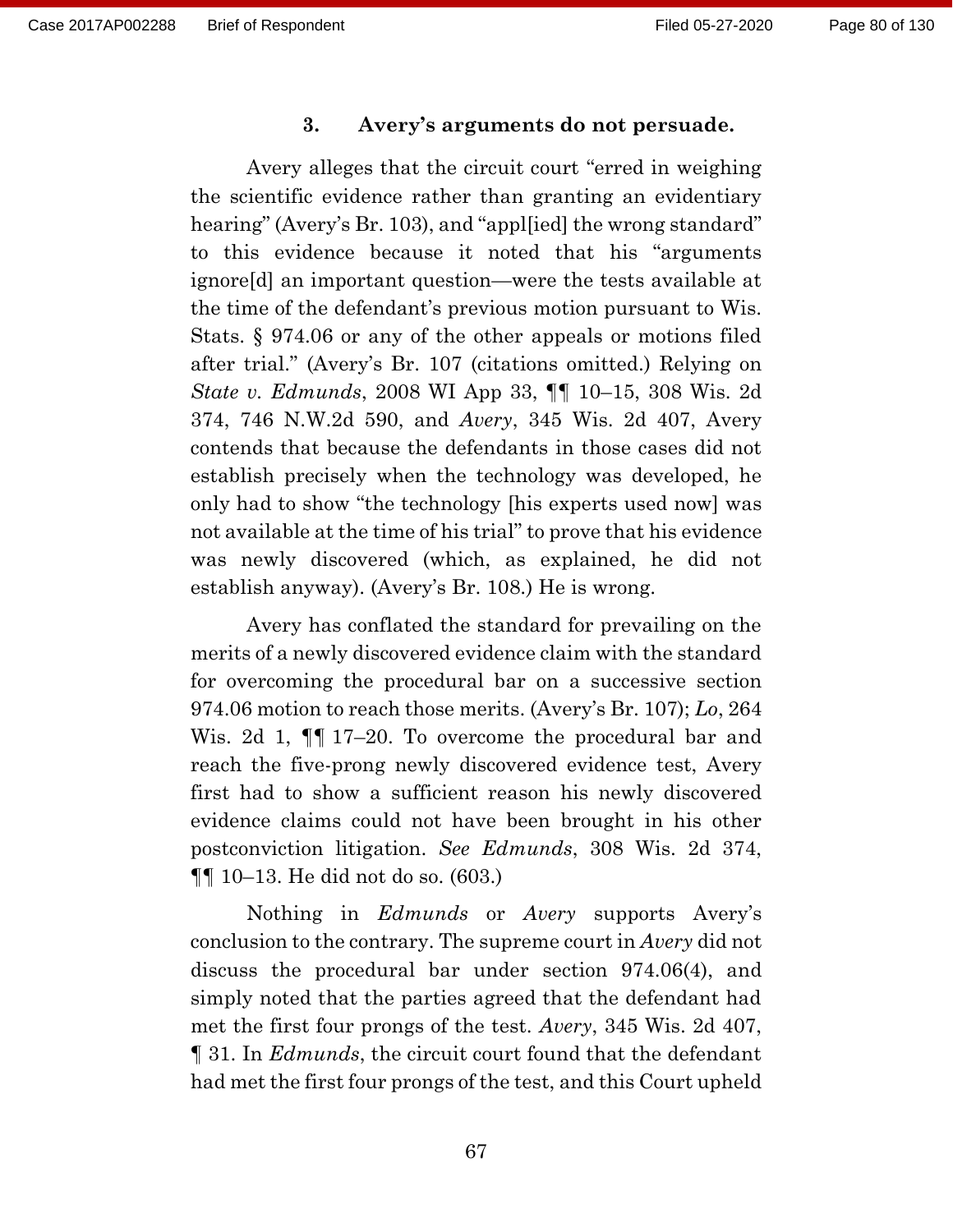that determination as a proper exercise of discretion. *Edmunds*, 308 Wis. 2d 374, ¶¶ 14–15. The unavailability of the defendant's new scientific evidence during his previous appeal was relevant only to the second prong of the test, whether the defendant was negligent in seeking it. *See id.* ¶ 15. Nothing in *Avery* or *Edmunds* supports Avery's suggestion that he can meet the first four prongs of the relevant test and overcome the procedural bar just by asserting that his "new" evidence was unavailable at trial.

At any rate, the circuit court did not reject Avery's claims on that basis. The circuit court rejected his newly discovered evidence claims on the merits of the fifth prong, as explained above. (628:3–6.) The court did not "improperly weigh" the scientific evidence, either: a circuit court must weigh the new evidence against the evidence presented at trial to determine whether a jury looking at the new evidence and the old evidence would have a reasonable doubt about the defendant's guilt. *See Avery*, 345 Wis. 2d 407, ¶ 32. (Avery's Br. 103–07.) Avery really just argues that the circuit court misread his experts' reports. (Avery's Br. 103–07.) But the court quoted facts directly from Avery's experts' reports, finding that they did not come to the definitive conclusions Avery claimed in his motion. (628:3–6.) Those findings are supported by the experts' affidavits in the record. (604:101– 14; 615:9–12; 621:33–39.) They therefore cannot be clearly erroneous. *Schreiber*, 223 Wis. 2d at 426.

Avery appears to have misunderstood what Dr. Reich concluded and what the circuit court found about the hood latch source testing. (Avery's Br. 103–04.) The circuit court did not "conclude[ ] that the DNA on the hood latch was deposited by sweat from Mr. Avery's hand." (Avery's Br. 103.) It noted that Reich's source attribution testing could not test for sweat. (628:3.) And while it is true that "there is no DNA in sweat" (Avery's Br. 104), Reich admitted that there can be skin cells in sweat, and that is how sweat transmits DNA.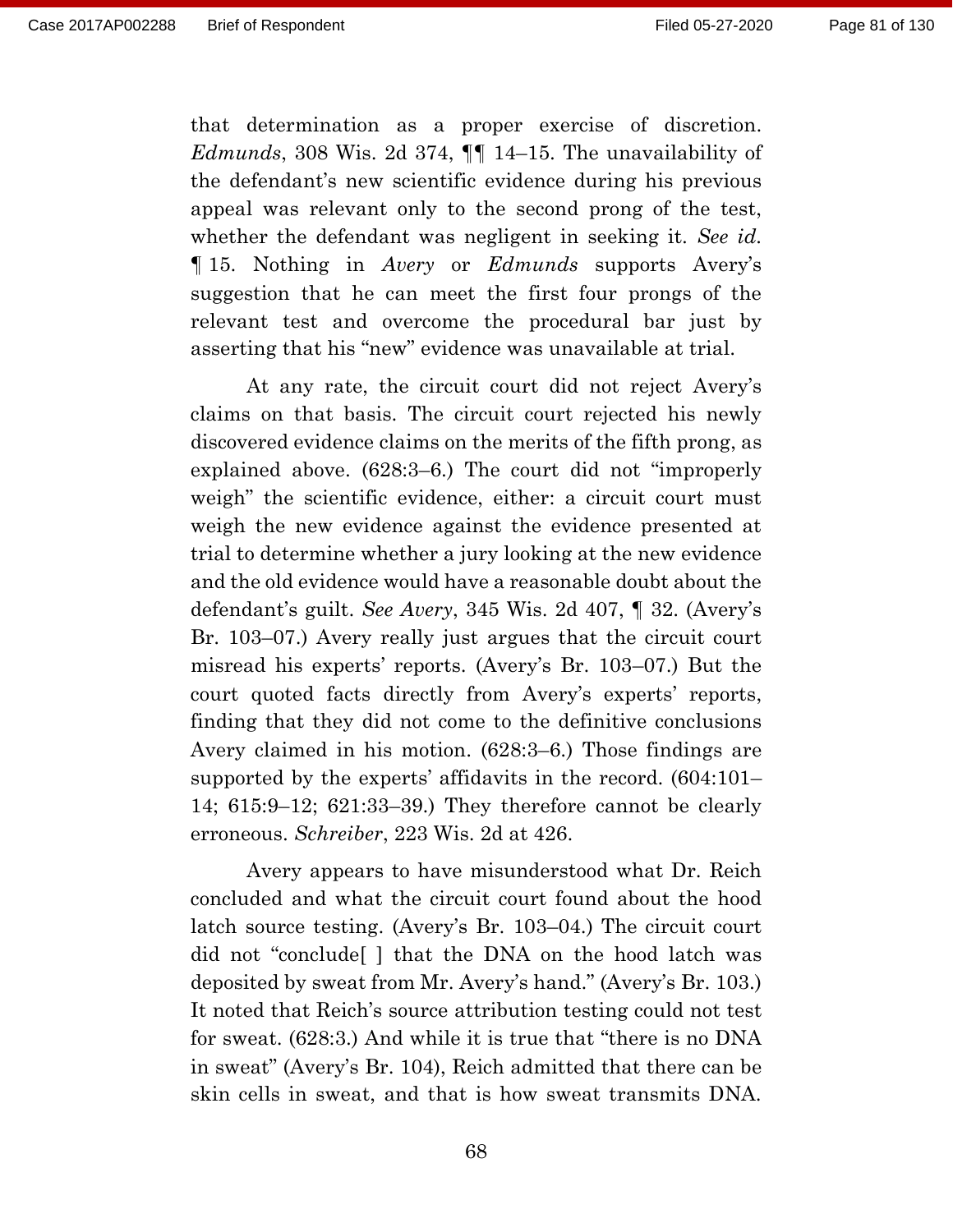(630:1–2.) Reich couldn't test for sweat but he ruled out all of the detectable bodily fluids, meaning his tests left open the possibility that Avery's DNA was deposited on the hood latch by skin cells transmitted in sweat. (628:3–4.) Neither the State at trial nor the court said the sweat itself had to carry DNA which he has now "disproven," as he seems to believe.<sup>19</sup> (603:91; Avery's Br. 74, 103–04.)

Contrary to what he states in his brief, Avery's claim in his motion that Palenik's examination of the hood latch swab yielded newly discovered evidence amounted to one sentence that did not relay any facts about what Palenik did, what he found, how he reached any conclusions about it, or why any findings he made were significant. (603:172; Avery's Br. 109.) And again, the fact that Palenik used a microscope manufactured in 2016 does not make the technology new. (Avery's Br. 109–10.)

Regarding #FL, Palenik only said he couldn't see anything that looked like bone on bullet fragment #FL, but "further analytical approaches" would be needed to "more specifically confirm" its absence. (Avery's Br. 104.) That is exactly what the circuit court said Palenik said, and it is far from the definitive conclusion Avery claims. (628:5; Avery's Br. 104–05.) But again, while it's true that "the State's theory as to the cause of death was gunshots to Ms. Halbach's skull," (Avery's Br. 106), neither the State nor any of the state's experts ever alleged that #FL was one of the bullets that went through her skull; Avery just jumped to that conclusion. Palenik's examination therefore disproves nothing, no matter

<sup>19</sup> Avery's citation for this proposition in his motion does not support his claim. (603:91) At two of the points to which he directs, the State was discussing how likely individuals are to leave latent fingerprints, not touch DNA. (711:102–03; 716:82–83.) In the third, the State said what Reich said: that sweat sometimes carries skin cells and other material that carries DNA. (715:119–20.)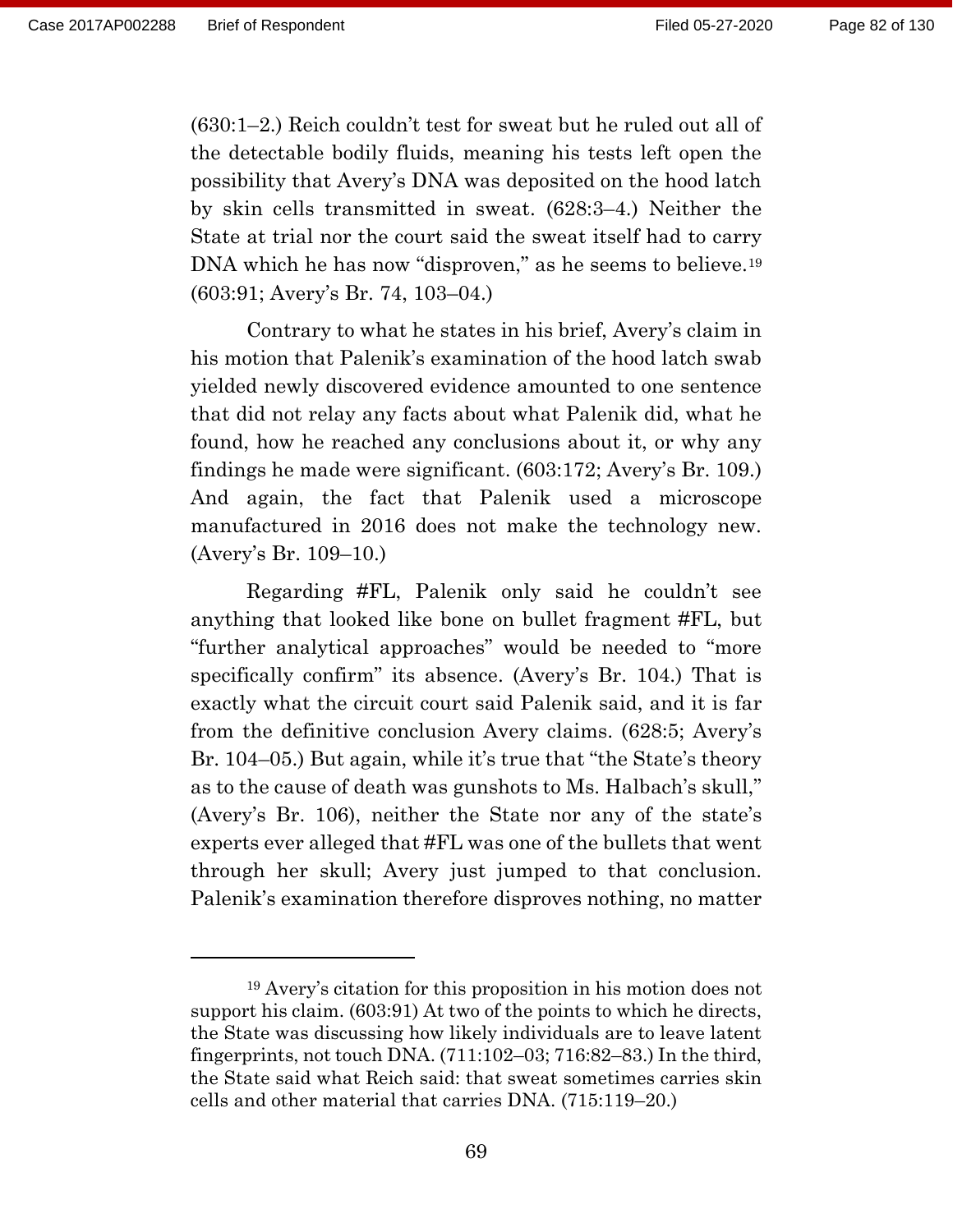what conclusion he reached about the particles on #FL (Avery's Br. 104–06).

Avery never alleged in the trial court that DeHaan performed any experiments that amounted to newly discovered evidence. (*See* Avery's Br. 109; 603:153–79.) And he offers nothing now attempting to show that DeHaan's independent research since 2012 somehow meets any part of the newly discovered evidence test. (Avery's Br. 109.) Avery just relies on another conclusory, factually unsupported assertion, stating that because DeHaan has performed more experiments on cadavers than anyone else since 2012, they must "refute" that Ms. Halbach's remains were burned in Avery's burn pit. (Avery's Br. 109.) That would be insufficient to meet any part of the newly discovered evidence test even if Avery had not forfeited the claim by failing to raise it in the circuit court.

The court found that because Avery's experts did not actually rebut anything the State put forth at trial, there was no reasonable probability of a different result at a new trial. (628:3–6.) It specifically relied on facts stated in Avery's expert reports to come to that conclusion. It issued a reasoned opinion applying the law to the facts of record, or in other words, a proper exercise of discretion. *Jeske*, 197 Wis. 2d at 912. This Court should affirm the circuit court's denial of Avery's June 2017 motion.

### **II. Nothing required the circuit court to allow Avery to pursue his claims piecemeal, so it appropriately denied his October 6, 2017 motion for relief from judgment.**

On October 6, 2017, Avery filed a "motion for relief from judgment." (629:1 (capitalization omitted).) There, he stated that on September 18, 2017, he met with the State and reached an agreement to schedule additional tests on the victim's RAV-4. (629:1–2.) Avery said that "[t]he parties also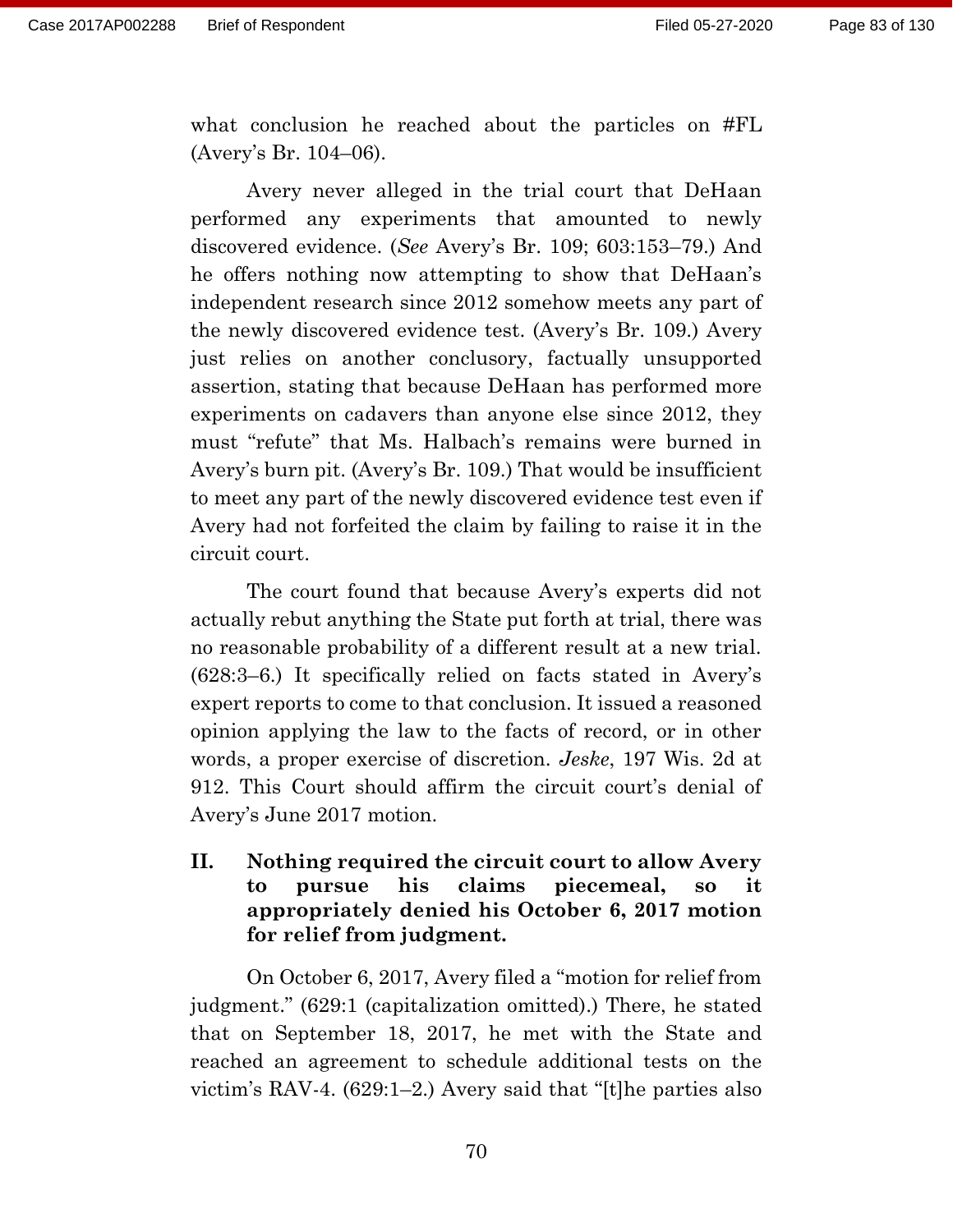had an agreement that the previously filed § 974.06 Motion For Relief would be amended." (629:1–3.) He claimed that after this meeting he "intended to inform the court that an amended motion would be filed," but that he "did not anticipate" the court denying his motion while he pursued further testing. (629:3.) He asked the court to vacate its October 3 order denying his motion. (629:3.)

The circuit court denied this motion in its November 28, 2017 order. (640:1–3.)

# **A. The circuit court reasonably explained its decision denying Avery's motion to vacate judgment.**

"The decision to grant relief from a judgment is discretionary." *Johnson v. Johnson*, 157 Wis. 2d 490, 497, 460 N.W.2d 166 (Ct. App. 1990). "[I]t is also within the discretion of the trial court whether to allow an amendment to a motion for post-conviction relief pursuant to sec. 974.06, Stats." *State v. Rohl*, 104 Wis. 2d 77, 93, 310 N.W.2d 631 (Ct. App. 1981).

The circuit court properly exercised its discretion when it denied Avery's motion to vacate its judgment denying his June 2017 motion. The court explained that it was denying Avery's request because Avery chose to file an incomplete motion and never asked the court not to rule on it, nor alerted the court to any negotiations about "the scheduling of a hearing that the court had yet to grant." (640:2.) It was "[o]nly after the court fully considered the evidence submitted and issued its final ruling" that Avery "finally alert[ed] the court" that he was working on further evidence to support his arguments, and no agreements on scheduling "were submitted to the court for its approval until after the final decision was made [to deny] the defendant's original motion." (640:2.) The court determined that Avery "cannot try to amend a motion that was filed without reservation only after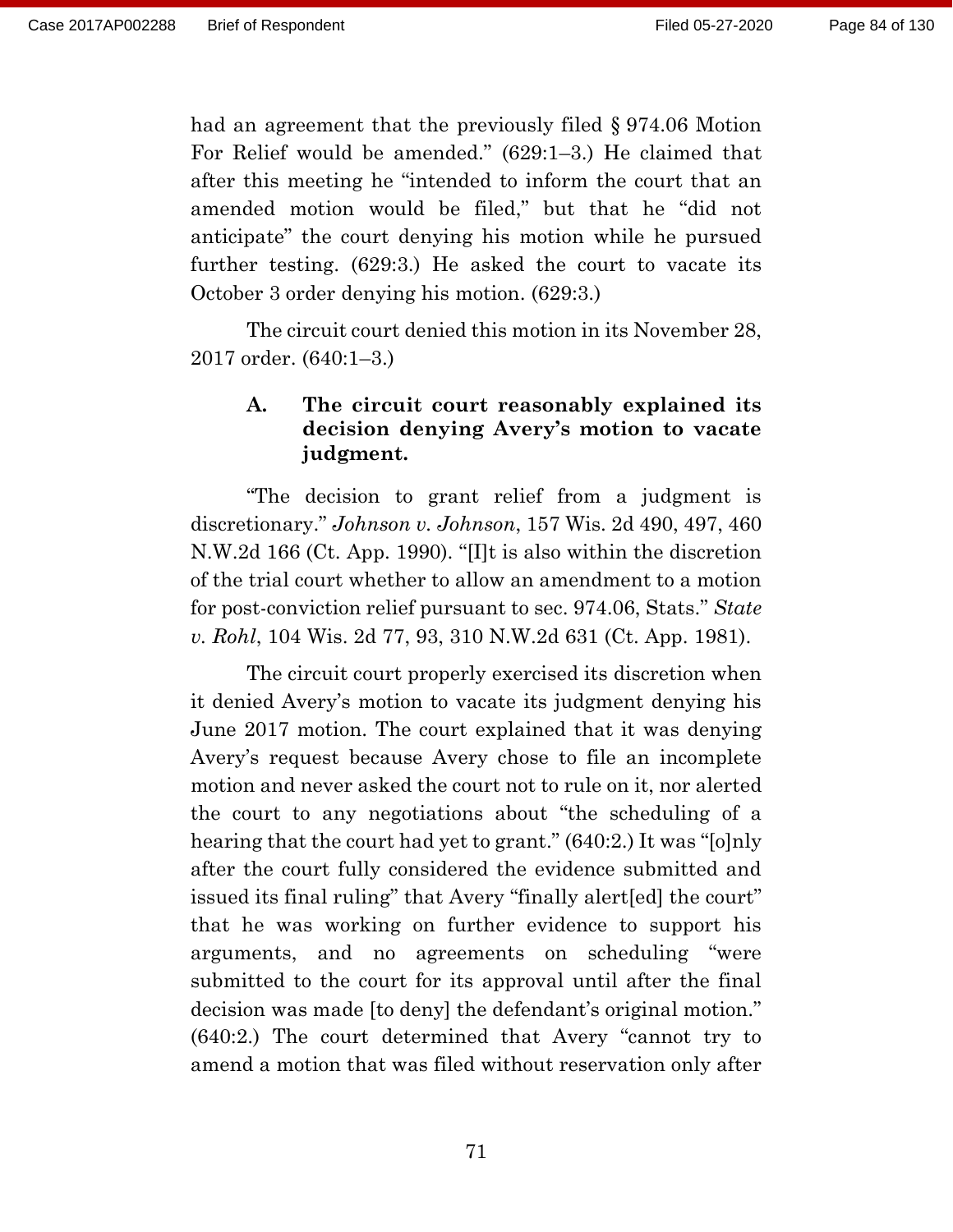[he] receives an adverse ruling," and denied the motion for relief from judgment. (640:2–3.)

That is a reasonable decision that is based on the facts of record, and accordingly the court did not erroneously exercise its discretion. *Jeske*, 197 Wis. 2d at 913. Avery provided nothing in his October 6, 2017 motion showing the circuit court should have withheld ruling on his June 2017 motion—he essentially just told the circuit court that he didn't realize the court might rule on it and that he'd intended to tell the court he planned to supplement his arguments later. (629; Avery's Br. 35.)

The circuit court was not required to let Avery supplement his motion even if he'd timely requested to do so, let alone allow him to supplement an already-denied motion that he filed without reservation. It adequately explained its reasons for refusing to do so. The court properly exercised its discretion when it denied Avery's motion for relief from judgment.

**B. Avery improperly argues for the first time on appeal that the court's refusal to vacate its judgment violated the 2007 preservation and testing order; nevertheless, the claim is meritless.** 

# **1. Avery forfeited his argument that the 2007 preservation order allowed him to pursue his claims piecemeal.**

Avery has not attempted to show that the circuit court erroneously exercised its discretion in denying his motion to vacate judgment based on the reasons Avery actually offered to it, and instead makes a new argument on appeal. (Avery's Br. 33–39.) Now, Avery claims that the circuit court's refusal to reopen his June 2017 motion violated the 2007 court order for preservation and scientific testing of certain evidence. (Avery's Br. 36–39.) This argument appeared in none of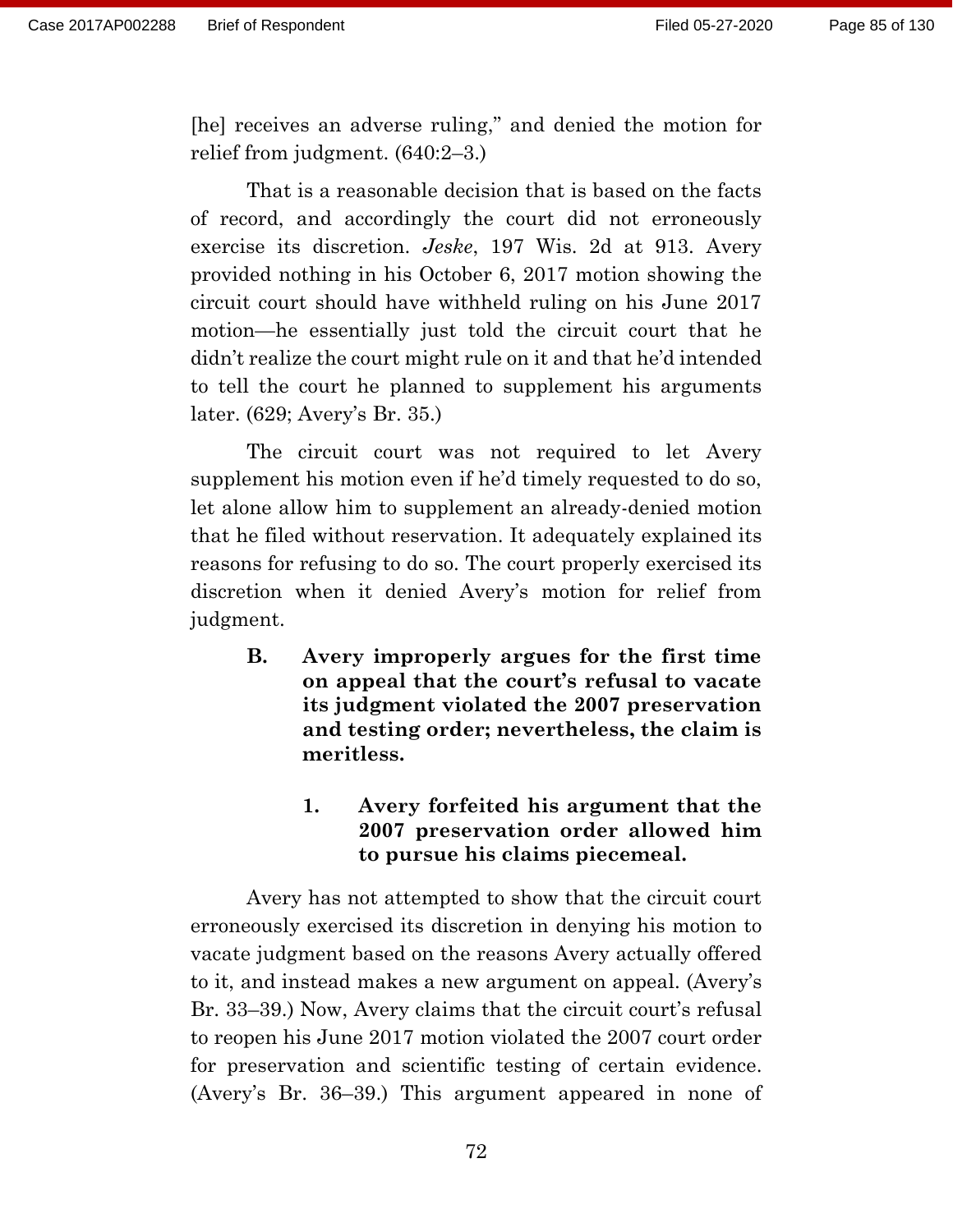Avery's motions to the circuit court. (*See* 629; 631; 632; 633; 635; 636.)

Again, this Court "will not . . . blindside trial courts with reversals based on theories which did not originate in their forum." *Schonscheck*, 261 Wis. 2d 769, ¶ 11 (citation omitted). Avery cannot show that the circuit court erroneously exercised its discretion by relying on an argument on appeal that the circuit court never heard. The argument is forfeited.

Avery has also attempted to unfairly deflect blame onto the State for the result of Avery's own decision to prematurely file an incomplete section 974.06 motion and then fail to alert the court to that fact. (Avery's Br. 34.)

No matter what was agreed to by the parties about scheduling forensic testing, particularly at the *September* 2017 meeting, it doesn't explain why Avery filed an incomplete motion in *June* 2017 and never alerted the court that he planned to supplement it. (Avery's Br. 34.) Wisconsin Stat. § 974.06(2) states that there is no statute of limitations for bringing a section 974.06 motion. As the circuit court aptly observed, Avery has never offered any reason why he filed his June 2017 motion at all if he had further investigation he wanted to complete, or why he waited months to even think about alerting the court that he planned to supplement it and then still didn't notify the court until after he received an adverse ruling. (640:3–5.) Indeed, Avery still has offered nothing in this regard.

The State is not responsible for Avery's unilateral decision to file an incomplete motion and presume the court would not decide it while he conducted further investigation. (640:4.) That choice, and its consequences, rest solely with him.

The circuit court properly exercised its discretion in denying Avery's motion to vacate the October 3 order.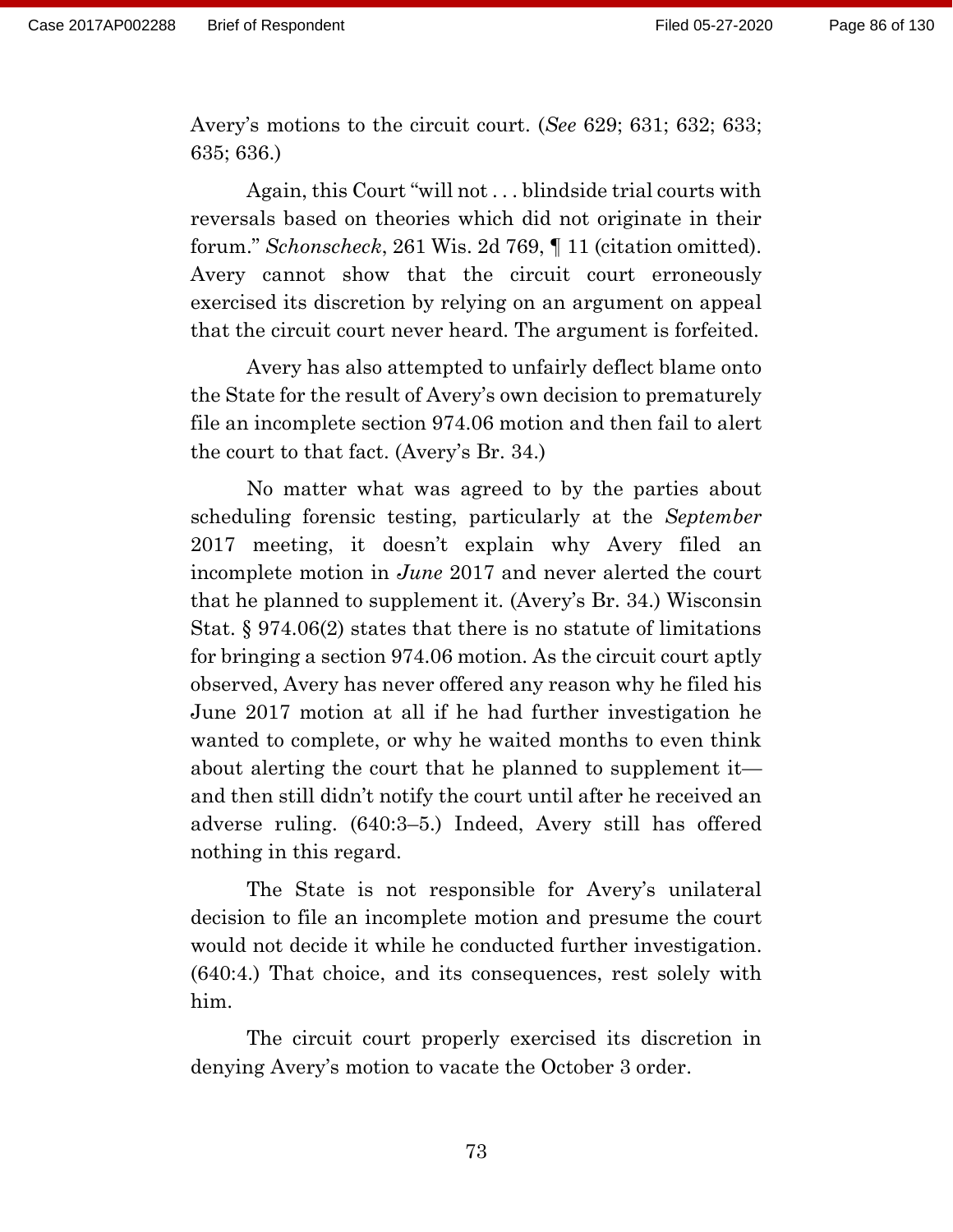**2. The 2007 preservation order does not give Avery a license to pursue available claims piecemeal.**

Regardless, Avery's argument that the circuit court's refusal to vacate its judgment violated the 2007 order is meritless. (Avery's Br. 33–39.) The 2007 preservation order requires the State to preserve indefinitely "all *bloodstains*," and "all swabs or other collected samples of *bloodstains* that the State believes contain Steven Avery's DNA and that were found in or on Teresa Halbach's vehicle," and "portions of all items submitted by the State to the FBI Laboratory" for EDTA testing. (395:1–2 (emphasis added).) Paragraph 4 of the order further states that Avery "may at any time submit the bloodstains, swabs, and items described in paragraphs 1 through three . . . for independent scientific testing . . . without further order of this Court." (395:2.)

The 2007 order says nothing about collection or "further forensic testing" of other evidence, or about relieving Avery of the rules of postconviction procedure when raising claims related to forensic testing. (395; Avery's Br. 38–39.)<sup>20</sup> And the circuit court's October 3 order did not prevent Avery from seeking any further testing. To overcome the procedural bar and raise claims related to that testing, though, Avery would still have to meet the postconviction pleading requirements. That includes showing a sufficient reason why he could not have sought this testing and brought any claims

<sup>20</sup> Avery attempts to bootstrap into his appellate brief an argument that he was due additional testing pursuant to Wis. Stat. § 974.07. (Avery's Br. 38–39.) This Court explicitly refused to allow Avery to litigate a Wis. Stat. § 974.07 motion as part of this appeal, stating that "[t]he scope of this appeal is limited to a review of the circuit court's orders denying Avery's Wis. Stat. § 974.06 motions." (769:2.) Whether Avery could meet the requirements for testing and postconviction relief under Wis. Stat. § 974.07 is not at issue here. The State will not discuss it further.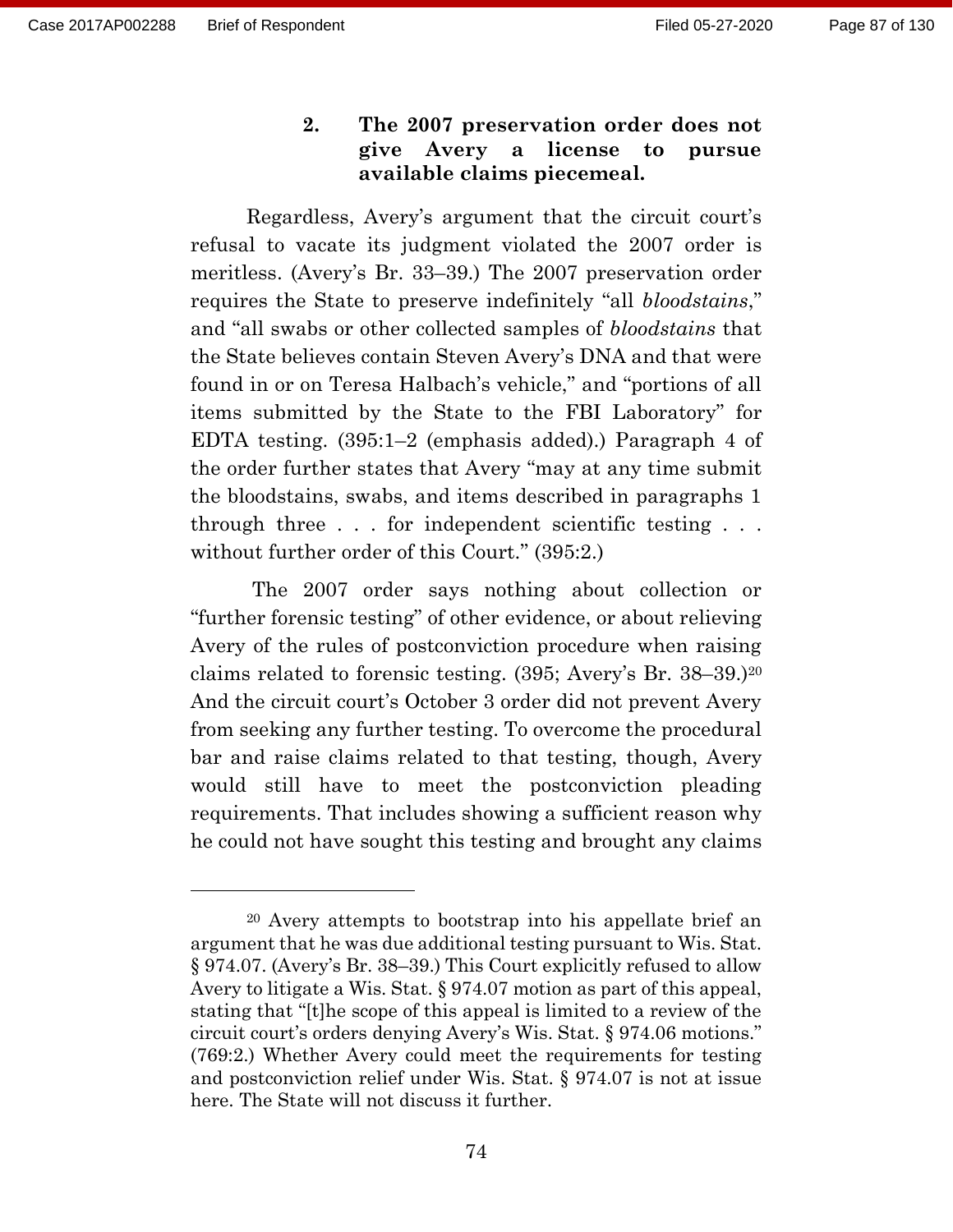related to it at the time he filed his earlier motions, if he wants to raise claims related to subsequent testing. *See* Wis. Stat. § 974.06(4).

In any event, none of the additional items on which Avery relied in his motion to vacate fall within the 2007 order. (629:2.) Avery claimed he planned to test for DNA swabs from the RAV-4's battery cables, to collect and test new swabs from the bar under the driver's seat, hood crutch, interior hood release, license plates, a lug wrench, and to conduct "[a] complete examination of the interior and exterior of the RAV-4 for additional forensic evidence." (629:2.) None of that is bloodstain evidence collected from the RAV-4 or items submitted to the FBI for EDTA testing. An examination of the RAV-4 "for additional forensic evidence" is not even a request for scientific testing of anything. Even if Avery were correct that the 2007 order relieved him of showing a sufficient reason why claims related to scientific testing of the evidence listed within it could not all be raised in a single motion, which he is not, nothing Avery submitted to the circuit court would have triggered the 2007 order.

The 2007 preservation order does not give Avery a license to pursue his claims piecemeal, nor did it require the circuit court to allow him to amend his motion after he received an adverse ruling. The court appropriately denied Avery's motion to vacate its October 3, 2017 order.

**III. The circuit court properly exercised its discretion when it denied the claims raised in Avery's motion for reconsideration as procedurally barred.**

On October 23, 2017, Avery filed a motion for reconsideration of the circuit court's order denying his June 2017 motion. (631.) There, he alleged:

1. The circuit court "failed to properly accept the factual allegations in Mr. Avery's motion as true" (631:5–9);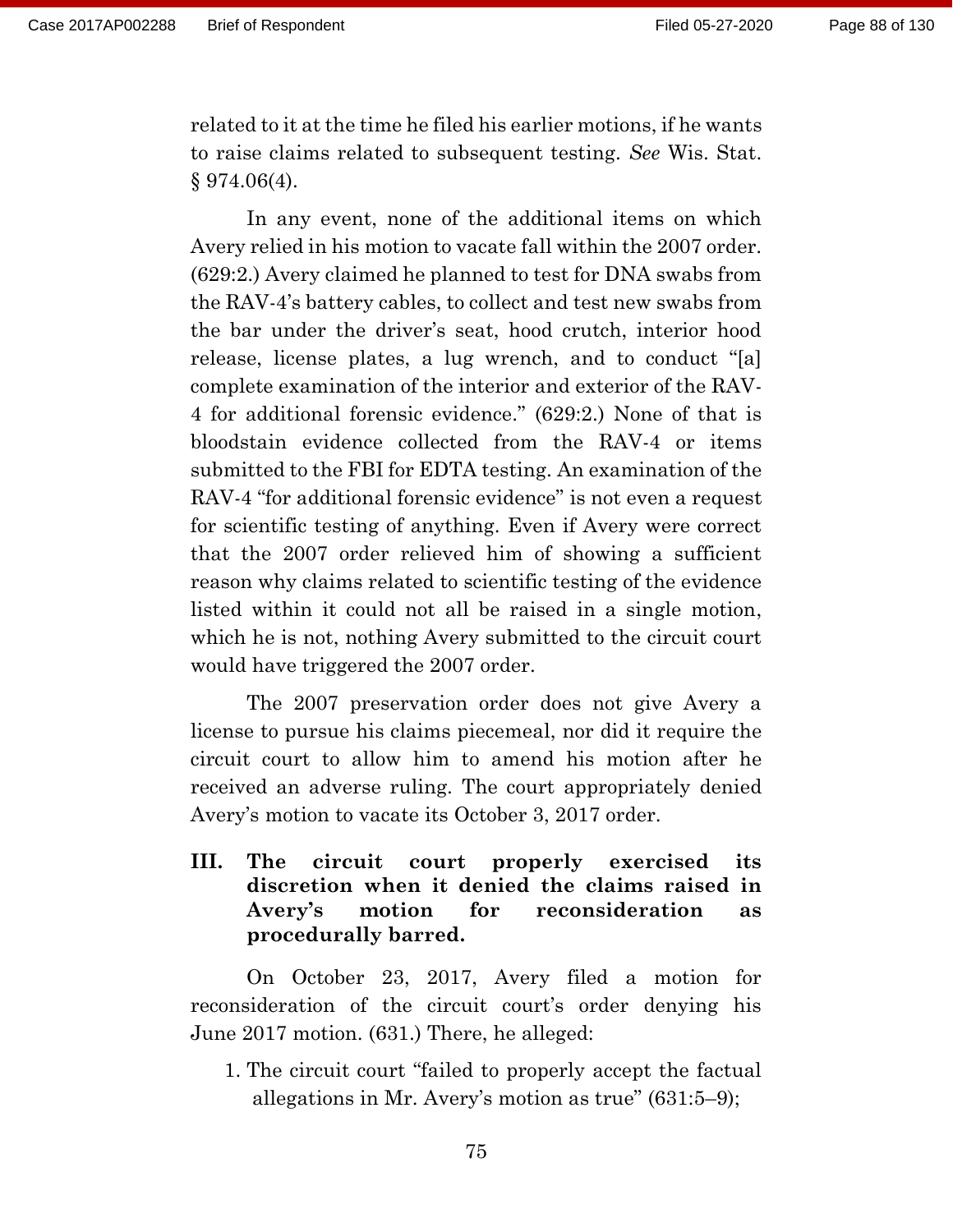- 2. The circuit court misconstrued his expert opinions (631:10–18);
- 3. The circuit court erred when it concluded that ineffective assistance of postconviction counsel must be pursued via a *Knight* petition (631:18–22);
- 4. The circuit court erred in finding that he did not show a sufficient reason why his claims could not have been raised earlier (631:22–31);
- 5. He had "new evidence" of a *Brady* violation consisting of a "new witness," Kevin Rahmlow, who allegedly told Sergeant Colburn that he saw a car similar to the victim's RAV-4 outside the Avery property on November 3 and 4, but no police report existed about the conversation (631:31–32);
- 6. That he had "new evidence" that trial counsel were ineffective by failing "to investigate and present to the jury" impeachment evidence related to Bobby Dassey, consisting of Bryan Dassey's 2005 statement to police that Bobby said he saw the victim leave the property (631:33–39 (capitalization omitted));
- 7. Avery had "new evidence" purportedly providing a motive for Bobby Dassey to murder Ms. Halbach, consisting of forensic computer examiner Gary Hunt's examining the forensic image of the Dassey computer provided to the defense before trial, and finding violent pornography and images of dead bodies, (631:46–48);
- 8. Avery had "new evidence of a Brady violation" consisting of Denise Heitl stating that she had a phone conversation with the victim at 11:35 on October 31 about an appointment, which Heitl told the authorities (631:48–49 (capitalization omitted));

Avery filed two supplements to this motion adding arguments and claims.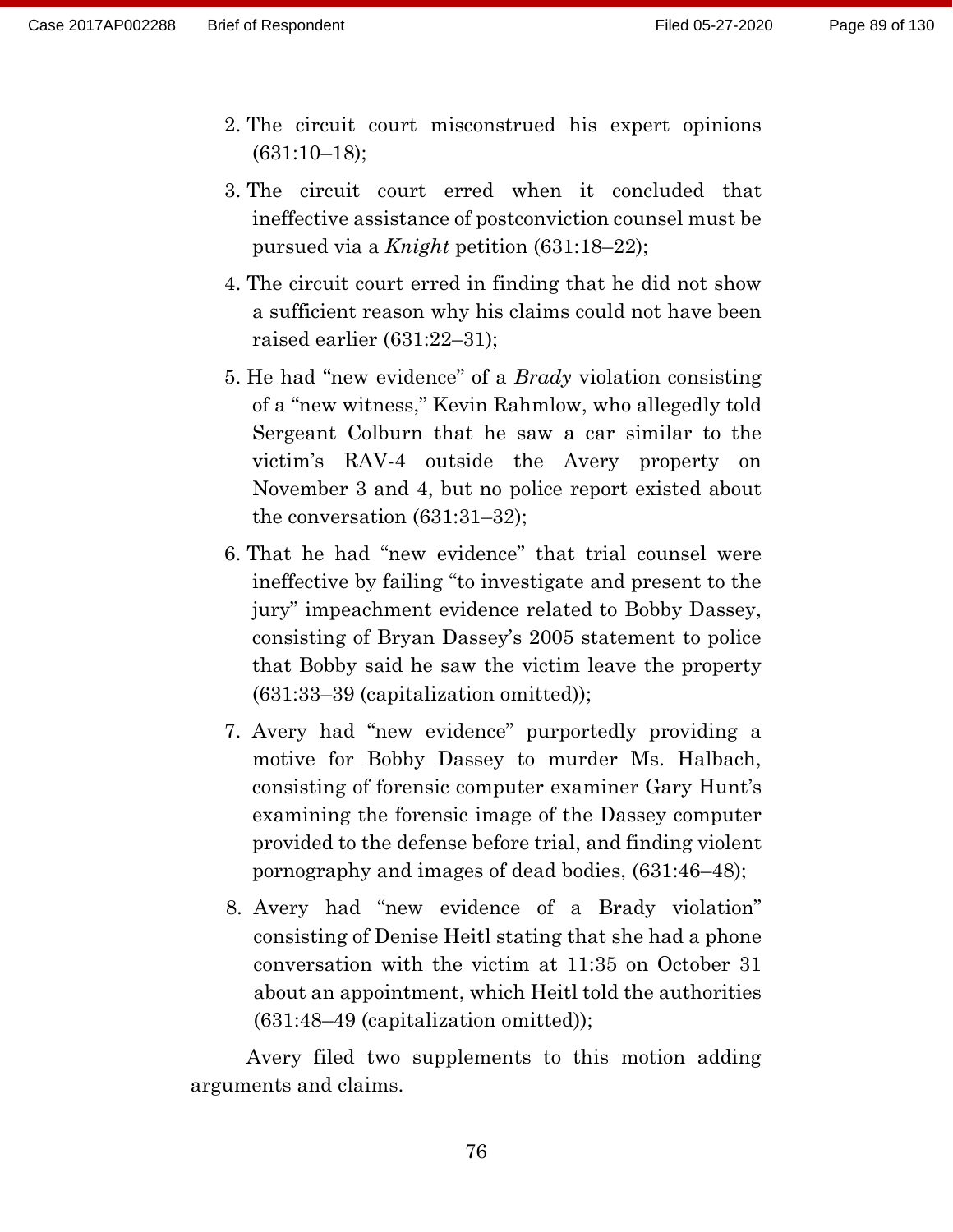Avery alleged in his first supplement that "[a]s undersigned counsel's investigation remains ongoing, additional new evidence continues to develop . . . ." to support his claims. (633:2.) He then raised five new ineffective assistance and newly discovered evidence claims related to the contents of the Dassey computer, and provided an affidavit from Bryan Dassey as "further" impeachment evidence related to Bobby's testimony about Halbach leaving the property.  $(633:2-9)$ .

In his second supplement, Avery alleged that the State committed a *Brady* violation by failing to disclose to the defense a CD containing Detective Mike Velie's investigative report of his forensic investigation performed on the Dassey computer, which he alleged "must contain evidence favorable to Mr. Avery." (636:3–5.) Avery also added additional argument from his police procedure expert that Scott Tadych was not sufficiently investigated, and provided an affidavit from Attorney Strang concurring that he was ineffective for failing to hire a blood spatter or ballistics expert. (636:11–15.)

### **A. Legal standards and standard of review for motions for reconsideration**

"To prevail on a motion for reconsideration, the movant must present either newly discovered evidence or establish a manifest error of law or fact." *Midland Funding, LLC v. Mizinski*, 2014 WI App 82, ¶ 20, 355 Wis. 2d 475, 854 N.W.2d 371 (citation omitted).

Again, to qualify as newly discovered, the evidence must meet the five-prong test stated in *Avery*, 345 Wis. 2d 407, ¶ 25; *see supra* I.B.1. It "does not include the 'new appreciation of the importance of evidence previously known but not used.'" *Fosnow*, 240 Wis. 2d 699, ¶ 9 (citation omitted). Evidence previously known includes evidence that was "knowable" by counsel. *Id.*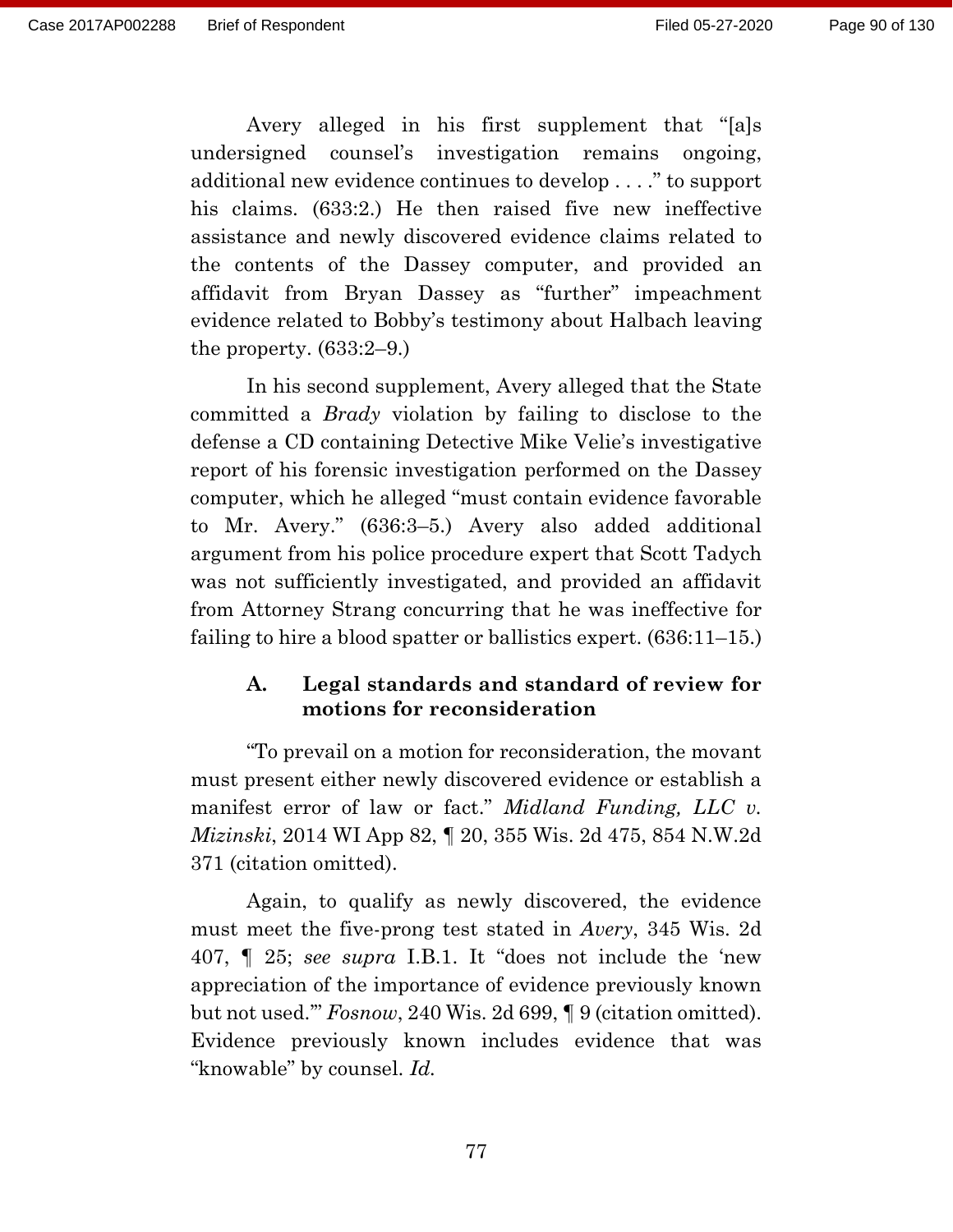This Court "review[s] a circuit court's denial of a motion for reconsideration to determine if the court properly exercised its discretion." *State v. White*, 2008 WI App 96, ¶ 9, 312 Wis. 2d 799, 754 N.W.2d 214.

- **B. The circuit court appropriately exercised its discretion to deny Avery's motion for reconsideration.**
	- **1. The circuit court properly found that the claims raised in Avery's motion for reconsideration were procedurally barred.**

The circuit court applied the correct law to the facts and gave a rational explanation for denying Avery's motion for reconsideration. Accordingly, it properly exercised its discretion in doing so. *Jeske*, 197 Wis. 2d at 912.

The circuit court observed that in Avery's "numerous filings after October  $6<sup>th</sup>$ , [he] submit[ted] a substantial amount of what [he] calls newly discovered evidence. That characterization is incorrect." (640:3.) Instead, Avery's motion for reconsideration and subsequent supplements "outlin[ed] new arguments and new theories of the case for the court to consider." (640:3.) But "[w]hat [was] missing in the wealth of arguments and documentation is any explanation as to why the defendant filed his motion on June 7, 2017, knowing that further scientific testing was required to complete his motion and that considerable investigation was still being conducted by the defense." (640:3.) *Escalona-Naranjo*, 185 Wis. 2d 168, expressly bars such claims "unless good cause is shown as to why the issue was not included in the original filing." (640:3.)

The court explained that "there is no reason asserted or good cause shown as to why the motion was submitted . . . ." before all of Avery's investigation was finished. (640:3) In Avery's post-October3 filings he "[made] it abundantly clear that [he] knew [he] had substantial investigation to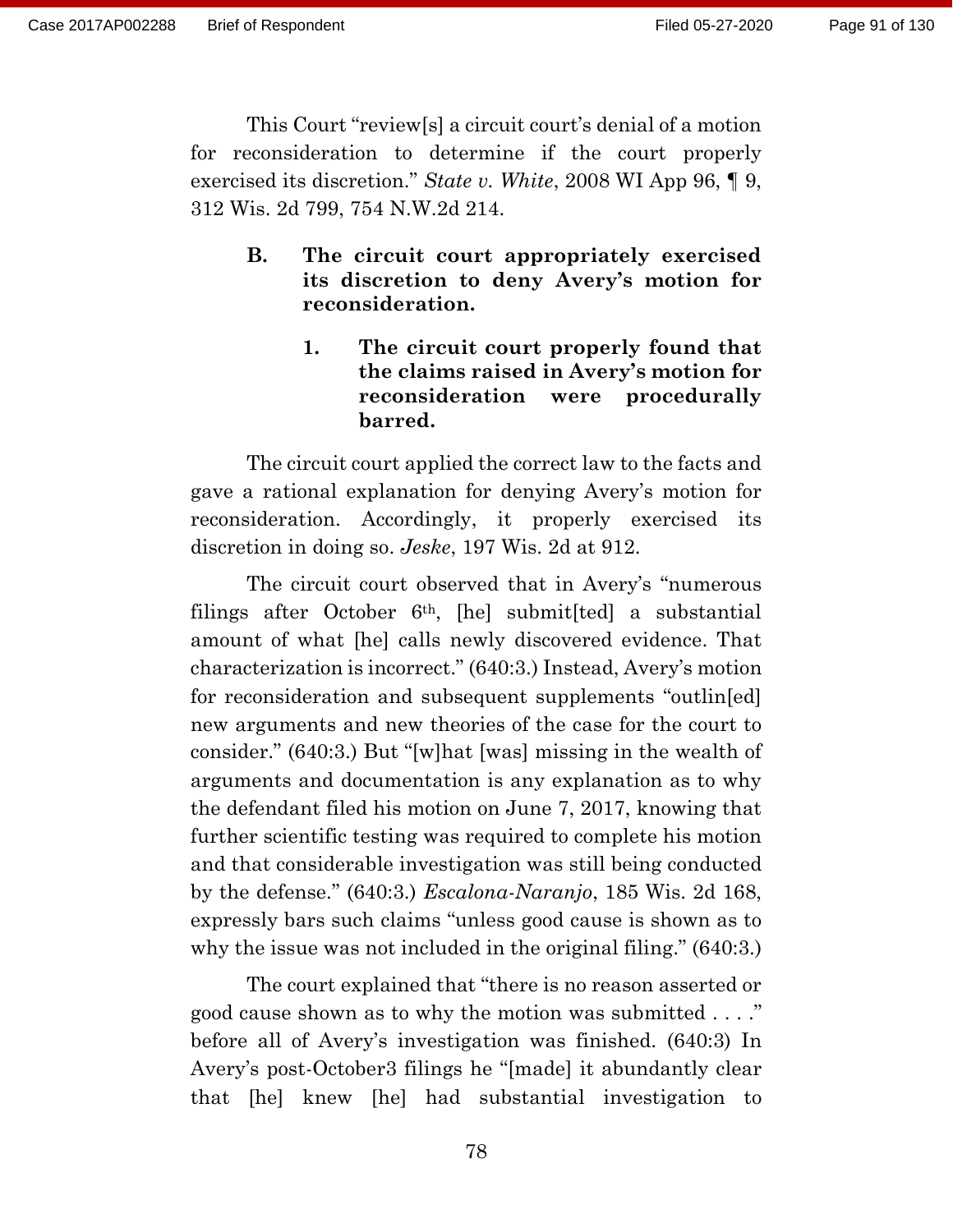complete," but provided "no explanation as to why, without an impending deadline to meet, the defense rushed ahead and filed the motion prior to [his] investigation being completed." (640:4.)

The court stated that it "finds no basis to reverse its previous decision" and Avery's new arguments and alleged "new evidence" to back up his old arguments "should have been asserted in the defendant's first motion, pursuant to the holding in *Escalona-Naranjo*." (640:5.)

That was a legally and factually sound evaluation of Avery's post-October3 motions. (631–636.) "The purpose behind Wis. Stat. § 974.06 is to avoid *successive* motions for relief by requiring a defendant to raise all grounds for relief in one motion." *Aaron Allen*, 328 Wis. 2d 40. Avery repeatedly claimed that everything he alleged was "new evidence," but it was "new" only in the sense that Avery did not investigate and develop an argument about it before filing his June 2017 motion. Indeed, Avery admitted that the only reason "additional new evidence continue[d] to develop" was because "undersigned counsel's investigation remain[ed] ongoing." (633:2.)

As the circuit court correctly observed, that is exactly what *Escalona-Naranjo* and Wis. Stat. § 974.06(4) prohibit: successive motions based on new arguments that are only "new" because the defendant filed a motion without investigating and presenting them. The mere fact that an argument was not raised in a prior motion is not a sufficient reason for raising it in a subsequent one. *See State v. Kletzien*, 2011 WI App 22, ¶ 17, 331 Wis. 2d 640, 794 N.W.2d 920. And what was uniformly absent from Avery's post-October3 motions was "any explanation as to why the defendant filed his motion on June 7, 2017, knowing that further scientific testing was required to complete his motion and that considerable investigation was still being conducted by the defense." (640:3.)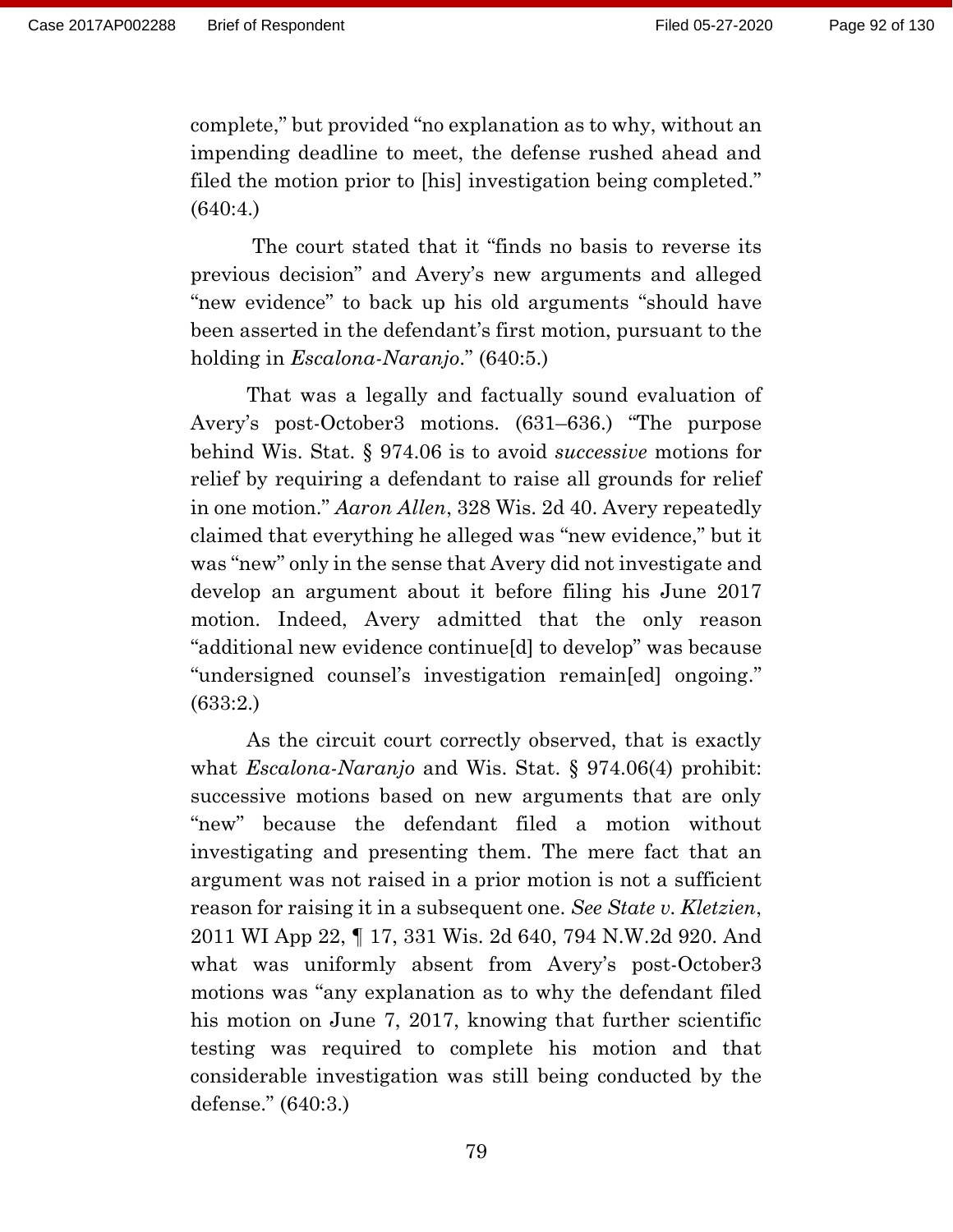Avery still does not attempt to direct this Court to any point in the record where he provided any sufficient reason why these claims could not all have been raised in a single motion or why he filed his June 2017 motion prematurely. (Avery's Br. 82–87, 116–21.) He claims that his motion for reconsideration was "properly filed" under Wis. Stat. § 805.17(3) (Avery's Br. 117), but that statute applies only to bench trials. *Schessler v. Schessler*, 179 Wis. 2d 781, 784, 508 N.W.2d 65 (Ct. App. 1993). Regardless, the circuit court did not deny his motion as improperly filed. It denied it because it found all of the arguments within it procedurally barred. (640.)

Avery has provided no real argument that the circuit court's ruling on the procedural bar was legally or factually unsound. Instead, Avery has simply pretended that he submitted these arguments and evidence in his first motion by conglomerating his ineffective assistance of counsel and *Brady* claims into topical issue sections in his appellate brief, arguing their merits, and using these belatedly-raised arguments and exhibits to support them. (Avery's Br. 39–89 (citing 630; 631; 632; 633; 635; and 636).) Apart from being a disingenuous presentation of his claims on appeal, by arguing the merits of these claims in his appellate brief Avery failed to address the issue on appeal, which is whether the circuit court properly exercised its discretion in finding these claims procedurally barred and denying his post-October-3 motions without a hearing.

What little argument Avery has provided on this point again reflects a misunderstanding of the procedural bar. (Avery's Br. 116–21.) The question is not whether Avery had all his evidence in hand in June 2017. (Avery's Br. 116–21.) That would amount to allowing defendants to escape the procedural bar by simply failing to investigate their available claims, which is what Wis. Stat. § 974.06(4) was designed to prevent. *Escalona-Naranjo*, 185 Wis. 2d at 185.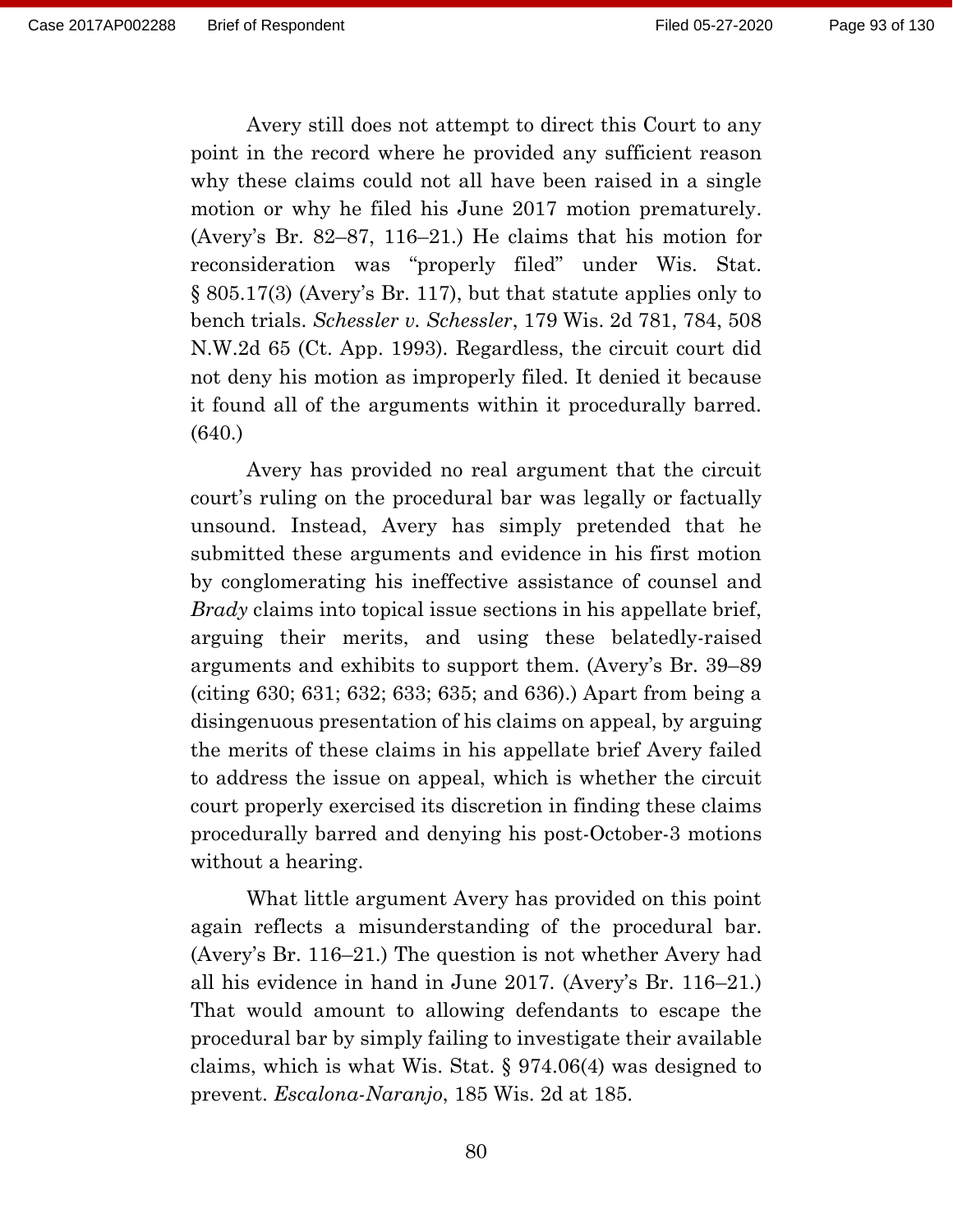The question is whether all of Avery's claims "could have been brought at the same time" if he had completed his investigation before filing his section 974.06 motion. *Id*. That means any claim that was available to be raised, if Avery could have discovered it by investigating it in June 2017, is procedurally barred. Since the answer to that question is yes, nearly all of Avery's later claims could have been raised in June 2017 if he had investigated them—and particularly the multitude of new ineffective assistance claims, considering that an attorney can only be ineffective for failing to take actions available at the time of trial—Avery had to show a sufficient reason why these claims could not have been developed in June 2017 to overcome the procedural bar. *See Aaron Allen*, 328 Wis. 2d 1, ¶ 40. He also had to sufficiently plead the claims. Avery failed to do either, in his motions or his appellate brief.

Moreover, Avery failed to recognize that his June 2017 motion was not his first attempt at postconviction relief. So, Avery also had to provide sufficient material facts to show a sufficient reason why the claims raised in his motion for reconsideration could not have been raised on direct appeal or in his pro se motion. Avery made no real attempt to do that, either, and to the extent he addressed it at all, he just made conclusory allegations of ineffective assistance of postconviction counsel. (*See, e.g.*, 632:1–2.)

In particular, Avery's unmade argument that he could not have raised in his June 2017 motion his claim that Strang and Buting were ineffective for failing to "investigate and impeach" Bobby Dassey based on Bryan Dassey's discussion with police would fall flat, given that it is based on a police report made before trial. (Avery's Br. 82–86.) But, so does the underlying claim.

The record shows that trial counsel thoroughly crossexamined Bobby (697:7–42), including establishing that all he could say was he saw Halbach taking a picture and then saw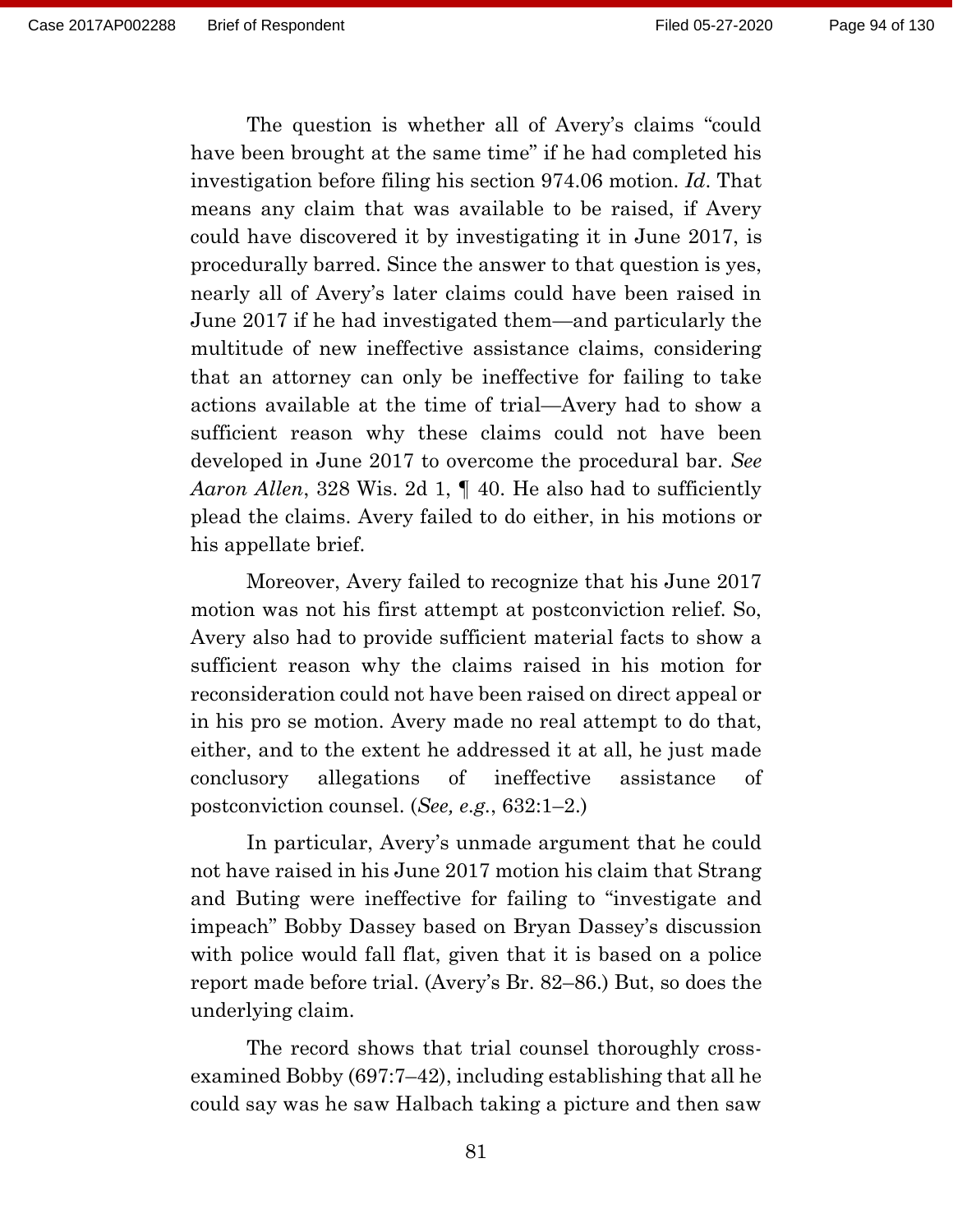her RAV-4 when he was leaving to go deer hunting (697:33– 41). Avery's attorneys further discredited Bobby's testimony about Halbach being at the Avery property at 2:30 p.m. through JoEllen Zipperer's testimony that Halbach could have been at the Zipperer household as late as 3:30 p.m., (694:137), and through bus driver Lisa Buchner's testimony that she saw Halbach there while dropping off the Dassey boys from school. (712:111–12.) Buchner testified that her regular route put her at the Avery property at the same time every day, which was between 3:30 p.m. and 3:40 p.m. (712:107–10.)

Avery fails to explain why a single statement that Bryan Dassey told police that Bobby said he saw Halbach leave the property would have tipped the scales, when the wealth of other evidence pointed at Avery, and when the jury already heard multiple other accounts that conflicted with Bobby Dassey's testimony. (Avery's Br. 82–86.)

Avery's complaints about trial counsel not using Bryan Dassey's statement to impeach Bobby simply amount to another claim that trial counsel was ineffective for failing to conduct the defense the way postconviction counsel would have, which is insufficient to state a claim for ineffective assistance. (Avery's Br. 82–86.) *Weatherall*, 73 Wis. 2d at 25– 26. But, again, the merits of this claim are not before this Court. *Sholar*, 381 Wis. 2d 560, ¶¶ 50–51. The circuit court properly found that this claim was procedurally barred, because there is no reason Avery could not have raised it in his June 2017 motion. That was a legally and factually sound decision. Denying this claim without a hearing was an appropriate exercise of discretion, and Avery has failed to show otherwise.

Avery further asserts that the Dassey computer would have provided a possible third-party suspect defense that Bobby Dassey killed Ms. Halbach, and that his forensic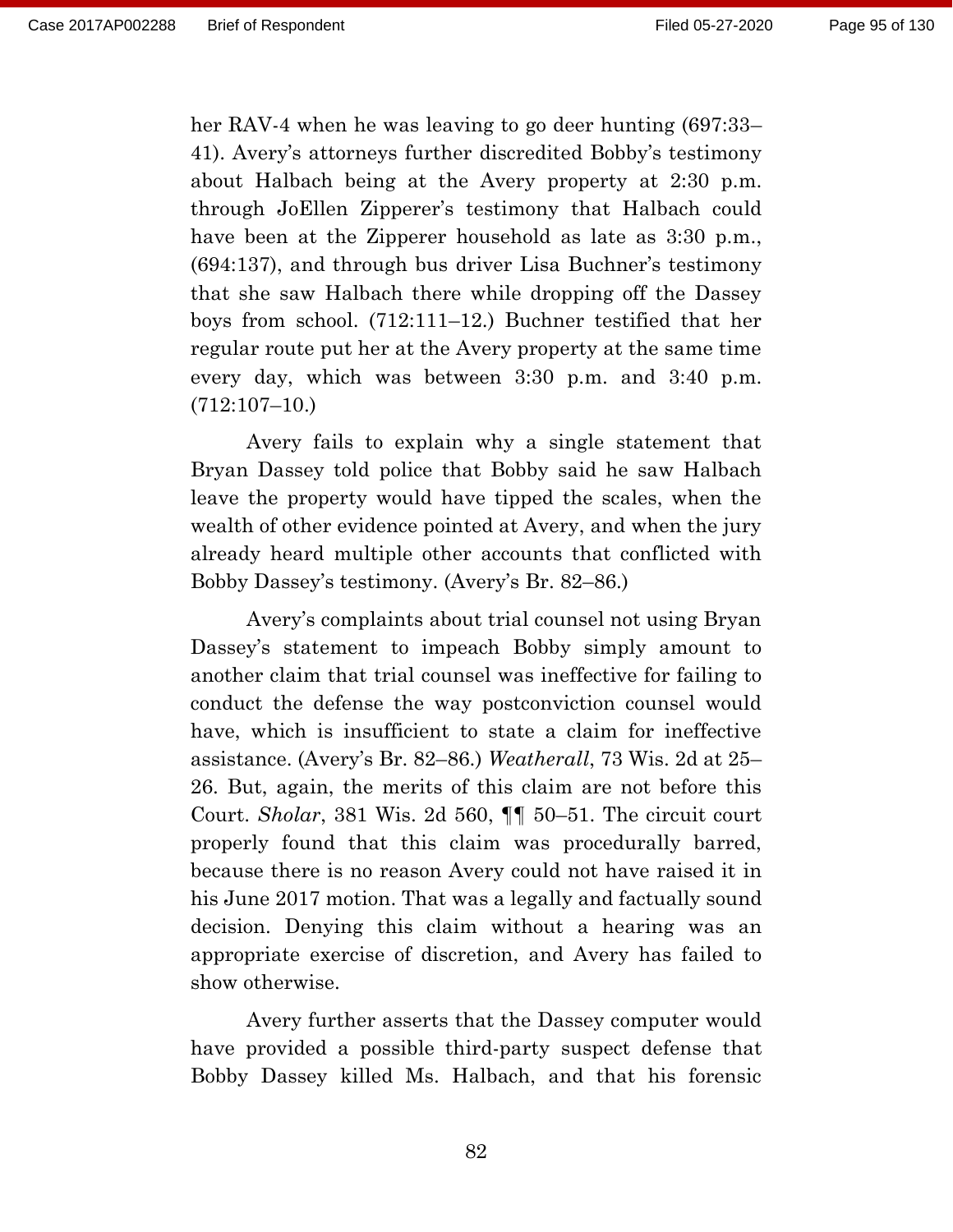computer expert, Gary Hunt, found "new evidence" on the computer to support that.<sup>21</sup> (631:46–48; Avery's Br. 120.)

But Avery again lacks a sufficient reason why he didn't raise this claim in his June 2017 motion or any of his previous postconviction litigation. This evidence isn't new. Avery simply relied on the fact that Hunt used a 2017 forensic computer program to allege that his examination could not have been performed earlier. But when Hunt's program was available is not the question. When the information on the hard drive was capable of being found is the question, and Hunt's own affidavit states that was 2006. (630:94.) Hunt's affidavit acknowledges that the *EnCase* forensic examination software technology was available and used in 2006, and that "the corpus of data contained within the forensic image [of the hard drive] has not changed" since then. (630:94.) He further acknowledges that his investigation was guided by Fassbender's report about the State's pretrial examination of the hard drive finding this same material. (630:93.) If it could be found in 2006, it could be found, and a claim could have been raised about it, at any time after that. At any rate, the fact that Hunt used a 2017 program would fail to show why this claim could not have been raised in Avery's June 2017 motion.

Apart from the claims raised in Avery's post-October-3 motions that he has obscured by amalgamating elsewhere in his brief, Avery just lists some of the things he investigated after filing his June 2017 motion and again calls it "new evidence." (Avery's Br. 119–21.) He claims that all of these belatedly-raised issues "were based on the discovery of new

<sup>21</sup> Avery raised different claims about the Dassey computer in different motions, but has combined them into a single section in his brief. (Avery's Br. 50–62.) Because they were different claims raised at different times and denied on different grounds, the State has addressed Avery's claims about the Velie CD raised in Avery's May 2018 motion in Issue IV.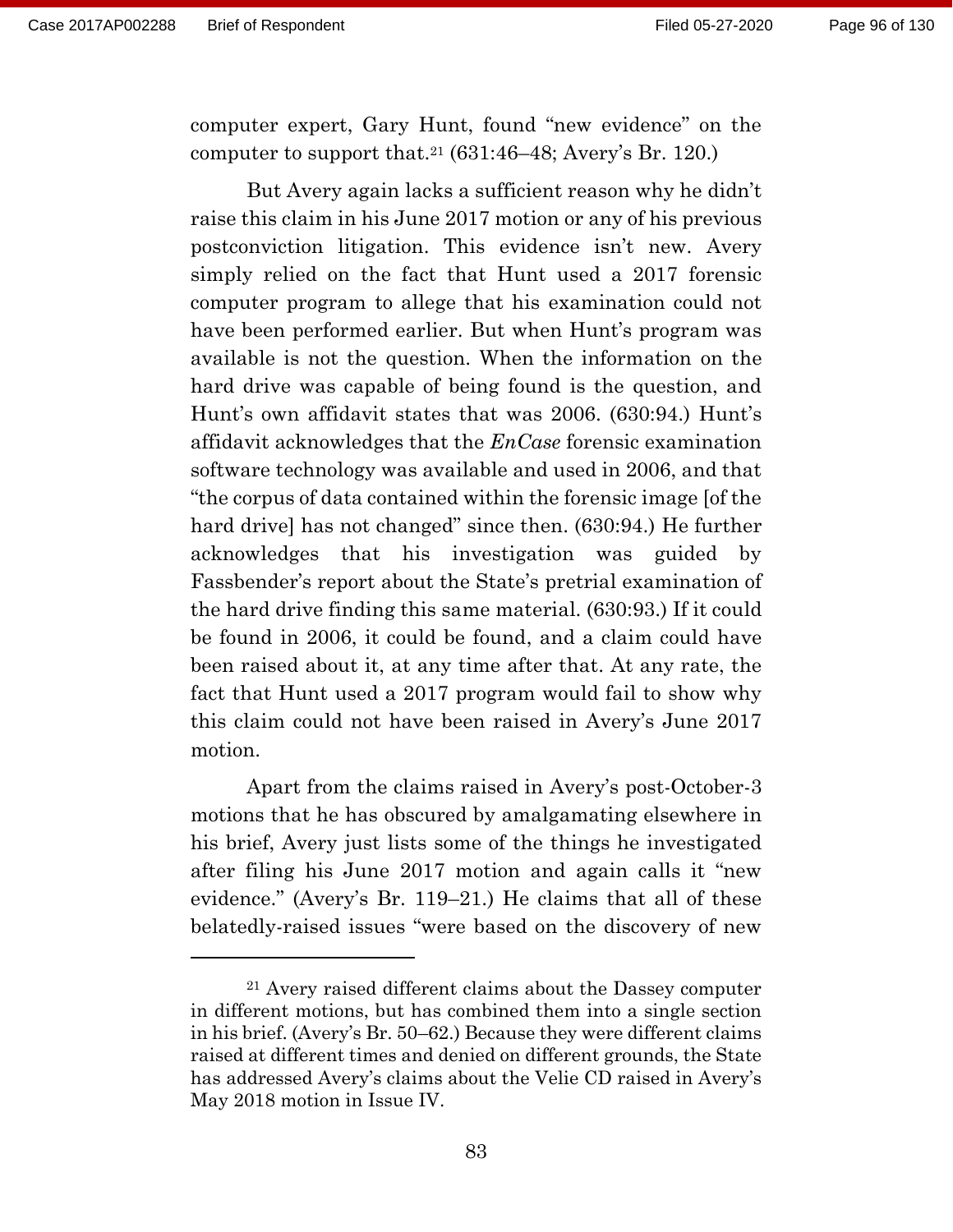evidence that was either withheld from Mr. Avery or, through no fault of his own, was not in Mr. Avery's possession at the time he filed his prior postconviction motions." (Avery's Br. 121.)

Avery's claim is false—the only reason this purported evidence was "not in [his] possession at the time he filed his prior postconviction motions" was because he failed to investigate these claims before filing. (Avery's Br. 82–86, 121.) Newly discovered evidence "does not include the 'new appreciation of the importance of evidence previously known but not used,'" and evidence previously known includes evidence that was "knowable" by counsel. *Fosnow*, 240 Wis. 2d 699,  $\parallel$  9 (citation omitted). None of this is newly discovered evidence—it was all knowable by counsel, inadmissible, or, as explained in section 2. below, immaterial.

Avery easily could have procured these affidavits from Strang, Baetz, Brad Dassey, and Blaine Dassey, and affidavits from Scott and Barb Tadych about whether Halbach left the Avery property, had postconviction counsel investigated all of Avery's claims before filing Avery's June 2017 motion. (Avery's Br. 119–20.) And Scott and Barb Tadych's phone conversations with Avery, along with Barb Tadych's Facebook statement, are inadmissible hearsay and therefore they are not newly discovered evidence as a matter of law no matter when they took place. *State v. Bembenek*, 140 Wis. 2d 248, 253, 409 N.W.2d 432 (Ct. App. 1987) (Avery's Br. 121.)

Finally, Avery's claim that he found "deletions" on the Dassey computer (Avery's Br. 120) was not raised in his 2017 motion for reconsideration. (631, 633, 635.) Indeed, Avery never raised any constitutional claim or developed any argument about this at all, in any motion. This was a bare allegation in a letter Avery wrote to the circuit court in August 2018, indicating that he would not be supplementing his July 6, 2018 motion. (760.) Again, Avery cannot show that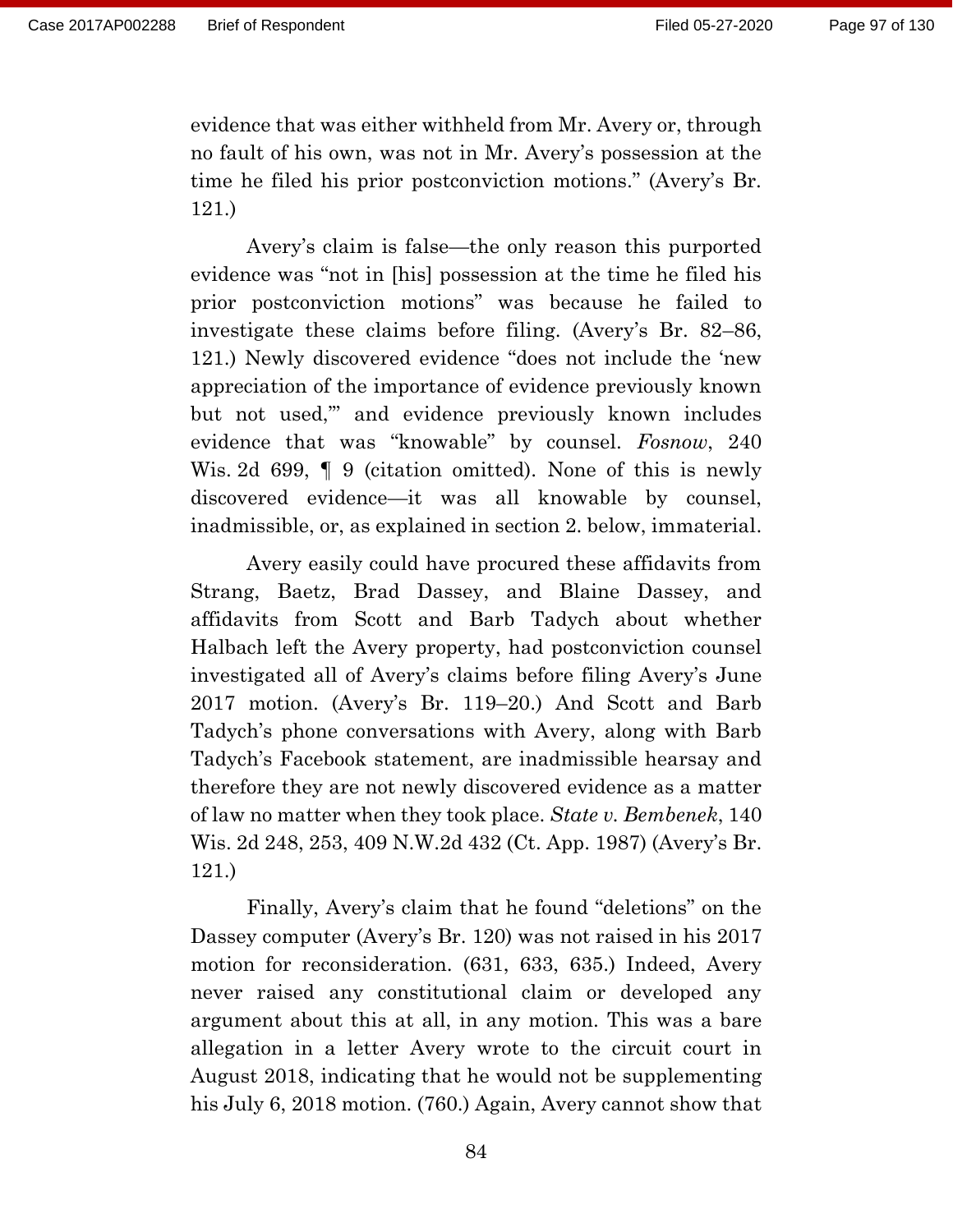the circuit court erroneously exercised its discretion in denying a motion by relying on things not presented in that motion.

The circuit court denied Avery's motion for reconsideration as procedurally barred for raising only claims that could have been brought in a single motion, if Avery would have completed his investigation before filing his motion, and failing to provide any reason, let alone a sufficient one, why he filed his Wis. Stat. § 974.06 motion prematurely while knowing that he "had substantial investigation to complete before [having] a full picture of all the evidence" he wanted the court to consider. (640:3–4.) That was a reasonable assessment by the circuit court, and denying these claims as procedurally barred was an appropriate exercise of discretion. Avery is due no relief.

## **2. Avery insufficiently pled his** *Brady* **claims about Heitl and Rahmlow, which are nevertheless meritless.**

Avery claims that he could not have included his *Brady* claims based on Rahmlow's or Heitl's information in his June 2017 motion because they did not provide their information until after he filed it. (Avery's Br. 40–45, 48–49.) Even assuming that could be a sufficient reason for failing to raise these claims then, and assuming these events actually happened, Avery did not establish that either of these affidavits provided material evidence, and therefore they cannot support a *Brady* claim. (631:48–49; Avery's Br. 40–45, 48–49.)

The defense does not show a *Brady* violation by showing that the prosecutor failed "to disclose evidence favorable to the accused, no matter how insignificant." *United States v. Bagley*, 473 U.S. 667, 675 n.7 (1985). Evidence is only material if "there is a reasonable probability that, had the evidence been disclosed to the defense, the result of the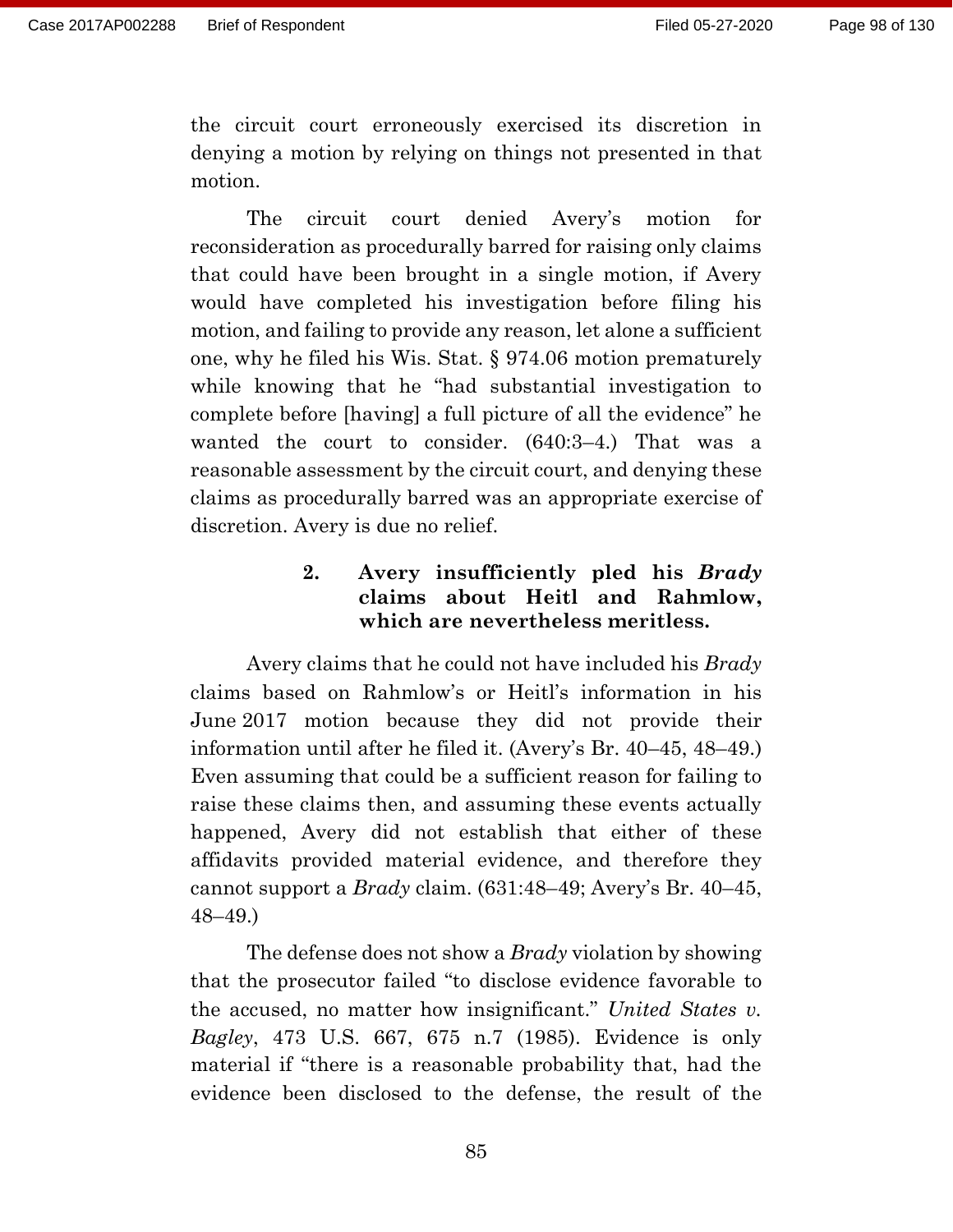proceeding would have been different." *Id*. at 682*.* The Supreme Court adopted that standard directly from *Strickland*. *Bagley*, 473 U.S*.* at 682. And to meet that standard, "[i]t is not enough for the defendant to show that the errors had some conceivable effect on the outcome of the proceeding." *Strickland*, 466 U.S. at 693. But that is all Avery alleged, for either Heitl or Rahmlow, and even that was based on speculation that had no basis in the record.

Heitl's affidavit says Ms. Halbach "pull[ed] over to check her calendar" as she was on the phone with Heitl at 11:35 a.m. on the day of her murder. (630:151.) Nowhere does Heitl say that Halbach was "mak[ing] notations in her day planner," as Avery claims. (630:150–52; Avery's Br. 48.) Avery claims that Halbach making notes in her day planner would help tie Hillegas to the murder because a "friend" said Hillegas had Ms. Halbach's day planner after the murder. (Avery's Br. 48–49.) But that is also false. The friend said Hillegas "had found a schedule of Halbach's for the week of October 31 to November 6." (630:91.) Nothing suggests that what Hillegas had was her day planner. Avery further assumes, with no support, that Halbach can't have kept more than one copy of her schedule. Avery then claims that Heitl's affidavit shows that Halbach's day planner was in the RAV-4 (it doesn't), assumes it must have stayed there until after the murder, (there are no facts to support this), assumes that the "schedule" Hillegas found was the day planner (there are no facts to support this, either), leaps to the conclusion that Heitl's affidavit shows that Hillegas retrieved whatever schedule he had from the RAV-4 (again with no factual support), (Avery's Br. 49), and claims this would have allowed him to meet the *Denny* third-party-suspect test for Hillegas by providing a direct connection to the crime. (631:49; Avery's Br. 49.)

Apart from relying on too many speculative leaps to count and therefore failing to allege what was needed for a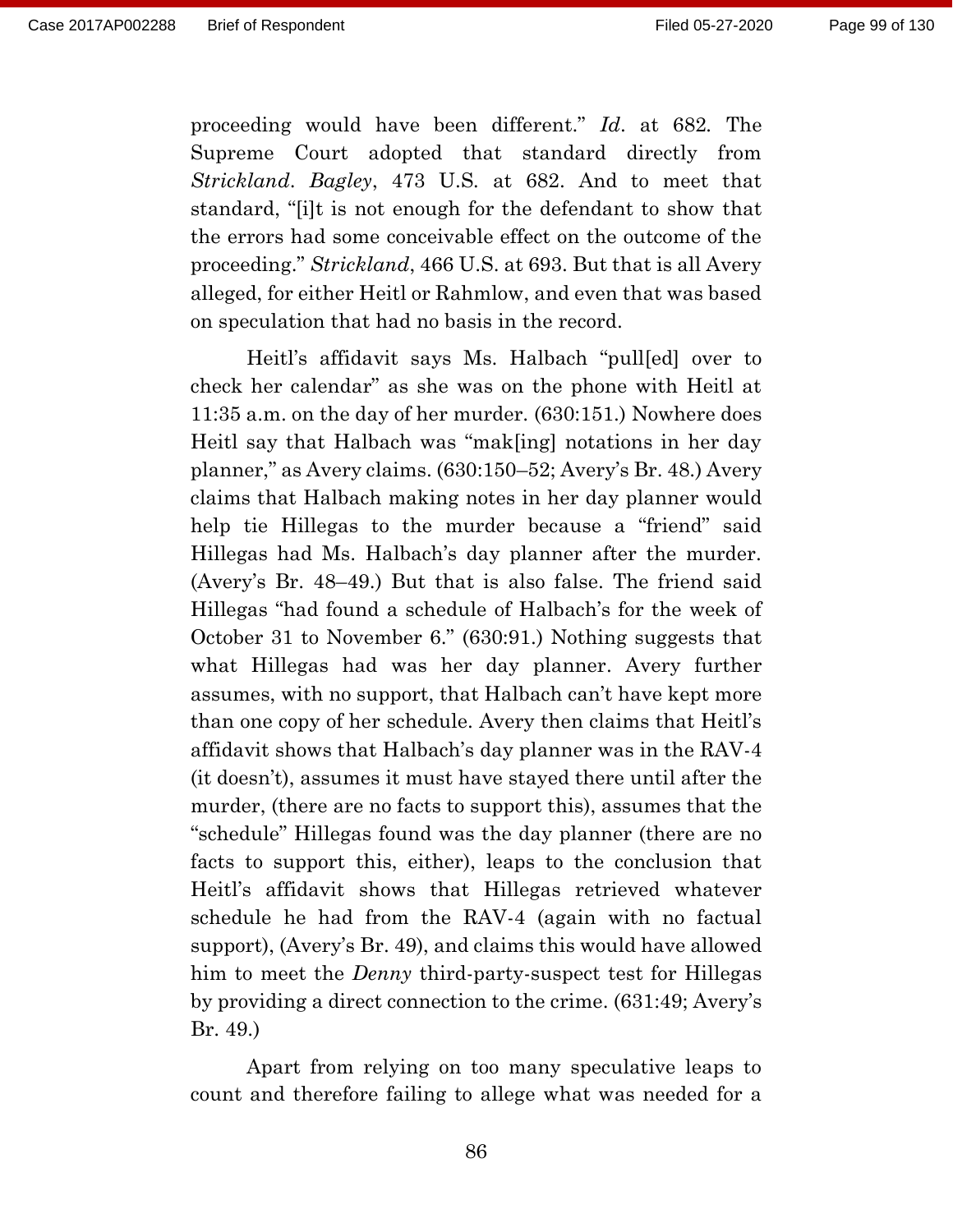hearing, Avery failed to allege any facts showing that there is a reasonable probability that Heitl's testimony would have led to a different outcome of the trial even if Avery's many misrepresentations were true. (631:48–49; Avery's Br. 49.) He simply proclaimed it would have done so, which is nothing more than a conclusory allegation. (631:49; Avery's Br. 49.) Materiality requires more. *See State v. Wayerski*, 2019 WI 11, ¶¶ 61–62, 385 Wis. 2d 344, 922 N.W.2d 468. There was an overwhelming amount of evidence against Avery, and he failed to explain why it's reasonably probable that he would have prevailed at trial if Heitl told the jury Halbach said she was "checking her calendar" during a phone conversation especially considering that Avery has uniformly failed to suggest how Hillegas or anyone else realistically could have acquired Avery's blood from his sink and then planted it in the RAV-4, and failed to provide anything directly connecting anyone else to the crime.

Avery's claims about Rahmlow suffer similar flaws. (631:31–32.) Avery did not allege anything showing a reasonable probability of a different outcome at trial. Rahmlow simply said he saw a car on the side of the road that he thought matched "the written description of [Ms. Halbach's RAV-4]" on a missing person poster at the gas station; so, assuming Rahmlow's contentions are true, Rahmlow never even knew what Ms. Halbach's car actually looked like, because he never saw a picture. (630:18–20; 631:19.) There is not a reasonable probability that a jury would have acquitted Avery if counsel produced Rahmlow just to say he saw a car parked on the road that he thought was similar to a written description of a car he never actually saw.

And Avery has again misunderstood what he had to show: he says only that Rahmlow's testimony "supports trial defense counsel's theory that the RAV-4 was planted" on Avery's property, and further alleges that Rahmlow seeing a similar car on a road somehow inexplicably shows that "it was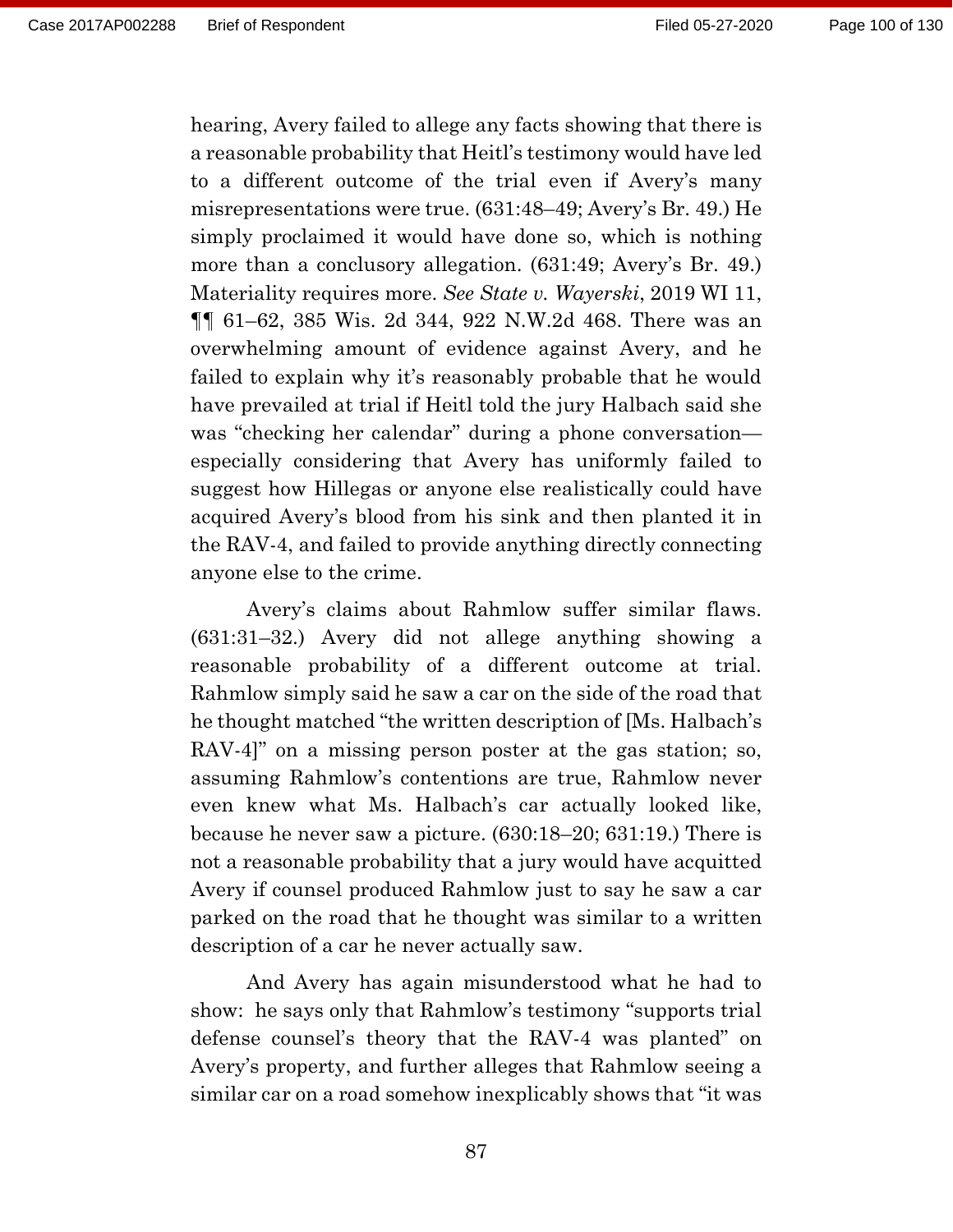possible to access the Avery property and plant the vehicle." (Avery's Br. 42.) Setting aside that Rahmlow's seeing a similar car somewhere fails to establish any fact about the RAV-4 being planted or accessibility to the Avery property, let alone a material fact, what Avery alleges again amounts to only a conceivable effect on the proceeding, at best. And that is insufficient. *Strickland*, 466 U.S. at 693.

Once more, Avery has tried to cure the deficiencies in his motions by adding new allegations in his brief. (*Compare* 631:31–32 *with* Avery's Br. 42–45.) He now attempts to rely on another affidavit from a "Paul Burdick" that Avery procured "on June 28, 2018" to corroborate Rahmlow's tale. (Avery's Br. 44–45 n.8.) Obviously, the court did not have this affidavit when it denied his *Brady* claim about Rahmlow in November 2017, therefore Avery cannot rely on it to show the circuit court erroneously exercised its discretion in denying Avery's 2017 claim about Rahmlow. Further, when Avery filed this affidavit in 2018, he buried it in a pile of exhibits with no argument or even any mention of it in the motion then at issue. (*Compare* 740 *with* 739:75–76.) Avery cannot show that the circuit court improperly denied his October and November 2017 claims based on documents he did not provide the court until eight months later and then made no argument about, nor can he rely on new arguments in his appellate brief. *Schonscheck*, 261 Wis. 2d 769, ¶ 11.

The circuit court articulated a legally and factually sound rationale for determining that Avery's motion for reconsideration raised only claims and arguments that were procedurally barred, and thus refusing to hold an evidentiary hearing on them. Moreover, the record conclusively demonstrates that Avery's "new evidence" was only new because he did not exercise due diligence to discover it before filing his motion, that the claims were insufficiently pled, and meritless at any rate. Avery has provided nothing to the contrary. Accordingly, this Court must affirm the circuit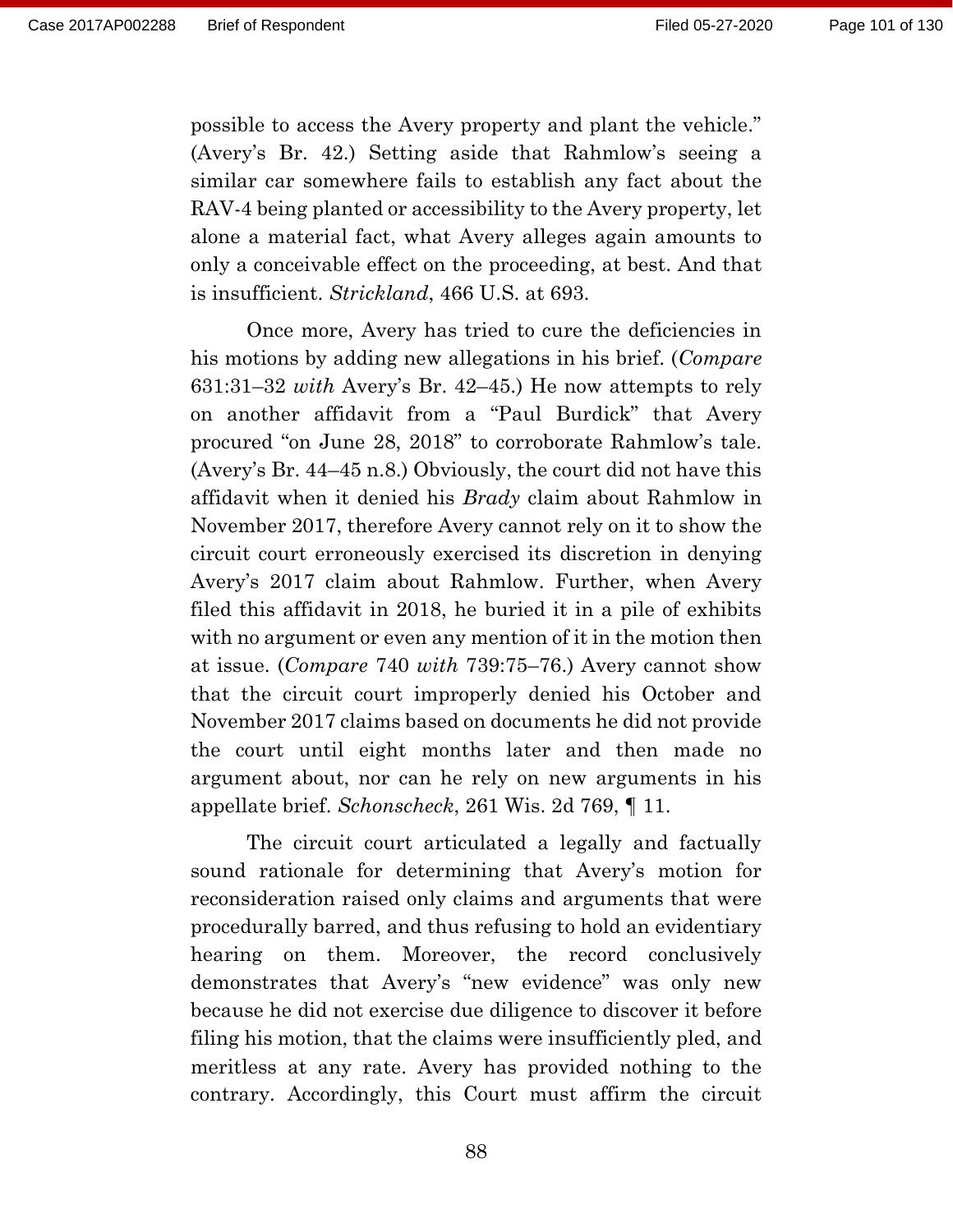court's discretionary decision to deny Avery's motion for reconsideration without a hearing.

**IV. The circuit court properly exercised its discretion when it denied, without a hearing, Avery's July 2018 motion regarding Detective Velie's compilation of items copied from the Dassey computer.**

On July 6, 2018, Avery filed his fifth collateral attack postconviction motion in the circuit court.<sup>22</sup> (740.) This time, he alleged that the State violated *Brady* by failing to provide him with a CD containing copies of material that Detective Mike Velie located on the Dassey hard drive in 2006. (740:6– 7.) Avery claimed that this CD contained exculpatory, material evidence that was "directly relevant to the credibility of Bobby Dassey," and would have allowed him to raise a third-party perpetrator defense alleging Bobby committed the crime, and therefore the State's failure to disclose it violated his due process right to a fair trial. (740:5.)

The circuit court denied the motion without a hearing, finding that Avery failed to show that any evidence was suppressed by the State because everything on the Velie CD was copied from the forensic copy of the Dassey hard drive that the State turned over to the defense. (761:5.) The circuit court further rejected Avery's claim that the forensic copy of the hard drive was disclosed too late for effective use, noting it was turned over two months before trial along with Special

<sup>22</sup> Though this Court and Avery referred to Avery's July 2018 and March 2019 motions as "supplemental" motions, a motion brought after a previous motion has been decided is a successive motion, not a supplement to the already-decided motion. *State v. Evans*, 2004 WI 84, ¶ 10, 273 Wis. 2d 192, 682 N.W.2d 784 *abrogated on other grounds by State ex rel. Coleman v. McCaughtry*, 2006 WI 49, 290 Wis. 2d 352, 714 N.W.2d 900. Each of Avery's previous motions had been decided when he filed these, so they each were new section 974.06 motions.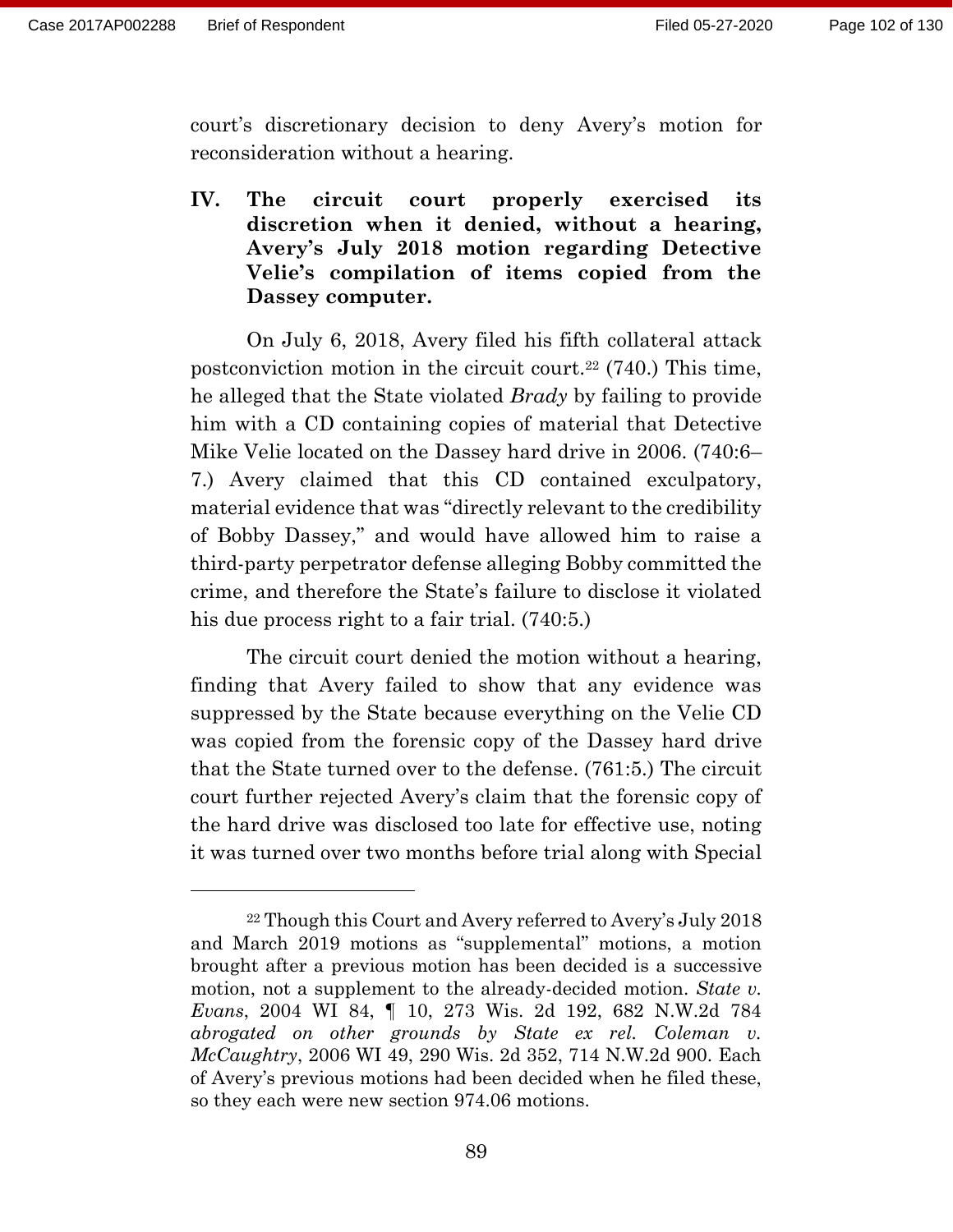Agent Fassbender's report summarizing what was found. (761:6–7.) Avery "made the strategic decision to rely on the opinion of the prosecutor" about the import of that evidence rather than review the evidence himself, and he cannot show the prosecution deliberately misled him about it or withheld anything. (761:9.)

The circuit court did not erroneously exercise its discretion when it denied this motion without a hearing.

In *Brady*, the United States Supreme Court held that "the suppression by the prosecution of evidence favorable to an accused upon request violates due process where the evidence is material either to guilt or to punishment, irrespective of the good faith or bad faith of the prosecution." *Brady*, 373 U.S. at 87. In *State v. (Kevin) Harris*, 2004 WI 64, 272 Wis. 2d 80, 680 N.W.2d 737, the Wisconsin Supreme Court stated the three prerequisites a defendant must establish to prevail on a *Brady* claim:

- 1. The evidence at issue must be favorable to the accused, either because it is exculpatory, or it is impeaching;
- 2. The evidence must have been suppressed by the State, meaning the defendant must not have had it in time to make effective use of the evidence; and
- 3. The evidence must be material, meaning that "there is a reasonable probability that, had the evidence been disclosed to the defense, the result of the proceeding would have been different. A 'reasonable probability' is a probability sufficient to undermine confidence in the outcome."

*Kevin Harris*, 272 Wis. 2d 80, ¶¶ 12–14, 35 (citations omitted).

Avery's *Brady* claim must fail because he cannot meet two prongs of the test.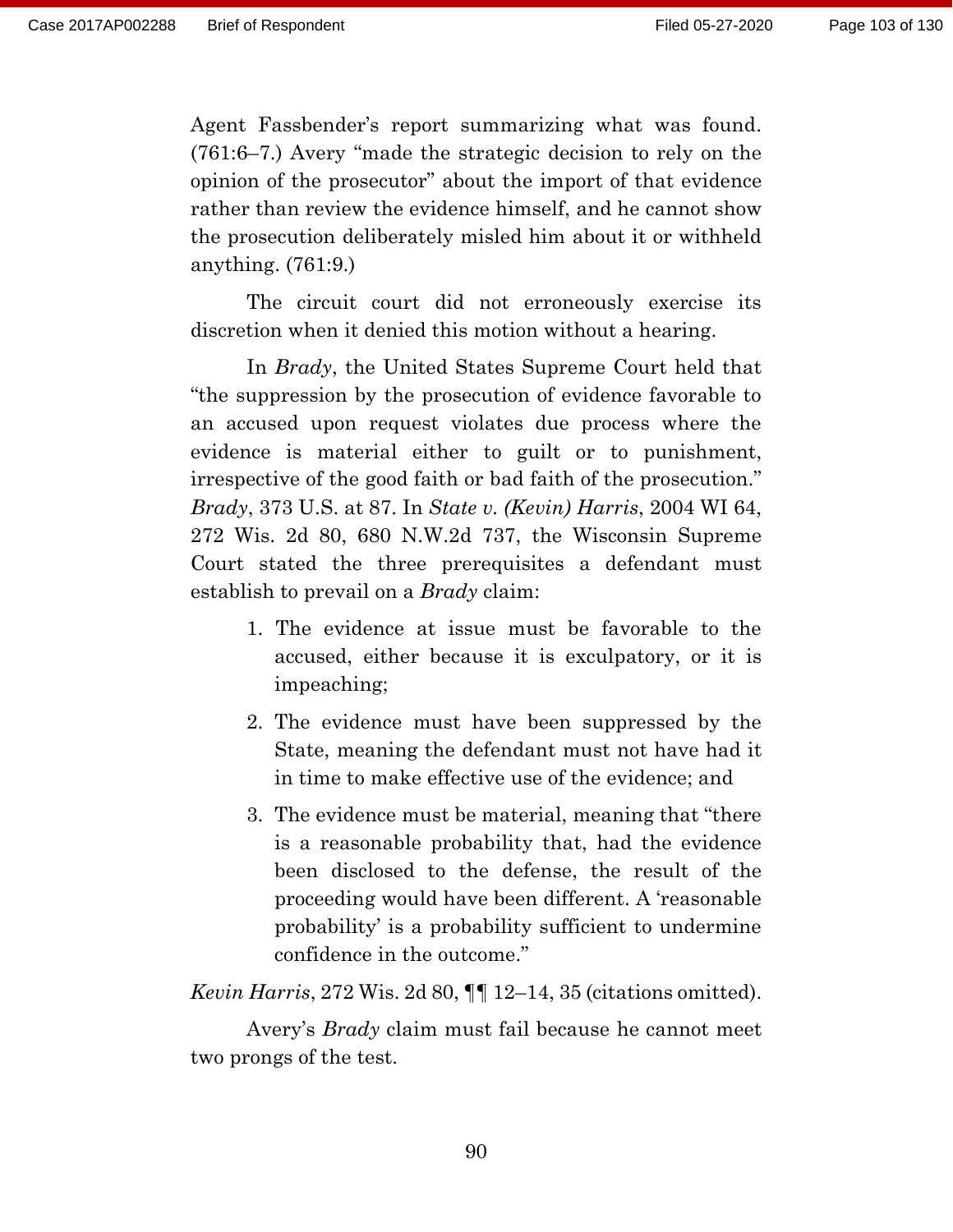First, assuming that this evidence is favorable to Avery, the State did not suppress anything. It turned over, two months prior to trial, a complete copy of the Dassey hard drive and Fassbender's report alerting Avery to what was found on it. (761:9; *see* 741:8–10.) Avery does not dispute this. (Avery's Br. 49–63.) And the Velie CD contained only copies of the pictures and search terms Velie located on the hard drive. (739; 741:25.) Indeed, Avery's own expert, Gary Hunt's, affidavit admits that all "the information contained on the [CD] is derived from the forensic image contained across the DVDs." (741:25; *see also* 741:25 ("In my opinion, based upon a reasonable degree of certainty in the field of computer forensic science, the CD contains information and files extracted from the 7 DVDs that, in Detective Velie's opinion, were relevant to the investigation of Ms. Halbach's murder.").) And there is no dispute that Avery has always had the DVDs.

The State further provided Avery with Fassbender's report disclosing the results of Velie's investigation and informing Avery the State kept Velie's CD. (744:4–6.) The report stated that on the computer the State located "[p]hotographs of both Teresa Halbach and Steven Avery . . . ," "numerous images of nudity, both male and female, to include pornography," which "included both heterosexual, homosexual and bestiality." (741:10.) Fassbender's report also informed Avery that the hard drive contained "images depicting bondage, as well as possible torture and pain," "images depicting potential young females," "images of injuries to humans, to include a decapitated head, a badly injured and bloodied body, a bloody head injury, and a mutilated body." (741:10.) The report further states that "[t]he disc received from Detective Velie, as well as the hardcopy pages of instant message conversations were maintained in S/A Fassbender's possession." (741:10.) The record also shows that the prosecution discussed Velie's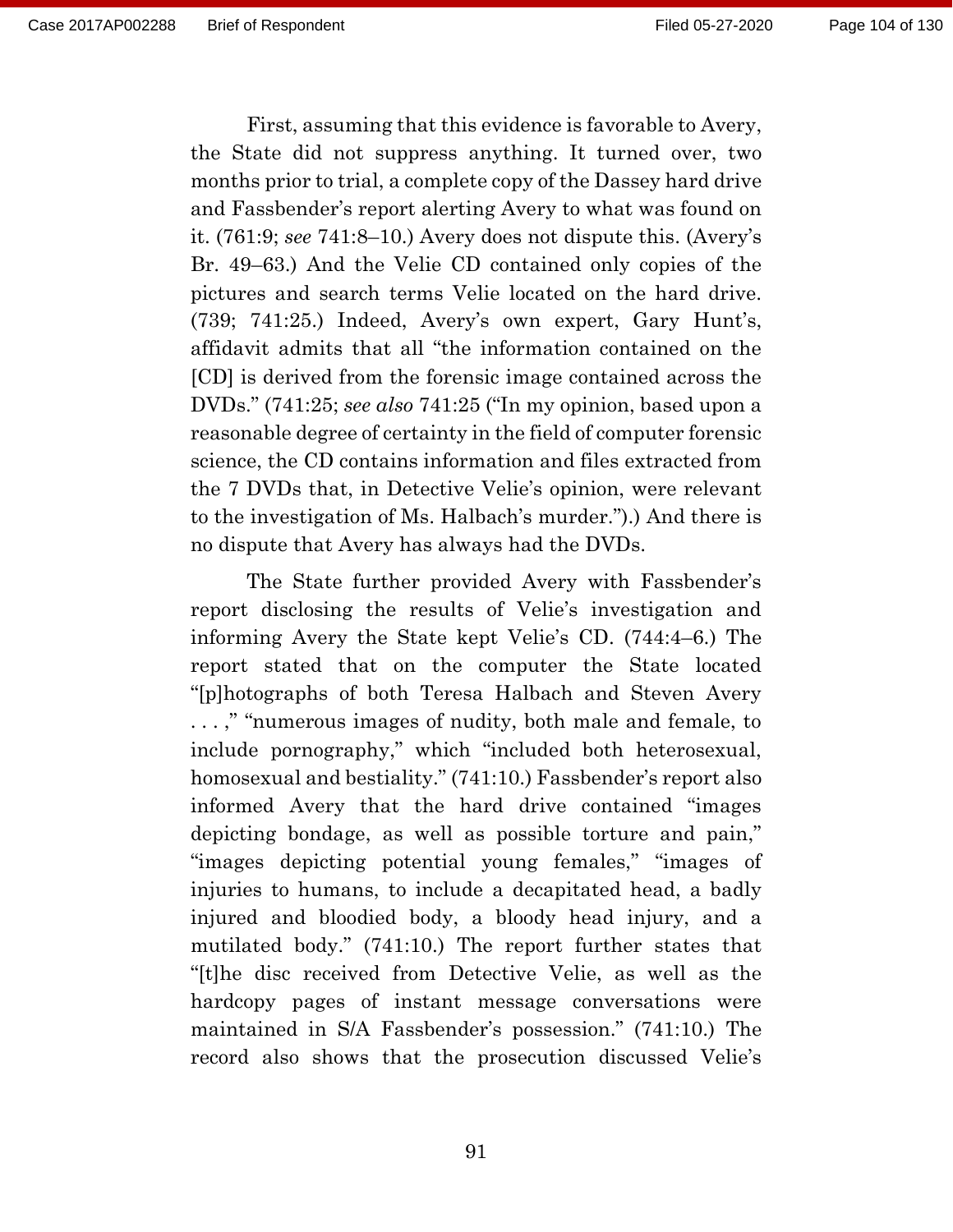investigation with Avery's trial counsel before trial, meaning they were clearly aware of it. (744:36, 38.)

The State certainly does not "admit[ ]that the CD was suppressed" from May 10, 2006 until April 17, 2018, as Avery claims. (Avery's Br. 53.) To "disclose" means "to make known or public" or "expose to view."<sup>23</sup> Avery fails to explain how the State "suppressed" something it told him about, described, discussed, and provided him with all the contents of well before trial; in other words, the definition of "disclosed."

Avery does not point to items of evidence he did not have that were on the Velie CD but not the hard drive. (Avery's Br. 51–52.) He just complains that he could not have "guessed" what search terms Velie used during his examination. (Avery's Br. 51; 741:25.) But that is not what he is entitled to under *Brady*. The State must provide the defendant with *the evidence*. *Brady*, 373 U.S. at 87. Here, that means the hard drive containing these items, and there is no dispute that the State did that. *Brady* does not require the State to walk the defense through how to evaluate the evidence nor to do their trial preparation for them. And that is really all Avery complains he lacked. (Avery's Br. 51–63; 741:25.) But it is the material on the hard drive, again, that is the evidence that Avery claims he could have used to impeach or establish Bobby Dassey as a *Denny* suspect. Avery always had that, along with Fassbender's report telling him it was there.

The notion that Avery was deprived of the evidence because, although he had the evidence itself and had the State's summary of the evidence, he did not have a copy of the State's copy of the evidence, is absurd.

Avery's argument is akin to saying that if the State made a one-page test sheet with thumbnails of the crime

<sup>23</sup> *<https://merriam-webster.com/dictionary/disclose>*.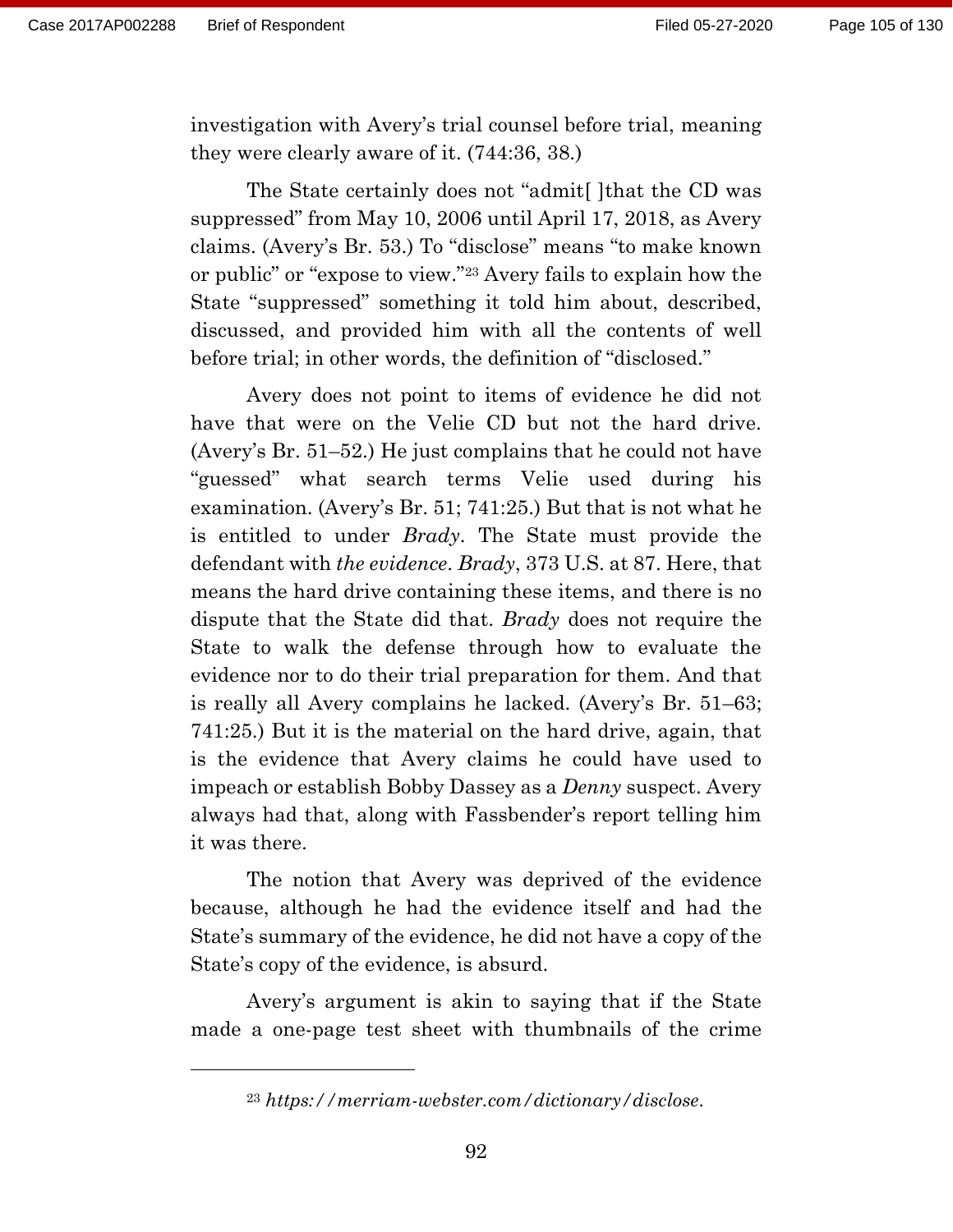scene photos it found relevant that it kept for itself, and provided him with a summary of the relevant photo evidence and full size copies of all the crime scene photos in a sealed envelope that he did not bother to open, it "suppressed" the photo evidence because it did not give him the State's test sheet of the thumbnails. That defies common sense. The circuit court properly determined that the State did not suppress any evidence favorable to Avery.

Avery makes no real argument that he did not have possession of this evidence, likely because he cannot dispute that he did. (Avery's Br. 51–52.) Indeed, Avery's own expert, Gary Hunt, attested that he found this very same evidence during his independent examination of the hard drive in 2017, before he even had Velie's CD. (630:93–113.)

Perhaps recognizing that he cannot make a credible claim that the State suppressed evidence that he had in his possession two months before trial and that his attorneys discussed with the prosecution, Avery pivots to alleging that though he had the evidence in his possession, he did not have it in time to "effectively identify a motive in its *Denny* motion, filed on January 8, 2007" and alleges that the State "deliberately misled" him about the contents of the hard drive. (Avery's Br. 52–53.) Both contentions are unsupported.

The circuit court did not "ignore[ ]" Avery's argument that trial counsel received the hard drive too late to use it; it found that Avery had it months before trial and opted to do nothing with it. (Avery's Br. 52; 761:7.) That was an accurate assessment of the record. Avery complains that Velie's investigation was completed several months before he received the hard drive, but that is irrelevant. (Avery's Br. 53.) "[I]mmediate disclosure is not required under *Brady*." *Kevin Harris*, 272 Wis. 2d 80, ¶ 35. *Brady* does not require that the defendant be provided with the evidence on his own timeline, either; it requires "that the prosecution disclose evidence to the defendant in time for its effective use." *State*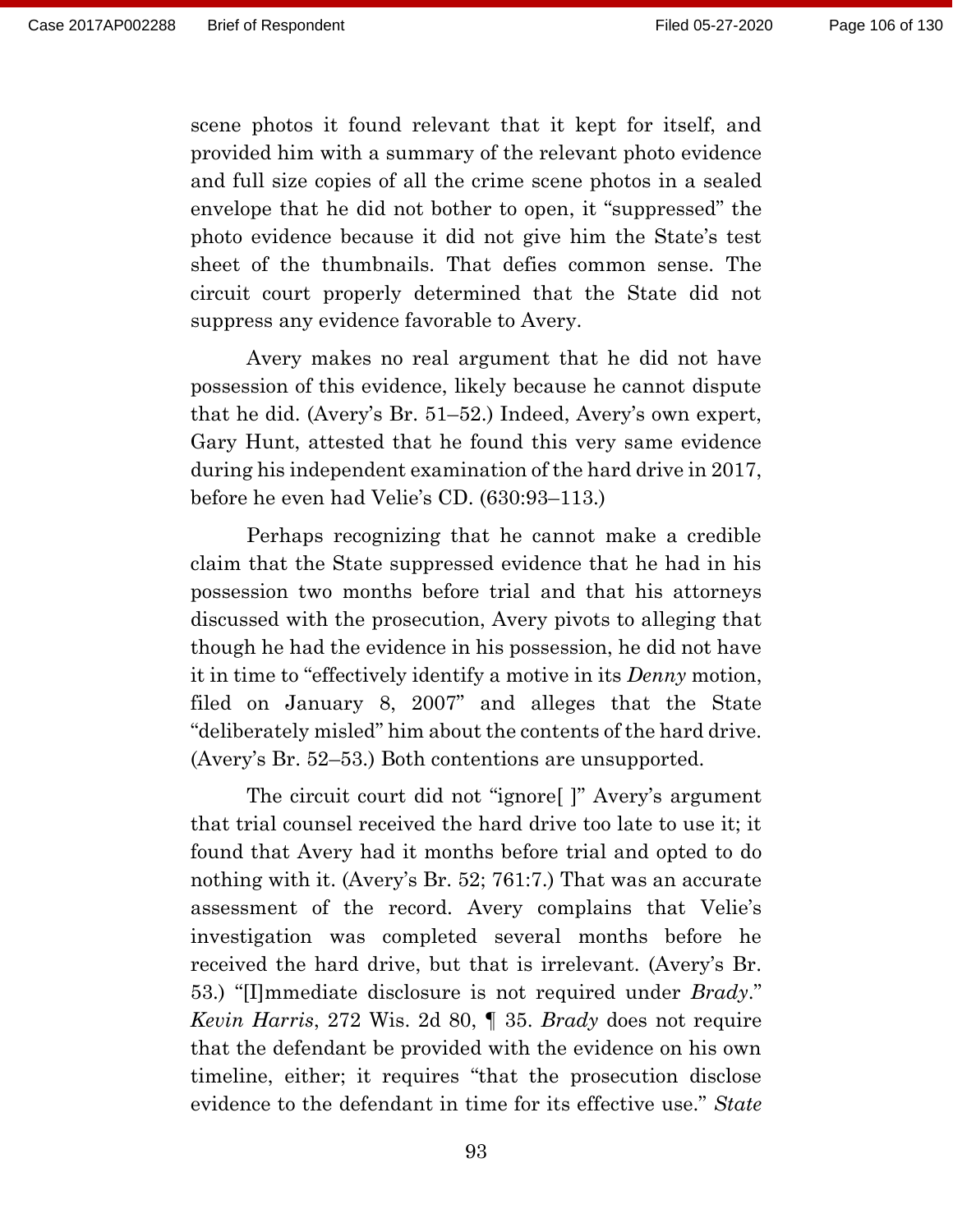Page 107 of 130

*v. (Ronell) Harris*, 2008 WI 15, ¶ 63, 307 Wis. 2d 555, 745 N.W.2d 397. Avery alleged nothing showing that he did not receive the hard drive in time for its effective use. (Avery's Br. 52–55; 740).

The State sent Avery the seven DVDs and Fassbender's report explaining what was found on them on December 14, 2006. (744:9 (listing DCI Narrative Report 05-1776/303), 32 (listing the forensic image of the hard drive).) That was seven weeks before trial and nearly four weeks before Avery filed his *Denny* motion. It took Velie only 16 days to perform his examination of the hard drive. (740:8.) Avery provided nothing explaining why ten days was too short a time to procure a computer expert who then would have had just as much time as the State's expert to examine the hard drive before the motions deadline, or that Avery even tried to find one. (740:8–9, 17; Avery's Br. 52–53.)

And the motions date is not set in stone. If Avery needed more time to assess the hard drive in order to effectively develop his *Denny* motion, he could have, and should have, asked the court to extend the motions deadline and possibly adjourn the trial date, if necessary. Avery made no showing that he asked for more time to investigate, indicated that he could not access the hard drive, or said anything about trying to investigate the hard drive at any point. (740:8–9, 17; Avery's Br. 52–54.) Finally, nothing precluded Avery from seeking to amend his motion after it was filed, if he found anything relevant on the hard drive. He did not attempt to do that, either. In short, Avery had the hard drive in plenty of time to make effective use of it before trial. He just did not attempt to do so.

And, contrary to Avery's suggestion, the State did not "deliberately [mislead]" anyone about what was on the hard drive: it provided the defense with Fassbender's report revealing all of this information, and discussed with Strang that it did not believe the investigation turned up much of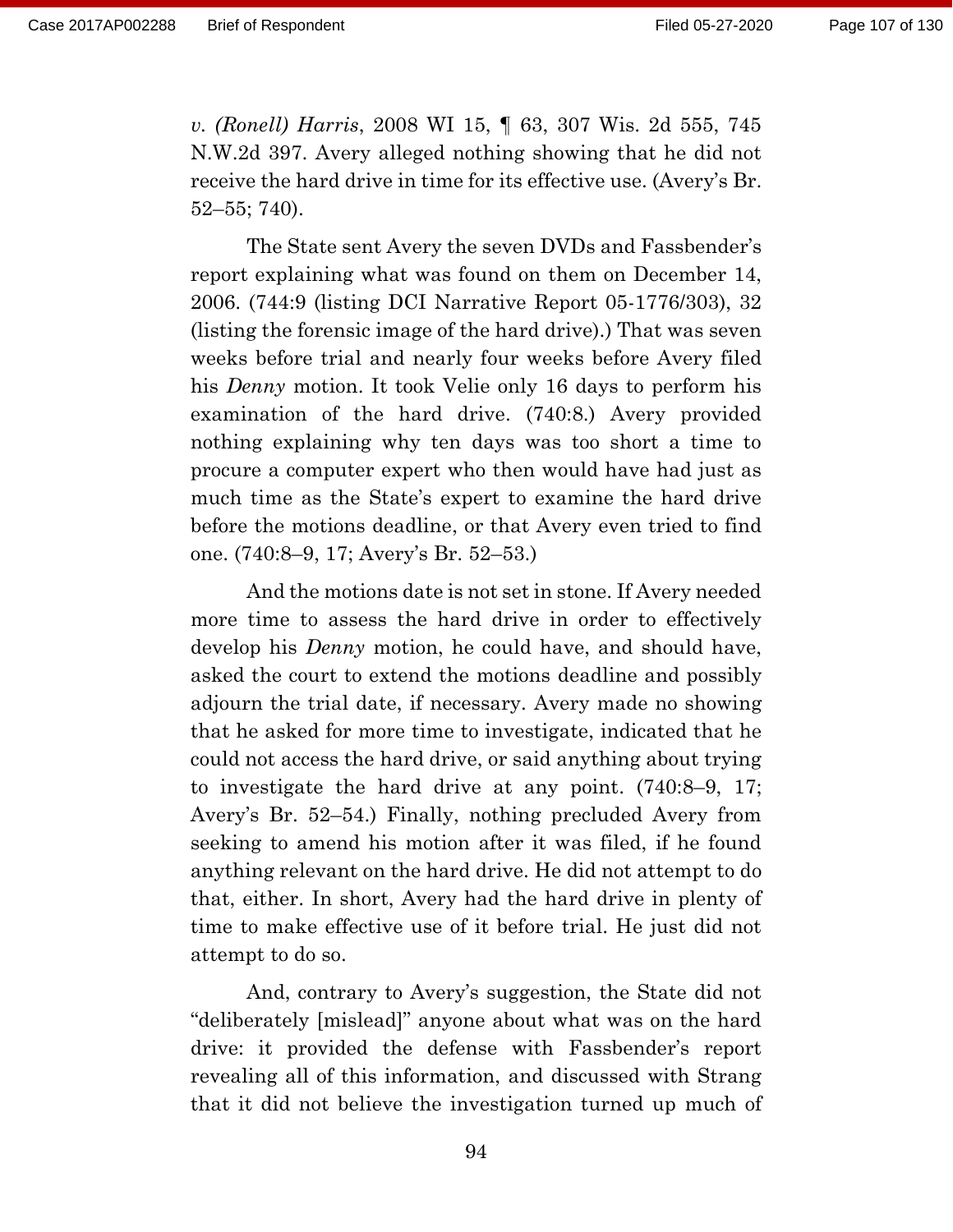evidentiary value.<sup>24</sup> (744:36) That was an accurate assessment, and Strang agreed. (744:36, 38.) The circuit court did not "ignore[ ]" this argument, either. (Avery's Br. 53.) The circuit court explained that Strang's discussions with the State showed that he knew what was found and did not think it was relevant. (761:8.) That the circuit court rejected Avery's arguments does not mean it overlooked them.

In short, the State disclosed and provided to Avery both the evidence itself and a summary of what the State found on the hard drive. (744:4–6.) It further disclosed that it kept a copy of Velie's itemization of these things. (744:4–6.) It discussed Velie's investigation with Avery's attorneys and whether Velie would be a necessary witness. (744:36, 38.) The bottom line is neither the prosecution nor the defense found the pornography and other computer evidence relevant to their case. The fact that Avery would like to create a different trial defense out of it now does not mean the State suppressed or misled him about it.

Moreover, Avery has again failed to establish that the contents of the Velie CD were material. (Avery's Br. 52–65.) To show that something is material Avery had to show that there is a reasonable probability that the *outcome of the trial* would have been different if the defendant had the evidence (which, again, Avery had in hand and simply ignored). *Strickler v. Greene*, 527 U.S. 263, 281 (1999).

The evidence from the hard drive would not have altered the outcome of Avery's trial. Avery claims the

<sup>24</sup> Avery again falsifies the record. The prosecutor did not say the State found "nothing of evidentiary value." (Avery's Br. 53.) He said it found "*nothing much* of evidentiary value." (744:36.) *Strang* said the report showed "nothing of evidentiary value" on Avery's computer, and that the Dassey computer "was not relevant unless [Brendan] is a witness or his statements are offered." (744:38.)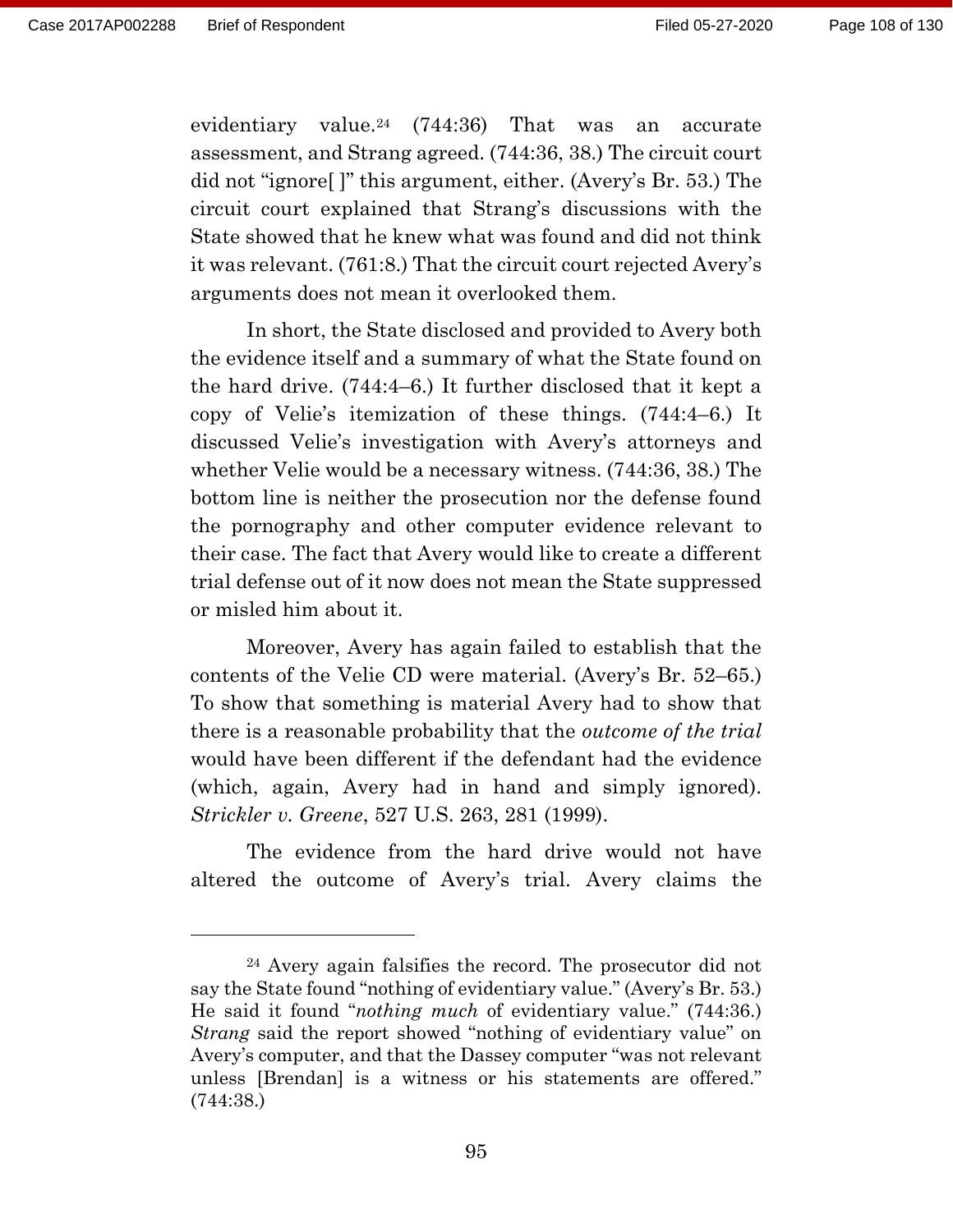pornography and violent images and search terms would have impeached Bobby Dassey's credibility. (Avery's Br. 58–59.) But he fails to explain how. The fact that someone views violent pornography does not diminish their credibility as a witness, as Avery claims. (Avery's Br. 58–59.) Though distasteful, it has nothing to do with their truthfulness. Nor would viewing violent pornography refute anything about Bobby's claim that he never saw Ms. Halbach leave the Avery property. Moreover, Avery's claim that this evidence would have impeached Bobby about his timeline of events fails to recognize that this would be cumulative: Bobby's timeline of events was refuted by multiple other witnesses who testified. (694:137; 712:107–110; Avery's Br. 57–58.) There is not a reasonable probability that the outcome of the trial would have been different if Avery used this pornography to "impeach" Bobby Dassey.

Avery's discussion about Bobby's 2017 interview with law enforcement is irrelevant to his claim. (Avery's Br. 58– 59.) Nothing about an interview conducted ten years later can possibly be relevant to the plausible outcome of Avery's 2007 trial if Avery had Velie's CD then.<sup>25</sup>

Avery's materiality argument severely oversells Bobby Dassey's testimony, as well; he was far from "the State's primary witness." (Avery's Br. 62.) As explained above, there was a wealth of forensic evidence pointing directly to Avery,

<sup>25</sup> Further, Avery's claim that Bobby was "searching for key terms relevant to the murder" and "created folders labeled 'Teresa Halbach' and 'DNA'" is supported by nothing in that interview, which at any rate is irrelevant to the question at issue here. (Avery's Br. 59; 737:63–67.) Again, the issue on appeal is whether Avery sufficiently pled his in motions that constitutional violations happened at his trial in 2007 and on appeal in 2011. This appeal is not about whether Avery can concoct speculative scenarios about events occurring long after Avery's trial to try to prop up whatever latest unsupported theory has occurred to the defense.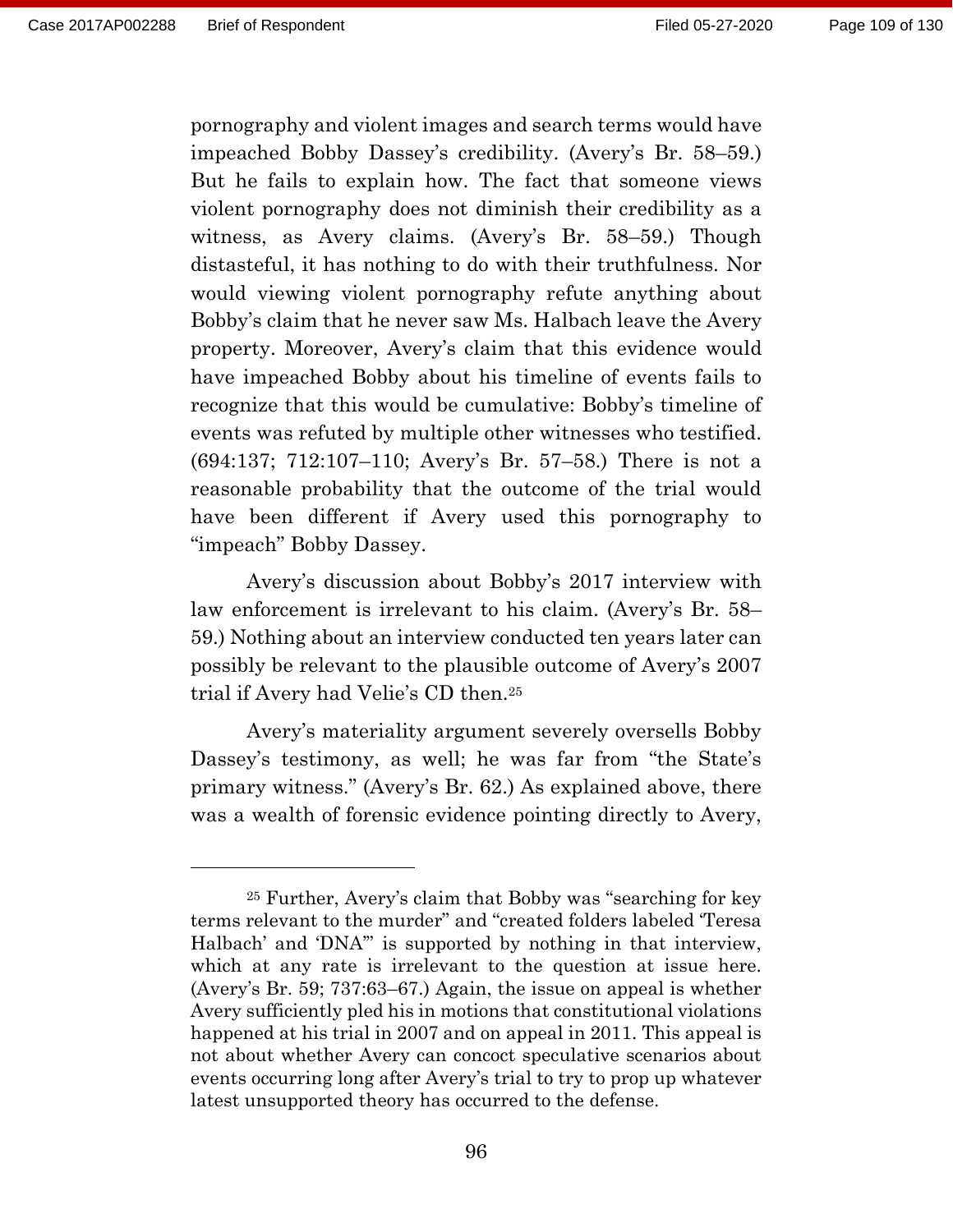which the State established through fourteen expert witnesses, law enforcement officers, and several other citizen witnesses. Avery doesn't explain why Bobby Dassey's testimony saying he did not see Halbach leave the property was the critical evidence tying Avery to the crime, rather than the fact that Avery's blood was found in the victim's hidden car, his DNA was found in multiple places on it, the victim's remains were found in his burn pit, the victim's personal property was found in his burn barrel, and the victim's DNA was on a bullet fired from a gun in his possession. (Avery's Br. 57.) Nor does he explain how Bobby was the "primary witness" and not the other members of his family or citizen witnesses who testified—many of whom contradicted Bobby—or the countless law enforcement officers and experts who collected and evaluated the evidence. (Avery's Br. 57.) Even if Bobby said nothing, or if the defense put forth cumulative witnesses to "impeach" Bobby further, the State still would have made a compelling case that Ms. Halbach never left the property.

At no point has Avery ever shown that there is a reasonable probability a *Denny* defense would have succeeded, either—indeed, Avery has again failed to show that he even would have prevailed on a *Denny* motion had this evidence been included in the motion. (Avery's Br. 59–63.) Setting aside Strang's and Buting's belated revelations about how crucial this pornography on the computer was, though for some unexplained reason they took no steps to analyze it despite discussing it with the prosecution and Fassbender's report clearly alerting them it was there (Avery's Br. 52–54), Avery still has not established how the pornography and other violent images would establish a motive to murder Ms. Halbach, nor established anything directly connecting Bobby to the crime. (Avery's Br. 59.)

First, Avery cites to inapposite law to attempt to establish his proposition that pornography establishes a motive for murder. *Dressler v. McCaughtry*, 238 F.3d 908 (7th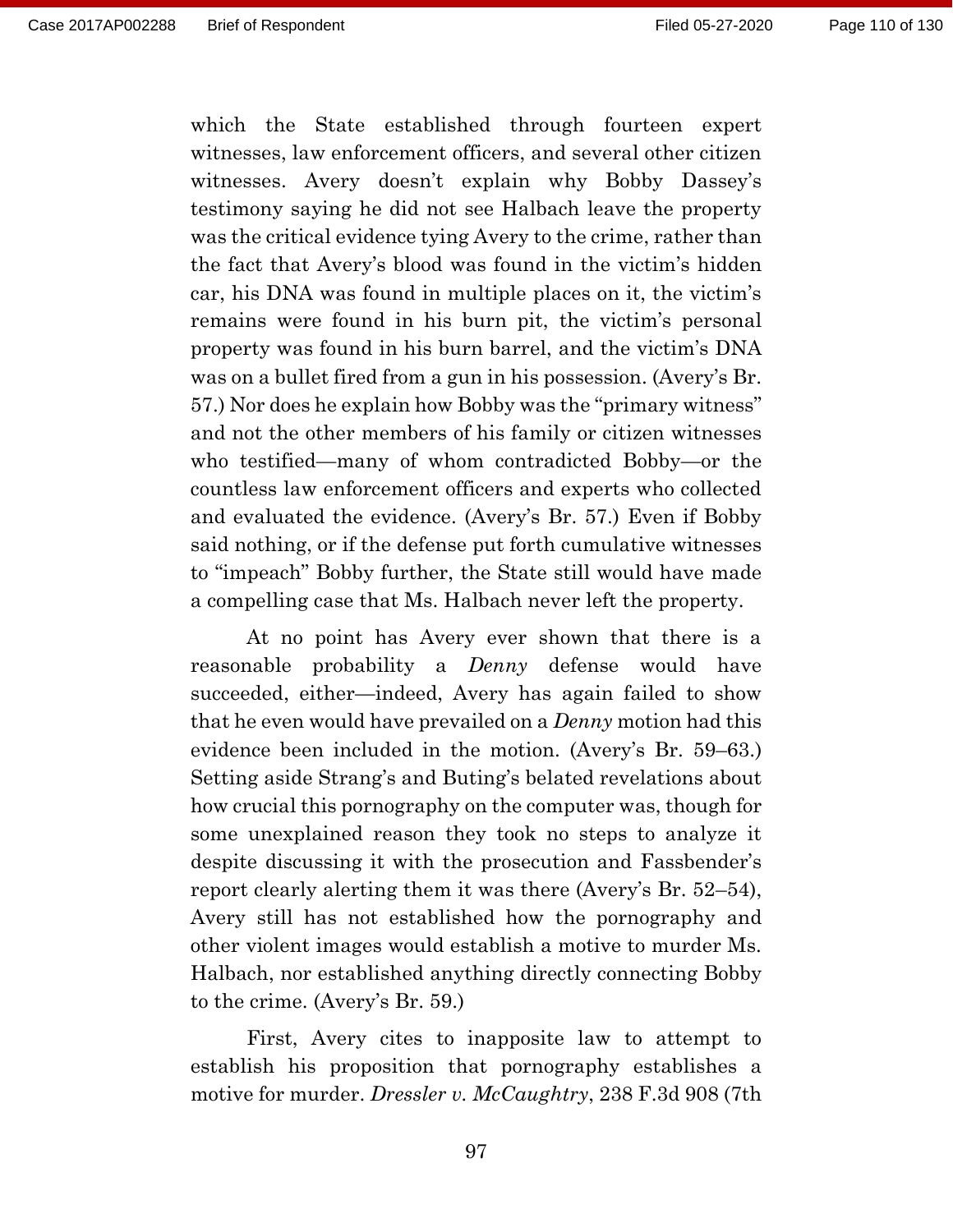Cir. 2001), on which he relies, is a nonbinding Seventh Circuit federal habeas corpus case that addressed whether introducing at the defendant's murder trial under Wis. Stat. § 904.04(2) the defendant's other acts of owning violent videos violated the First Amendment. *Dressler*, 238 F.3d at 913. Absent from Avery's appellate brief is any discussion of any Wisconsin case actually discussing the *Denny* standard. (Avery's Br. 59–60.)

Even if *Dressler* were relevant, Avery still doesn't offer anything showing that pornography consumption would have established a motive in this case. (Avery's Br. 60.) He says, with no support, that "[a]n obsession with images depicting sexual violence," which he never pled any facts showing that anyone had, "made it more likely that person would commit a sexual homicide." (Avery's Br. 60.) But his expert simply states that there is a connection between pornography consumption and violent behavior. (Avery's Br. 60.) That is insufficient to establish a motive for murder.

Nor did Avery offer anything that would establish a direct connection to the crime. Direct connection requires "evidence that the alleged third-party perpetrator actually committed the crime." *State v. Wilson*, 2015 WI 48, ¶ 59, 362 Wis. 2d 193, 864 N.W.2d 52. In other words, it has to "firm up the defendant's theory of the crime and take it beyond mere speculation." *Id.* And there is literally no evidence connecting Bobby Dassey to this crime: Avery's claims are again nothing but "mere speculation" unsupported by any facts. (603; 631.)

Avery has never pointed to anything directly connecting Bobby Dassey to any of the evidence at all, and therefore he's offered nothing showing "a *legitimate* tendency" Bobby Dassey committed the crime. *Wilson*, 362 Wis. 2d 193, ¶ 59. Avery has particularly failed to offer anything showing that Bobby Dassey (or anyone else) somehow had the tools and ability to collect his blood from the sink, on which his new defense relies. (Avery's Br. 59–89.) The fact that Avery has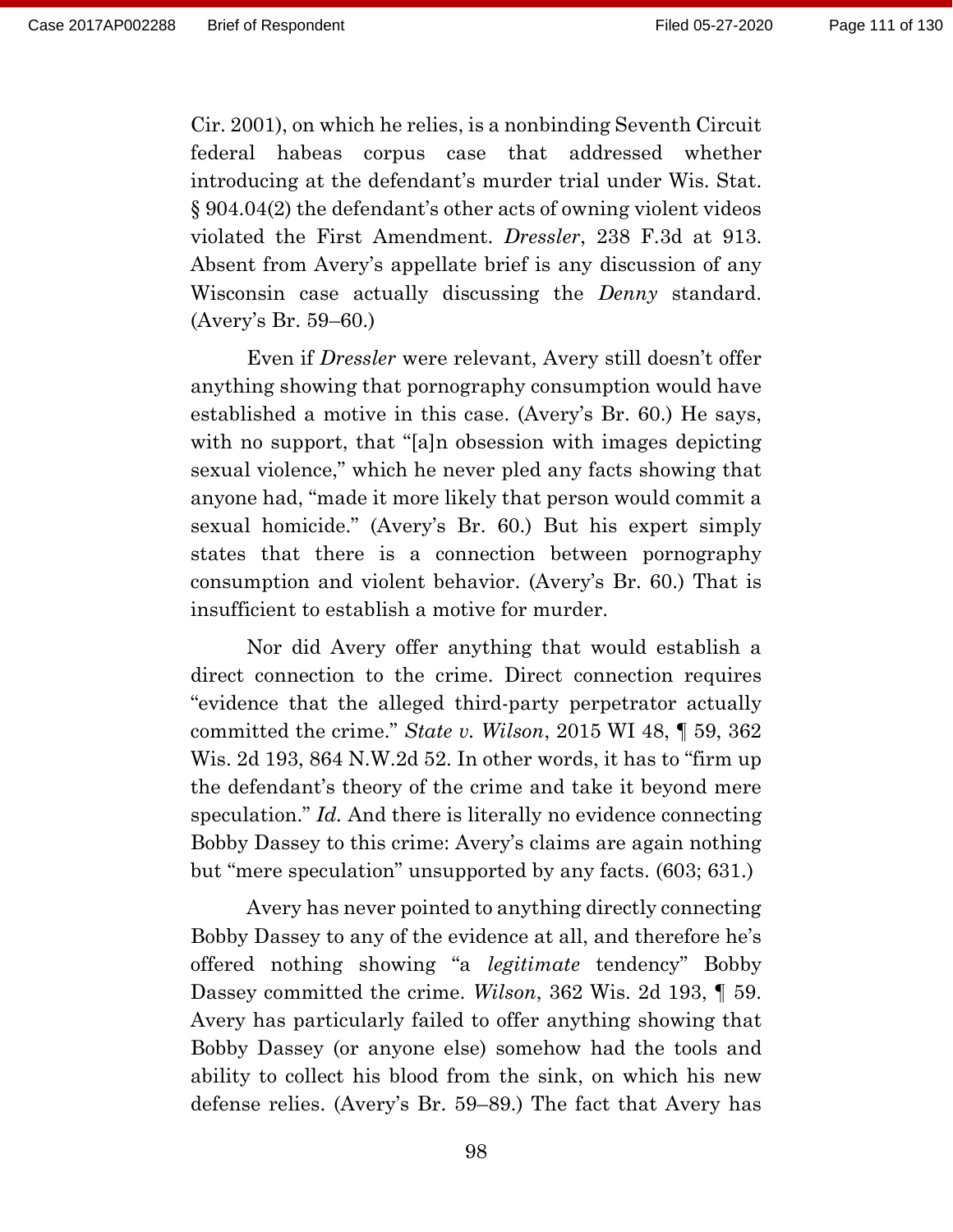now pointed the finger at five different people during these proceedings shows that there is no evidence actually connecting *anyone* else to the crime, let alone anyone in particular as is required to raise a *Denny* defense. *See infra*  section V.C. Indeed, multiple places elsewhere in his brief he claims *Hillegas*, not Bobby Dassey, was the real perpetrator. (Avery's Br. 48–49; 88.)

Instead, Avery just proclaims that if he established motive for Bobby Dassey, he would prevail on *Denny*, and assumes that means he would prevail at trial. (Avery's Br. 59– 62.) But *Denny* is a three-pronged test, and requires a *legitimate* showing that the third person committed the crime—including showing a direct connection. And *Brady* requires a showing that there is a reasonable probability that a *Denny* defense using the computer contents and accusing Bobby Dassey would have succeeded. Avery has not made either showing.

Moreover, Avery overlooks the fact that Attorney Buting told the jury that Bobby Dassey could have been the killer during closing argument. He noted that Bobby stated they only had three burn barrels but four were outside of the house. (715:147–48.) He pointed out that Bobby, too, had a .22 rifle in his bedroom. (715:188.) He illustrated for the jury that Bobby's timeline did not match up with anyone else's and argued that Bobby couldn't know that Scott Tadych would know "precisely" when they passed each other on the road unless they concocted a story about it together, that no one going deer hunting would shower beforehand, and that Bobby was home by 5:00—before deer would be out. (715:205–06.) He then specifically suggested Bobby was the killer. (715:208– 09.)

The jury heard this theory, coupled with a far more believable planting defense than Avery's new one. Even if Avery further discredited Bobby, or presented Avery's new "the killer planted the blood evidence" defense and alleged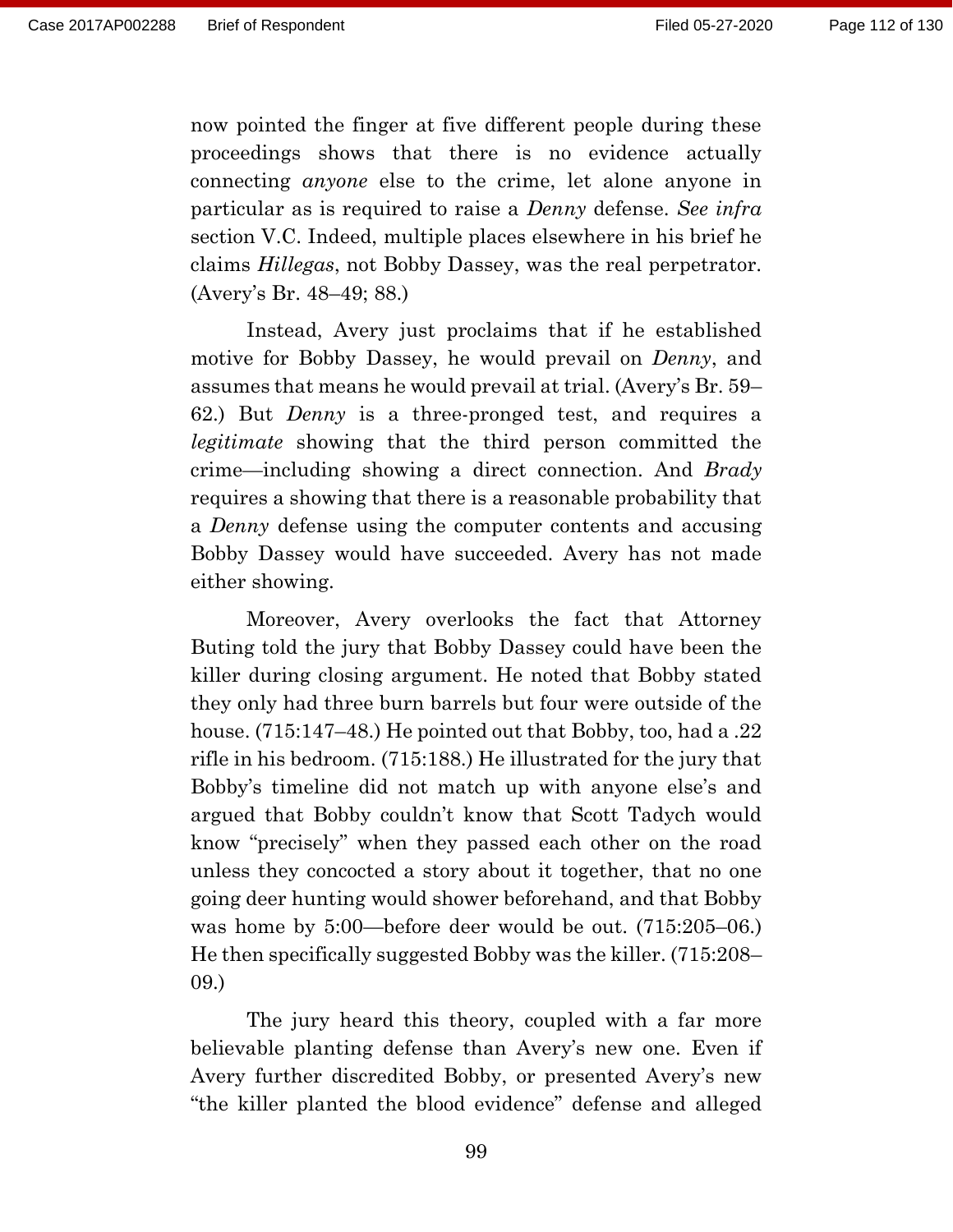that Bobby was the killer because he allegedly viewed violent pornography, and there is no probability of a different result at trial.

But again, it does not matter if the contents of the Velie CD were material, because nothing was suppressed. Everything on the CD came from the hard drive, which Avery undeniably had in his possession. Avery also had the State's report showing what the State found on the hard drive. Avery was not entitled to the State's distillation of the evidence; he was entitled to the evidence, which is what he received. Avery had everything on the Velie CD in hand two months before trial. Avery's *Brady* claim simply fails. He established no part of the test.

Avery's claim that this is somehow newly discovered evidence fails multiple prongs of that test, as well. (Avery's Br. 61.) Avery cannot possibly establish that he was not negligent in seeking the evidence when Fassbender's report telling him what Velie found on the hard drive and alerting him that the State kept the CD was in the record both before trial and the whole 12 years that passed since then. The Velie CD is also cumulative with the hard drive that Avery had in his possession the whole time. Finally, as explained, Avery has not established that there is any probability that the result of his trial would have been different had he presented a porn-based defense that Bobby was the killer and planted the evidence. The CD is not newly discovered evidence.

Finally, there is no "cumulative effect of the *Brady*  violations" because Avery did not establish any *Brady* violations. (Avery's Br. 63–65 (capitalization omitted).) As explained previously, Avery failed to allege sufficient facts showing that the Zipperer CD, Radandt's testimony, the flyover video, Heitl's information or Rahmlow's information were suppressed, exculpatory, or material. All the facts he alleged about these things were pure speculation that did not follow from any facts in the record, or even from the affidavits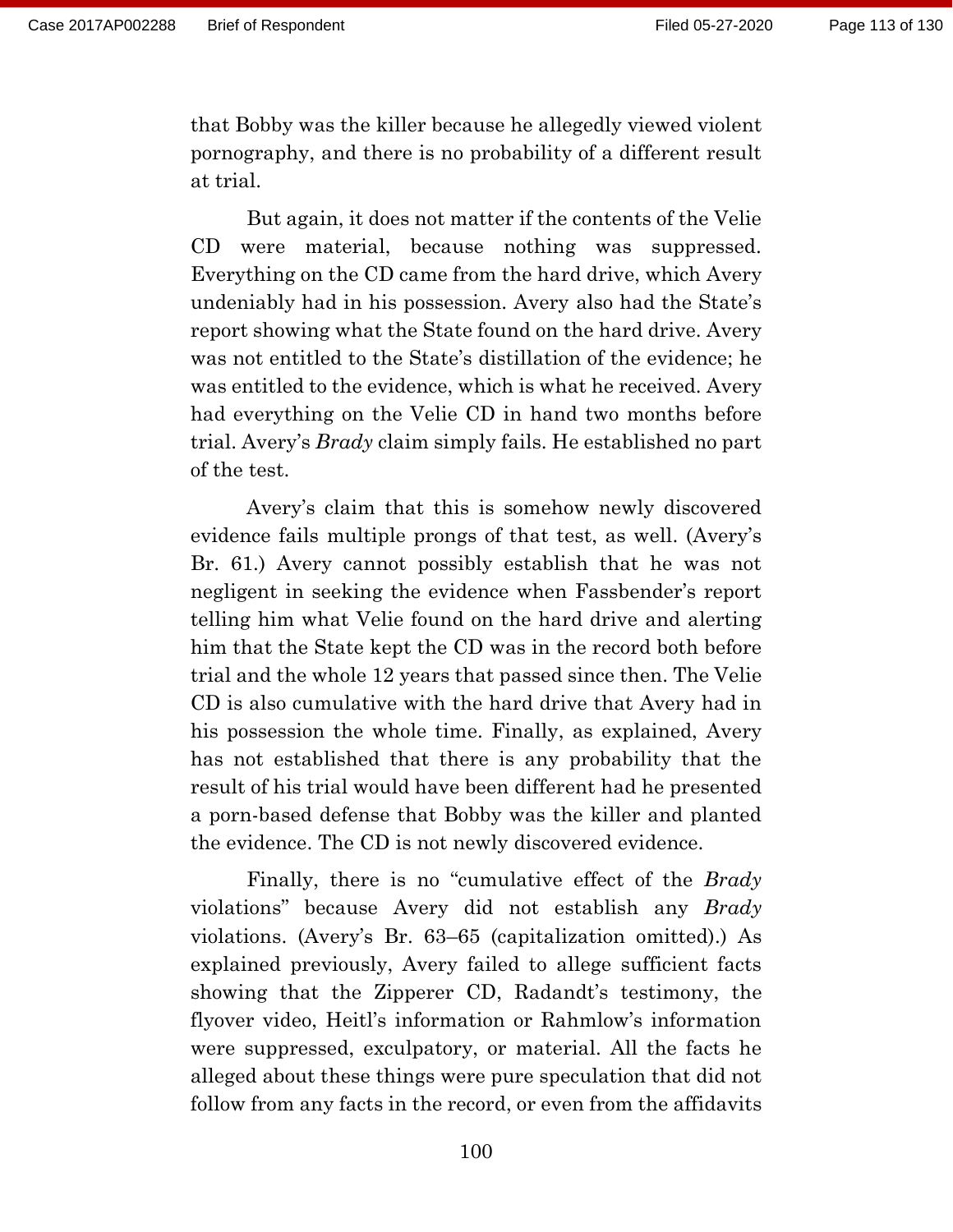he submitted. Accordingly, there cannot be any cumulative effect of these "violations" because Avery did not establish any violations. "Adding them together adds nothing. Zero plus zero equals zero." *Mentek v. State*, 71 Wis. 2d 799, 809, 238 N.W.2d 752 (1976).

# **V. The circuit court properly exercised its discretion in denying Avery's March 2019 motion without a hearing.**

In his March 2019 motion, Avery sought reversal and a new trial based on an alleged violation of *Arizona v. Youngblood*, 488 U.S. 51 (1988). (771.) The basis for his claim was that the State effectively destroyed evidence by releasing bone fragments found in a quarry to the Halbach family in 2011, and thus, he can no longer seek and possibly obtain postconviction DNA testing of that evidence. (771:13–17.) In considering Avery's motion, the circuit court made the following findings of facts.

Bone fragments found in the quarry were released to the Halbach family after trial. (806:7.) The bone fragments were previously examined by Dr. Leslie Eisenberg, who had produced reports of her findings and testified at trial. (806:9.) In Dr. Eisenberg's December 6, 2006 report, she identified what material supplied for analysis contained human bone fragments and what material was other than human in origin. (806:9.) The individuals involved in releasing the bone fragments to the Halbach family used Dr. Eisenberg's report, to select what material would be given to the Halbach family. (806:11.)

Dr. Eisenberg's testimony at trial, however, qualified the findings in her report. Dr. Eisenberg's trial testimony established that none of the material found in the quarry could definitively be identified as human bone fragments. (806:11.) And the FBI confirmed that the fragments could not be tested for DNA to determine whether the fragments could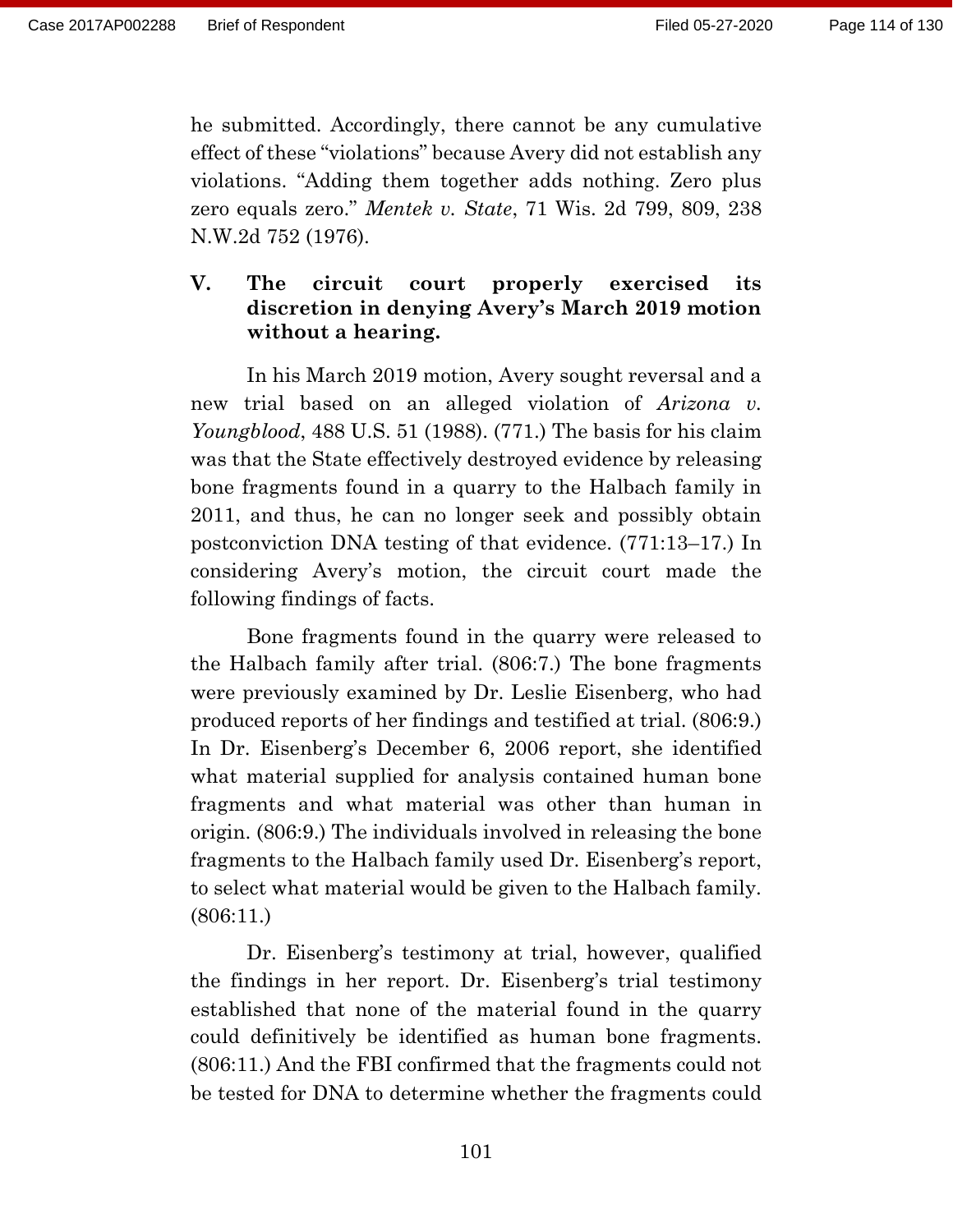be identified as human or identified as those of the victim. (806:11.)

From those facts the circuit court made the reasonable inference that "[t]here was no scientific evidence or record, at the time that the material was released, to support that human biological material was being released or that the material was known to be the remains of the victim." (806:11.)

The circuit court then analyzed Avery's claim and denied his motion without a hearing. The circuit court's rationale for doing so will be addressed in the subsections below. This Court should affirm the circuit court's decision to deny the motion without a hearing for three reasons. First, Avery's claim is procedurally barred. Second, even if it is not barred it is not cognizable in a Wis. Stat. § 974.06 motion. Third, even if there were a procedural mechanism for Avery to obtain relief, his claim would fail on the merits.

**A. Avery's claim is procedurally barred because he has not established a sufficient reason for not bringing his claim in any of his prior postconviction motions.**

The circuit court concluded, based upon this court's remand order, that Avery's claim was not procedurally barred. (806:5.) That conclusion was incorrect.

As this Court is aware, if a ground for relief was not raised or incompletely raised in a prior postconviction motion or direct appeal, it may not become the basis for a new postconviction motion unless the defendant can demonstrate a "sufficient reason" why the new argument was not previously raised. Wis. Stat. § 974.06(4); *Escalona-Naranjo*, 185 Wis. 2d at 185.

Avery could have raised any claim regarding the bone fragments when Avery filed his second Wis. Stat. § 974.06 motion on June 7, 2017, his motion for reconsideration between October 23, 2017 and November 17, 2017, or his third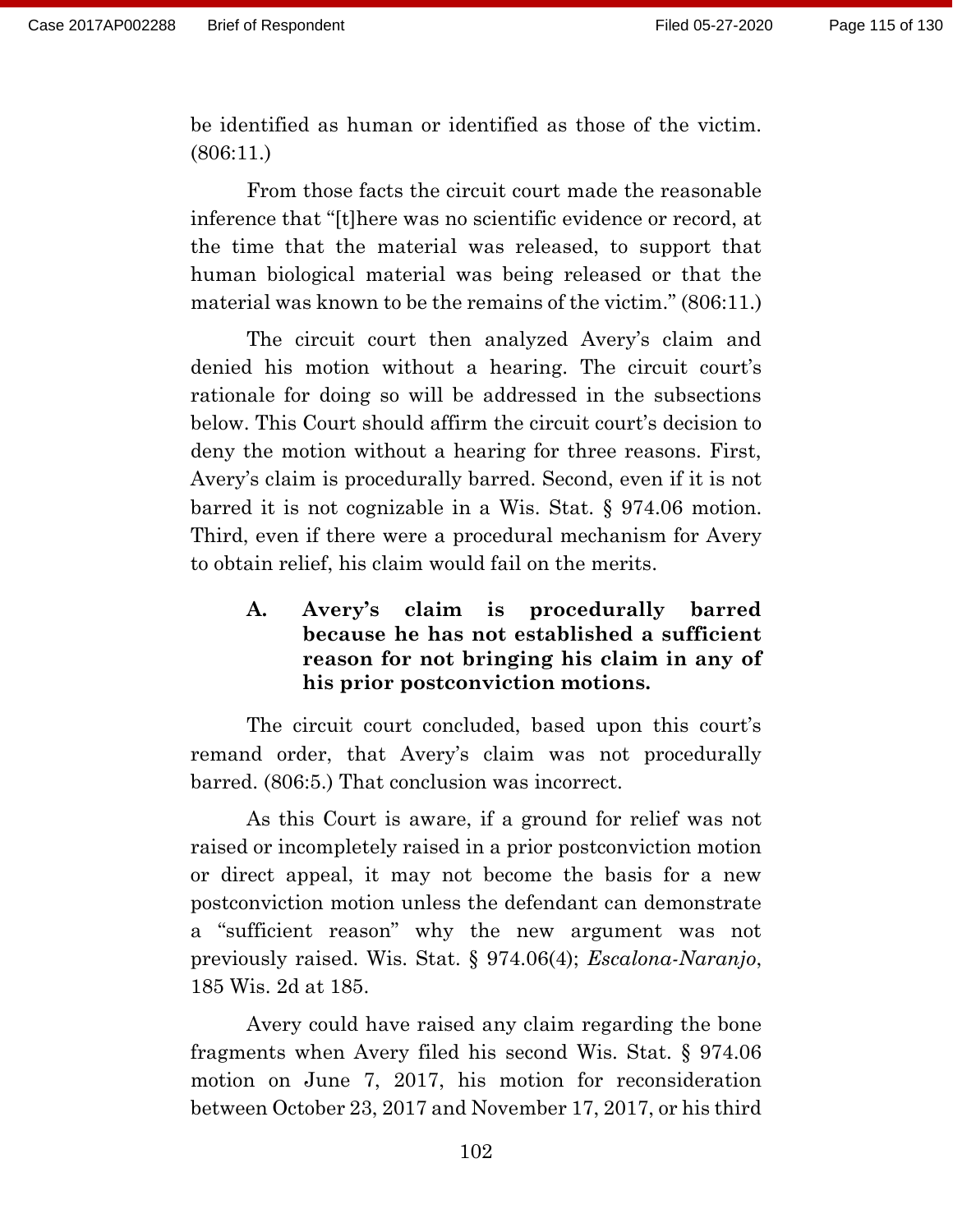section 974.06 motion filed July 6, 2018. Had Avery attempted to investigate whether the bone fragments could be determined to be human before filing any of these motions, he would have learned of their disposal, and could have raised this claim in any of them.

Even absent his request to test the fragments, Avery had the information that the fragments were given to the Halbachs before he filed his July 6, 2018, motion. (740.) On April 19, 2018, Avery's private investigator, James R. Kirby, filed a Freedom of Information Act (FOIA) request with the Calumet County Sheriff's Department requesting, among other things, all investigative reports on the Avery case beginning October 31, 2005, through the date of the request, April 19, 2018. (802:23.) The reports were mailed to Mr. Kirby on May 29, 2018. (802:17.) Included in the investigative reports was the report of evidence custodian Jeremy Hawkins detailing the disposition of certain bone fragment evidence. The report was dated September 20, 2011. Deputy Hawkins' report is numbered pages  $1114 - 1115$ .  $(802:15-16)$ . Current postconviction counsel acknowledged receiving the investigative reports on or about May 30, 2018, in her Motion to Compel Production filed in this Court on July 3, 2018. (735:1.) Armed with this additional information, current postconviction counsel could have—and should have—filed a motion in the court of appeals asking for leave to expand the scope of the Remand Order issued by the court of appeals on June 7, 2018, to include claims based on the disposition/return of the bone fragments.

Avery did not provide a sufficient reason—or any reason—for failing to investigate and raise this claim in his prior motions. The circuit court should have denied Avery's motion as procedurally barred. And this Court should do so now because it can affirm on alternative grounds. *See Holt*, 128 Wis. 2d at 125.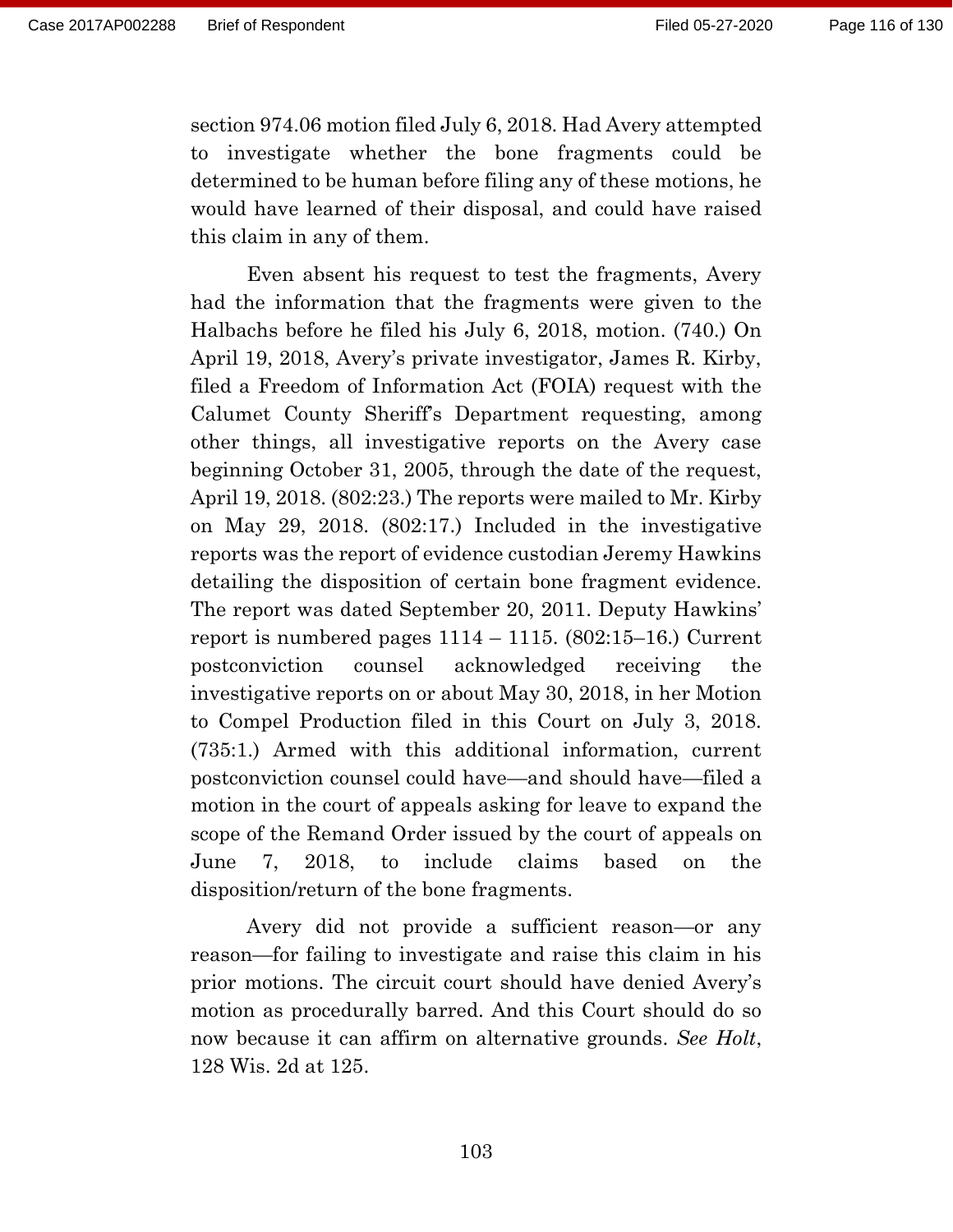## **B. If this Court chooses not to apply the procedural bar, Avery's claim is not cognizable on collateral review.**

If this court declines to apply the procedural bar, it should nonetheless conclude that Avery cannot raise this claim in a Wis. Stat. § 974.06 motion.

First, Avery cannot raise a statutory claim in a Wis. Stat. § 974.06 motion. *State v. Carter*, 131 Wis. 2d 69, 82, 389 N.W.2d 1 (1986). A motion under section 974.06 is limited to jurisdictional and constitutional issues. *Balliette*, 336 Wis. 2d 358, ¶ 34. So, "an alleged statutory violation is beyond the scope of a section 974.06 motion." *Carter*, 131 Wis. 2d at 82. Avery's statutory claim has no cognizable constitutional or jurisdictional claim.

Avery's claim that the State violated Wis. Stat. § 968.205(2) also fails on the merits. (Avery's Br. 127–32.) Respectfully, the circuit court decision to the contrary was incorrect.

Wisconsin Stat. § 968.205(2) reads:

Except as provided in sub.(3), if physical evidence that is in the possession of a law enforcement agency includes any biological material that was collected in connection with a criminal investigation that resulted in a criminal conviction, delinquency adjudication, or commitment under s. 971.17 or 980.06 and the biological material is from a victim of the offense that was the subject of the criminal investigation or may reasonably be used to incriminate or exculpate any person for the offense, the law enforcement agency shall preserve the physical evidence until every person in custody as a result of the conviction, adjudication, or commitment has reached his or her discharge date.

The State preserved the biological material that was from the victim or that could be used to incriminate or exculpate any person of the offense. The State preserved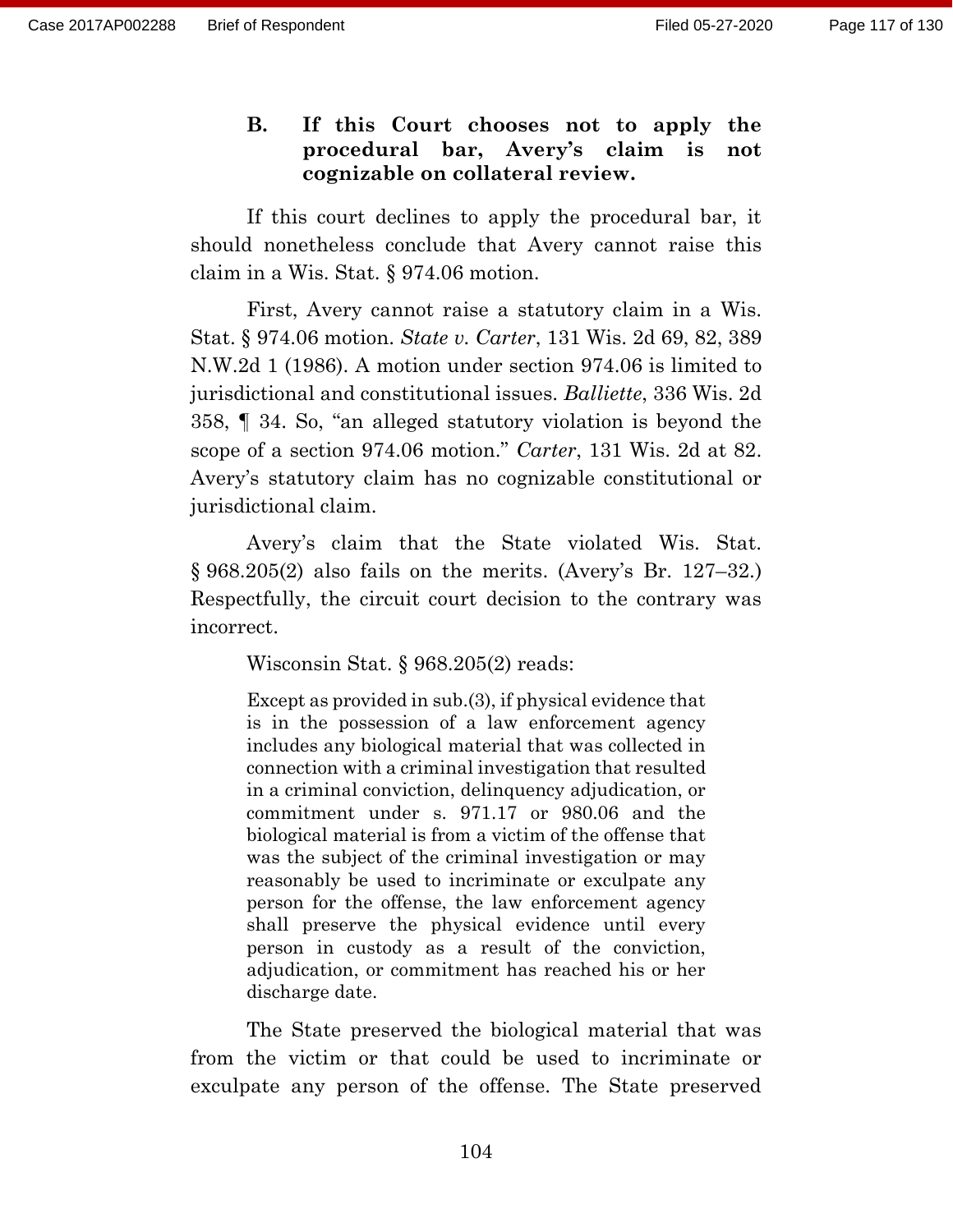samples of the bone fragments that were clearly identified as being female, human, bone fragments. The State also preserved crime lab item BZ (# 7926), the thigh bone fragment collected from the Avery burn pit, with attached human tissue. Subsequent nuclear DNA testing developed a partial DNA profile that was consistent with the nuclear DNA profile of Teresa Halbach. Additionally, the State preserved two tubs of cranial fragments: occipital and parietal bones showing high velocity bullet impact and lead spray, and fragments identified as facial bone reflective of human female skeletal anatomy. (802:5–7, 15–16; 781; 783).

Section 968.205(2) cannot be interpreted as a mandate to preserve in whole every single piece of biological evidence recovered during an investigation from any source. When interpreting a statute, a court gives words and phrases their "common, ordinary, and accepted meaning." *State ex rel. Kalal v. Circuit Court*, 2004 WI 58, ¶ 45, 271 Wis. 2d 633, 681 N.W.2d 110. And a court is to interpret statutory language reasonably, "to avoid absurd or unreasonable results." *Id*. ¶ 46.

To read section 968.205(2) as requiring the preservation of all biological material whatsoever would read the conjunctive "and" out of the statute and would place an unreasonable, if not impossible, burden upon law enforcement. Law enforcement cannot be expected to indefinitely preserve biological material that had no identifiable connection to the crime. None of the bone fragments recovered from locations in the quarry were positively identified as human, let alone the remains of Teresa Halbach. Section 968.205(2) does not mandate the preservation of suspected, unknown, or undetermined biological evidence. Therefore, the State was under no obligation to preserve those bone fragments.

There is also no claim that the bone fragments could "reasonably be used to incriminate or exculpate any person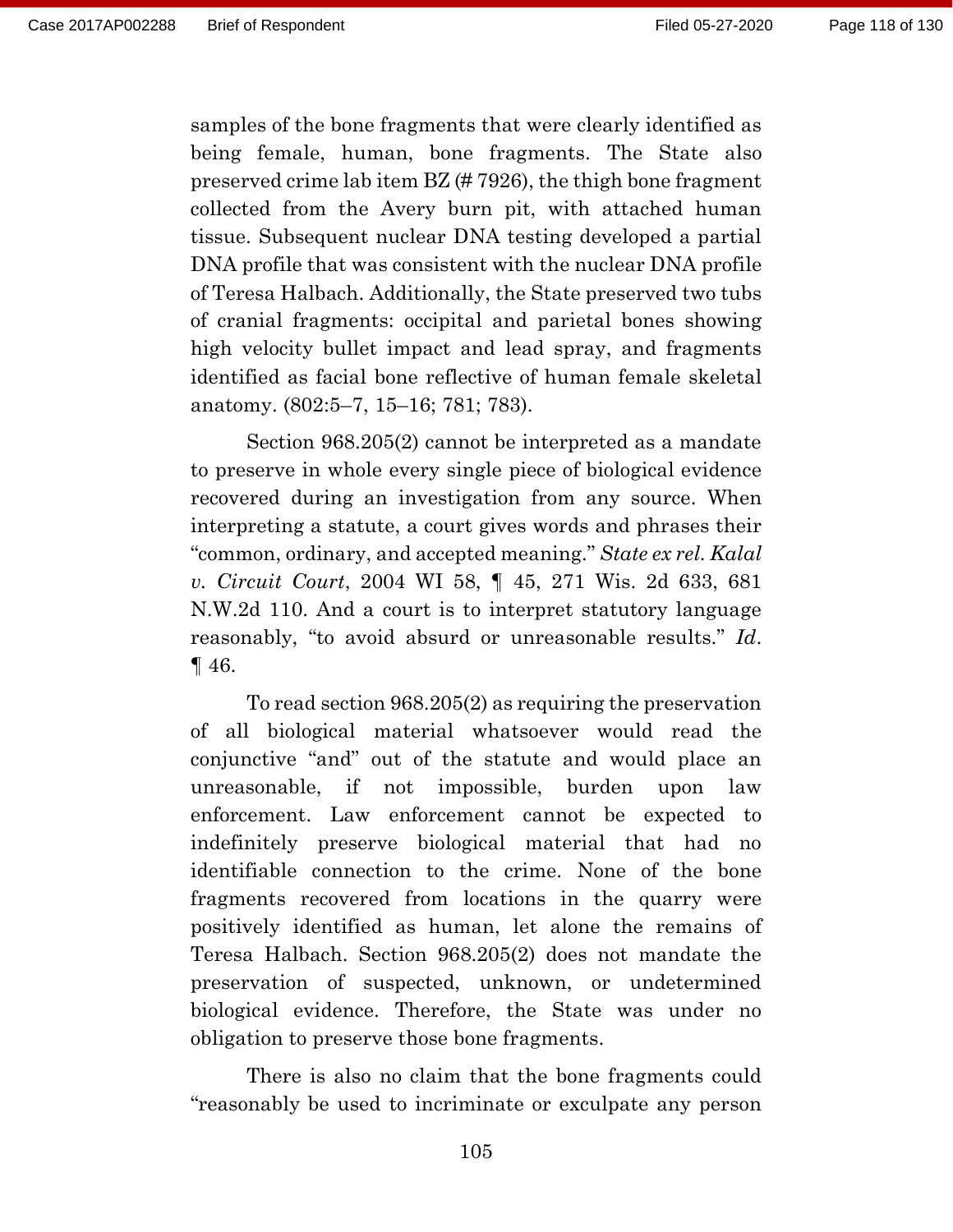for the offense." Wis. Stat. § 968.205(2). The bone fragments alone, if tested, would not prove Avery innocent or guilty. Nor anyone else.

In short, Avery's claim that the State violated Wis. Stat. § 968.205 is not cognizable in a Wis. Stat. § 974.06 motion. And the State did not violate Wis. Stat. § 968.205(2) when it released some of the quarry bone fragments to the Halbach family for burial.

Second, Avery has not asserted a true constitutional claim. Avery's motion is based on the premise that if the bones that were released to the family could be tested, and if those tests produced results favorable to Avery, those test results might exonerate Avery. *Youngblood* itself expressly rejected the type of claim Avery brings to this Court. The Supreme Court reasoned, "[W]e think the Due Process Clause requires a different result when we deal with the failure of the State to preserve evidentiary material of which no more can be said than that it could have been subjected to tests, the results of which might have exonerated the defendant." *Youngblood*, 488 U.S. at 57. Part of the reason the Court distinguished these types of claims "is found in the observation made by the Court in *Trombetta*, that '[w]henever potentially exculpatory evidence is permanently lost, courts face the treacherous task of divining the import of materials whose contents are unknown and, very often, disputed.'" *Id.* (citing *California v. Trombetta*, 467 U.S. 479, 486 (1984)). Another part stemmed from the Court's "unwillingness to read the 'fundamental fairness' requirement of the Due Process Clause, as imposing on the police an undifferentiated and absolute duty to retain and to preserve all material that might be of conceivable evidentiary significance in a particular prosecution." *Id.* at 58 (citations omitted). Avery's claim is not cognizable.

Moreover*, Youngblood* and its progeny do not apply to the posttrial destruction of evidence. The Supreme Court's "decision in *District Attorney's Office for the Third Judicial*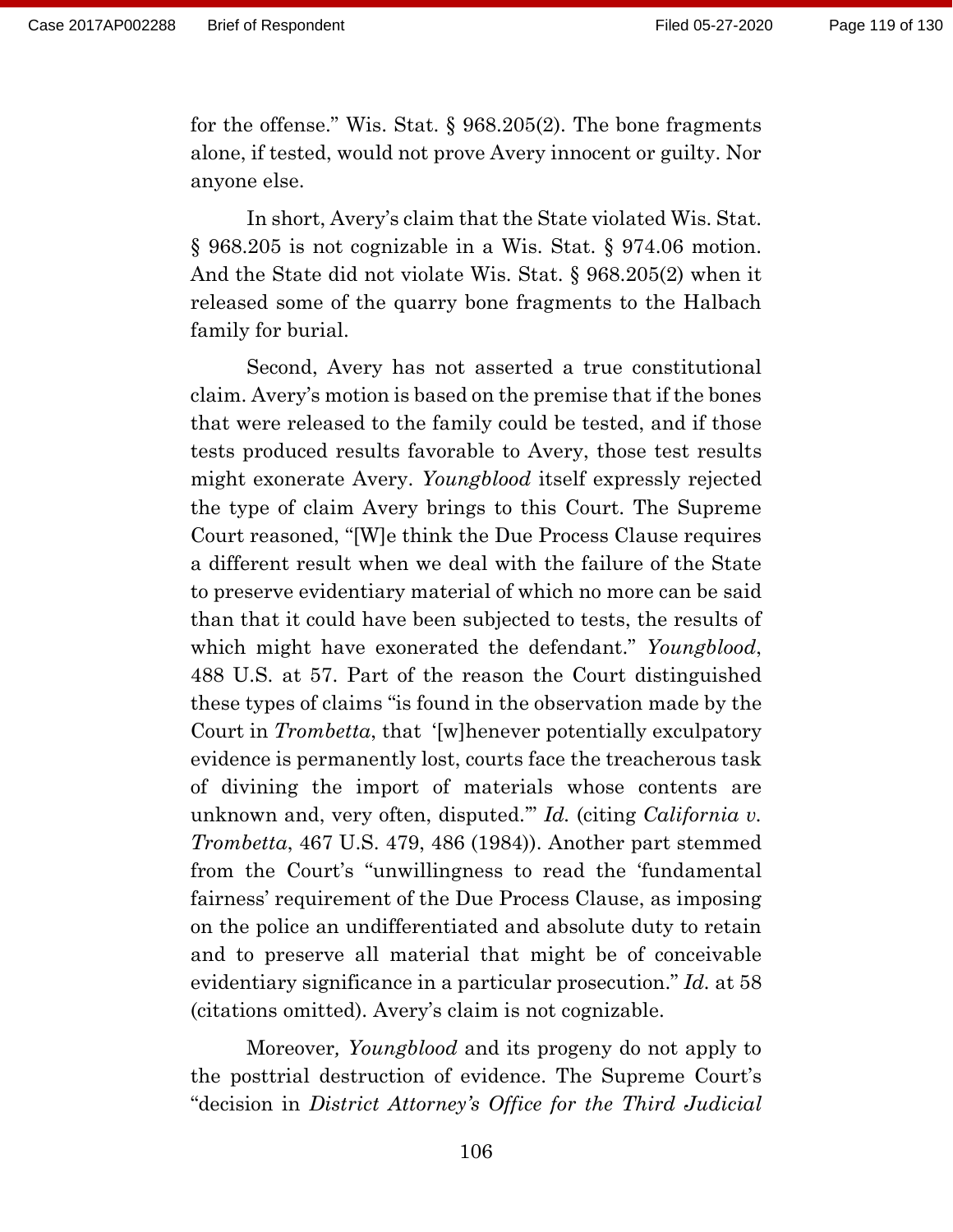*District v. Osborne*, 557 U.S. [52] (2009), indicates that an individual does not have a right under the Due Process Clause to access lost or destroyed evidence during post-conviction proceedings." *Reid v. State*, 984 N.E.2d 1264, 1267 (Ind. Ct. App. 2013). Osborne sought access to state evidence so that he could apply new DNA-testing technology that might prove him innocent. Osborne claimed he had a due process right to access evidence during postconviction proceedings so that he could do further testing. However, the Supreme Court rejected his invitation to recognize a freestanding liberty right to DNA evidence testing in postconviction proceedings. *Osborne*, 557 U.S. at 72. The Court determined once a defendant has been proven guilty beyond a reasonable doubt, he does not have the same liberty interests as a free man. *Id*. at 68–69. The Court further opined that establishing such a right would raise other issues, such as whether there is a constitutional obligation to preserve evidence postconviction, which it was unwilling to recognize:

Establishing a freestanding right to access DNA evidence for testing would force us to act as policymakers and our substantive-due-process rulemaking authority would not only have to cover the right of access but a myriad of other issues. *We would soon have to decide if there is a constitutional obligation to preserve forensic evidence that might later be tested*. *Cf. Arizona v Youngblood*, 488 US 51, 56–58 [ ] (1988). If so, for how long? Would it be different for different types of evidence? Would the state also have some obligation to gather such evidence in the first place?

#### *Id.* at 73–74 (emphasis added).

Since there is no procedural or substantive due process right to conduct DNA testing, and no recognized constitutional obligation on the State to preserve forensic evidence after trial, Avery has no basis to bring this claim in a section 974.06 proceeding. Wis. Stat. § 974.06(1).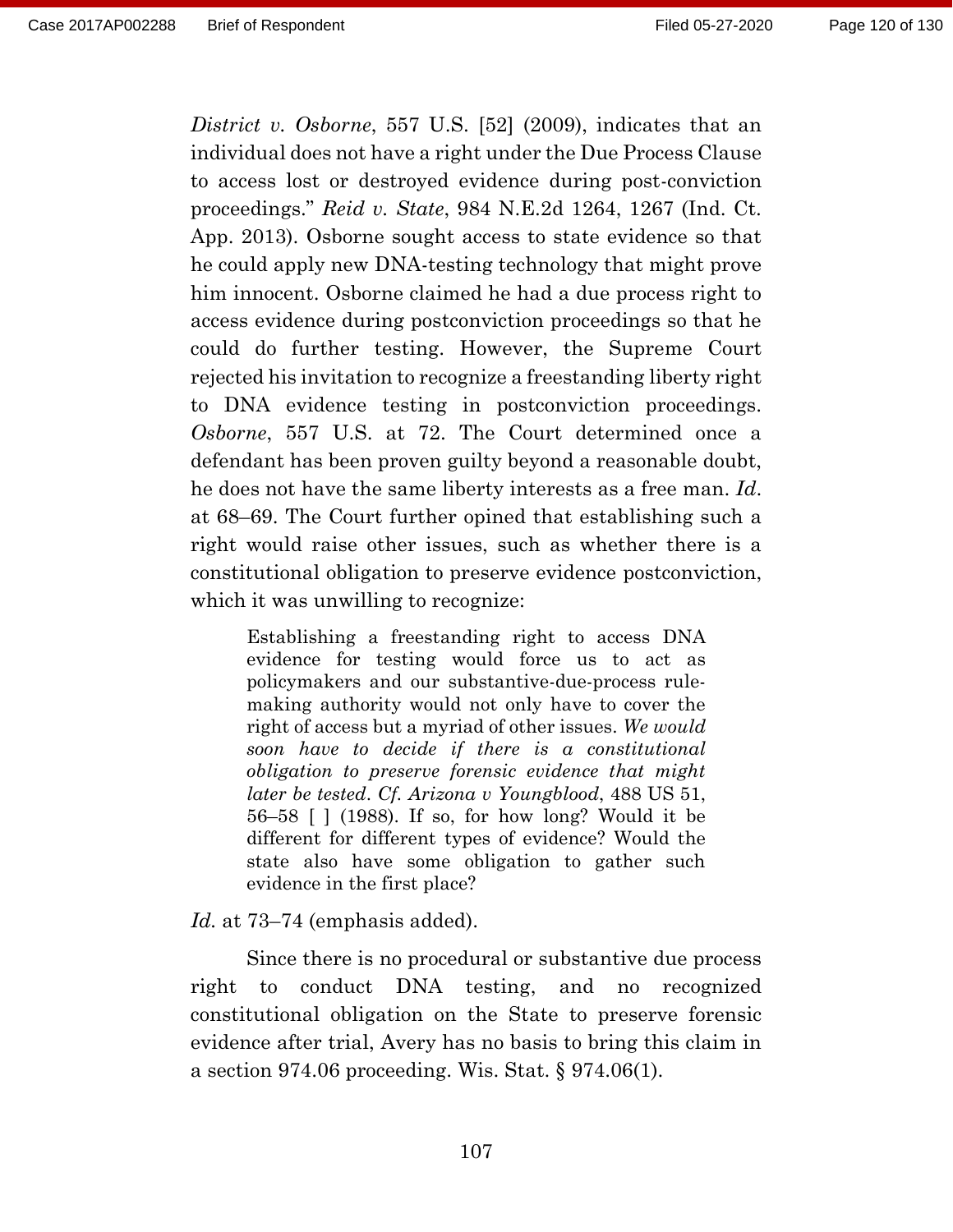Avery's argument to the contrary is not persuasive. In his postconviction motion, Avery spent much time and effort arguing the State violated his due process rights when it disposed of some of the bone fragments recovered during the investigation. He asserted that *Youngblood* and its progeny do apply to postconviction proceedings, citing *State v. Parker*, 2002 WI App 159, 256 Wis. 2d 154, 647 N.W.2d 430. The circuit court agreed. (806:7–8.)

A quick read of *Parker* does suggest that a due process violation may result from the destruction of evidence after trial. In *Parker*, postconviction counsel learned that a tape of the alleged drug transaction between Parker and an undercover officer that was not used at trial had been destroyed. *Parker*, 256 Wis. 2d 154, ¶¶ 3–4. On appeal, Parker asserted that destruction of the tape denied his due process right to a meaningful appeal and effective assistance of appellate counsel. *Id.* ¶ 7.

The *Parker* decision contains no citation to *Youngblood*, but this Court wrote: "[T]he parties have not cited to, nor have we located, any case law addressing the posttrial destruction of evidence. There is a long line of cases addressing the pretrial destruction of evidence and a defendant's due process rights. We see no reason why this line of cases should not apply to the situation at hand." *Id.* ¶ 13.

There is a very good reason not to apply pretrial destruction of evidence cases to the posttrial destruction of evidence. The due process concern in the pretrial destruction of evidence cases concerns "the defendant's right to fundamental fairness by giving the defendant a chance to present a complete defense." *State v. Greenwold*, 189 Wis. 2d 59, 67, 525 N.W.2d 294 (Ct. App. 1994). Avery had his trial. He is not arguing that his trial was not fair because of some issue with these bone fragments, nor that he did not have the opportunity to present a complete defense. He is simply arguing that he *might* have a different or stronger defense, if,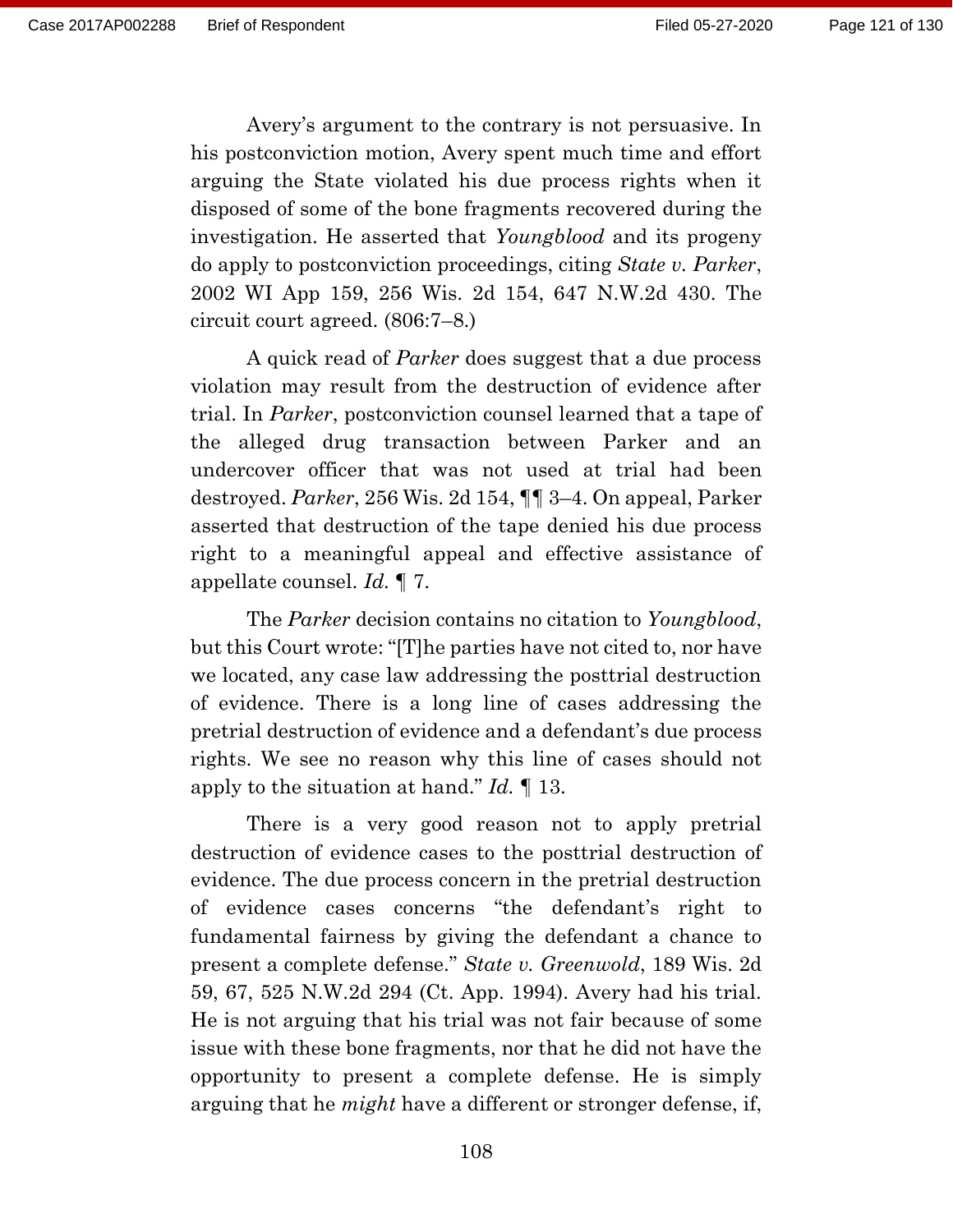and it is a big if, the bone fragments could be tested *and* the testing revealed that the fragments belonged to the victim.

Moreover, and more problematically, the *Parker* decision is internally inconsistent. While the court reasoned, with no analysis, that there was no reason not to apply the pretrial destruction of evidence cases to a postconviction claim, it also concluded, citing an earlier court of appeals decision, that "[a] defendant may not sit back while evidence is available and then argue for a new trial on the grounds that evidence is no longer available to him or her." *Parker,* 256 Wis. 2d 154,  $\parallel$  15. The State sees no way to reconcile those inconsistent holdings.<sup>26</sup>

*Holt* predates *Parker*, and thus, *Holt* is controlling. *See State v. Kempainen*, 2014 WI App 53, ¶ 14, 354 Wis. 2d 177, 848 N.W.2d 320 (when a decision of the court of appeals cannot be reconciled with an older decision, the older decision controls). Holt was charged and convicted in Illinois for aggravated kidnapping, battery, and felony murder, and then, years later, charged in Wisconsin for acts involving kidnapping, sexual assault, and murder of the same victim. *Holt*, 128 Wis. 2d at 116–17. After the trial in Illinois, vaginal swabs taken from the victim during the autopsy were destroyed. *Id.* at 132. In Holt's Wisconsin trial, the prosecution introduced testimony about destroyed vaginal swabs. *Holt*, 128 Wis. 2d at 132. Holt alleged that he was denied due process when the prosecution was allowed to introduce testimony about the swabs because "the state had not preserved the swabs for analysis by him." *Id.*

The due process issue in *Holt* was whether the posttrial destruction of evidence is a cognizable due process claim when

<sup>26</sup> If evidence was destroyed after trial and the defendant did not know that evidence ever existed, that is a completely different type of claim. That would be properly analyzed under *Brady* and its progeny, not under *Youngblood*.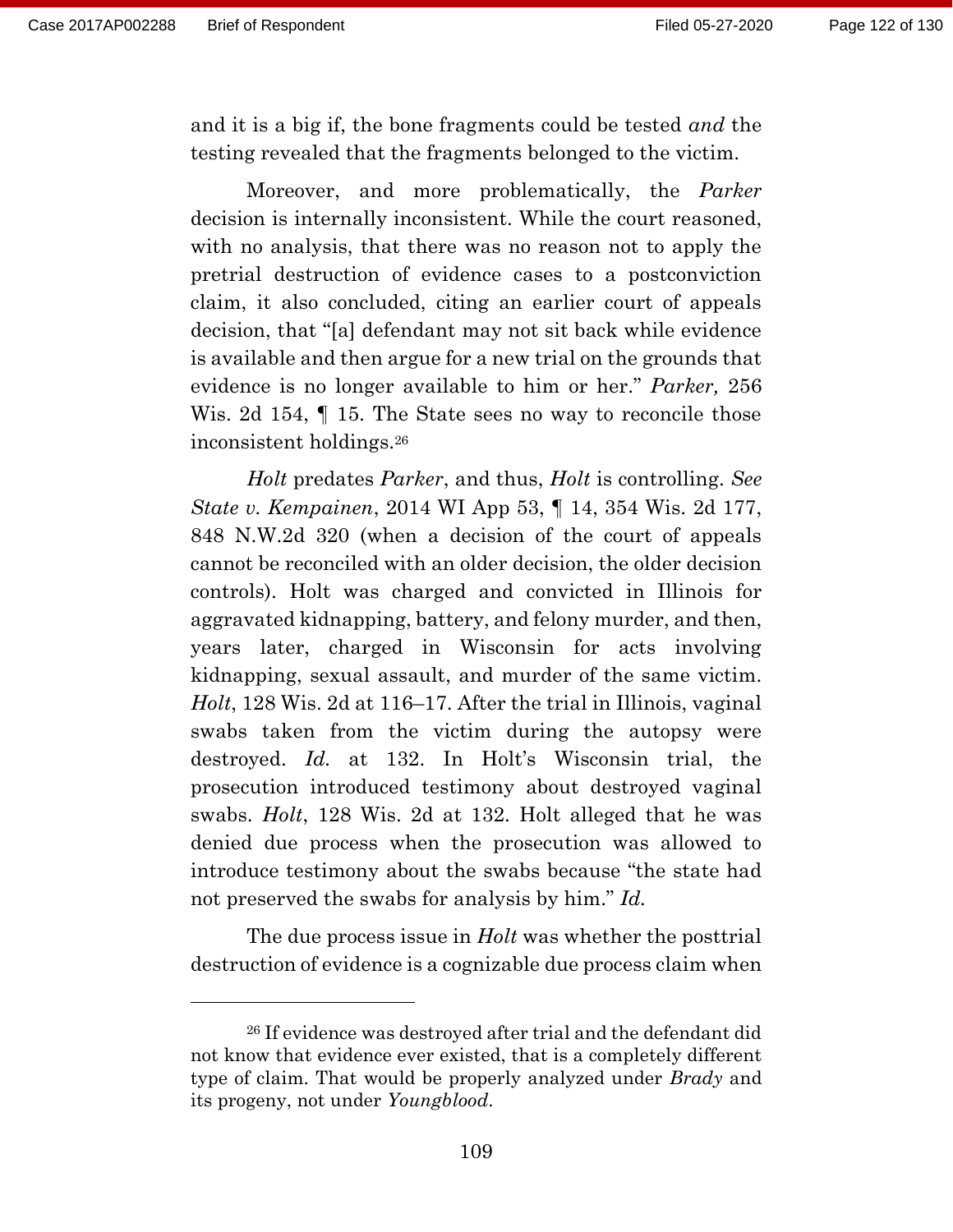the defendant is facing a new trial. Even in that circumstance, this Court held that, regardless if Holt could establish the *Trombetta* elements, he had no due process claim: "[a] defendant may not sit back for years while evidence is available and then successfully move to suppress testimony about such evidence on the ground that the evidence is no longer available to the defendant for further testing." *Id.* at 134.

Like Holt, Avery has no due process claim. There is no constitutional mandate that the state preserve evidence posttrial for further potential testing, and Avery sat back for over a decade before requesting further testing on the fragments.

Furthermore, *Parker* conflicts with *Osborne*. This Court must follow a United States Supreme Court decision on a matter of federal law if it conflicts with an earlier Wisconsin appellate decision. *State v. Jennings*, 2002 WI 44, ¶ 19, 252 Wis. 2d 228, 647 N.W.2d 142. As just explained, *Osborne* shows that there is no constitutional right to postconviction testing. *Osborne*, 557 U.S. at 68–69. The *Osborne* Court indicated that *Youngblood* had not created a constitutional obligation on law enforcement to preserve evidence postconviction. *Id.* at 73–74. *Osborne* controls over *Parker*. Under *Osborne*, Avery has no cognizable *Youngblood* claim because his claim alleges postconviction destruction of evidence. And without a constitutional claim, Avery has no justiciable basis for his Wis. Stat. § 974.06 motion.

## **C. Even if** *Youngblood* **applied to the postconviction destruction of evidence, which it does not, Avery has not met his pleading burden.**

"[I]n order to secure a hearing on a postconviction motion, [a defendant] must have provided sufficient material facts-e.g., who, what, where, when, why, and how-that, if true, would entitle him to the relief he seeks." *John Allen*, 274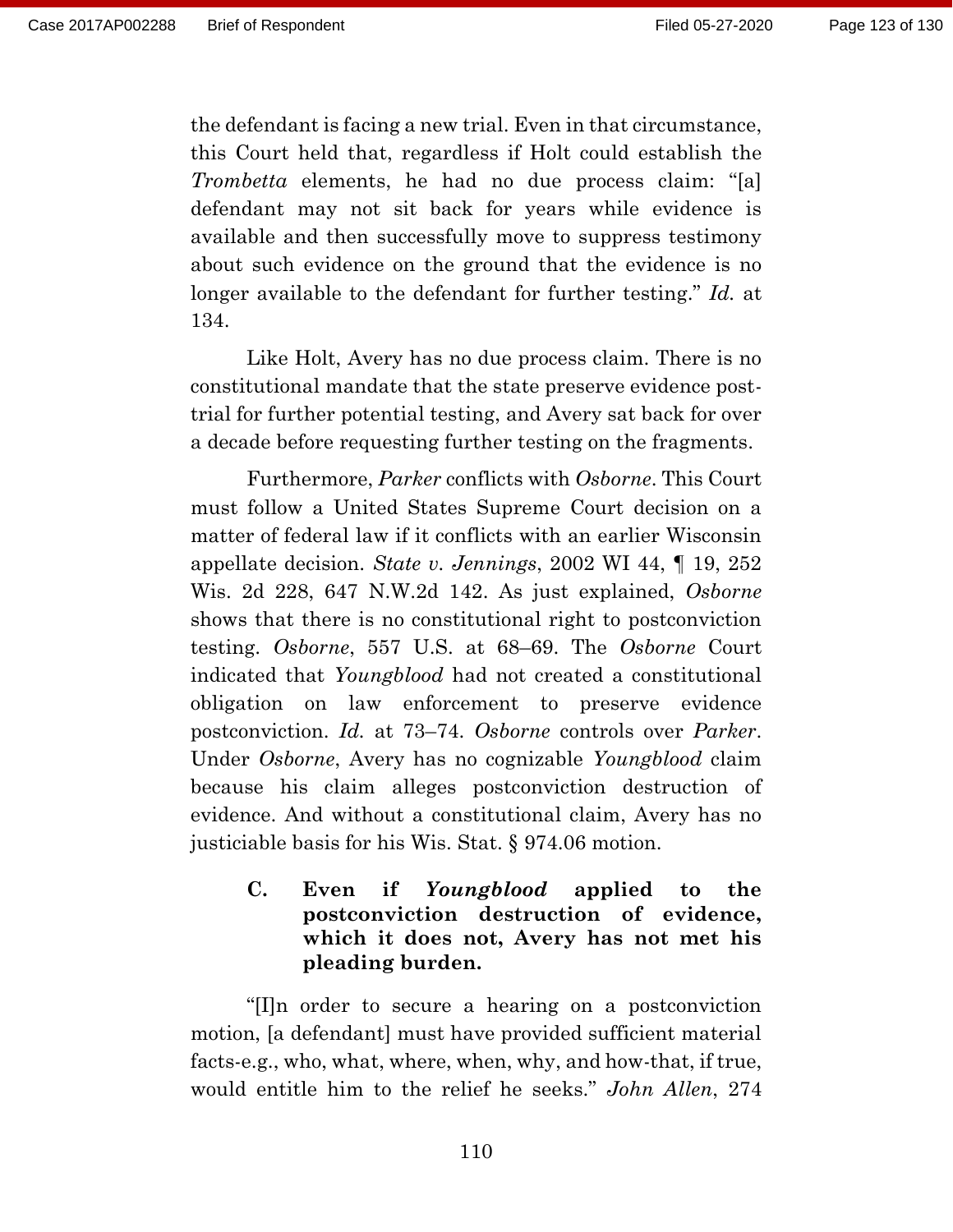Wis. 2d 568, ¶ 36. "A 'material fact' is: '[a] fact that is significant or essential to the issue or matter at hand.'" *Id*. ¶ 22 (citation omitted). Avery was required to allege sufficient material facts "within the four corners of the [postconviction motion] itself." *Id*. ¶ 23. As with his other claims, Avery failed to meet his burden.

There is a well-developed body of Wisconsin case law that follows and applies *Trombetta* and *Youngblood*. To put it succinctly, "[a] defendant's due process rights are violated if the [State]: (1) failed to preserve the evidence that is apparently exculpatory; or (2) acted in bad faith by failing to preserve evidence which is potentially exculpatory." *State v. Huggett*, 2010 WI App 69, ¶ 11, 324 Wis. 2d 786, 783 N.W.2d 675 (citation omitted).

*Trombetta*, 467 U.S. 479, and *Youngblood*, 488 U.S. 51, address the due process analysis applicable to the pretrial loss or destruction of evidence. Under *Trombetta*, due process is violated when the defendant shows that the State lost evidence before trial that might be expected to play a significant role in the defense. *Trombetta,* 467 U.S. at 488. To satisfy this standard, the evidence must possess an exculpatory value that was apparent before the evidence was lost or destroyed and be of such a nature that the defendant would be unable to obtain comparable evidence by other reasonably available means. *Id*. at 489. Evidence does not have apparent exculpatory value if it would have provided "simply an avenue of investigation that might have led in any number of directions." *Hubanks v. Frank*, 392 F.3d 926, 931 (7th Cir. 2004) (quoting *Youngblood*, 488 U.S. at 57 n.\*).

The first step in the analysis then is whether the bone fragments recovered from the quarry constitute exculpatory evidence. They do not. The bone fragments are not apparently or potentially exculpatory in any way. Avery has not established how these bone fragments are anything other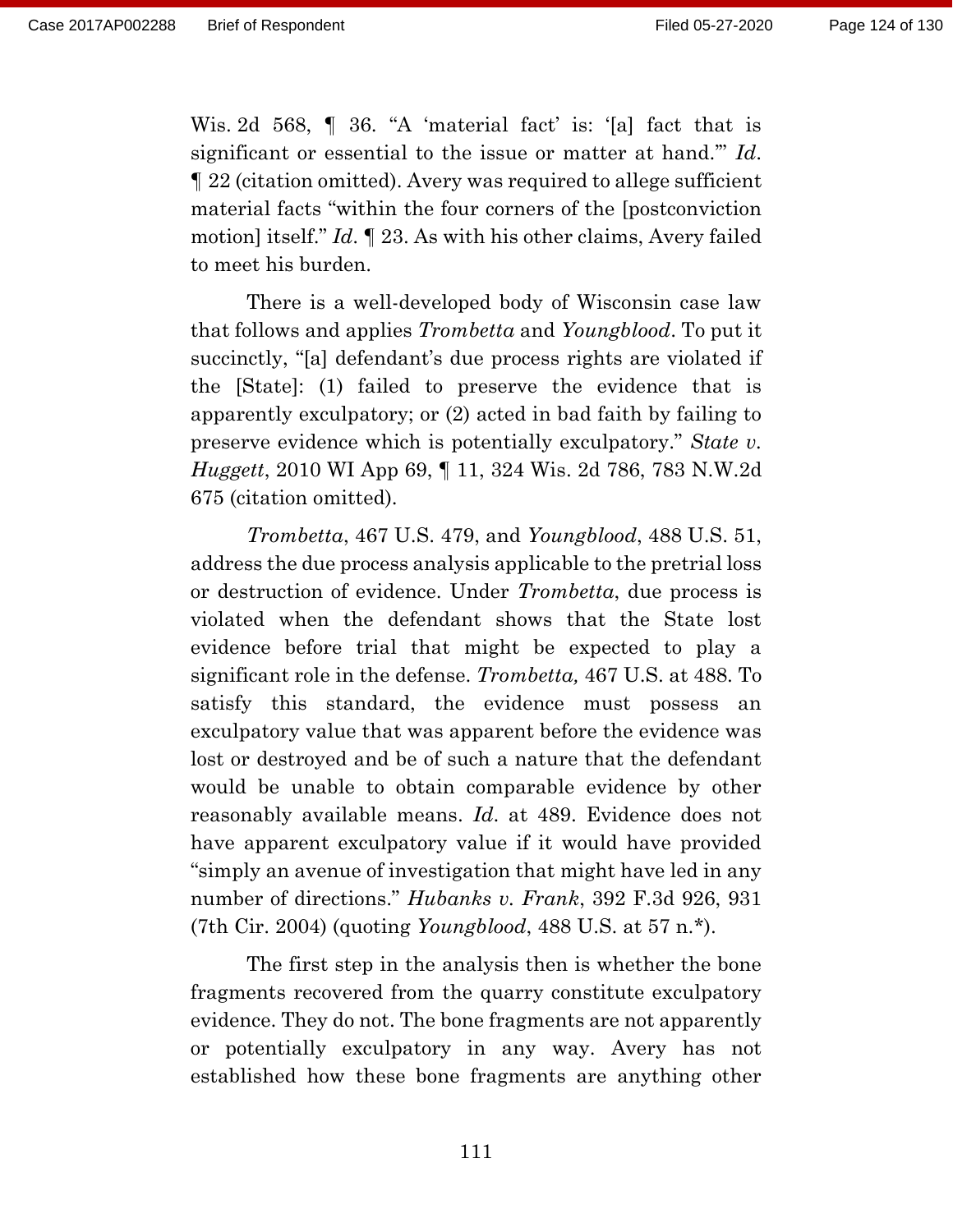than an avenue of investigation that might lead in any number of directions.

Over the course of the past two and a half years, since the filing of the original Motion for Post-Conviction Scientific Testing on August 26, 2016, Avery has changed his theory of who the "real murderer" is at least three times. Initially the focus was on Individual A (later determined to be Joshua Radandt), and Individual B (later determined to be Scott Bloedorn). (573.) Avery then shifted focus to Ryan Hillegas, who he described as the "only" person who could have committed the crime, and absolved Radandt in a footnote. (603:114–19, 153 n.12.) Shortly thereafter, in the summer and fall of 2017, Avery turned his attention to Bobby Dassey and Scott Tadych. (631:3.) Since that time, Avery claimed Bobby Dassey and Tadych are the killers. (631:33–38, 43–46.) Notably, Bobby Dassey and Scott Tadych were included in trial counsels' original Third-Party Liability Motion as viable suspects. (198:9.) On appeal, Avery has added Hillegas back to the equation as well. (Avery's Br. 87–89.)

Avery asserts only that, if testing revealed that the bone fragments in the quarry belonged to the victim, it would establish that the victim's remains were not under Avery's "exclusive control." (Avery's Br. 124.) That is a conclusory assertion unsupported by any facts. Avery never explains why, if the bone fragments belonged to the victim, it would be impossible for Avery to have planted the fragments in the quarry. Or how his not having exclusive control of the victim's remains after the murder would establish, or even suggest, that Avery was not the real killer. He fails to argue how the existence of human bone fragments found in the quarry support any of his arguments that Individual A, Scott Bloedorn, Ryan Hillegas, Bobby Dassey, or Scott Tadych is the real killer. Thus, the only thing Avery has established is that testing the bone fragments found in the quarry may lead to an investigation that could go in any number of directions.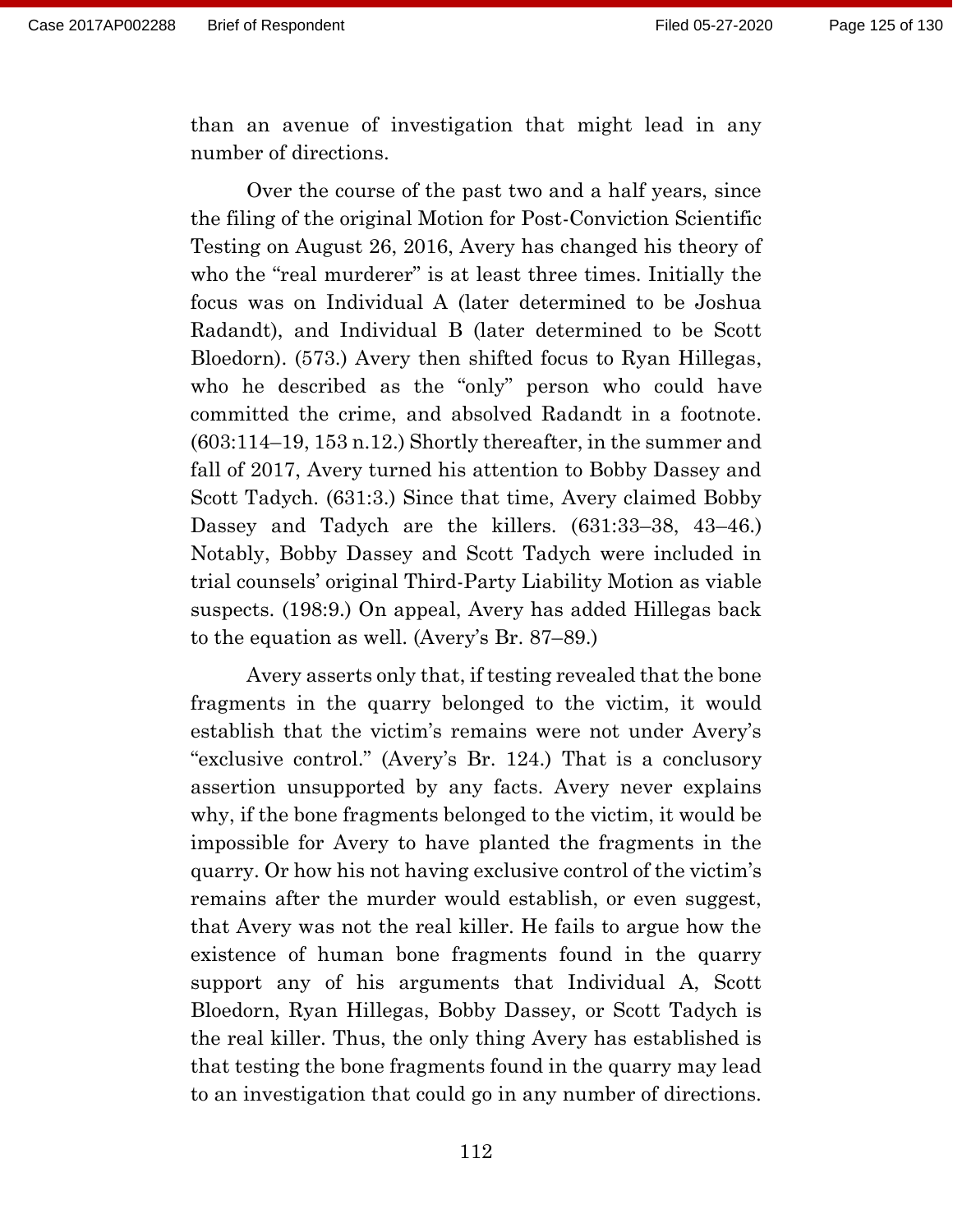He has not established how the bone fragment evidence has apparent exculpatory value. *Hubanks*, 392 F.3d at 931.

Avery tries to do an end run around the apparently exculpatory analysis by asserting that the bone fragment evidence is material evidence because the combination of Wis. Stat. §§ 968.205 and 974.07 codified a right to postconviction DNA testing. (Avery's Br. 126.) Whether evidence is material has nothing to do with those statutes. Constitutionally material evidence means evidence that creates a reasonable probability that, if the evidence had been available to the defense, the result of the trial would have been different. *Bagley*, 473 U.S. at 682. But, the bone fragments *were* available to the defense and they *did not* make a difference at trial. The bone fragments were not apparently exculpatory.

Additionally, there are fragments from the quarry that may or may not be human still in evidence available for testing. Thus, Avery has also failed to establish that he cannot obtain comparable evidence for testing.

Regarding the "potentially exculpatory" standard under *Youngblood*, Avery has also failed to establish that the bone fragments were potentially exculpatory. A criminal defendant must show bad faith on the part of the State when the State fails to preserve evidence "of which no more can be said than that it could have been subjected to tests, the results of which might have exonerated the defendant." *State v. Greenwold*, 181 Wis. 2d 881, 885, 512 N.W.2d 237 (Ct. App. 1994) (citation omitted). Absent such a showing, there is no due process violation. *Id*.

Avery has not established any potential usefulness of further testing of the evidence found in the quarry. At trial, defense counsel made use of the State's inability to discern whether the fragments recovered from the quarry were human. (715:138–46; 716:51.) Avery does not argue how a definitive determination that the fragments were human is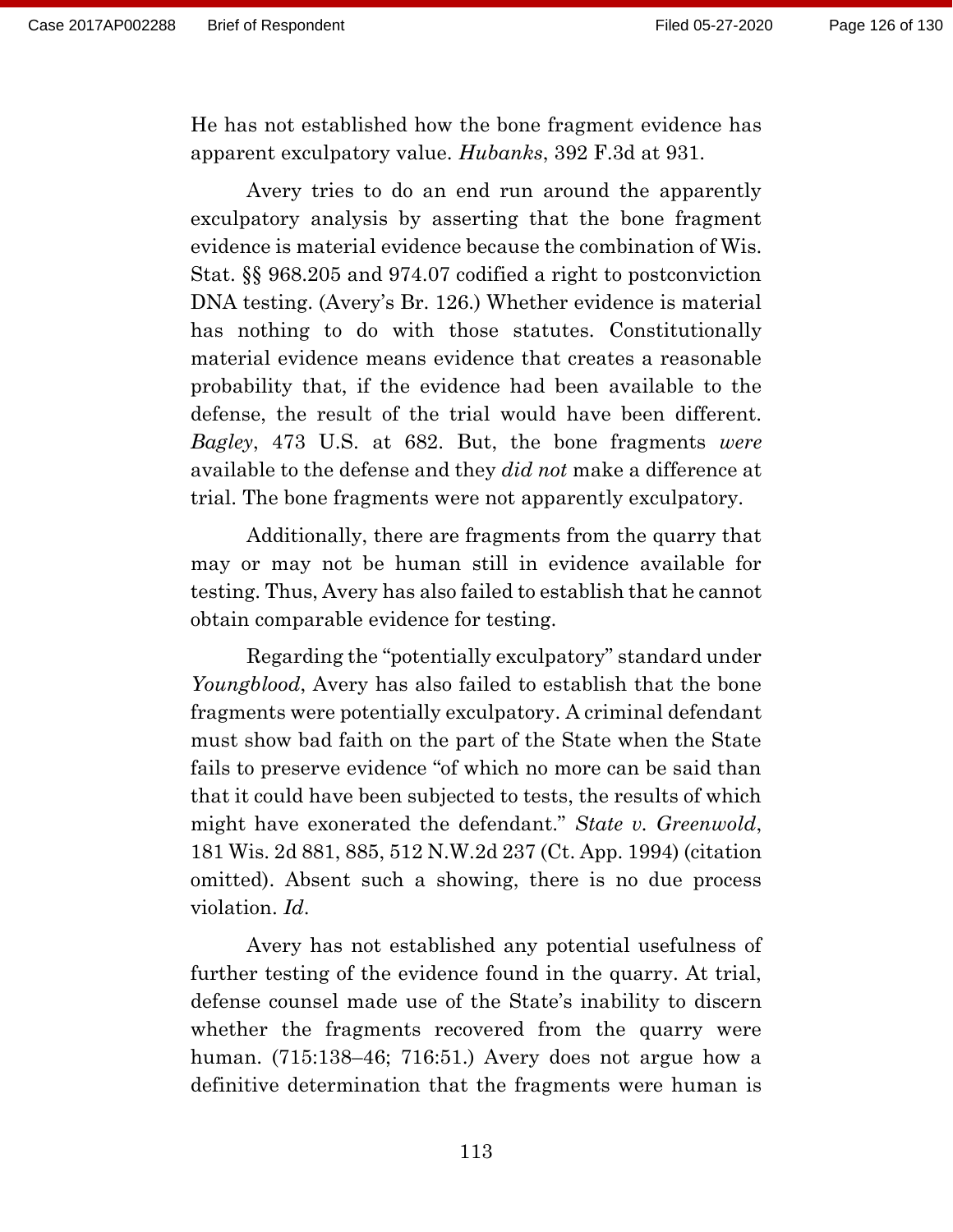material. There is no discussion of how or why these remains being found to be human would support a claim that Avery was not the killer. There are no asserted facts establishing how, if the quarry bone fragments are human, that Avery would have a viable third-party suspect defense under the rules of *State v. Denny*, 120 Wis. 2d 614, 357 N.W.2d 12 (Ct. App. 1984) and *Wilson*, 362 Wis. 2d 193,. There is no analysis of motive, opportunity, or a direct connection to the crime related to these fragments.

Avery offers no fact or analysis demonstrating why it's not possible that Avery himself (or his convicted accomplice, Brendan Dassey) placed the bones in the quarry to divert attention from himself and escape detection. Avery fails to tell us how a possible third location of Halbach's remains possesses any exculpatory value.

Even if Avery could establish that the bone fragments were potentially exculpatory, which he has not, he failed to establish that the State acted in bad faith. A defendant can prove bad faith "only if '(1) the officers were aware of the potentially exculpatory value or usefulness of the evidence they failed to preserve; and (2) the officers acted with official animus or made a conscious effort to suppress exculpatory evidence.'" *State v. Luedtke*, 2015 WI 42, ¶ 46, 362 Wis. 2d 1, 863 N.W.2d 592 (citation omitted). Avery established neither.

The State released some, but not all, of the bone fragments on September 20, 2011. By that time, this Court had issued a decision denying Avery's request for new trial. (468.) The bone fragments were not part of Avery's direct appeal. *State v Avery*, 2011 WI App 124, ¶¶ 1–3, 337 Wis. 2d 351, 804 N.W.2d 216. There was no pretrial request made by trial counsel and there was no request by appellate counsel during direct appeal to examine any of the bone fragments at issue. The State made reasonable efforts to determine the identity of the bone fragments at issue when it sent the items to the FBI. (802:28.) The FBI could not test the items. (802:6–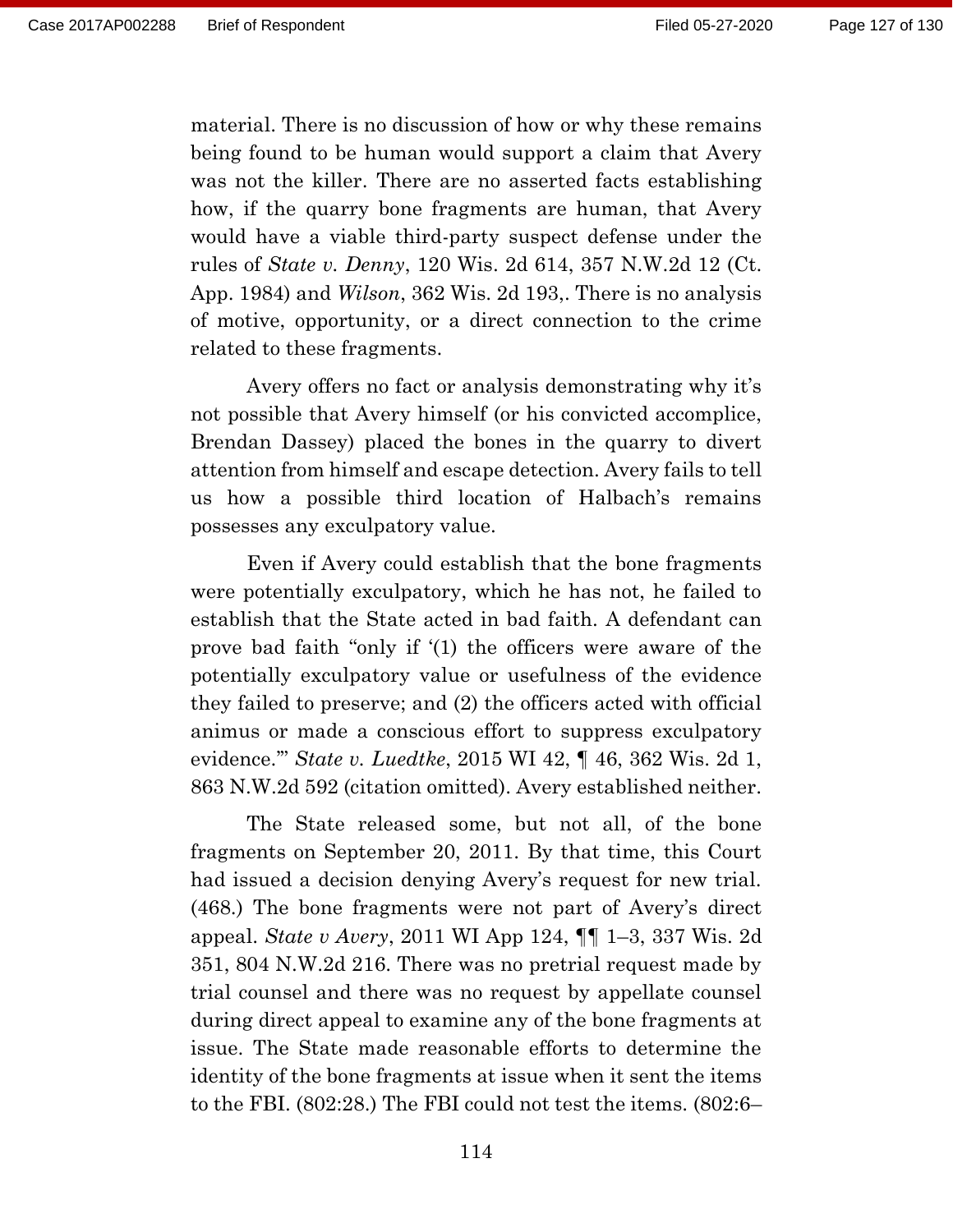7, 29–30.) When these items were released to the family, the State did not know their origin.

The State did preserve the bone fragments clearly identified as the remains of Teresa Halbach and those that could be identified as being female, human bone. Under these circumstances there is no bad faith. Avery is due no relief.

## **VI. This Court lacks jurisdiction to review Avery's motion to compel discovery.**

Avery complains that the circuit court "never ruled on" his motion to compel discovery he filed on July 3, 2018. (Avery's Br. 121–22.) He doesn't actually make any argument or claim related to it, though; it appears to just be a lament that it is unresolved. (Avery's Br. 122.) Regardless what argument Avery meant to make about this motion, this Court lacks jurisdiction to review it.

Motions seeking postconviction discovery under *State v. O'Brien*, 223 Wis. 2d 303, 588 N.W.2d 8 (1999) are considered section 974.06 motions pursuant to *Kletzien*, 331 Wis. 2d 640, ¶ 2, meaning Avery's motion to compel discovery of the State's 2018 examination of the Dassey computer was a new action in the circuit court. "[A]n appellate court has no jurisdiction to review the denial of a postconviction motion if there is no final written order denying that motion on file in the office of the clerk of court." *State v. Malone*, 136 Wis. 2d 250, 252, 401 N.W.2d 563 (1987).

Avery never received or requested a final judgment or order denying this motion. No written order was entered, as required to bring it before this Court pursuant to Wis. Stat. § 808.03(1). This Court lacks jurisdiction to review arguments about this motion.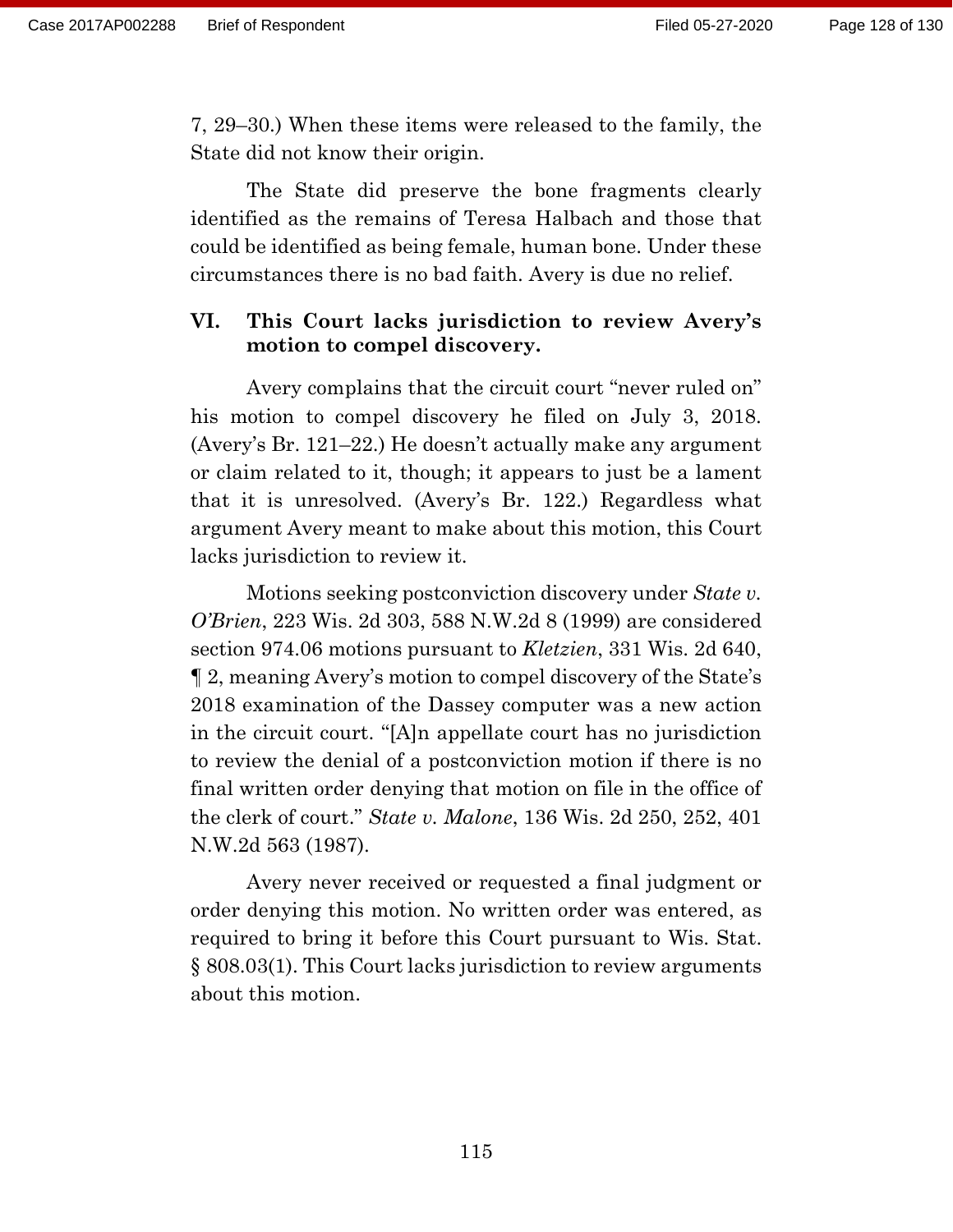### **CONCLUSION**

Though Avery raised a litany of claims in his motions, none of them entitled him to a hearing. The circuit court properly exercised its discretion to deny his motions without one. This Court should affirm the circuit court.

Dated this 27th day of May 2020.

Respectfully submitted,

JOSHUA L. KAUL Attorney General of Wisconsin

fin E. S. Ven

LISA E.F. KUMFER Assistant Attorney General State Bar #1099788

Attorneys for Plaintiff-Respondent

Wisconsin Department of Justice Post Office Box 7857 Madison, Wisconsin 53707-7857 (608) 266-1221 (608) 294-2907 (Fax)